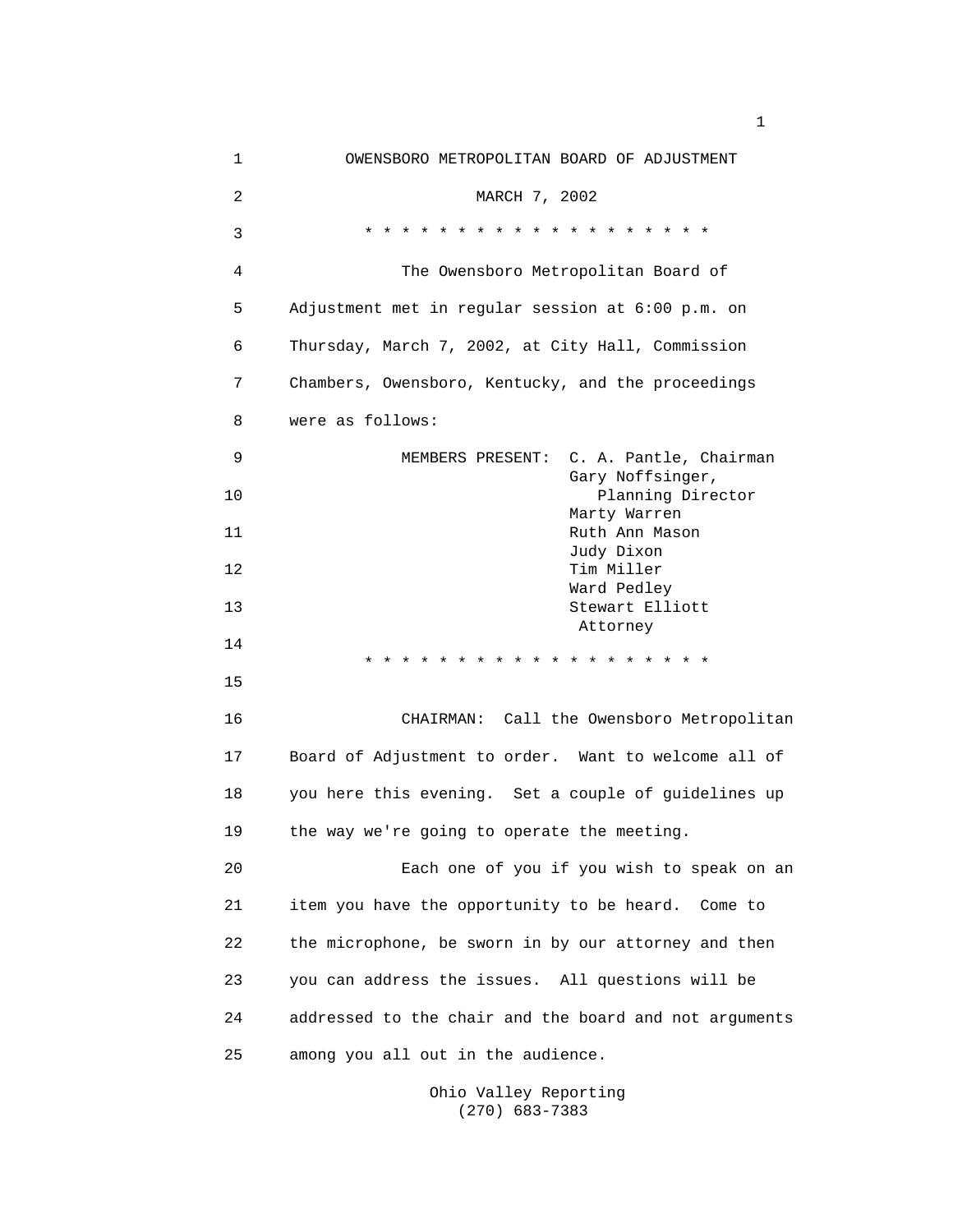1 With that the first item of business on 2 the agenda is the minutes of the last meeting. 3 They're on file in the office, on record. There's 4 been nothing found to be out of order. The Chair will 5 entertain a motion to pass without reading. 6 MS. DIXON: Move to approve. 7 MS. MASON: Second. 8 CHAIRMAN: Motion has made and a second. 9 All in favor raise your right hand. 10 (ALL BOARD MEMBERS PRESENT RESPONDED AYE.) 11 CHAIRMAN: Motion carries. 12 Next item, sir. 13 ----------------------------------------- 14 CONDITIONAL USE PERMITS 15 ITEM 2 16 3415 Buckland Square, in an R-3MF zone Consider request for a Conditional Use Permit to 17 construct and operate a public community center. Reference: Zoning Ordinance, Article 8, Section 18 8.2B(7) Applicant: Cliff Hagan Boys & Girls Club, William 19 O'Bryan Wright, O'Bryan Heirs 20 MR. NOFFSINGER: Mr. Chairman, this 21 application has been reviewed by the Planning Staff. 22 The application is in order. It's been advertised for 23 public hearing at this time and all adjoining property 24 owners have been notified. 25 This is an application to construct a Ohio Valley Reporting (270) 683-7383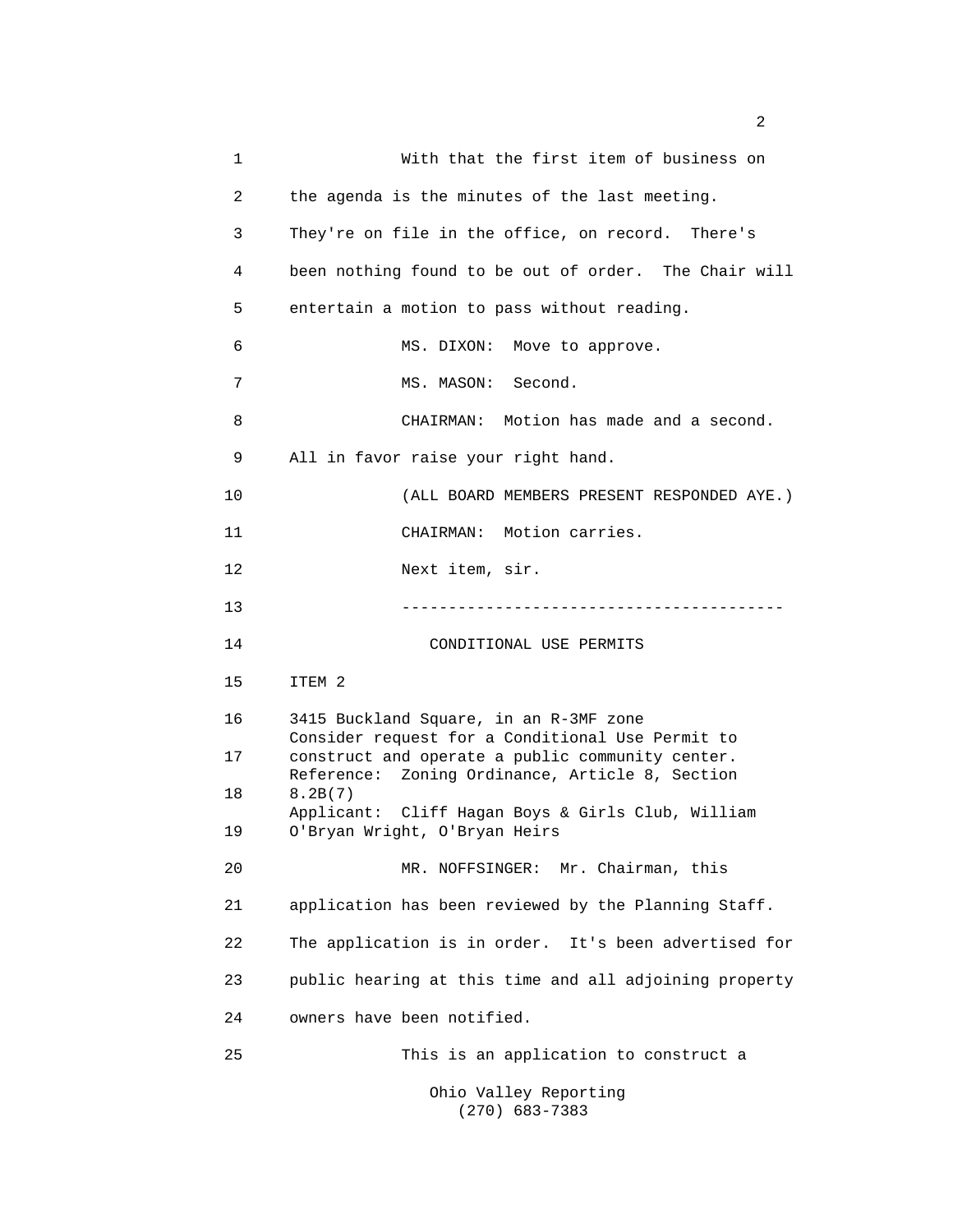1 community center and in addition to the community 2 center building there will also be outdoor basketball 3 courts as well as an outdoor ball field. This 4 property is zoned R-3MF which is multi-family 5 residential. It is a use that is permitted in this 6 zone with a Conditional Use Permit. Meaning before 7 this activity can occur this board would have to 8 approve the Conditional Use Permit. 9 Mr. Chairman, with that it's ready for 10 your consideration 11 CHAIRMAN: Before we go any further, was 12 there any objections filed in the office? 13 MR. NOFFSINGER: There have not been any 14 objections filed. There has been one phone call to 15 the office regarding the use of the property and 16 screening that might be proposed with this 17 development, but to my knowledge there have been no 18 objections raised. 19 CHAIRMAN: Is anyone here representing the 20 applicant? 21 MR. WINKLER: Yes. 22 CHAIRMAN: State your name for the record. 23 MR. WINKLER: Steve Winkler. 24 (MR. STEVE WINKLER SWORN BY ATTORNEY.) 25 MR. WINKLER: Just here to answer any Ohio Valley Reporting

(270) 683-7383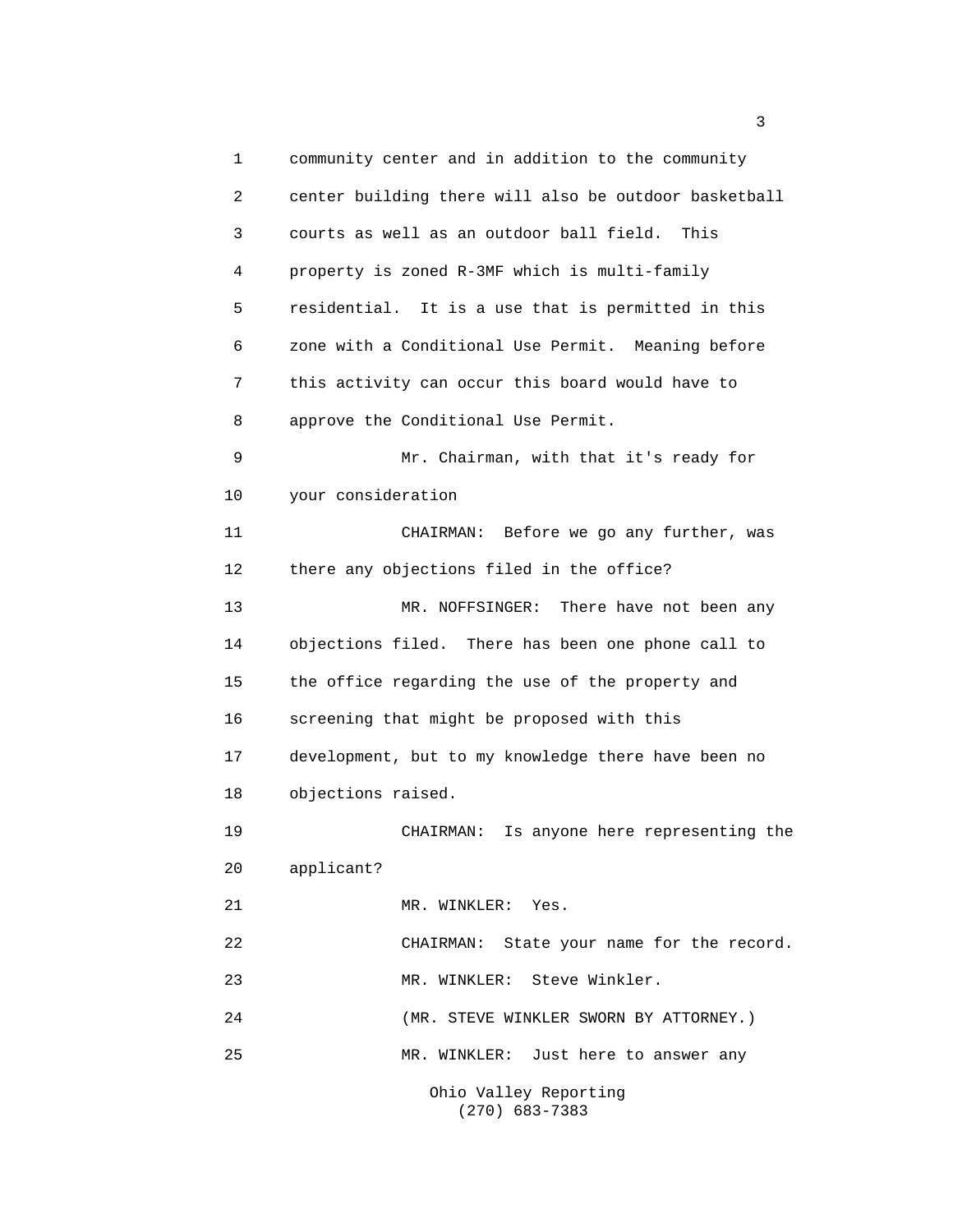1 questions anyone might have from the board. 2 CHAIRMAN: Anyone wishing to speak in 3 opposition to this item? 4 Any board members have any concerns? 5 MR. JAGOE: Bill Jagoe. 6 (MR. BILL JAGOE SWORN BY ATTORNEY.) 7 MR. JAGOE: Mr. Chairman, I'm not here to 8 oppose the project. Fact is I think that the Boys 9 Clubs would be very compatible with Heritage Park 10 which we're developing next-door; however, they do 11 have a ball field that the back, the out field is 12 right next to our lots that are along the south border 13 of their lot. I think that if they would propose to 14 put a solid wood fence six foot high or so along that 15 edge we would appreciate that. Just to keep 16 activities spilling over into the backyards, the whole 17 border on that side. I think it's kind of like living 18 next to a school. Ninety-nine percent of the people 19 wouldn't want to adjoin a school. They sure would 20 like to be a block away though. So I just feel like 21 this would help things out if they would put that 22 fence between us. 23 CHAIRMAN: You're wishing that they would 24 construct a fence next to your property? 25 MR. JAGOE: Yes.

> Ohio Valley Reporting (270) 683-7383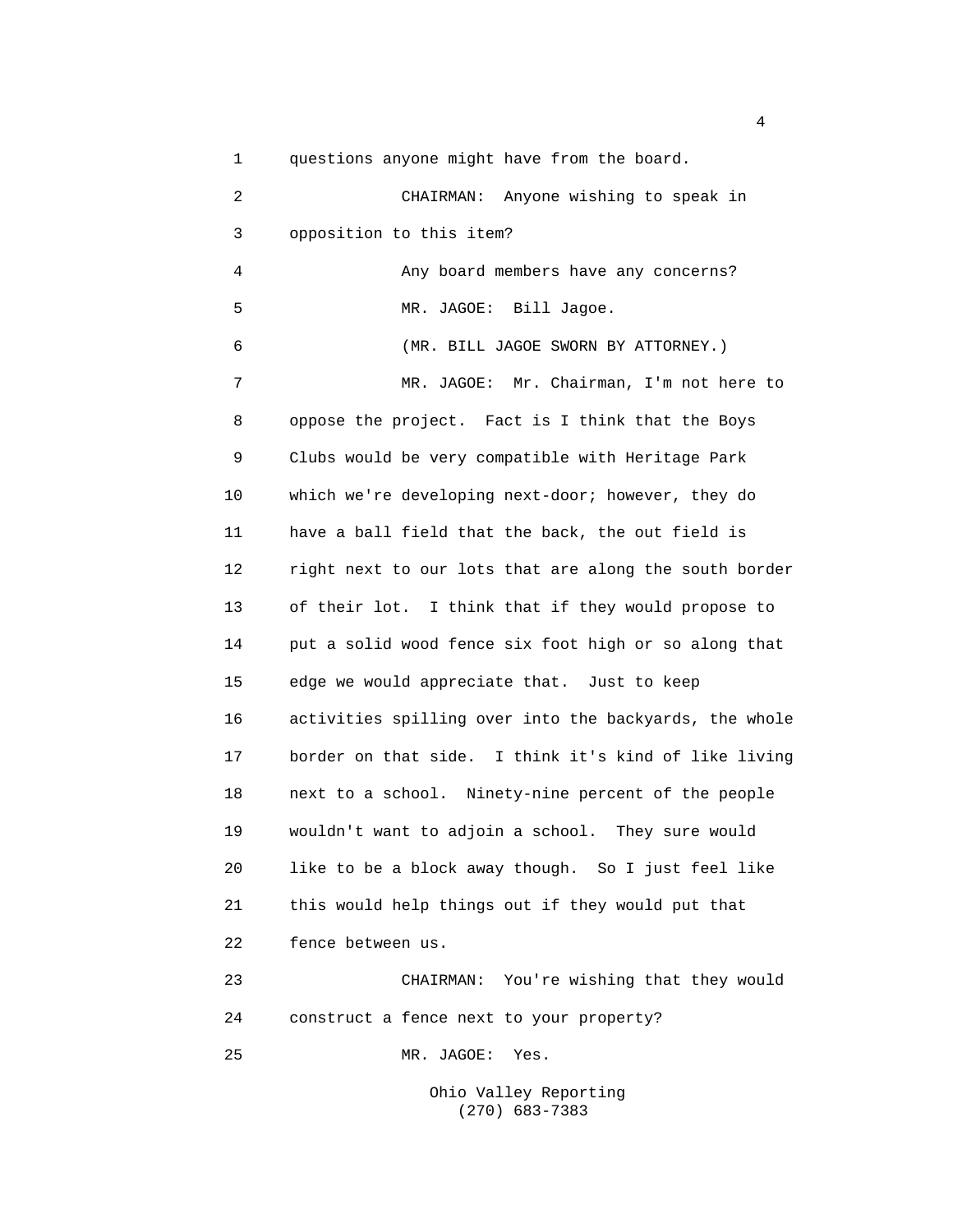1 CHAIRMAN: Thank you. 2 You want to address that? 3 MR. WINKLER: The baseball diamond is in 4 our plans and that's our Phase 2 of the concept. 5 Again, we haven't started our capital campaign on that 6 Phase 2 so that could be part of our project. It's 7 depending on the funding of Phase 2. 8 CHAIRMAN: That is a stipulation that the 9 board could place on the Conditional Use Permit if 10 they so desire. 11 Is there any other comments or concerns 12 from the board members or anyone else in the audience? 13 (NO RESPONSE) 14 CHAIRMAN: I have one question. When you 15 construct your baseball field will there be any 16 lighting to this? 17 MR. WINKLER: No, there will not. 18 CHAIRMAN: That has been stated for the 19 record. There will not be any lighting. Let that be 20 noted in the record. 21 What's the board's pleasure? 22 MR. WARREN: Could you kind of describe 23 your project a little bit? You're talking about 24 different phases. 25 MR. WINKLER: Yes. Our first phase of the Ohio Valley Reporting (270) 683-7383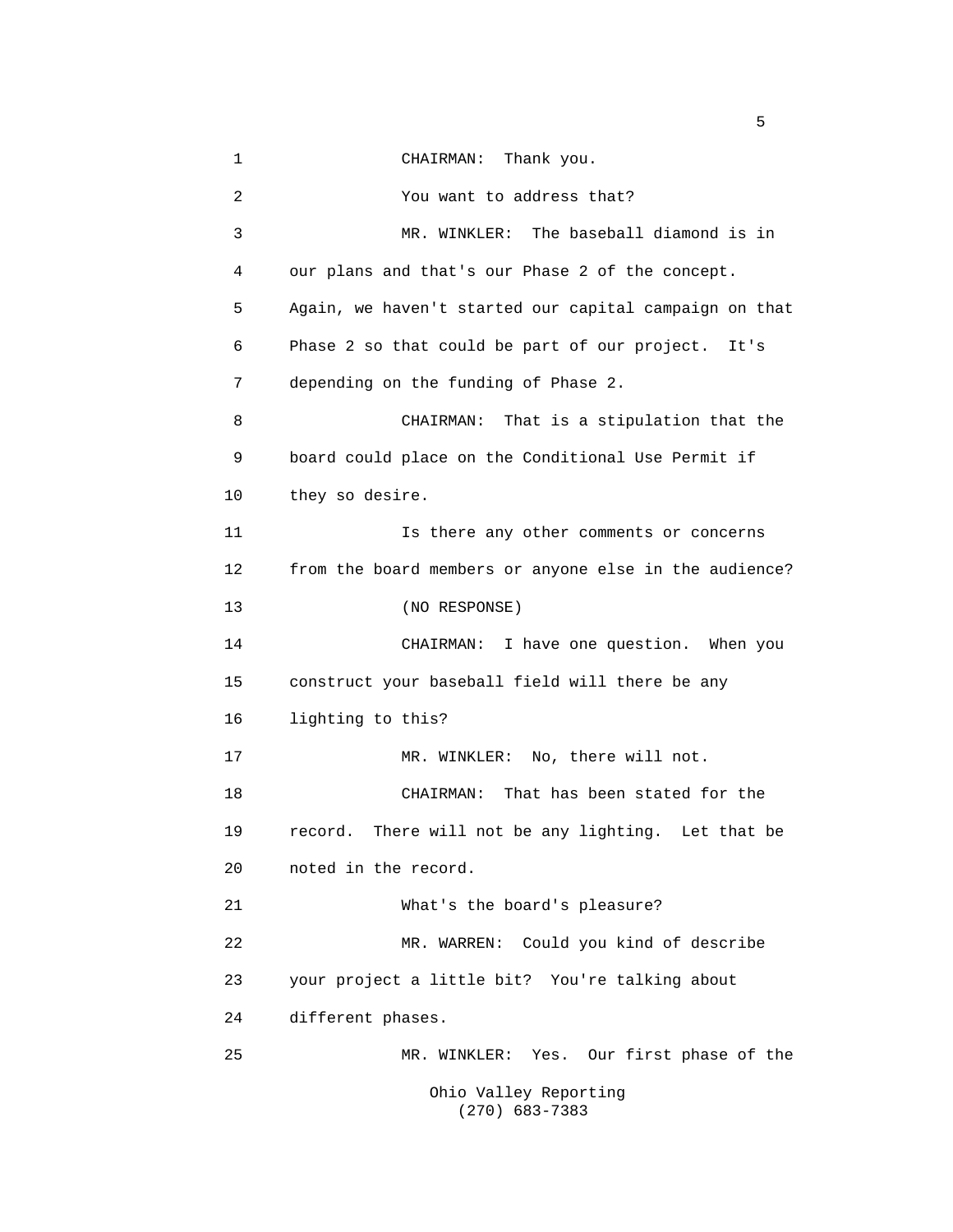1 project is a 30,000 square foot facility that will be 2 open to the Boys and Girls Club members of the 3 community which consist of community educational 4 rooms. Also would acquire a fitness center, a teen 5 center, and also a health facility for screening 6 purposes for disadvantaged children. That's our first 7 phase of construction of the building. It's about a 8 \$3 million facility. Our second phase would be the 9 outside which we have two basketball courts, baseball 10 diamond, outdoor playground picnic shelter and water 11 spray park. So the whole concept of the property cost 12 about \$3 1/2 million, 4 million of whole Phase 1 and 13 2. 14 MR. WARREN: What is your time span? 15 MR. WINKLER: We hope to get started July 16 or August of this year and be completed by next year. 17 MR. WARREN: Just Phase 1? 18 MR. WINKLER: Just Phase 1. 19 CHAIRMAN: Any other board members have 20 any concerns? 21 (NO RESPONSE) 22 CHAIRMAN: Go to the microphone and be 23 sworn in please, ma'am. 24 MR. ELLIOTT: State your name, please. 25 MS. ALLISON: Ohio Valley Reporting

(270) 683-7383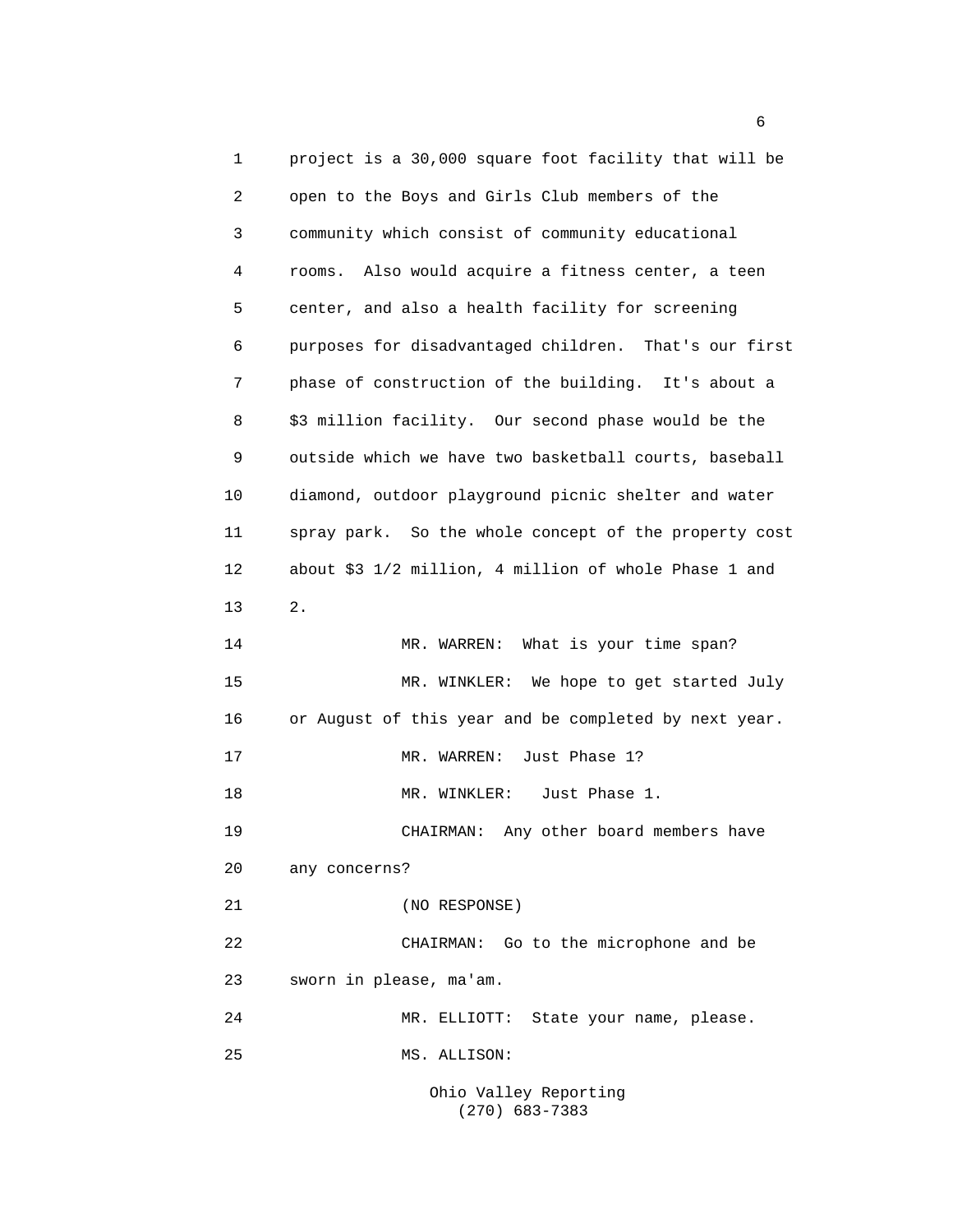1 A Althea Allison with Daymar 2 College. 3 (MS. ALLISION SWORN BY ATTORNEY.) 4 MS. ALLISON: I do not speak in opposition 5 to the building of club at all. My question is: With 6 Daymar College how will the playing fields and things? 7 I have not seen the plan being constructed. We have a 8 parking lot and everything. I believe that abuts up 9 to that. If the gentleman could explain exactly how 10 each item would be fixed on that property. That would 11 ease our mind a little. 12 CHAIRMAN: Mr. Winkler, could you kind of 13 answer that. 14 MR. WINKLER: She may want to look at the 15 plan there on Page 2. What we have facing the bypass 16 is two basketball courts. That would be basically on 17 the Daymar side. 18 On the other side facing Jagoe Homes will 19 be the picnic shelter or spray park or baseball 20 diamond, playground on that side. 21 So basically what you'll be seeing from 22 the bypass will be our facility and two basketball 23 outdoor courts. 24 CHAIRMAN: Thank you. 25 Any other questions? Ohio Valley Reporting

(270) 683-7383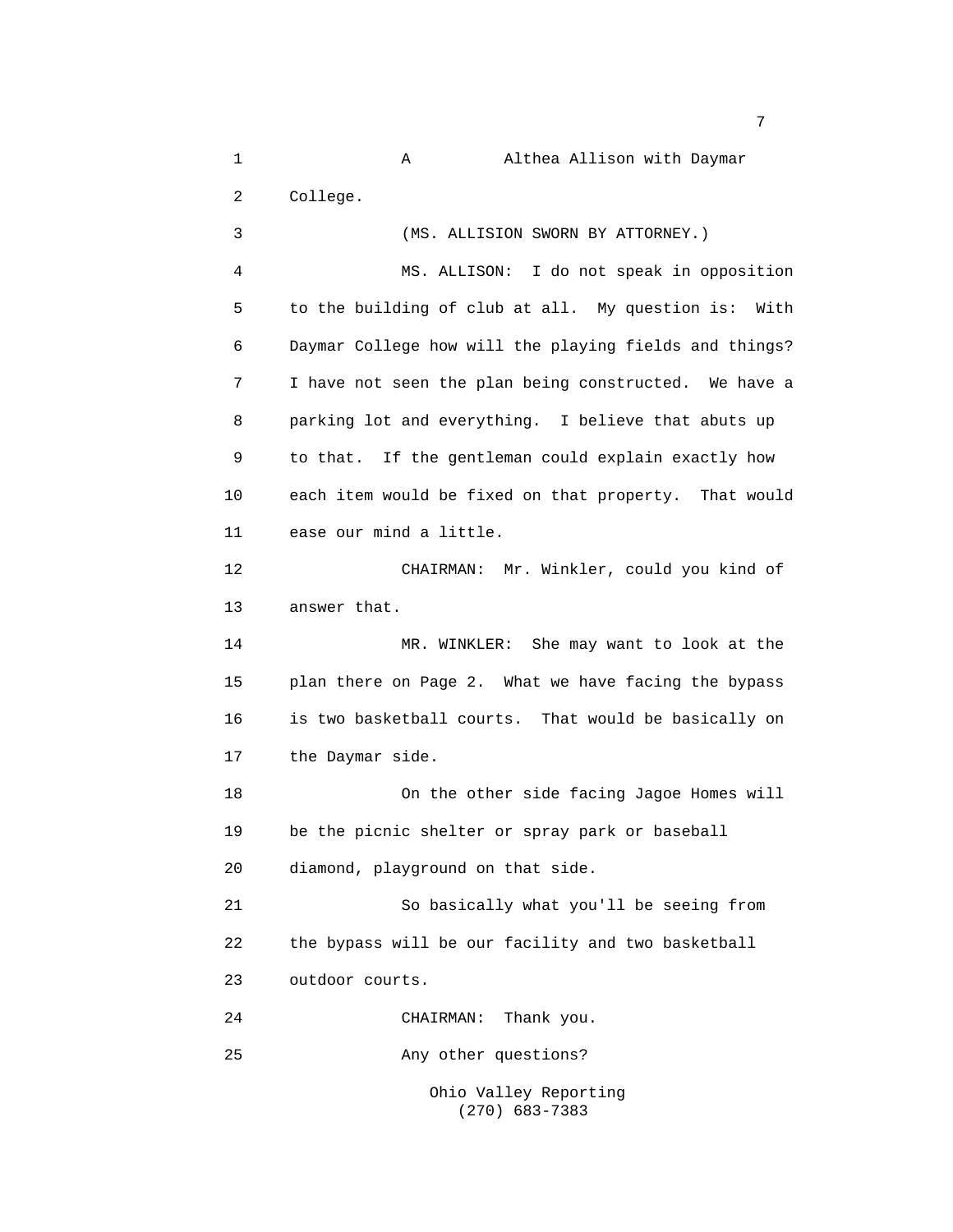1 (NO RESPONSE) 2 CHAIRMAN: Any board member have any other 3 comments? 4 (NO RESPONSE) 5 CHAIRMAN: Hearing none the Chair will 6 entertain a motion to dispose of the item. 7 MR. PEDLEY: Mr. Chairman, based on the 8 application, I make a motion for approval with the 9 condition that a fence be installed between the ball 10 field and the residential area and there will be no 11 lighting on the ball field. 12 CHAIRMAN: You've heard the motion. Is 13 there a second? 14 MS. DIXON: Second. 15 CHAIRMAN: Any other discussion? 16 MR. WINKLER: Yes. That is if the 17 baseball diamond is constructed; is that correct? 18 MR. WARD: Yes. 19 MR. WINKLER: Thank you. 20 CHAIRMAN: Any other comments from staff? 21 MR. NOFFSINGER: Mr. Chairman, 22 clarification for the record. Mr. Pedley spoke to 23 residential areas. Is that the residential areas on 24 the north and east side of the property or to the 25 north only?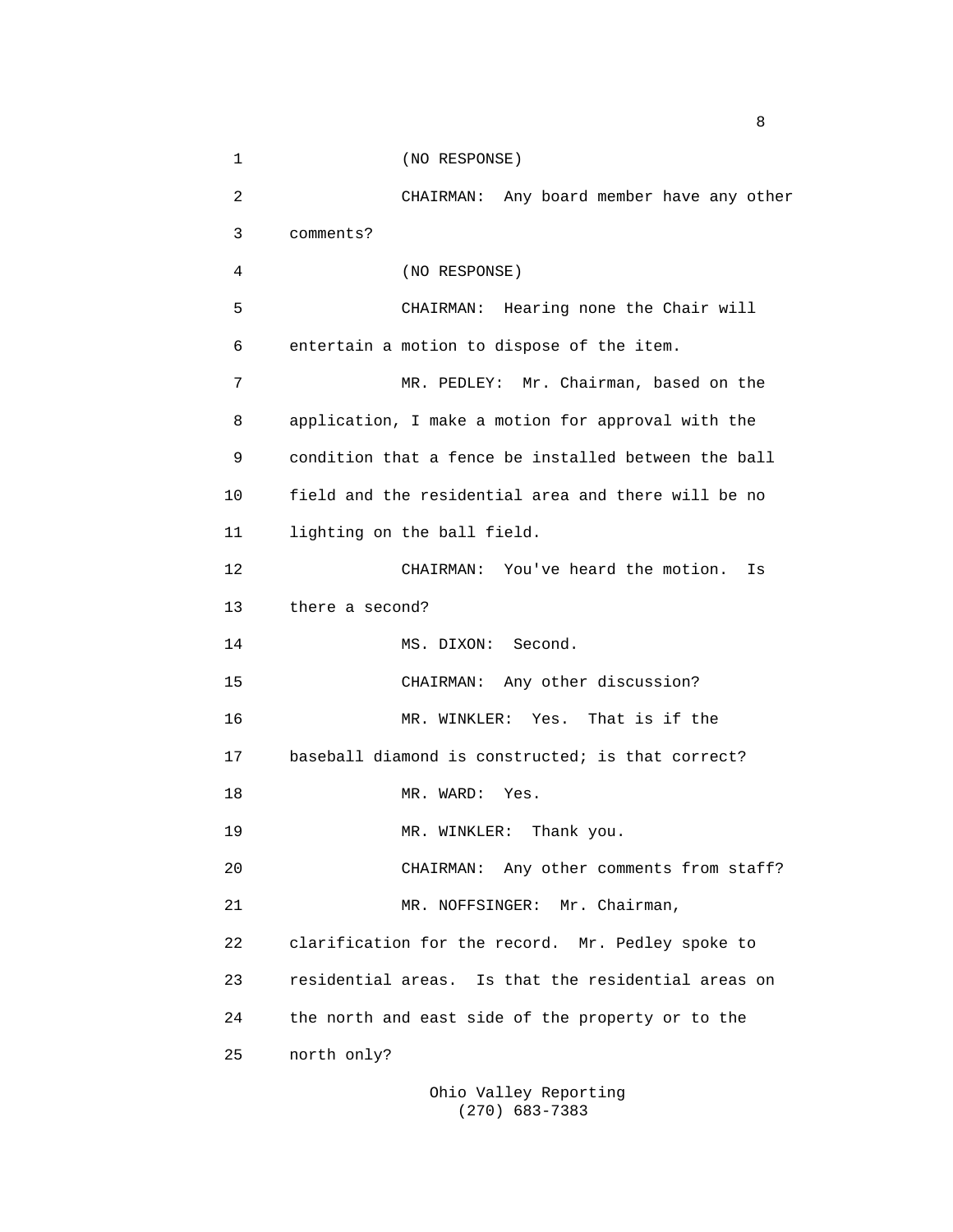1 MR. PEDLEY: Are there residential on both 2 sides? 3 MR. NOFFSINGER: On both sides. 4 MR. PEDLEY: Mr. Jagoe, are you on the 5 north or east? 6 MR. JAGOE: We're on the south. 7 MR. NOFFSINGER: I'm sorry. Excuse me. 8 The south side, south and east. 9 CHAIRMAN: You're requesting that it be at 10 the baseball site if constructed; is that right? 11 CHAIRMAN: Whether the baseball field is 12 constructed or not you want a fence. Is that your 13 wishes? 14 MR. JAGOE: Well, there is also a walking 15 path that comes right along the backyards. I don't 16 know whether that's in Phase 2 or not. Yes, we would 17 like to have a fence just to keep activities from 18 spilling over whether there's a baseball field or 19 whatever. 20 CHAIRMAN: You've heard Mr. Jagoe's 21 concern. You've heard the original motion. 22 Mr. Pedley, you want to add anything to 23 your motion? 24 MR. PEDLEY: I think I need to add to my 25 motion that it be screened from all residential area Ohio Valley Reporting

(270) 683-7383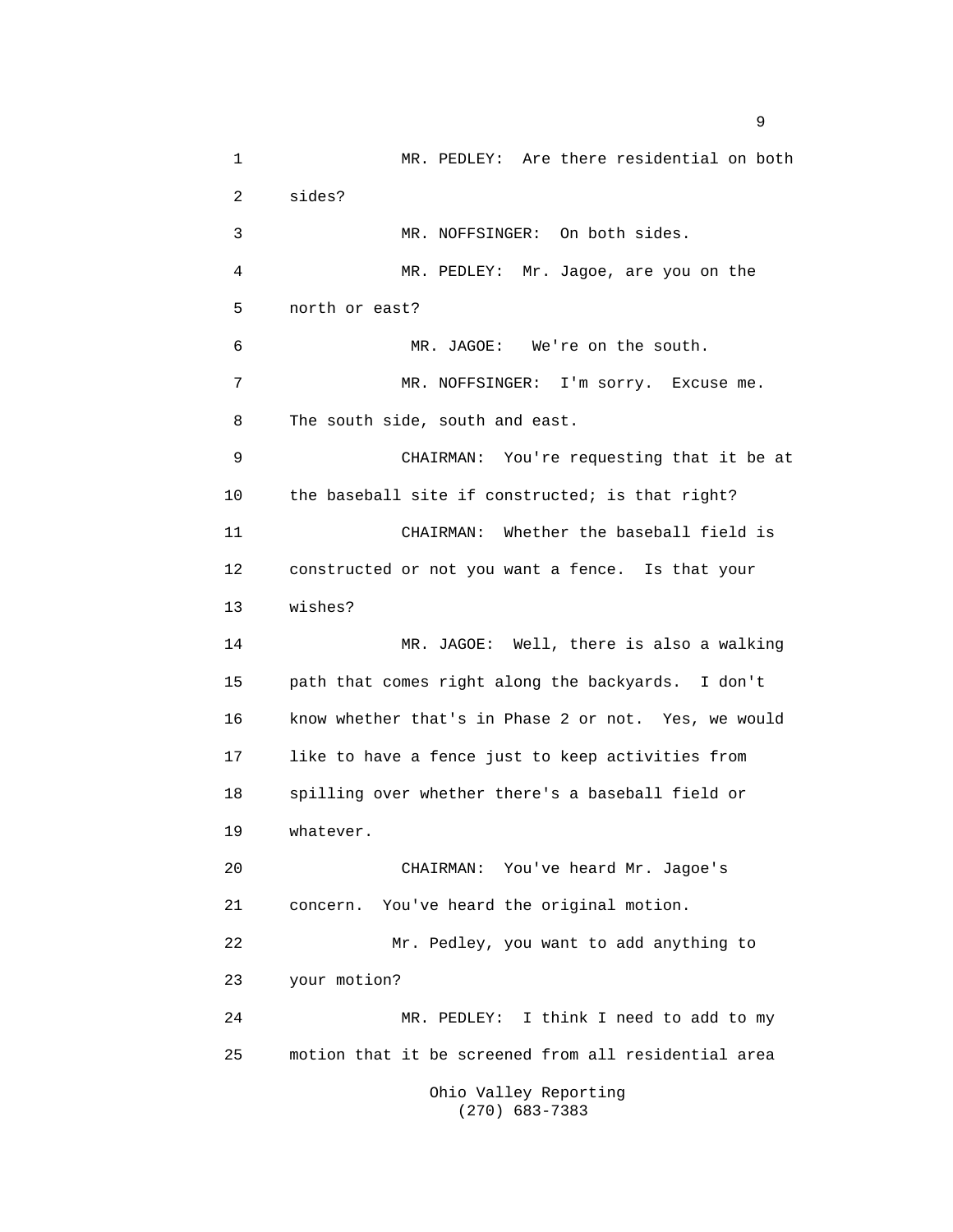1 at the beginning?

2 CHAIRMAN: Does that meet with the second? 3 MS. DIXON: Yes. 4 MR. WINKLER: Could you clarify that 5 again, please? 6 CHAIRMAN: The way the motion has been 7 made there will be a fence constructed when you start 8 construction to separate your property from the rest 9 of the community. 10 MR. WINKLER: That would be both the 11 neighborhoods from Arlington Drive to the back side of 12 the neighborhood? 13 MR. NOFFSINGER: Yes. 14 MR. WINKLER: Also you have a street that 15 comes in from that side from Jagoe Homes. Also I 16 think there is maybe a small natural buffer towards 17 the end which we would like to come to the city 18 sometime and look at putting a bike trail where that, 19 Arlington Drive I think stops. That runs behinds the 20 Boys & Girls Club. One of the things that we see with 21 kids is that transportation is tough time to get there 22 and bicycle trail can come right into the back of the 23 Boys & Girls Club. 24 CHAIRMAN: Well, I think the motion, what 25 you stated in your motion you want the fence on the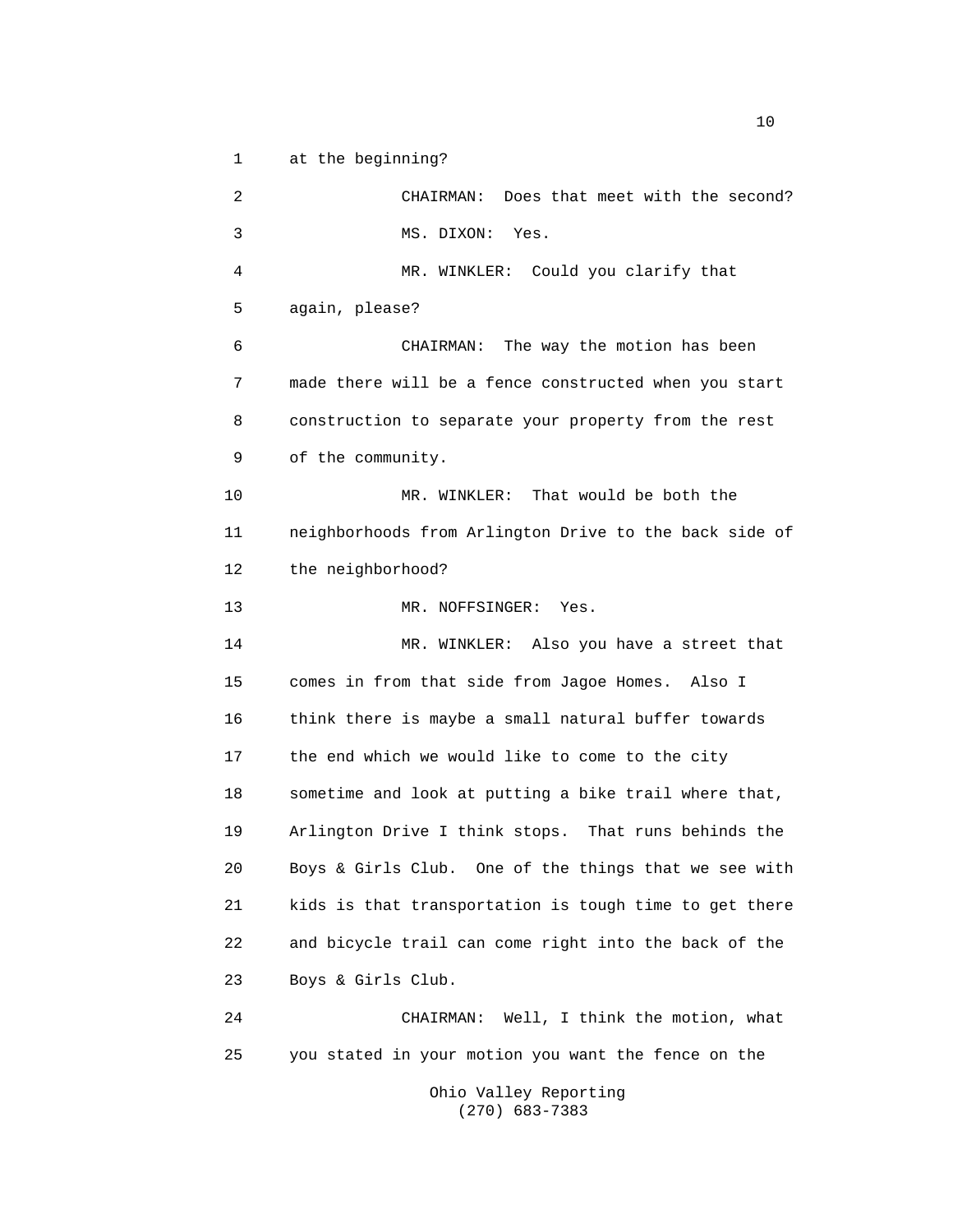1 south and east side?

2 MR. PEDLEY: Correct. 3 CHAIRMAN: Constructed at the beginning of 4 the project before it's occupied? 5 MR. PEDLEY: Yes, a solid fence. 6 CHAIRMAN: You understand that, sir? 7 MR. WINKLER: So you're looking for a 8 solid wood fence? 9 MR. PEDLEY: Yes. 10 Mr. Jagoe, would you step back up, please? 11 Are you asking for a six foot fence or an 12 eight foot fence? 13 MR. JAGOE: Six foot solid wood fence. 14 MR. PEDLEY: Six food is okay. 15 MR. WINKLER: I guess terminology a lot of 16 screening could be a chain-link fence with some 17 screening or does it have to be a solid wood fence? 18 MR. PEDLEY: Solid wood fence at least six 19 feet high. 20 MR. WINKLER: That's quite a bit of fence. 21 We're trying to help the neighborhood. That's 22 something we have not looked at in our plans. 23 MR. PEDLEY: I understand that, but the 24 residential area was there first, plan residential 25 area. So I think it needs to be screened.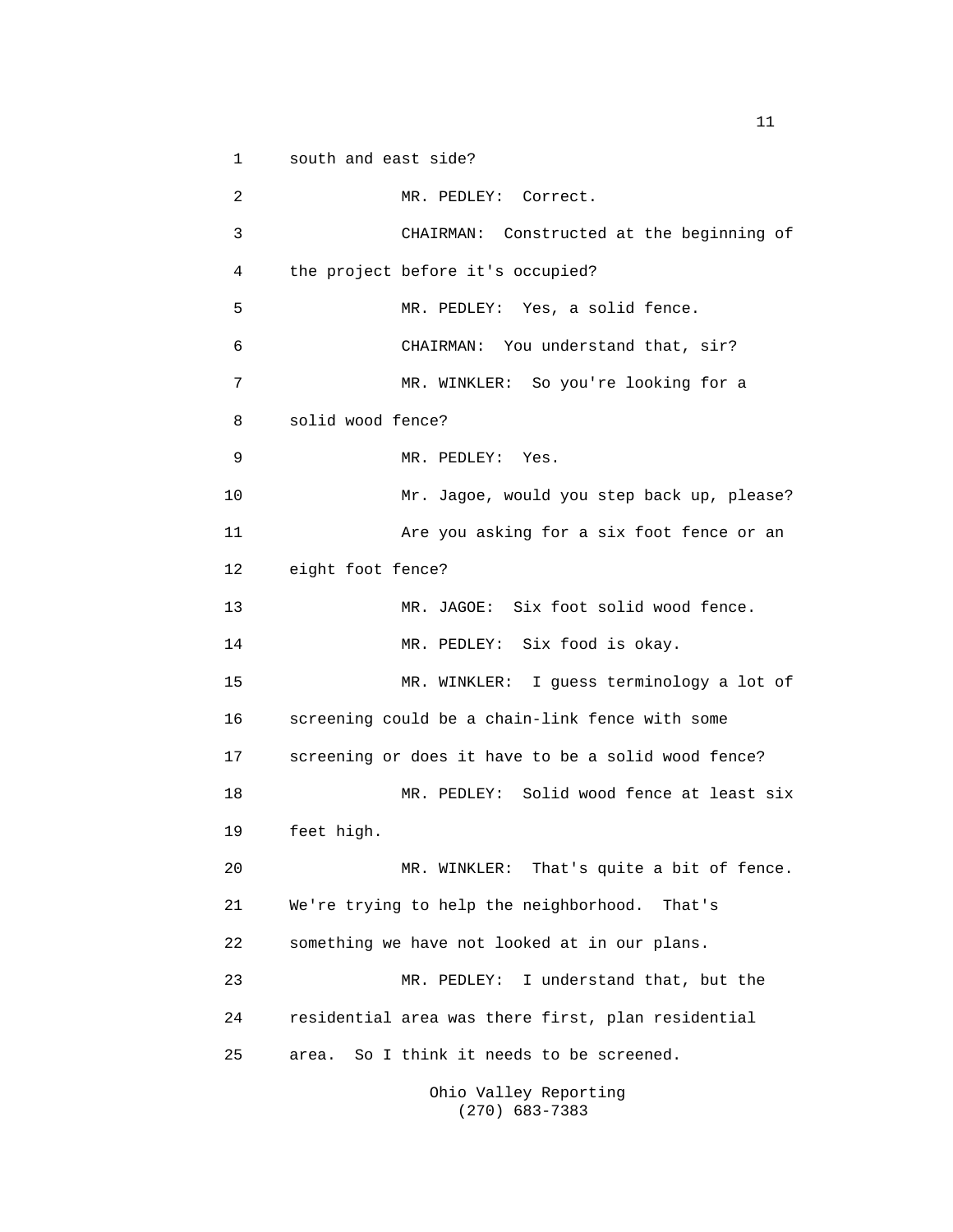1 CHAIRMAN: I think we have one other 2 gentleman wish to be heard. State your name. 3 MR. HAIRE: My name is Steve Haire. I'm 4 the president of the Boys & Girls Club. I would like 5 to address Mr. Jagoe. 6 (MR. STEVE HAIRE SWORN BY ATTORNEY.) 7 MR. HAIRE: When you all first started 8 talking about objections and things like that, I think 9 his concern was about a ball field and balls coming 10 over and hitting skylights and hitting people's houses 11 and stuff like that. We don't want to be a detriment 12 to that community. We're not there to tear up 13 somebody's home or anything like that. 14 We'll do whatever we need to do as far as 15 that policy, but I would have some concerns if we had 16 to enclose our entire property with a fence. That 17 would restrict those kids in that back neighborhood 18 from getting over to the club. Once you put a fence 19 up, that's not going to stop them if they want to come 20 over, but at the same time we would like to be 21 accommodating to those kids, to get them into the 22 facility if we possibly could instead of having them 23 go all the way around, you know, when they've got 24 access to the back of our property. 25 As far as the ball field, if I lived there

> Ohio Valley Reporting (270) 683-7383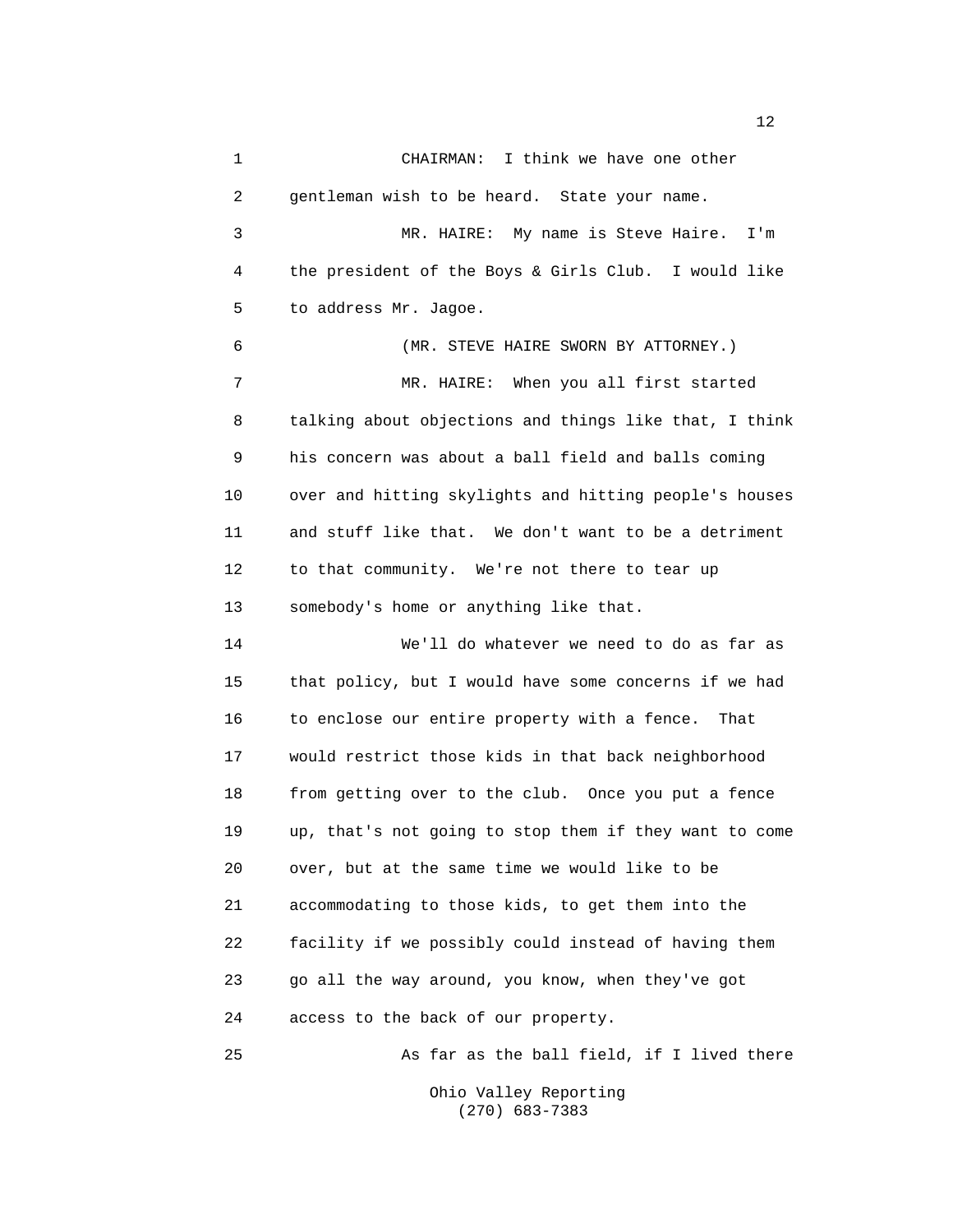1 I wouldn't want a ball come flying through and hit me 2 in the window either. So I think we could be very 3 accommodating to making sure that didn't happen. I 4 would have some concerns if we had to put a fence up 5 to keep those kids from getting to our facility. 6 CHAIRMAN: That be no problem. Add a gate 7 on the eastern and south side and that will take care 8 of it. 9 MR. HAIRE: I would have no problem if 10 there's a gate there. 11 MR. NOFFSINGER: For the record that fence 12 would not be along the total boundary or that eastern 13 boundary. It would only be a portion. I'd say about 14 half of that eastern boundary. So it would not 15 totally block that neighborhood from access to this 16 property. 17 MR. HAIRE: My question would be: What's 18 the purpose of the fence if his only concern was the 19 ball field? What is left that would effect those 20 houses? 21 MR. NOFFSINGER: What I'm speaking to is 22 the ball field. The fence would only be required in 23 the area of the ball field and that's about half of 24 that eastern. 25 MR. HAIRE: Then I'm confused. I thought Ohio Valley Reporting

(270) 683-7383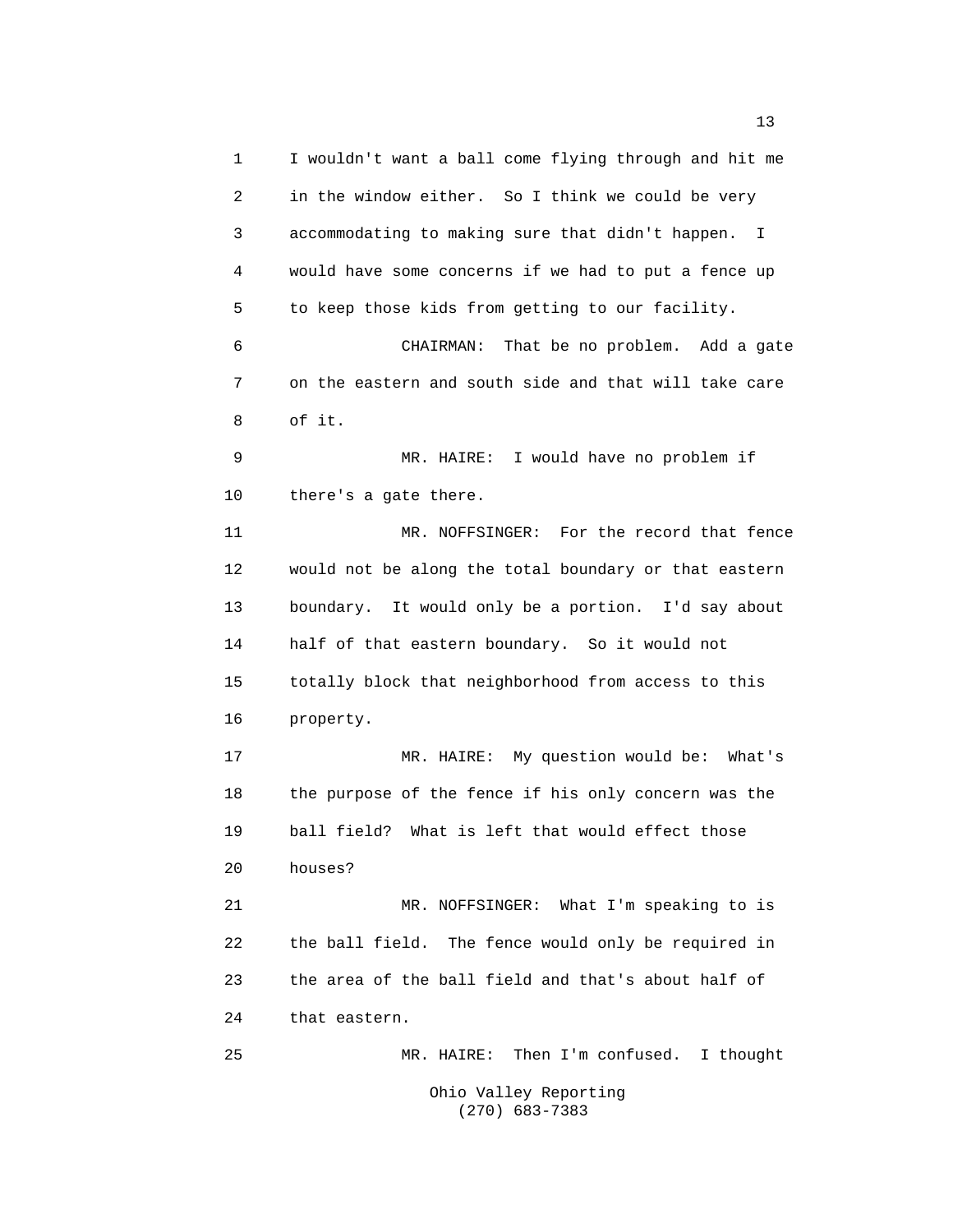1 we were talking about enclosing that whole side where 2 the homes are at. Now you're saying the ball field 3 only. If that's the case, then I didn't really need 4 to come up here and say anything. 5 CHAIRMAN: His motion was the total east 6 side. 7 MR. PEDLEY: Right. 8 MR. NOFFSINGER: I stand to be corrected. 9 MR. HAIRE: That's why I'm standing up 10 here. I thought we were just talking about the ball 11 field and now we're talking about, you know, I don't 12 understand the purpose of that. His only concern was 13 the ball field. 14 CHAIRMAN: His concern was the whole 15 thing. So that's the way the motion was made, sir. 16 MR. WARREN: Mr. Haire, according to the 17 plans here you're planning on putting a walking track 18 or a bike riding track or something around the 19 facility? 20 MR. HAIRE: Yes. 21 MR. WARREN: Which includes around the 22 ball park area as well, according to the map. My 23 concern would be if I lived in one of those houses, 24 privacy would be my biggest concern. Then another 25 concern is that my backyard is open to anyone who Ohio Valley Reporting

(270) 683-7383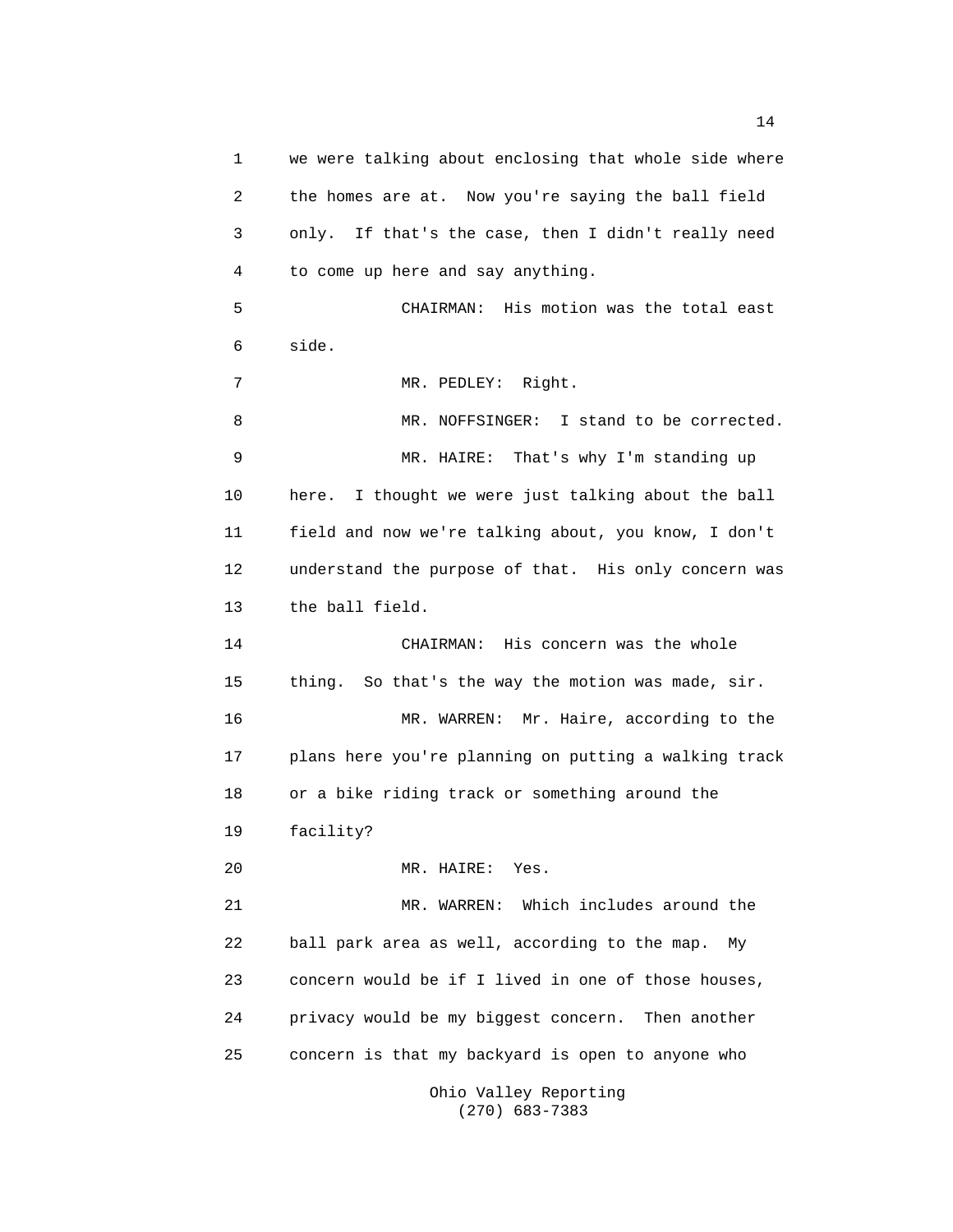1 happens to be walking along that path. If I were a 2 resident in one of those homes, I would certainly want 3 that fence there. 4 CHAIRMAN: Any other questions? You've 5 heard the motion the way it's been made. There was a 6 second. We have the concerns here. 7 MR. WINKLER: If we eliminate Phase 2 and 8 do not put anything on the outside, do we still need 9 the fence? 10 MR. PEDLEY: That's the way my motion was 11 stated. That there would be screening, a fence put 12 up. Screened from the residential area from your 13 project. 14 MR. WINKLER: So every residential area 15 that adjoins some type of a club or business would 16 have a screening facility from a residential area in 17 town? 18 MR. PEDLEY: We're talking about your 19 project. 20 MR. WINKLER: Yes. I'm just saying you 21 don't want to set a precedence over one project. 22 CHAIRMAN: We hear each one and weigh each 23 one on its own merit. 24 MR. WINKLER: Okay. I just have a feeling 25 that we're not being invited to children. I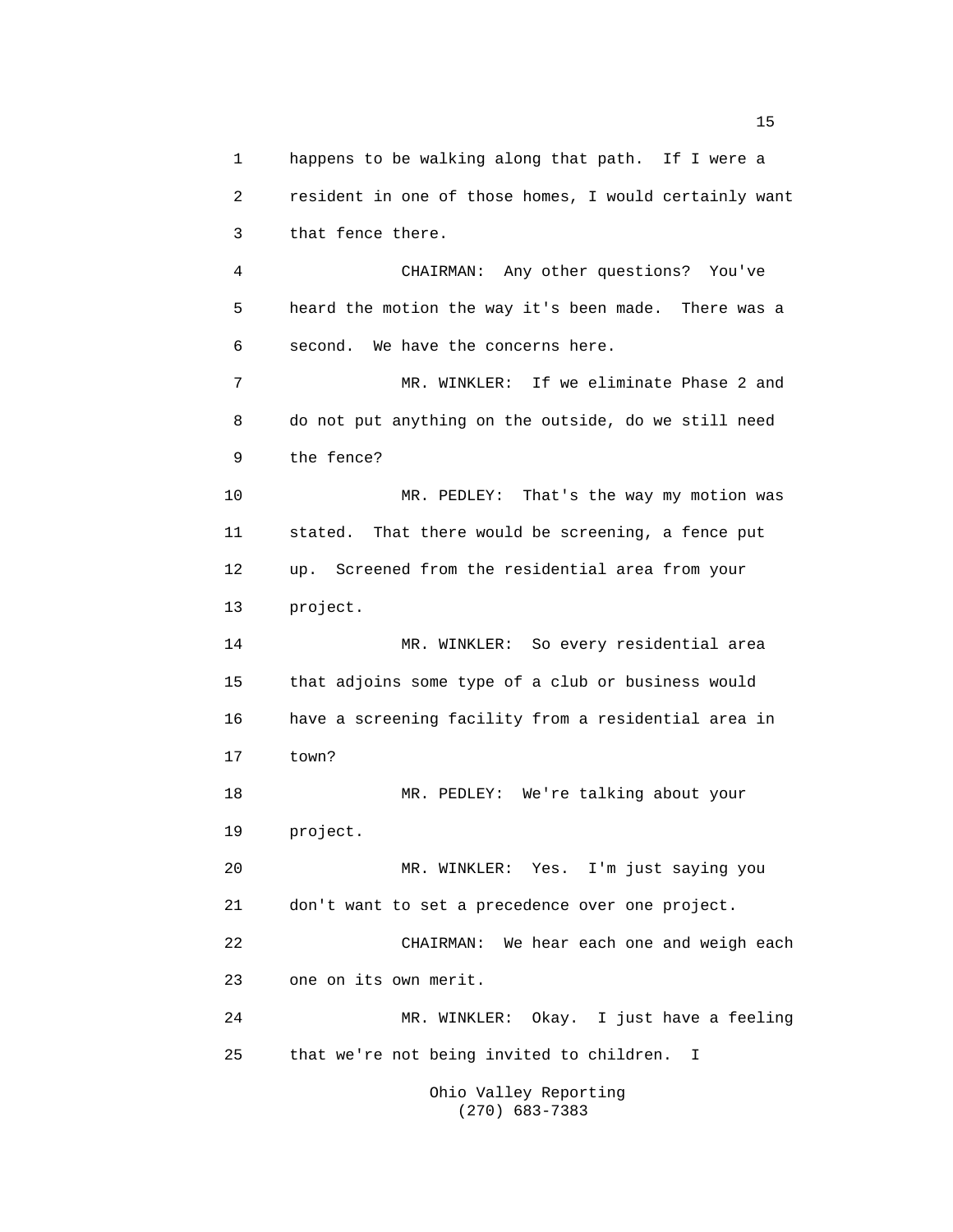1 understand the baseball diamond, but we're in an area 2 that's a big need for children and I feel like putting 3 the fence around would not be inviting to children. I 4 think that's the whole purpose of our Boys & Girls 5 Club is inviting children to come to our facility. I 6 understand the baseball diamond and from that housing. 7 We're putting a fortress around our building for not 8 invitation for children to come to our facility. 9 CHAIRMAN: Any other comments, Mr. Jagoe? 10 MR. JAGOE: I agree with you. Should make 11 it where the children could get over there. From our 12 area there will be sidewalks that come right around 13 the edge. Really wouldn't want anybody living right 14 there backing up to you. Wouldn't want other children 15 just flocking through their yards back and forth. 16 It's a matter of privacy. It's also a matter of 17 working that corridor out where those children do get 18 over there, they can get over there safely. Need to 19 put sidewalks to do that on. 20 MR. WINKLER: I see your concern. Also I 21 think if we look at a six foot wood fence, we're going 22 looking at strong winds. We're looking at rotting 23 surface. We're looking at maintenance of a wood fence

25 two, three years ago a tornado come through and it

24 versus a chain-link fence because you get into, well,

Ohio Valley Reporting (270) 683-7383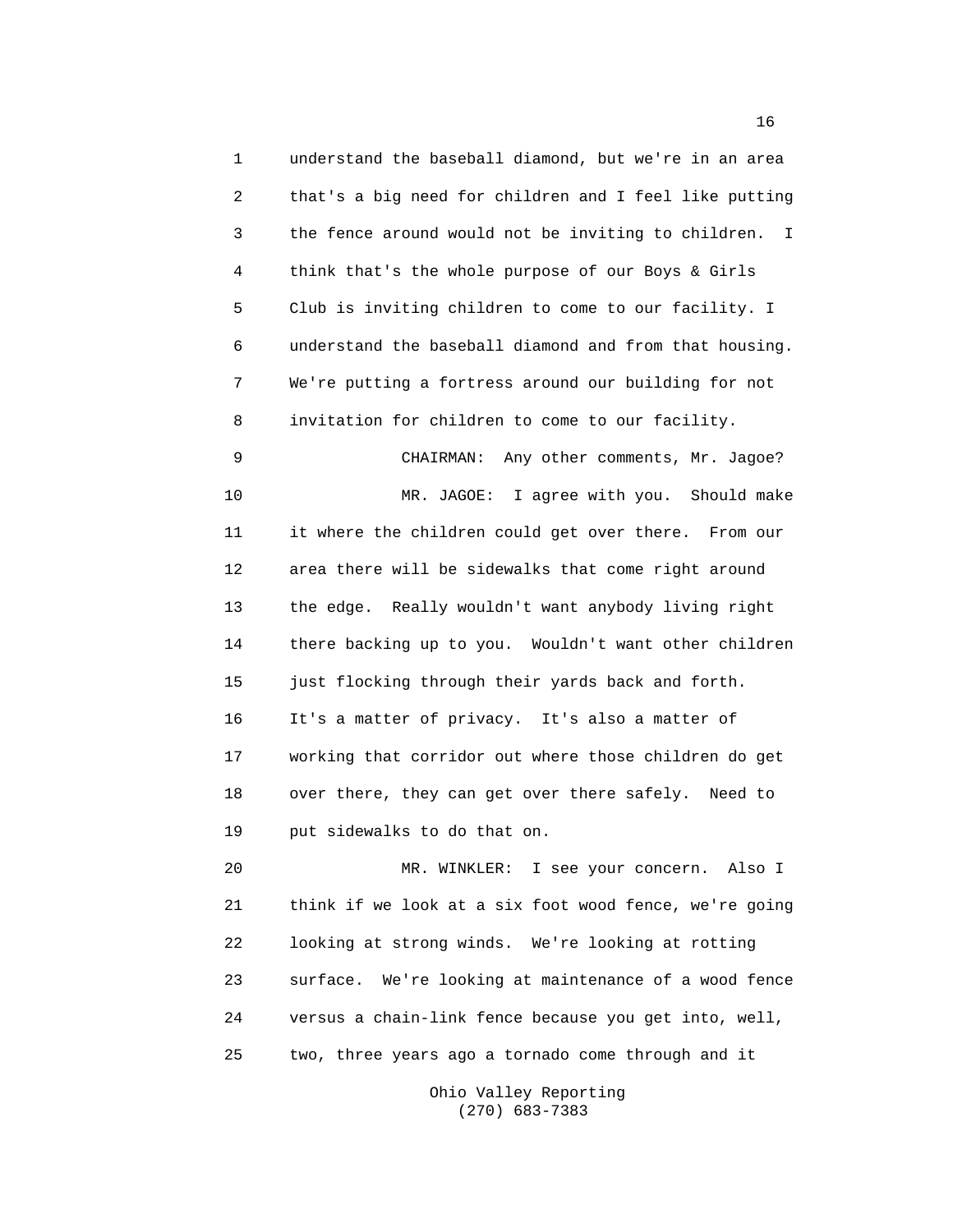1 took down everybody's fence. If you look at just a 2 fence where air, wind can get through you're looking 3 at a long-term of trying to maintain a wooden fence, a 4 solid wooden fence versus a chain-link fence for the 5 maintenance of our building. We try to raise every 6 dollar we can for the Boys & Girls Club and now we're 7 raising another major expense for maintaining a six 8 foot wood fence completely around our facility. 9 CHAIRMAN: It's not totally around it. 10 It's just two sides. 11 MR. WINKLER: Which is a long distance. 12 It's six acres all the way around there. Again, 13 you're looking at long-term maintenance of a wood 14 fence. You have trees rotting and you're looking at 15 long-term of a wood fence. 16 CHAIRMAN: Any other comments from the 17 board? 18 Thank you, Mr. Winkler. 19 You've heard the motion and the second. 20 Hearing no other discussion or comments from the 21 audience, all in favor raise your right hand. 22 (ALL BOARD MEMBERS PRESENT RESPONDED AYE.) 23 CHAIRMAN: Motion carries unanimously. 24 Next item. 25

> Ohio Valley Reporting (270) 683-7383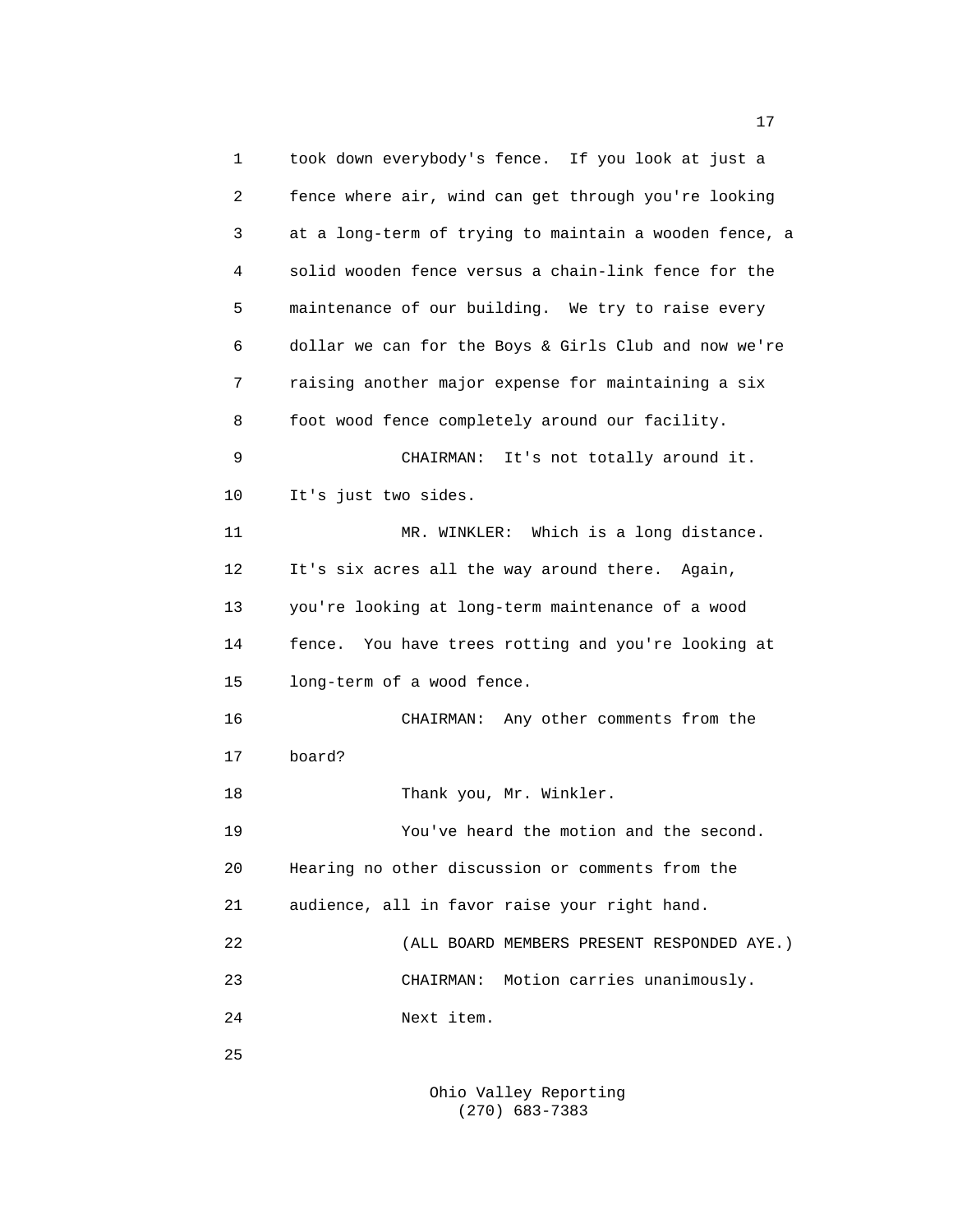1 ITEM 3

```
2 1501, 1647 Creek Haven Loop, in an R-1C zone
     Consider request for a Conditional Use Permit to
3 construct a sign structure in a floodway.
     Reference: Zoning Ordinance, Article 18, Section
 18-6(b)(2)(a)Applicant: Creek Haven Development, Inc.
5
6 MR. NOFFSINGER: Mr. Chairman, I have a
7 letter in the application requesting that this item be
8 postponed. This is from Creek Haven Development, Inc.
9 MR. PEDLEY: Mr. Chairman, I need to
10 disqualify myself.
11 CHAIRMAN: So noted in the record, please.
12 MR. NOFFSINGER: We do need to take a note
13 to post-pone.
14 CHAIRMAN: Is there anyone here wishing to
15 speak on this item by chance?
16 (NO RESPONSE)
17 CHAIRMAN: Seeing none the Chair will
18 entertain a motion to postpone it for 30 days.
19 MS. DIXON: Motion to postpone.
20 MS. MASON: Second.
21 CHAIRMAN: Motion been made and a second.
22 All in favor raise your right hand.
23 (ALL BOARD MEMBERS PRESENT RESPONDED AYE
24 WITH THE DISQUALIFICATION OF MR. PEDLEY.)
25 CHAIRMAN: Motion carries.
                 Ohio Valley Reporting
```
(270) 683-7383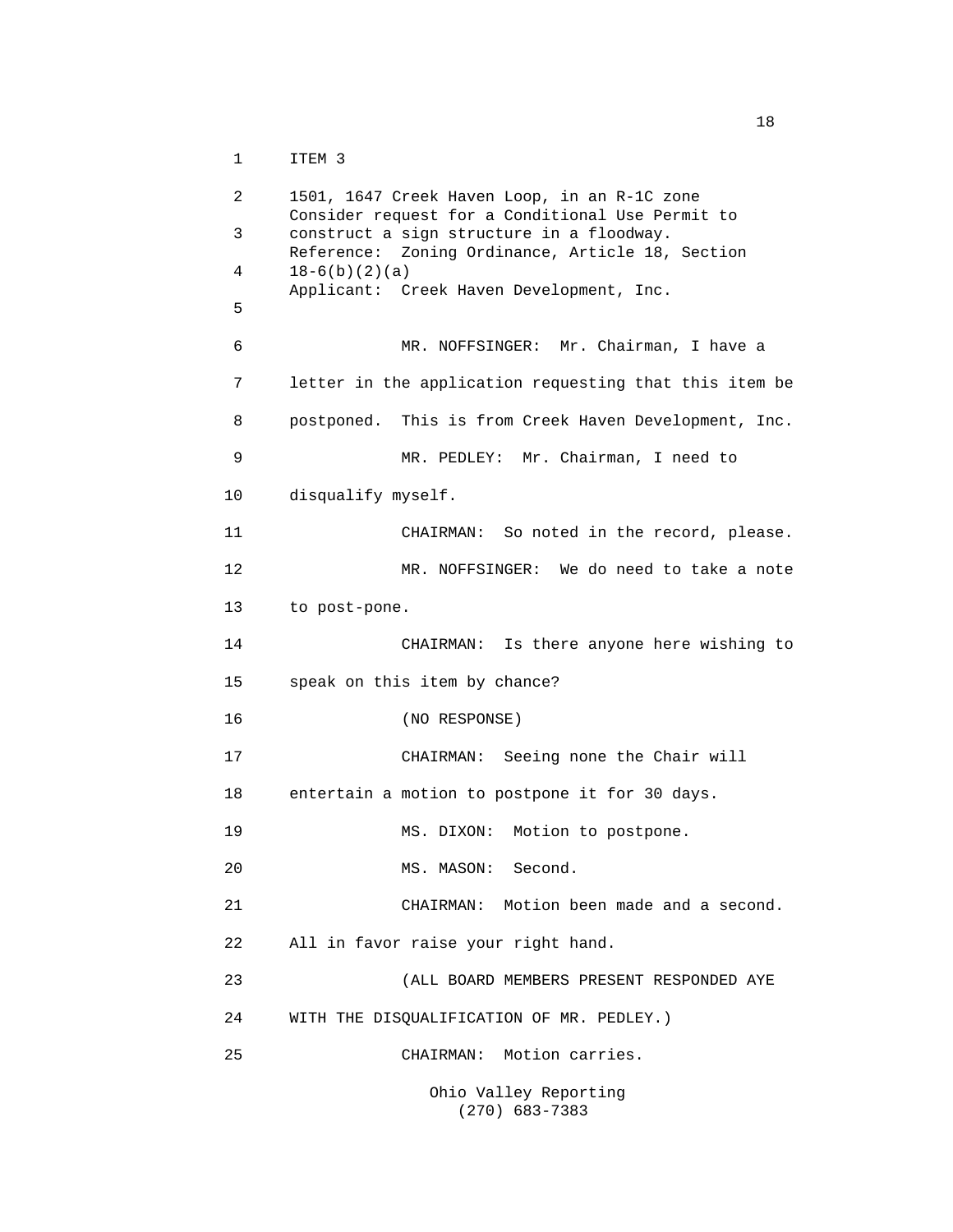1 Next item, please. 2 ITEM 4 3 383 East Harmons Ferry Road, in an A-R zone Consider request for a Conditional Use Permit to 4 operate a beauty shop. Reference: Zoning Ordinance, Article 8, 5 Section 8.2D(3) Applicant: Linda Story, Johnny Story 6 7 MR. NOFFSINGER: Mr. Chairman, this 8 application has been reviewed by the Planning Staff. 9 The application is found to be in order. The 10 application has been advertised for public hearing at 11 this time and all adjoining property owners have been 12 notified. 13 There will be two operators at this 14 facility. The hours will be on or days looks like 15 will be Wednesday, Thursday, Friday and Saturday. The 16 building that is going to be used for the beauty salon 17 is an existing garage. The dimensions of the building 18 I'd like to get from Ms. Becky Watson. 19 MS. WATSON: 724 square feet. 20 MR. NOFFSINGER: The building is an 21 existing 724 square foot building. There are no 22 proposed expansions and with that it's ready for your 23 consideration. 24 CHAIRMAN: Has there been any objections 25 or concerns filed in the office? Ohio Valley Reporting

(270) 683-7383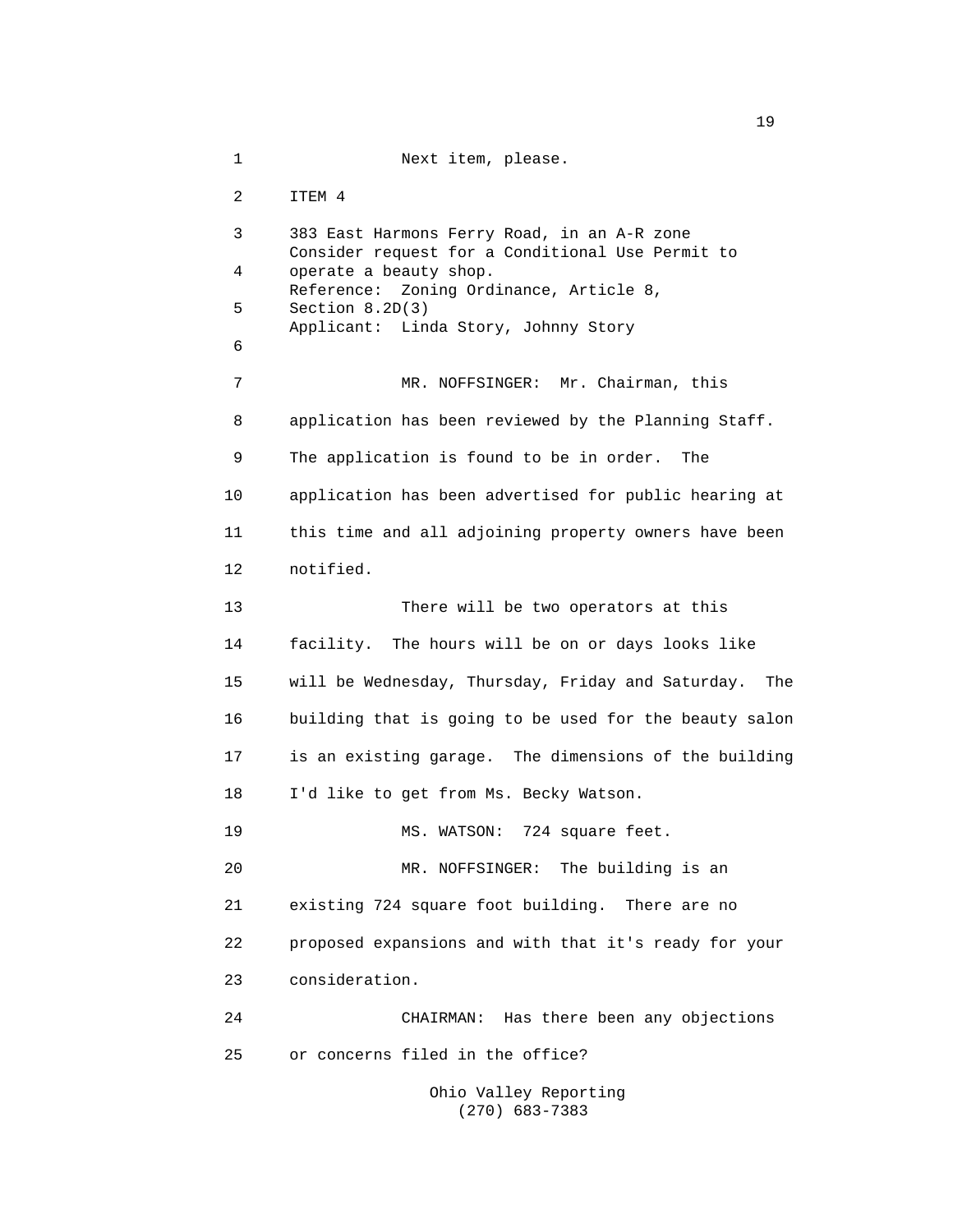1 MR. NOFFSINGER: Not to my knowledge, no, 2 sir. 3 CHAIRMAN: Anyone here wishing to speak in 4 opposition of this proposal? 5 (NO RESPONSE) 6 CHAIRMAN: Any board members have any 7 questions of the applicant? 8 (NO RESPONSE) 9 CHAIRMAN: Staff have anything else to 10 add? 11 MR. NOFFSINGER: No, sir. 12 CHAIRMAN: Hearing none the Chair will 13 entertain a motion to dispose of the item. 14 MR. MILLER: Motion to approve. 15 CHAIRMAN: Is there a second? 16 MS. DIXON: Second. 17 CHAIRMAN: There's a second. Any other 18 discussion by the staff, or board members, or 19 audience? 20 (NO RESPONSE) 21 CHAIRMAN: Seeing and hearing none, all in 22 favor of the motion raise your right hand. 23 (ALL BOARD MEMBERS PRESENT RESPONDED AYE.) 24 CHAIRMAN: Motion carries unanimously. 25 Next item, please, sir. Ohio Valley Reporting

(270) 683-7383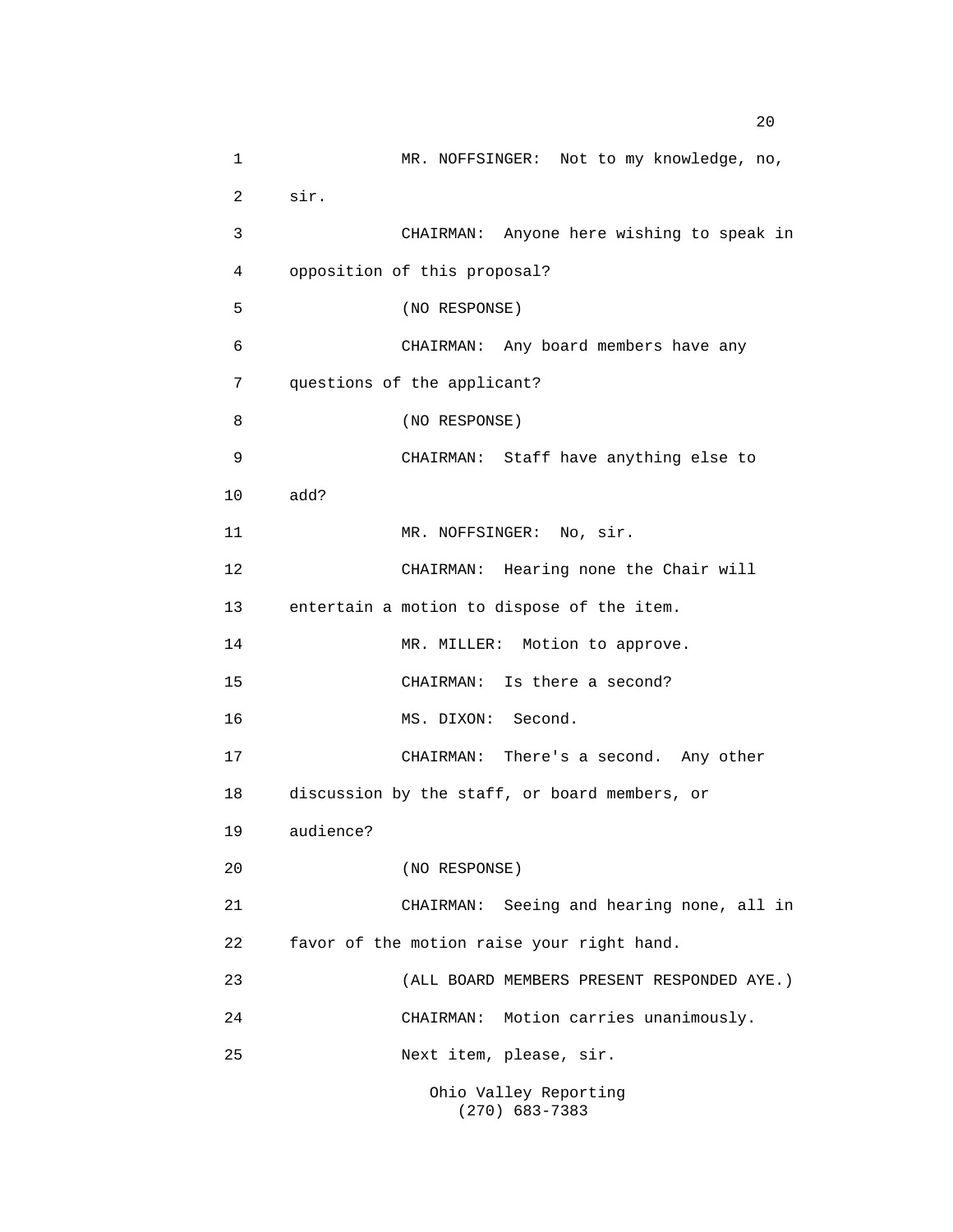1 ITEM 5

2 8135 Haynes Station Road, in an A-R zone Consider request for a Conditional Use Permit to 3 operate an existing automobile race track and to expand the existing race track by the addition of two 4 concession stands, remodel of an existing concession stand and modification of the track layout. 5 Reference: Zoning Ordinance, Article 8, Section 8.2F(3) 6 Applicant: Willie W. Stroup, Kentucky Motor Speedway. 7 MR. NOFFSINGER: Mr. Chairman, Planning 8 Staff has reviewed this application. The application 9 is found to be in order for this hearing. All 10 adjoining property owners have been notified. The 11 application has been advertised for public hearing at 12 this time. 13 Now, the consideration of this item is 14 also connected to Item Number 6 which is an 15 application for a Conditional Use Permit to conduct 16 these activities within the floodway. We do have 17 accompanying information from an engineer that will 18 tell us that it's safe to proceed with this project, 19 but the point I want to make is that if Item Number 5 20 is approved by this board that it should be approved 21 condition upon receiving a Conditional Use Permit for 22 construction of these activities in the floodway which 23 is Item Number 6. 24 CHAIRMAN: Have there been any objections 25 or comments filed in the office on this, Mr.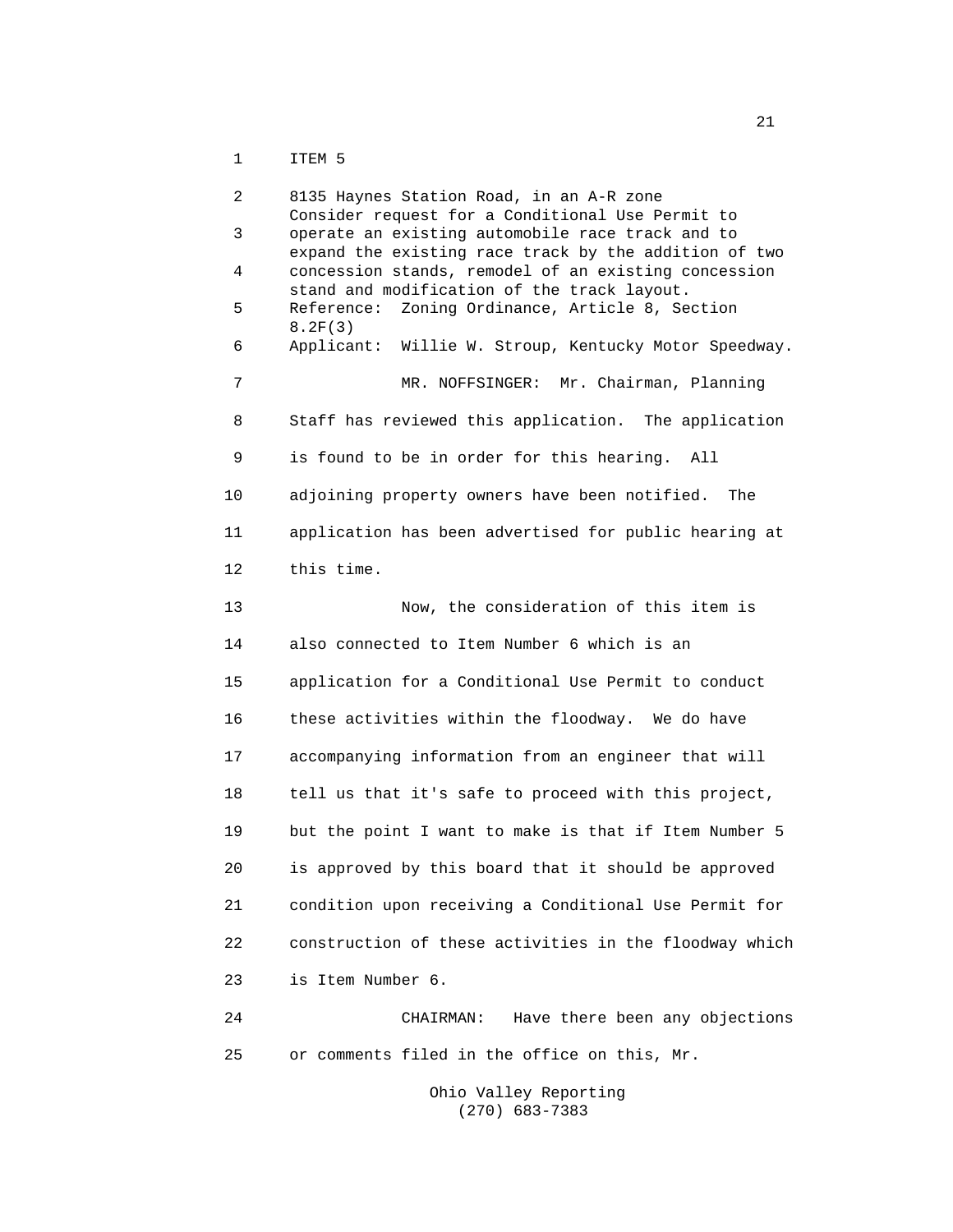1 Noffsinger?

2 MR. NOFFSINGER: I don't think there has 3 really been any objections filed in the office, but I 4 do understand there are some concerns from adjoining 5 property owners that may be in the audience tonight. 6 CHAIRMAN: Is the applicant here? 7 MR. RILEY: Yes. 8 CHAIRMAN: Would you come forward and be 9 sworn in. 10 MR. ELLIOTT: State your name, please. 11 MR. RILEY: Don Riley. 12 (MR. DON RILEY SWORN BY ATTORNEY.) 13 CHAIRMAN: You have anything you want to 14 add? 15 MR. RILEY: No, other than exactly what he 16 read off. That's pretty well all that's going to be 17 there. 18 CHAIRMAN: If we have any questions we'll 19 get back to you. 20 Is there anyone wishing to talk in 21 opposition or ask questions of this item? 22 Please come to the microphone and be sworn 23 in, ma'am. 24 MR. ELLIOTT: State your name. 25 MS. AUD: Pauline Aud. Ohio Valley Reporting

(270) 683-7383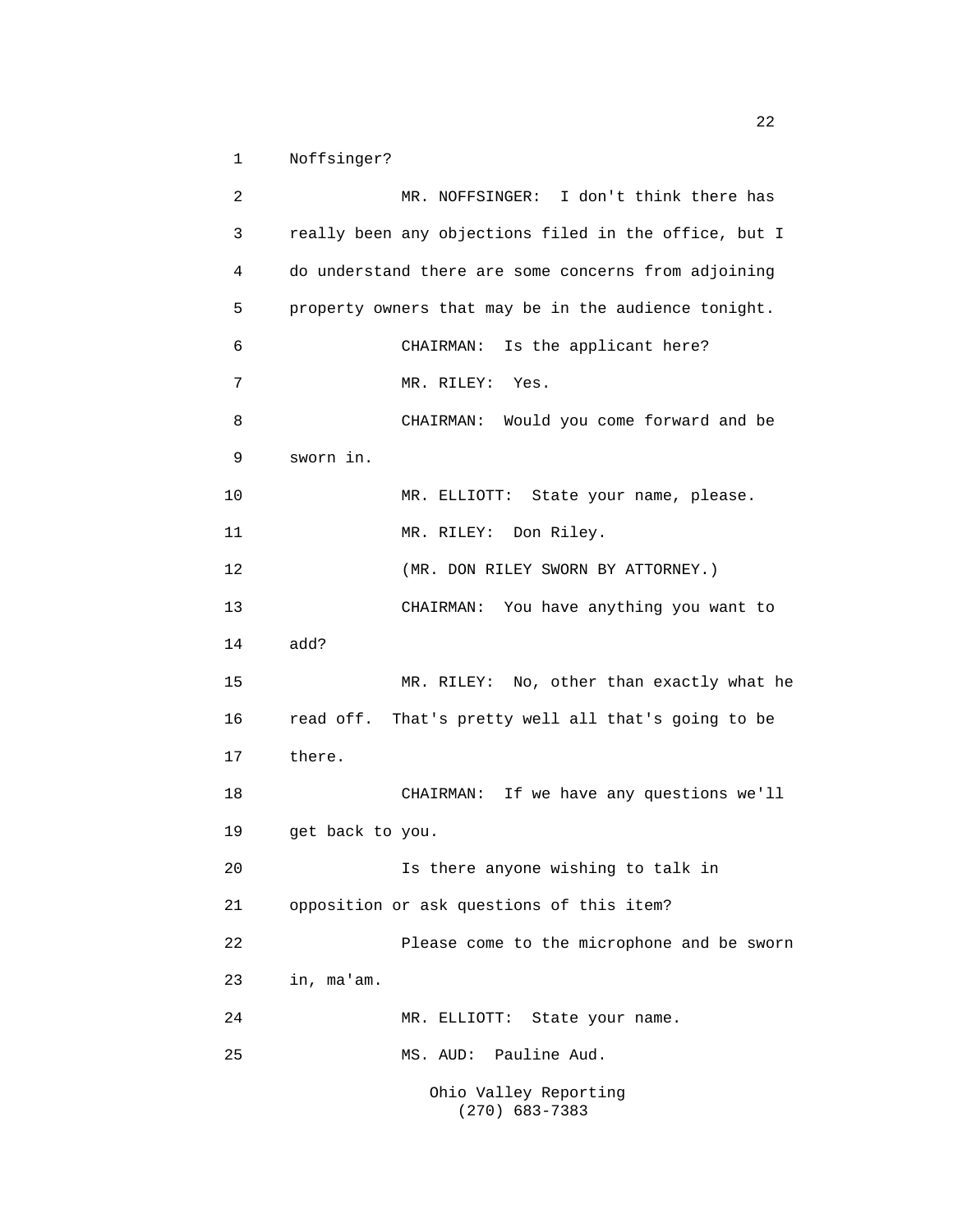1 (MS. PAULINE AUD SWORN BY ATTORNEY.) 2 MS. AUD: I would like to know just the 3 floodway, just what does he plan to do with that since 4 we have adjoining farms around there, crop lands? 5 MR. NOFFSINGER: Ma'am, I have a detailed 6 flood study in the application for this report. I am 7 not an engineer and will not attempt to explain the 8 details of that report. I'm hoping that their 9 engineer is here tonight to speak to this, but I can 10 read a letter into the record that is from Project 11 Engineer, Allen L. Wang, with May Sudruth & Ethridge. 12 He states, "This is certified that I am a duly 13 qualified engineer licensed to practice in the State 14 of Kentucky. It is to further certify that the 15 attached report of our hydraulic analysis for Kentucky 16 Motor Speedway dated March 4, 2002, supports the fact 17 that proposed race track extension of two new 18 buildings for concession stands is specified in this 19 report will not impact the 100 year flood elevations. 20 Floodway elevations and floodway on north fork of 21 Panther Creek at published sections of the flood 22 insurance study for Daviess County, Kentucky, and 23 incorporated areas dated March 3, 1997, and will not 24 impact the 100 year flood elevations, floodway 25 elevations, and floodway widths at unpublished cross

> Ohio Valley Reporting (270) 683-7383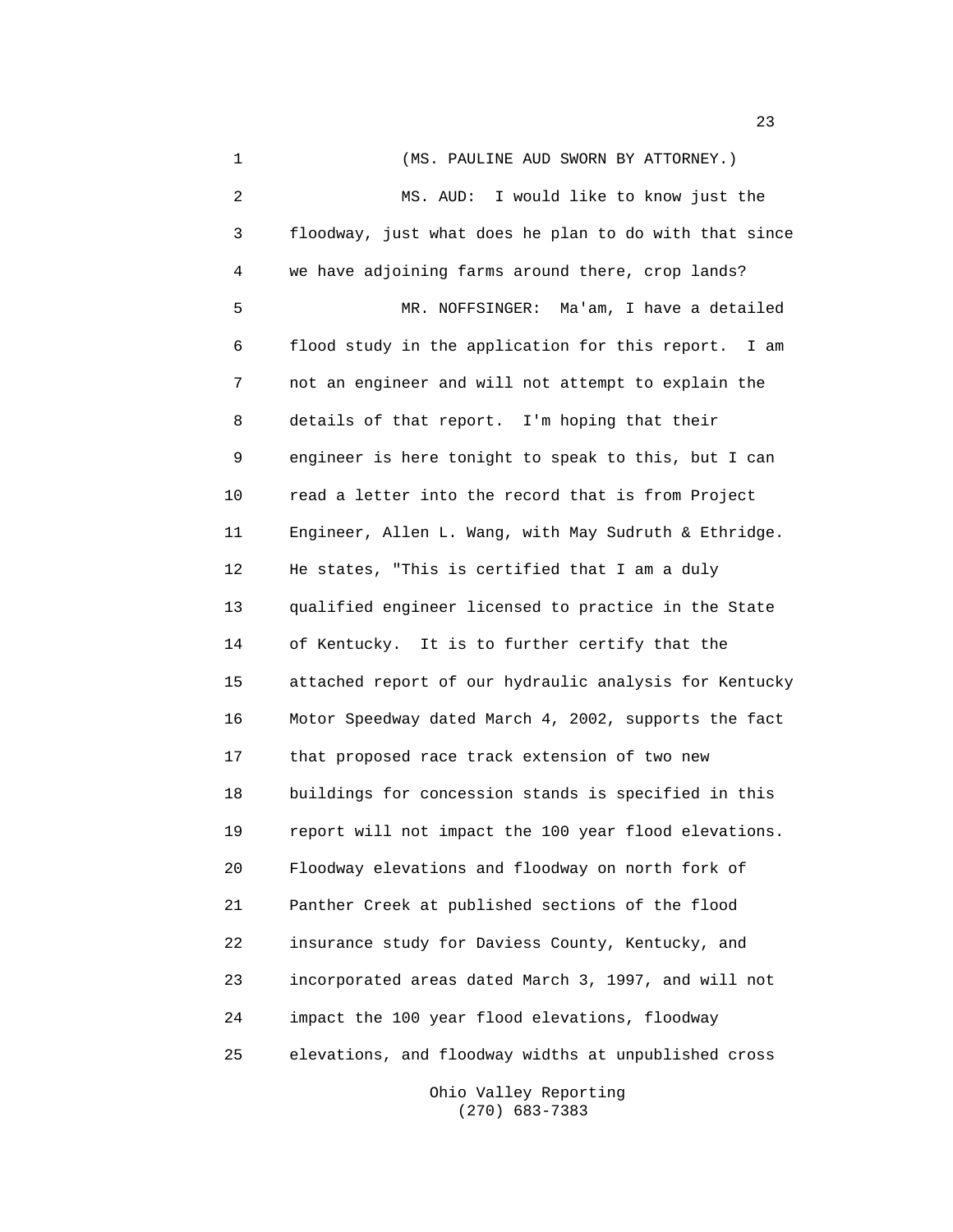1 sections in the vicinity of the proposed development." 2 I might add for the record that May, 3 Sudruth & Ethridge prepared the flood maps for this 4 community that have been adopted and dated March 3rd 5 of 1997. 6 CHAIRMAN: Anyone have any other 7 questions? 8 (NO RESPONSE) 9 CHAIRMAN: Seeing none does any board 10 member have any comments, questions? 11 (NO RESPONSE) 12 CHAIRMAN: Staff have anything else they 13 want to add? 14 MR. NOFFSINGER: Just want to add for the 15 record that provision has been approved by the 16 Division of Water. That's more applicable to the next 17 item, but I did miss that in answering your question. 18 CHAIRMAN: Chair will entertain a motion 19 to dispose of the item. 20 Let me ask one question of the 21 applicant. You will construct no type of dike or 22 anything connected with this in any way, will you? 23 MR. RILEY: No. 24 CHAIRMAN: Thank you. 25 Chair will entertain a motion at this Ohio Valley Reporting (270) 683-7383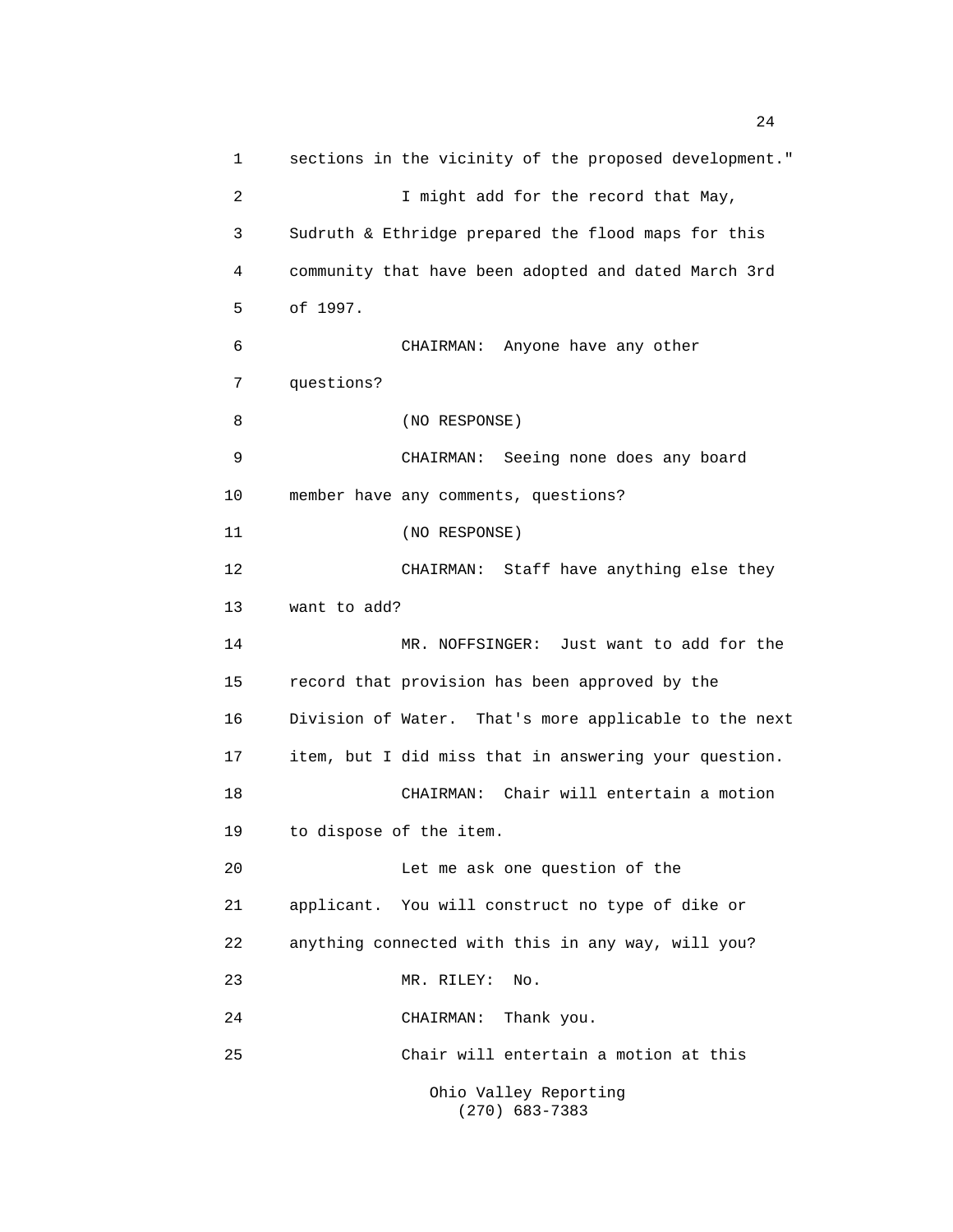1 time.

2 MR. PEDLEY: Mr. Chairman, are we acting 3 on this individually? 4 CHAIRMAN: One item at a time. The first 5 item, Item 5, will be subject to approval of Item 6. 6 MR. PEDLEY: Mr. Chairman, I make a motion 7 for approval on Item 5 subject to approval of Item 6. 8 MR. WARREN: Second. 9 CHAIRMAN: Motion been made and a second. 10 Is there any other discussion? 11 (NO RESPONSE) 12 CHAIRMAN: Hearing none all in favor raise 13 your right hand. 14 (ALL BOARD MEMBERS PRESENT RESPONDED AYE.) 15 CHAIRMAN: Motion carries unanimously. 16 Now we'll consider Item 6. 17 ITEM 6 18 8135 Haynes Station Road, in an A-R zone Consider request for a Conditional Use Permit to 19 allow a limited expansion in a floodway of an existing automobile race track by the addition of two 20 concession stands, remodel of an existing concession stand and modification of the track layout. 21 Reference: Zoning Ordinance, Article 18, Section 18-6(b)(2)(H), Section 18-5(b)(4), Section 18-4(3) 22 Applicant: Willie W. Stroup, Kentucky Motor Speedway 23 MR. NOFFSINGER: Mr. Chairman, this 24 application has been advertised for public hearing at 25 this time. All adjoining property owners have been Ohio Valley Reporting

(270) 683-7383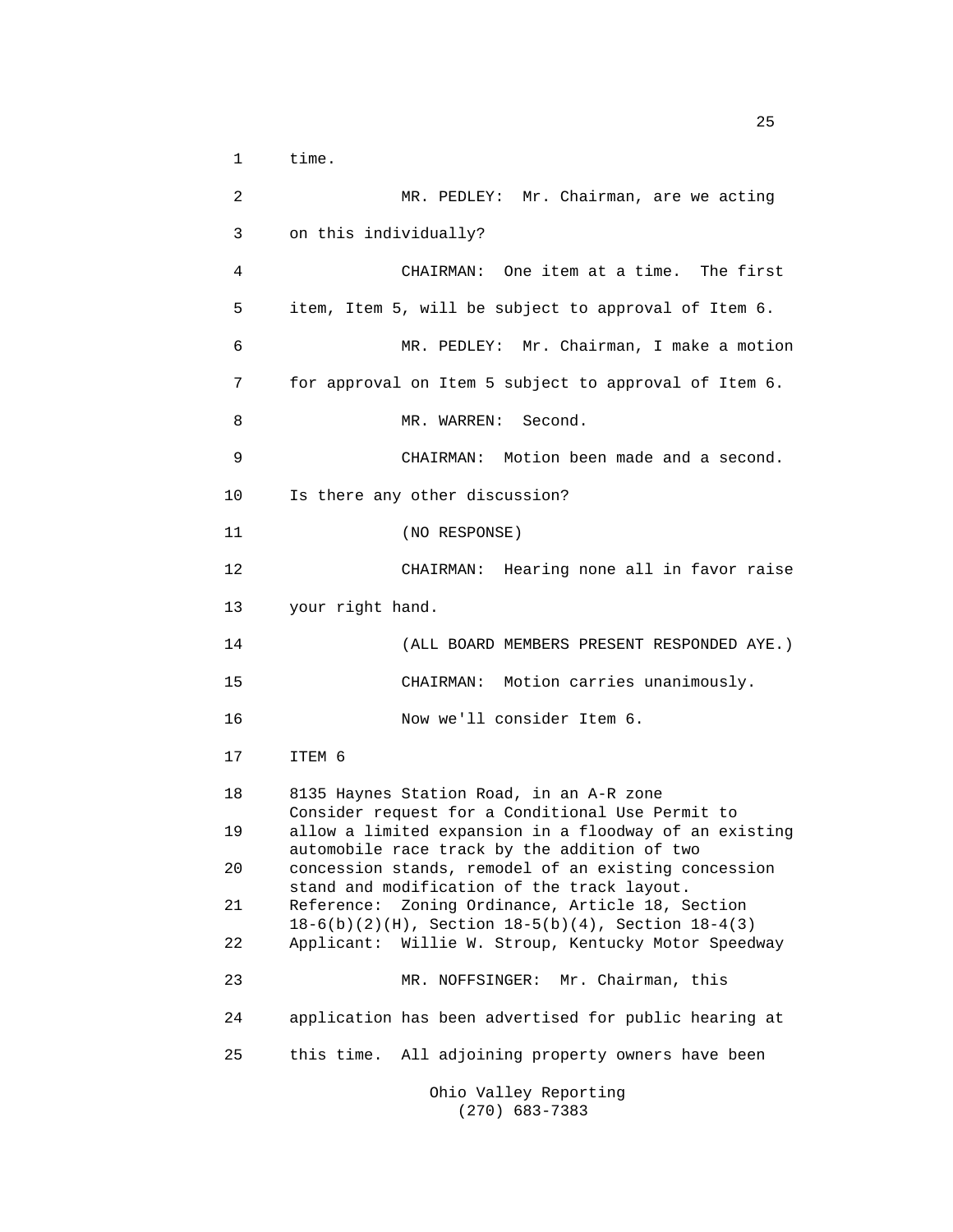1 notified. I did address the floodway issues in 2 previous Item Number 5. 3 CHAIRMAN: Anyone in the audience have any 4 other comments or questions relating to this item? 5 (NO RESPONSE) 6 CHAIRMAN: Seeing none the Chair will 7 entertain a motion to dispose of the item. 8 MR. PEDLEY: Mr. Chairman, make a motion 9 for approval based on the engineering certification. 10 MR. WARREN: Second. 11 CHAIRMAN: Any other discussion? 12 (NO RESPONSE) 13 CHAIRMAN: Hearing none all in favor raise 14 your right hand. 15 (ALL BOARD MEMBERS PRESENT RESPONDED AYE.) 16 CHAIRMAN: Motion carries unanimously. 17 Next item, sir. 18 ITEM 7 19 5464 KY 144, in a B-4 zone Consider request for a Conditional Use Permit to 20 construct and operate mini-storage warehouses for individual storage. 21 Reference: Zoning Ordinance, Article 8, Section 8.2L(7) 22 Applicant: Wholesale Petroleum, Inc. 23 MR. NOFFSINGER: Mr. Chairman, this 24 application has been advertised for public hearing at 25 this time. All adjoining property owners have been Ohio Valley Reporting

(270) 683-7383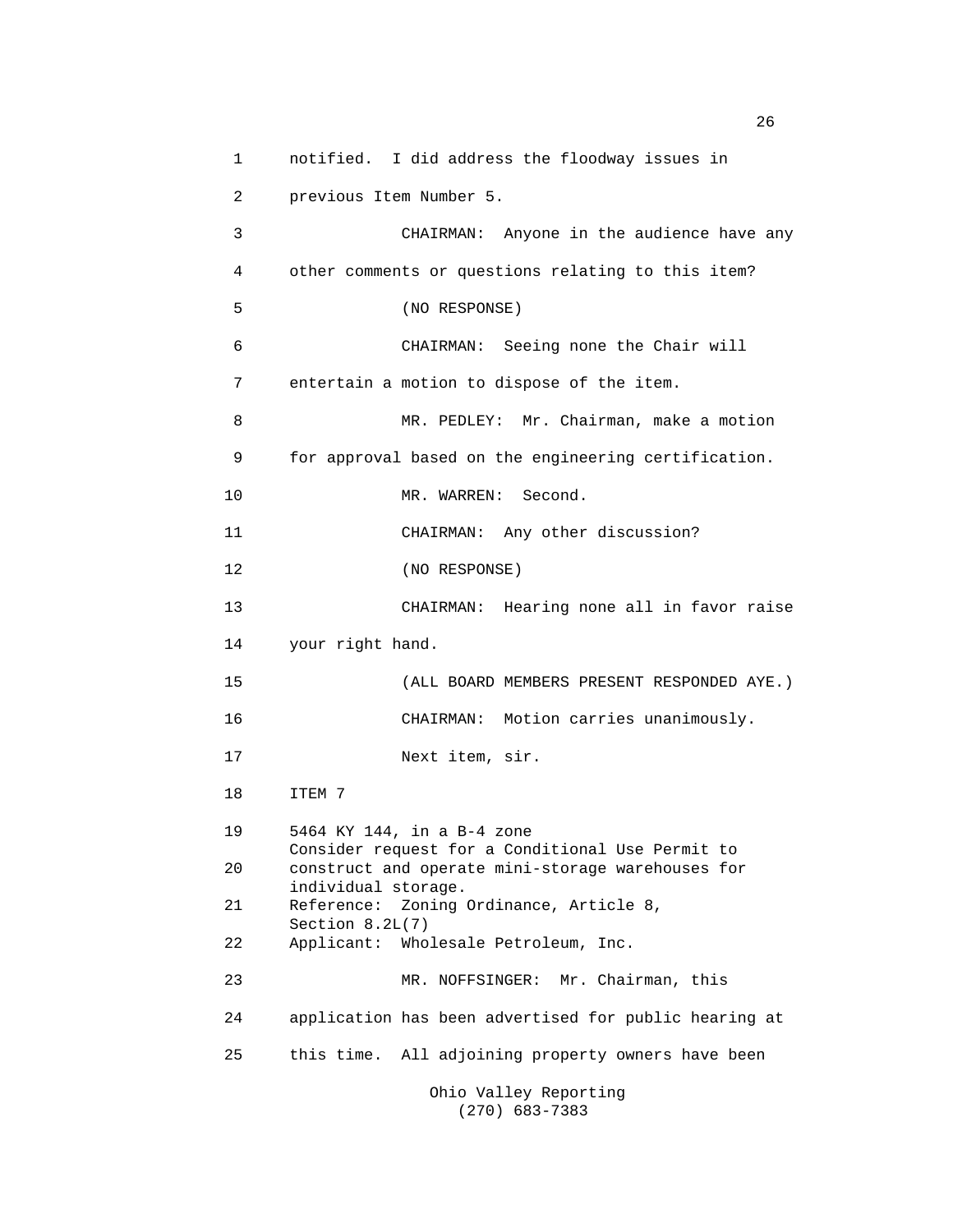1 notified. A development plan has been approved for 2 the subject property and this is basically a revision 3 to a previously approved Conditional Use Permit 4 application for the construction of mini-warehouses in 5 a B-4 zone. 6 CHAIRMAN: Been any objections or comments 7 in the office? 8 MR. NOFFSINGER: No, sir. 9 CHAIRMAN: Is there anyone here wishing to 10 speak on this particular item, the applicant? 11 (NO RESPONSE) 12 CHAIRMAN: Anyone objecting or have any 13 comments on it? 14 (NO RESPONSE) 15 CHAIRMAN: Seeing none the Chair will 16 entertain a motion to dispose of the item. 17 MS. DIXON: Move to approve. 18 CHAIRMAN: You've heard the motion. Is 19 there a second? 20 MR. MILLER: Second. 21 CHAIRMAN: A motion has been made and a 22 second. Any other discussion? 23 (NO RESPONSE) 24 CHAIRMAN: Hearing none all in favor raise 25 your right hand. Ohio Valley Reporting

(270) 683-7383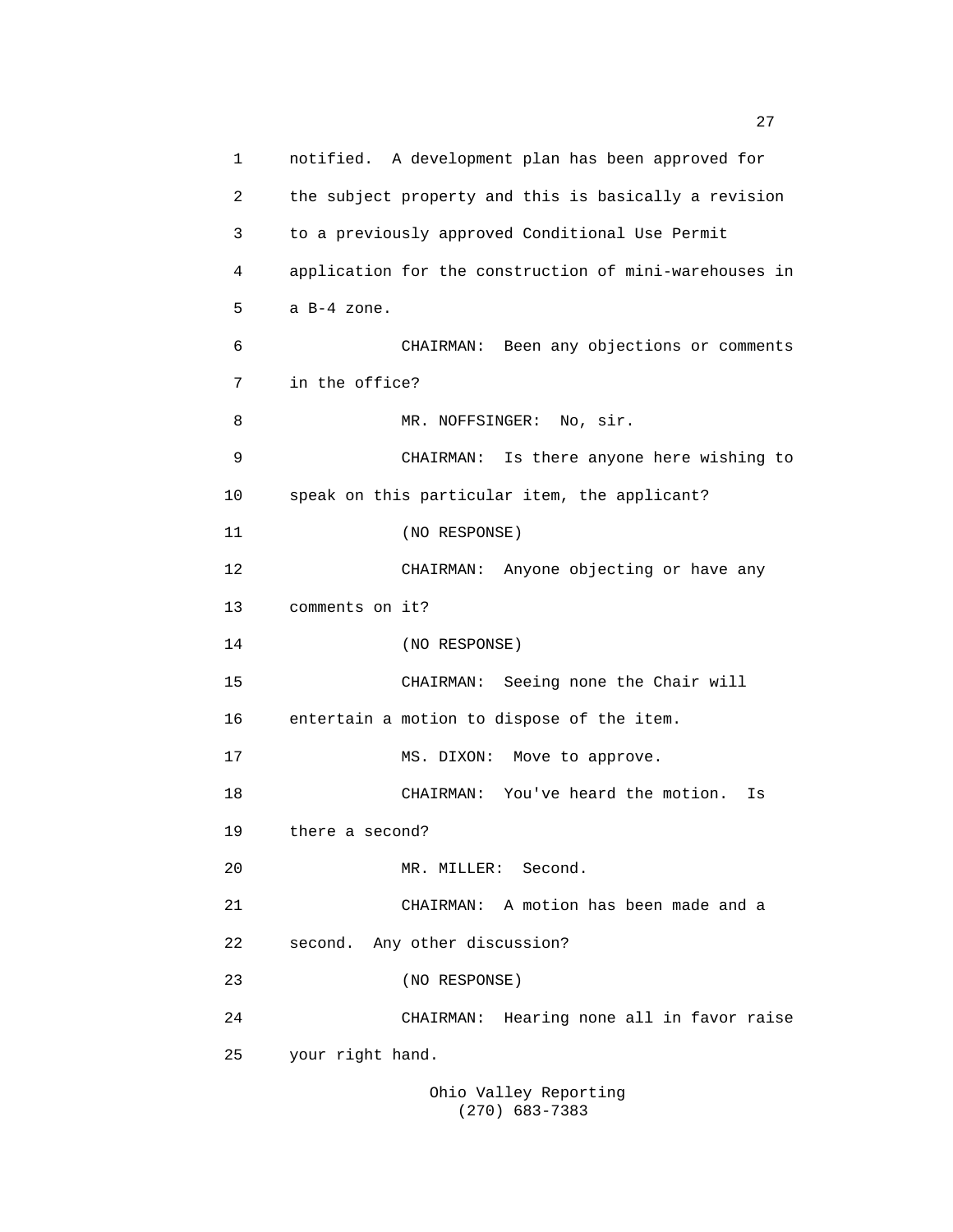1 (ALL BOARD MEMBERS PRESENT RESPONDED AYE.) 2 CHAIRMAN: Motion carries unanimously. 3 Next item, please. 4 ITEM 8 5 2208 Tamarack Road, in an R-1A zone Consider request for a Conditional Use Permit to 6 construct and operate a church. Reference: Zoning Ordinance, Article 8, 7 Section 8.2B(4) Applicant: West Congregation of Jehovah's Witnesses 8 9 MR. NOFFSINGER: Mr. Chairman, this 10 application has been reviewed by the Planning Staff. 11 Found to be in order. All adjoining property owners 12 have been notified and it has been advertised for 13 public hearing at this time. 14 This is for the construction of a new 15 church building that will be 48 by 94 feet. The 16 property is proposed to have a single driveway off of 17 Tamarack Road. If the application is considered 18 favorably, it should be conditioned upon a revised 19 plat of the property to change the location of the 20 approved driveway. That would be consistent with this 21 Conditional Use Permit. They are proposing to screen 22 the vehicular use areas, the parking areas of this 23 church from the adjoining residential properties and 24 that would be pretty much screening on all sides of 25 this property. With that it is ready for your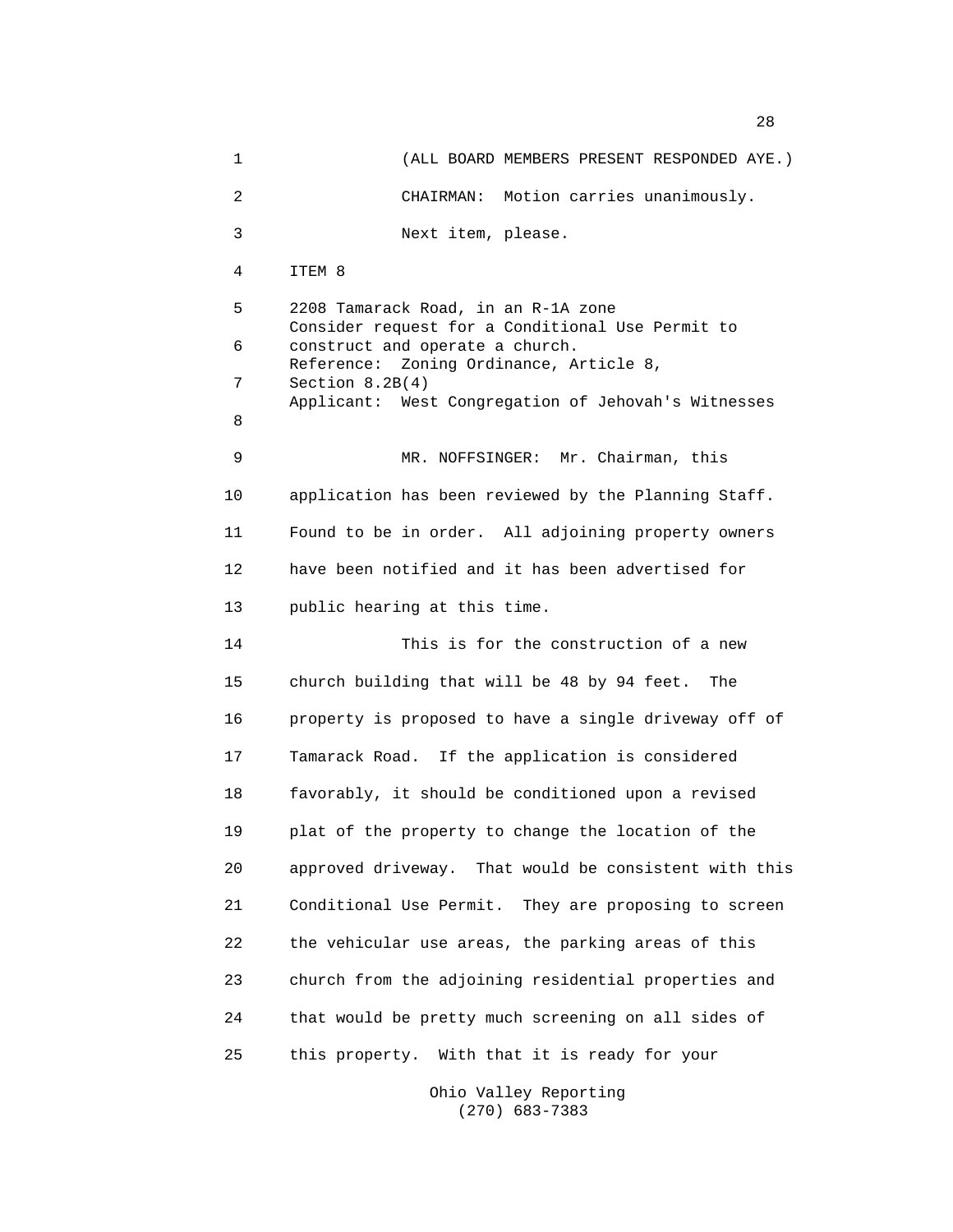1 consideration. 2 CHAIRMAN: Any objections or comments 3 filed in the office? 4 MR. NOFFSINGER: No, sir. 5 CHAIRMAN: Anyone in the audience wishing 6 to speak on behalf of the item? 7 (NO RESPONSE) 8 CHAIRMAN: Anyone wishing to object to the 9 item? 10 (NO RESPONSE) 11 CHAIRMAN: Seeing none the Chair will 12 entertain a motion to dispose of the item. 13 MR. WARREN: Motion to approve this 14 Conditional Use Permit. 15 CHAIRMAN: Are you putting the conditions 16 on it stated by the Staff? 17 MR. WARREN: Yes. 18 CHAIRMAN: Is there a second? 19 MR. PEDLEY: Second. 20 CHAIRMAN: Any discussion? 21 (NO RESPONSE) 22 CHAIRMAN: Hearing none all in favor of 23 the motion raise your right hand. 24 (ALL BOARD MEMBERS PRESENT RESPONDED AYE.) 25 CHAIRMAN: Motion carries. Ohio Valley Reporting

(270) 683-7383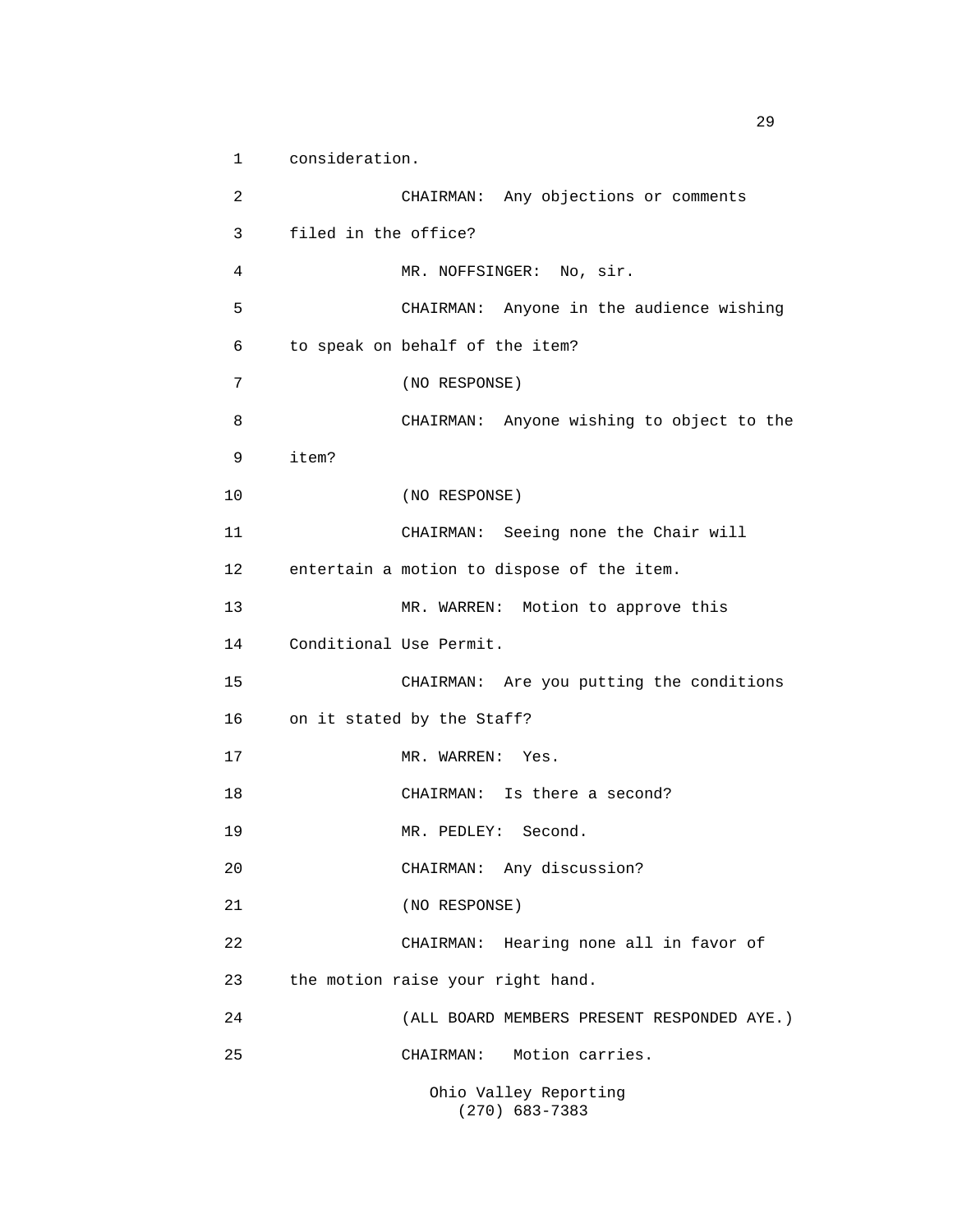1 Next item, please. 2 ITEM 9 3 3925 West Fifth Street Road, in an A-U zone Consider request for a Conditional Use Permit to 4 construct and operate a landscaping service facility. Reference: Zoning Ordinance, Article 8, 5 Section 8.2H(8)/33a Applicant: Charles T. Jarboe, Superior Landscape Srv. 6 7 MR. NOFFSINGER: Mr. Chairman, this 8 application has been advertised for public hearing at 9 this time. All adjoining property owners have been 10 notified and it's ready for your consideration. 11 CHAIRMAN: Any objections or comments in 12 the office? 13 MR. NOFFSINGER: I have not received any 14 objections filed in the office that are in this 15 application. 16 CHAIRMAN: Is the applicant here? 17 MR. JARBOE: Yes. 18 CHAIRMAN: Come forward and state your 19 name for the record. 20 MR. JARBOE: Charles Jarboe. 21 (MR. CHARLES JARBOE SWORN BY ATTORNEY.) 22 CHAIRMAN: Do you have any comments you 23 would like to make? 24 MR. JARBOE: Answer any questions that 25 anybody would have. Ohio Valley Reporting

(270) 683-7383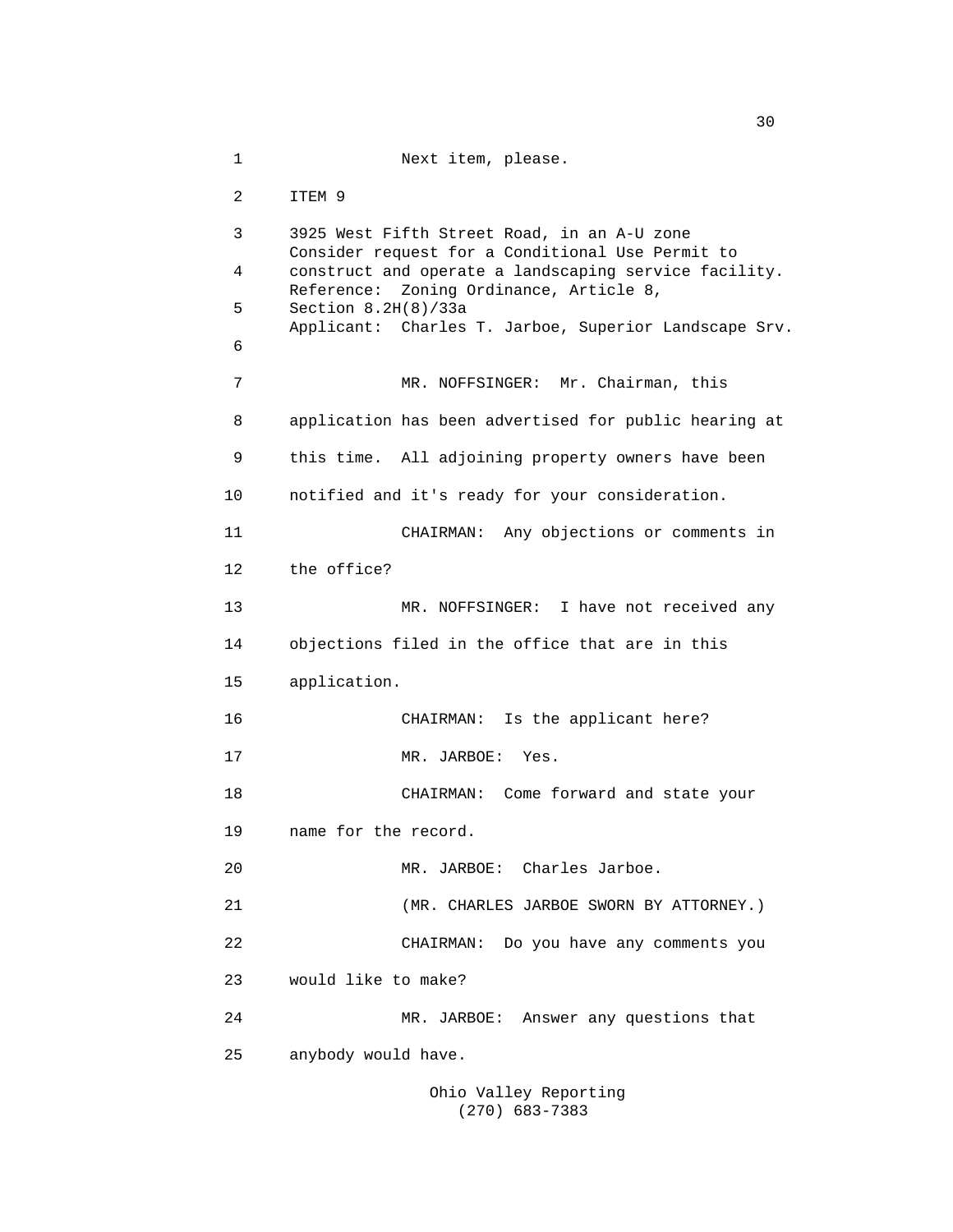1 CHAIRMAN: Is there anyone in the audience 2 that has any questions of the applicant? 3 Come forward, sir, and be sworn in. 4 Address your concerns to the Chair and we'll try to 5 get you an answer. 6 MR. HAMILTON: Mike Hamilton. 7 (MR. MIKE HAMILTON SWORN BY ATTORNEY.) 8 MR. HAMILTON: Again, my name is Mike 9 Hamilton. I'm Daviess County's haul away coordinator 10 and property maintenance inspector for the rural parts 11 of the county. 12 I'm here tonight on behalf of Daviess 13 County Fiscal Court and people of Owensboro, Daviess 14 County. 15 Since July of 2001 I have worked 16 diligently with Mr. Charles Jarboe to remove a 17 delapadated mobile home and clean up his property. I 18 have offered assistance, compromise, suggestions and 19 to no avail Mr. Jarboe has been adamant to all the 20 property maintenance issues brought before him. 21 1 If I may approach the bench, I have some 22 photographs of the property and affidavits from other 23 agencies stating my claim. 24 CHAIRMAN: Bring them forward. Do you 25 want those submitted in the record for evidence? Ohio Valley Reporting

(270) 683-7383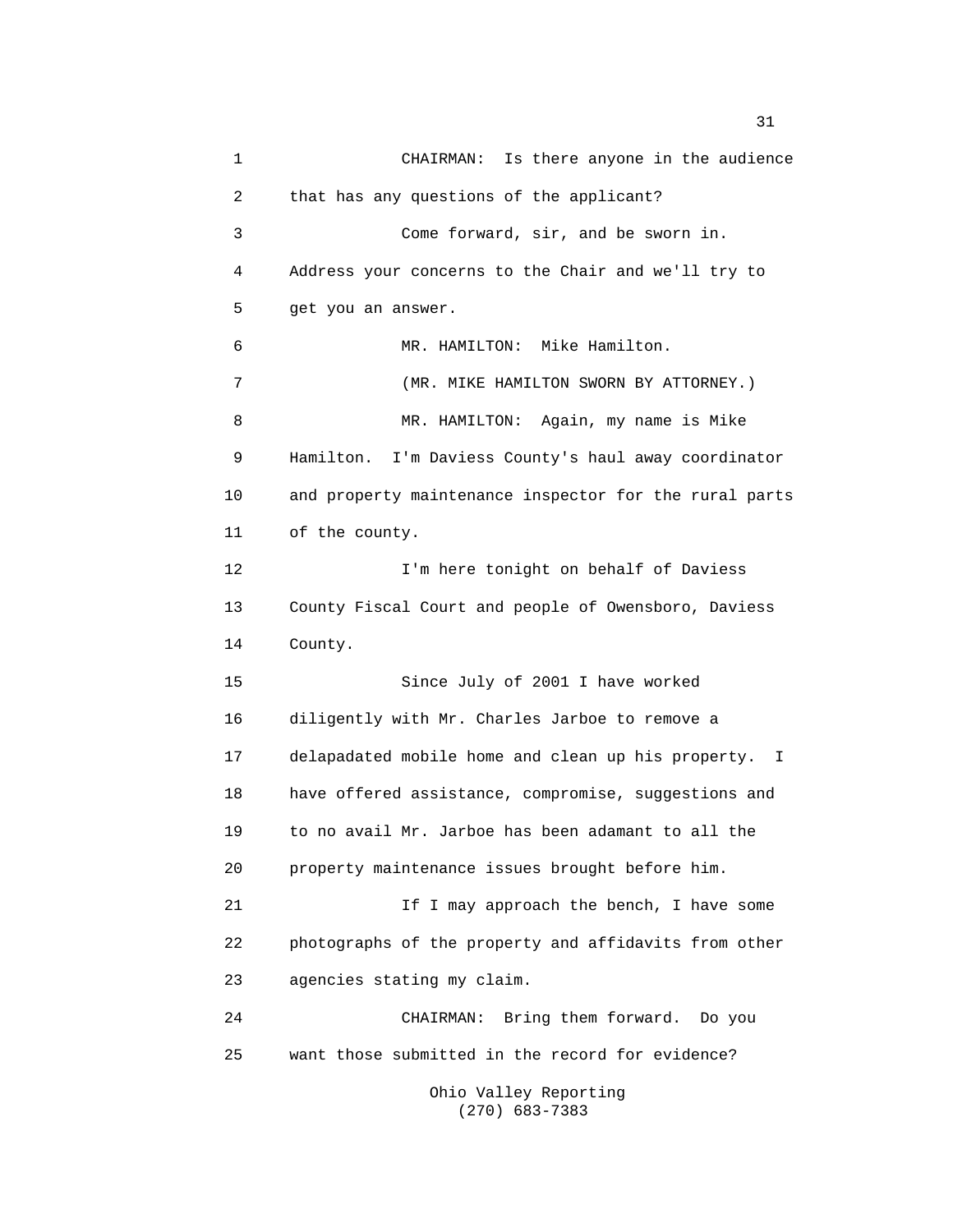| 1  | MR. HAMILTON: Yes, I do.                               |
|----|--------------------------------------------------------|
| 2  | CHAIRMAN: So noted.                                    |
| 3  | (MR. HAMILTON APPROACHES BOARD AND HANDS               |
| 4  | OUT PHOTOGRAPHS.)                                      |
| 5  | CHAIRMAN: Go ahead.                                    |
| 6  | MR. HAMILTON: I understand that Mr.                    |
| 7  | Jarboe has applied for a Conditional Use Permit to     |
| 8  | operate and continue his landscape business. I would   |
| 9  | like to request before this board that stipulations be |
| 10 | put in place to remove the mobile home, keep this      |
| 11 | property free of weeds, trash and accumulation and     |
| 12 | maintain it in a neat and orderly fashion. This        |
| 13 | request will not only benefit Mr. Jarboe himself, but  |
| 14 | it can add esthetic appeal to his business and         |
| 15 | surrounding environment in which we all can enjoy.     |
| 16 | Your assistance to this matter is very appreciated and |
| 17 | hopefully this proceeding will accommodate the people  |
| 18 | of Owensboro, Daviess County.                          |
| 19 | Thank you. Any other comments?<br>CHAIRMAN:            |
| 20 | State your name for the record, please.                |
| 21 | MISCHEL: Jim Mischel.                                  |
| 22 | (MR. JIM MISCHEL SWORN BY ATTORNEY.)                   |
| 23 | MR. MISCHEL: I might just add the main                 |
| 24 | reason that Mr. Jarboe is here tonight is in the       |
| 25 | course of Mr. Hamilton's inspection he discussed a     |
|    | Ohio Valley Reporting<br>$(270)$ 683-7383              |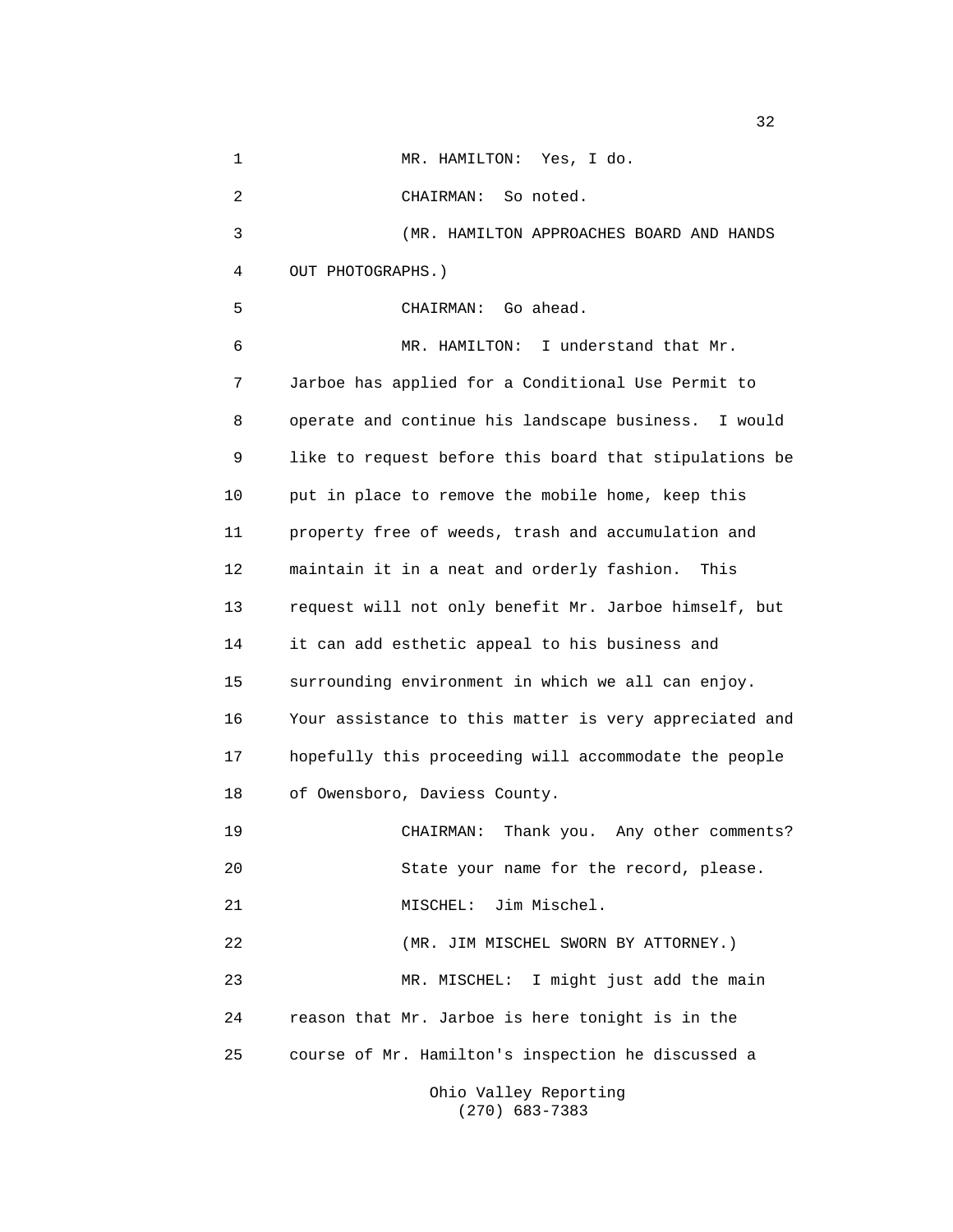1 compromise to go with him on inspection. We do 2 building electrical inspections. When we went on that 3 inspection we found zoning violation of the landscape 4 business in this zone. We have talked with Mr. Jarboe 5 and in the best interest he filed a Conditional Use 6 Permit to operate this business in A-U zone. 7 CHAIRMAN: Staff have any other comments? 8 MR. NOFFSINGER: I have a question of Mr. 9 Jarboe. 10 CHAIRMAN: Will you come back. 11 MR. NOFFSINGER: Mr. Jarboe, on your site 12 plan there is shown here an existing 14 by 60 mobile 13 home. 14 MR. JARBOE: Yes. 15 MR. NOFFSINGER: Is that the unit - -16 MR. JARBOE: No. That's a different 17 mobile home. I have a mobile home sitting down there 18 that I use my equipment in. It's been sitting there 19 for several years without a permit. They have 20 required that I put a concrete foundation under it and 21 some work to it that will make it not feasible to do. 22 So I'm willing to get rid of the mobile home and build 23 a building, but I can't get a permit until I get the 24 Conditional Use Permit. 25 CHAIRMAN: Mr. Jarboe, is the mobile home,

Ohio Valley Reporting (270) 683-7383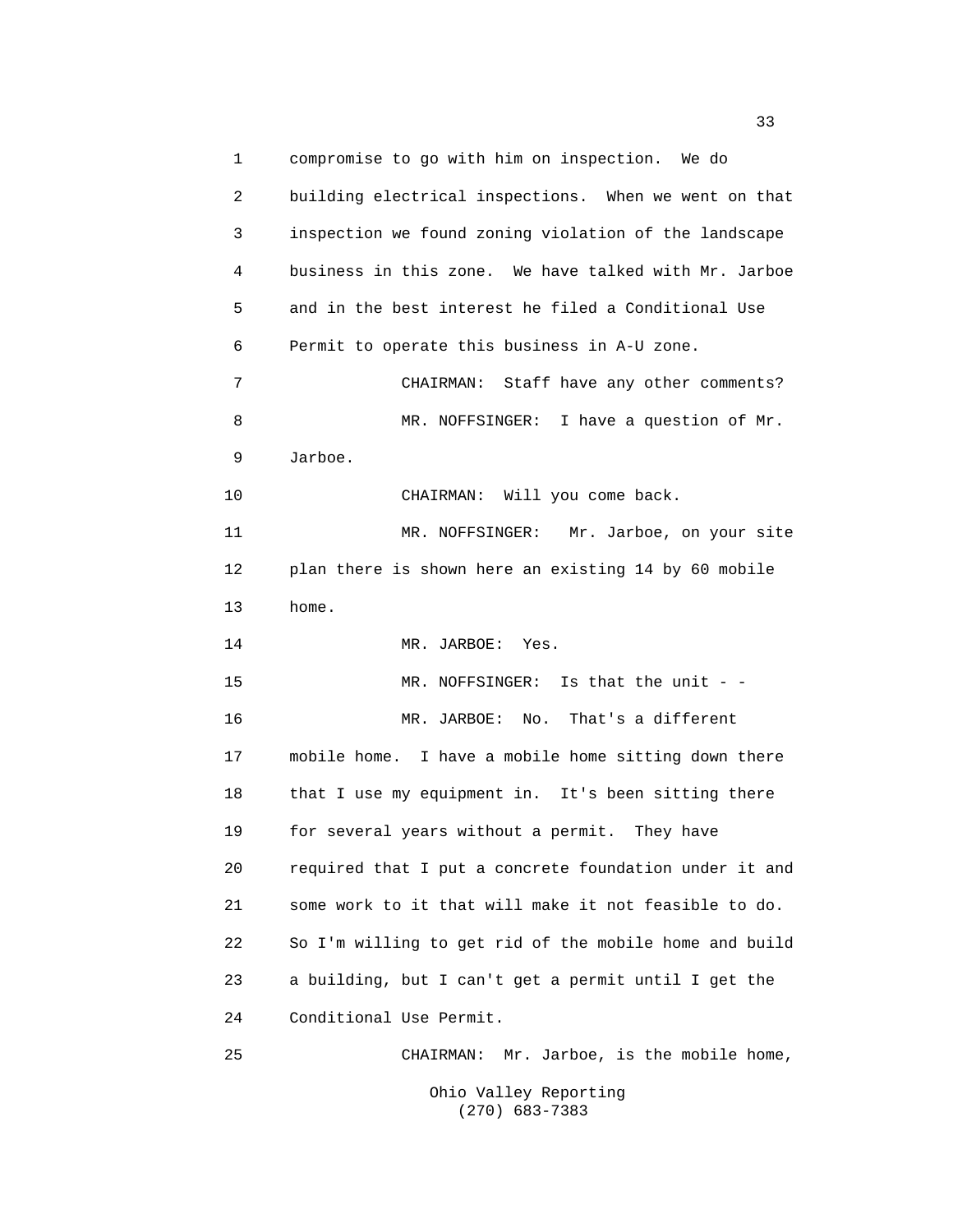1 is that unit that's in question shown on the site plan 2 that is submitted? 3 MR. JARBOE: It is not. 4 MR. NOFFSINGER: So it is your intention 5 if this Conditional Use Permit is approved then you 6 will abide by the site plan and that unit will be 7 removed? 8 MR. JARBOE: Correct. 9 MR. NOFFSINGER: Now, this pole building I 10 see proposed 40 by 80, that's the new building you're 11 proposing to construct? 12 MR. JARBOE: Yes. That's correct. 13 MR. NOFFSINGER: Mr. Jarboe, I would add 14 for the record that on your site plan it shows that 15 your vehicular use areas are proposed to be gravel. 16 The Planning Staff would recommend that if the Board 17 of Adjustment does approve your Conditional Use Permit 18 that all vehicular use areas be paved. This property 19 is located in A-U Urban Agricultural zone and that 20 zone is such that it allows for transition of rural 21 activities into more urban type activities. 22 Given the development within that area and 23 the anticipated development within the area as well as 24 the city park, it will be Staff's recommendation that 25 the Board of Adjustment should require paving of all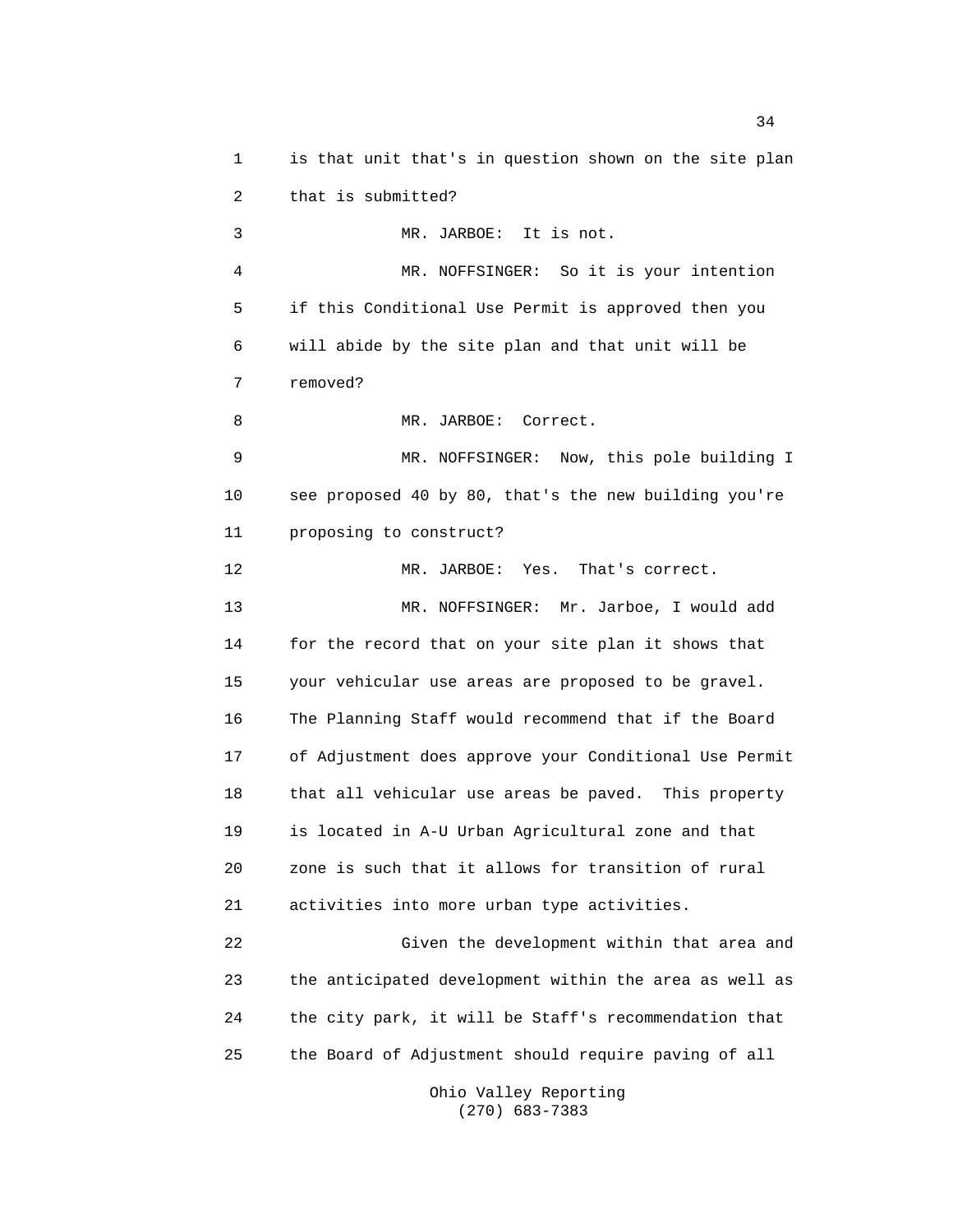1 vehicular use areas. That will be consistent with the 2 surrounding developments. That would be consistent 3 with what this board has done to other landscape 4 nursery lawn care services that have appeared before 5 this board in the past. So that would be the Planning 6 Staff's recommendation and that we limit access to 7 West Fifth Street Road to a single driveway. For the 8 record, that's what is shown on this plan, a single 9 driveway. 10 MR. JARBOE: Can I reply to that? 11 CHAIRMAN: Yes, sir. 12 MR. JARBOE: On putting blacktop pavement 13 area in there, I'm not running a very large 14 corporation maintenance company. I work a full-time 15 job at another place and I mow one yard. I want to 16 stay small. I don't want to do a large landscape 17 maintenance business or landscape business. I work it 18 one day a week. To say I have to blacktop a large 19 portion of that will make it unfeasible to do. How 20 many parking spots are you talking? I've got 1,000 21 feet of blacktop already there. Can't I park my 22 vehicles on my blacktop I'm already on? 23 MR. NOFFSINGER: Mr. Jarboe, this site 24 plan does not show any paved parking on this. 25 MR. JARBOE: The whole length of the Ohio Valley Reporting

(270) 683-7383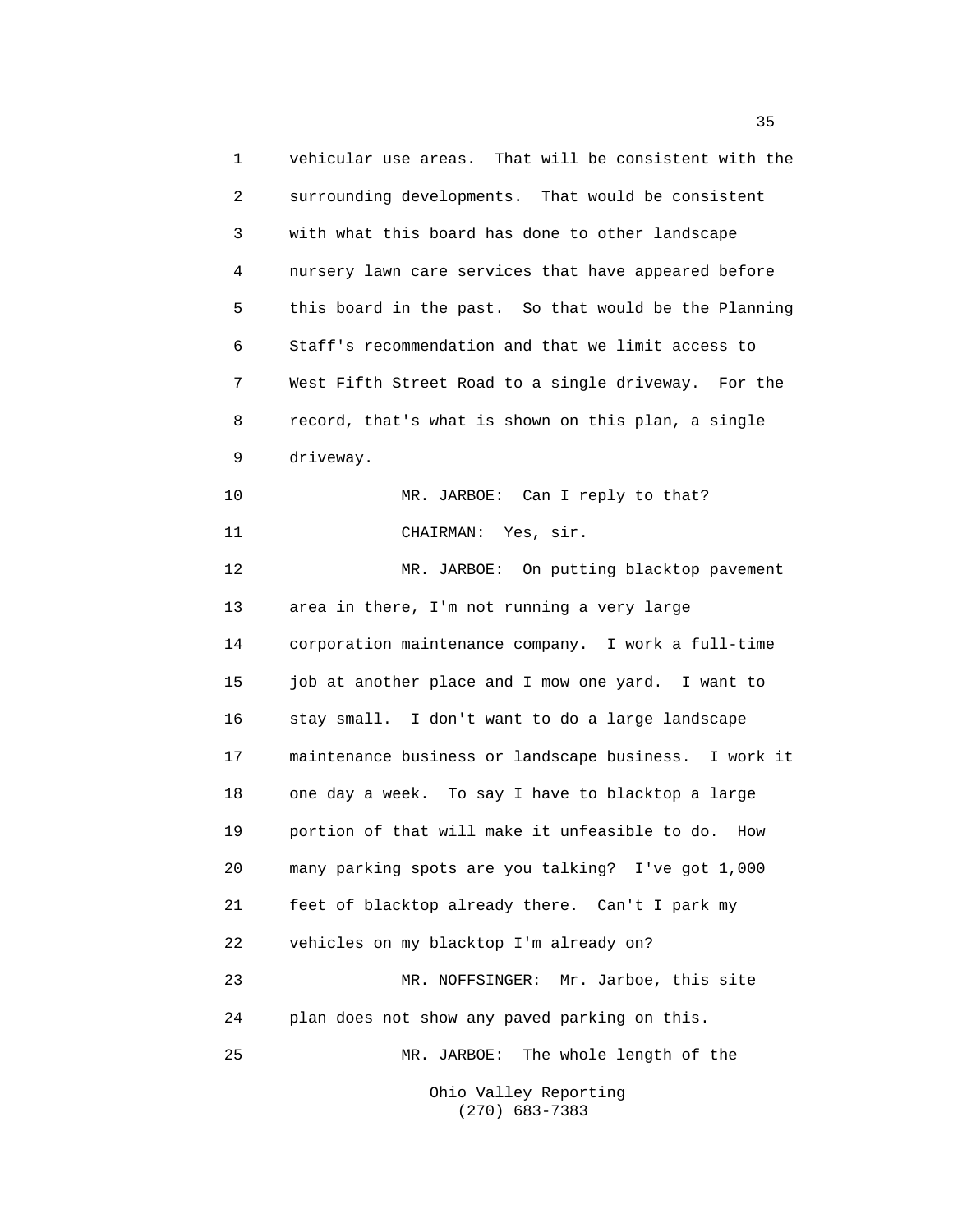1 property is blacktopped, 1,000 feet by 10 foot area. 2 I own all of that.

3 MR. NOFFSINGER: You're speaking of a 4 blacktop drive that's about, what, 12 feet wide. 5 MR. JARBOE: 10 to 12 feet wide. You 6 know, I own that. Why couldn't I park my vehicles on 7 that?

8 MR. NOFFSINGER: You're proposing to add a 9 driveway onto West Fifth Street Road.

10 MR. JARBOE: Right.

11 MR. NOFFSINGER: That new driveway - - you 12 might not have to pave anything with what you have out 13 there right now, but you're proposing to build a new 14 building plus you're proposing to add a driveway and 15 gravel on to West Fifth Street Road. In doing that, 16 we're going to recommend that that be paved. Now, if 17 that's not necessary to meet your business needs and 18 you do not put the gravel down, you would not be 19 expected to pave that area. So long as it remains in 20 grass, you wouldn't have to pave it, but this proposed 21 gravel access that I see in any of your vehicular use 22 areas we're recommending that those be paved. So if 23 you don't intend to use them as vehicular use areas, 24 have vehicles on them, then they wouldn't have to be 25 paved. If they are used for vehicular use areas,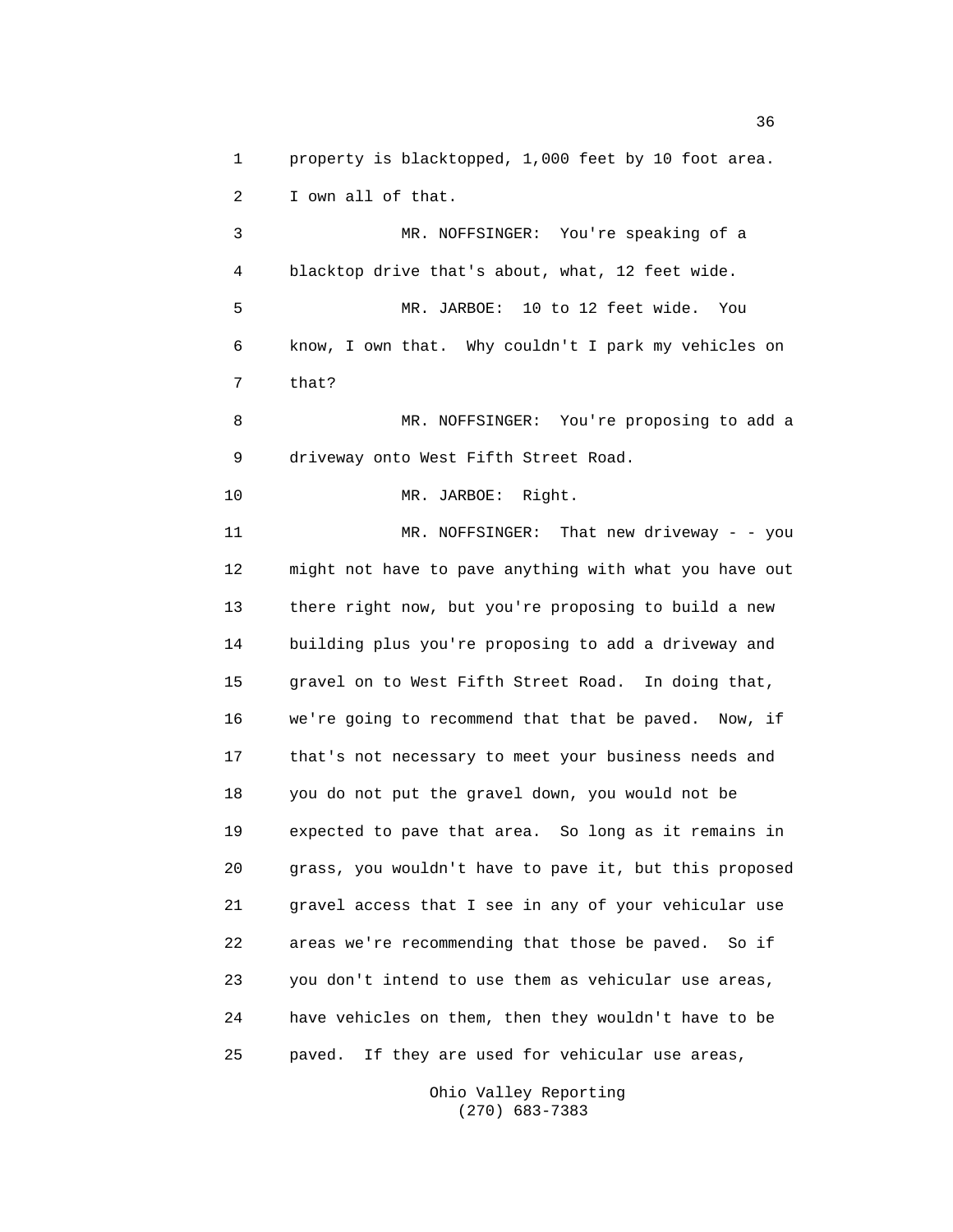1 we're recommending that they be paved.

2 MR. JARBOE: I park trucks all over. 3 That's a three acre lot and I park my vehicles on all 4 of it. It's all dirt. 5 MR. NOFFSINGER: That's part of what we're 6 trying to address here tonight in terms of use of the 7 property. So that you know that this site plan is 8 what you're going to be bound by. If you're parking 9 vehicles in grassed areas and areas that are not shown 10 as vehicular use areas or work areas, then you may be 11 found as in violation of your Conditional Use Permit. 12 That's what we're trying to address. 13 MR. JARBOE: So do I need to remove that 14 off of there, the extension of that driveway from 15 Fifth Street Road? Do I need to remove that off that 16 plan? 17 MR. NOFFSINGER: That's up to you. We're 18 recommending that if you're going to do it that it be 19 paved. I don't know what this board will do or 20 require, but that's our recommendation. Now, if you 21 don't intend to do it, I'd rather not construct it. 22 MR. JARBOE: I'm not going to pave it. 23 MR. NOFFSINGER: That's fine. 24 MR. JARBOE: I'm not going to pave it. I 25 can assure you that. I don't know what it would cost Ohio Valley Reporting

(270) 683-7383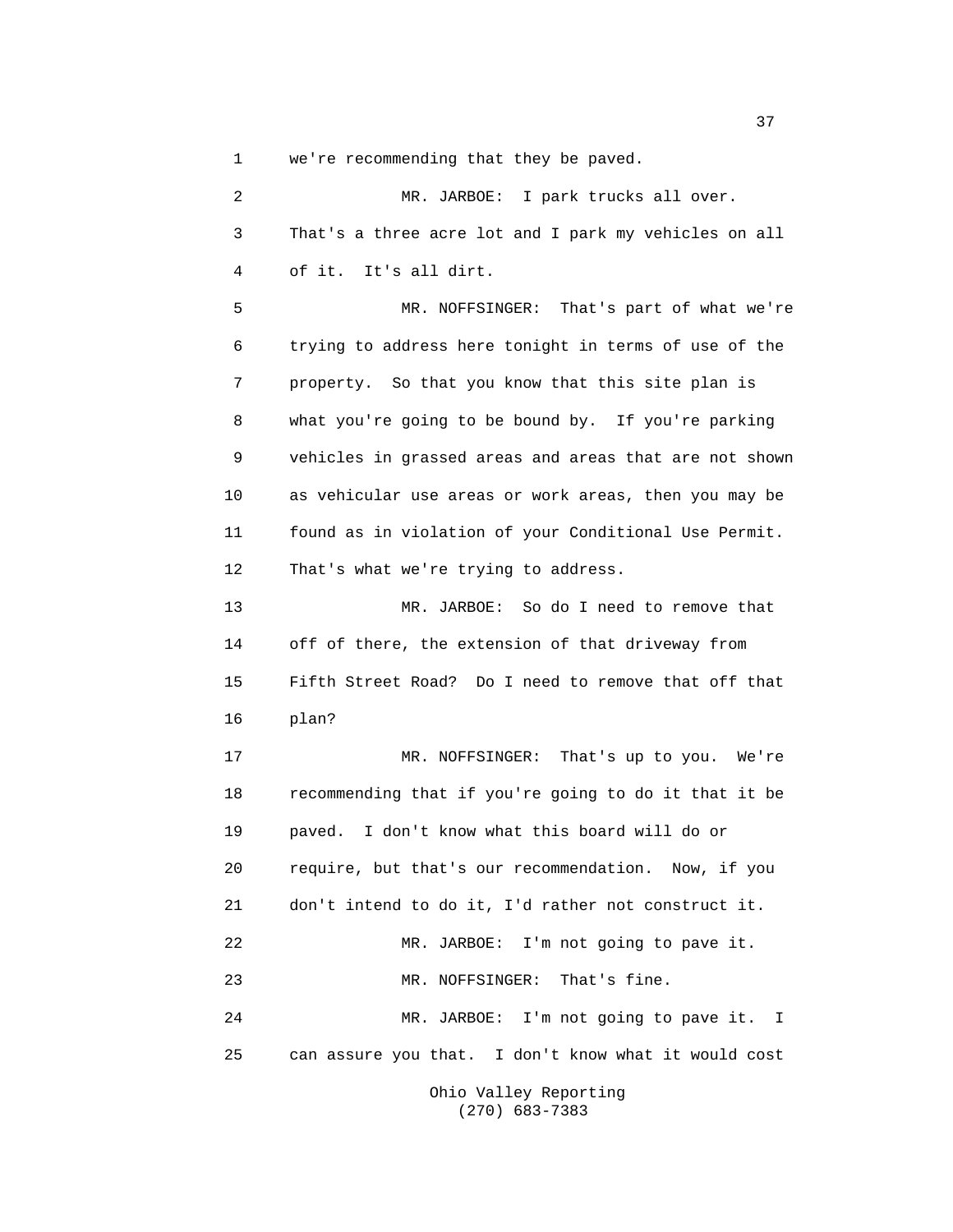1 to pave it.

2 CHAIRMAN: In other words, you're saying 3 you want to change your application to remove the 4 entrance from Fifth Street Road? 5 MR. JARBOE: Correct, if I have to pave 6 it. Now, if it's gravel, I will put gravel there 7 because I'm the one that uses it. 8 CHAIRMAN: Well, that's consistent with 9 what we would require of it and whatever the Board 10 desires. So whatever their decision will be is what 11 you will have to live by, sir. 12 State your name again. 13 MR. MISCHEL: Jim Mischel. 14 I think in the past sometimes we've tied 15 that to a building permit. If he wishes to build that 16 structure there and do that drive, and that building 17 permit state that paving will be done. If he doesn't 18 plan on doing it, he shouldn't put the gravel out 19 there. If he does plan on building that building, we 20 could make a stipulation that the building permit 21 states he has to pave that vehicular use area. 22 MR. NOFFSINGER: Which would cover us for 23 the proposed building, but we also have to address the 24 existing vehicular use area which is graveled now. 25 MR. MISCHEL: If it's going to be used, it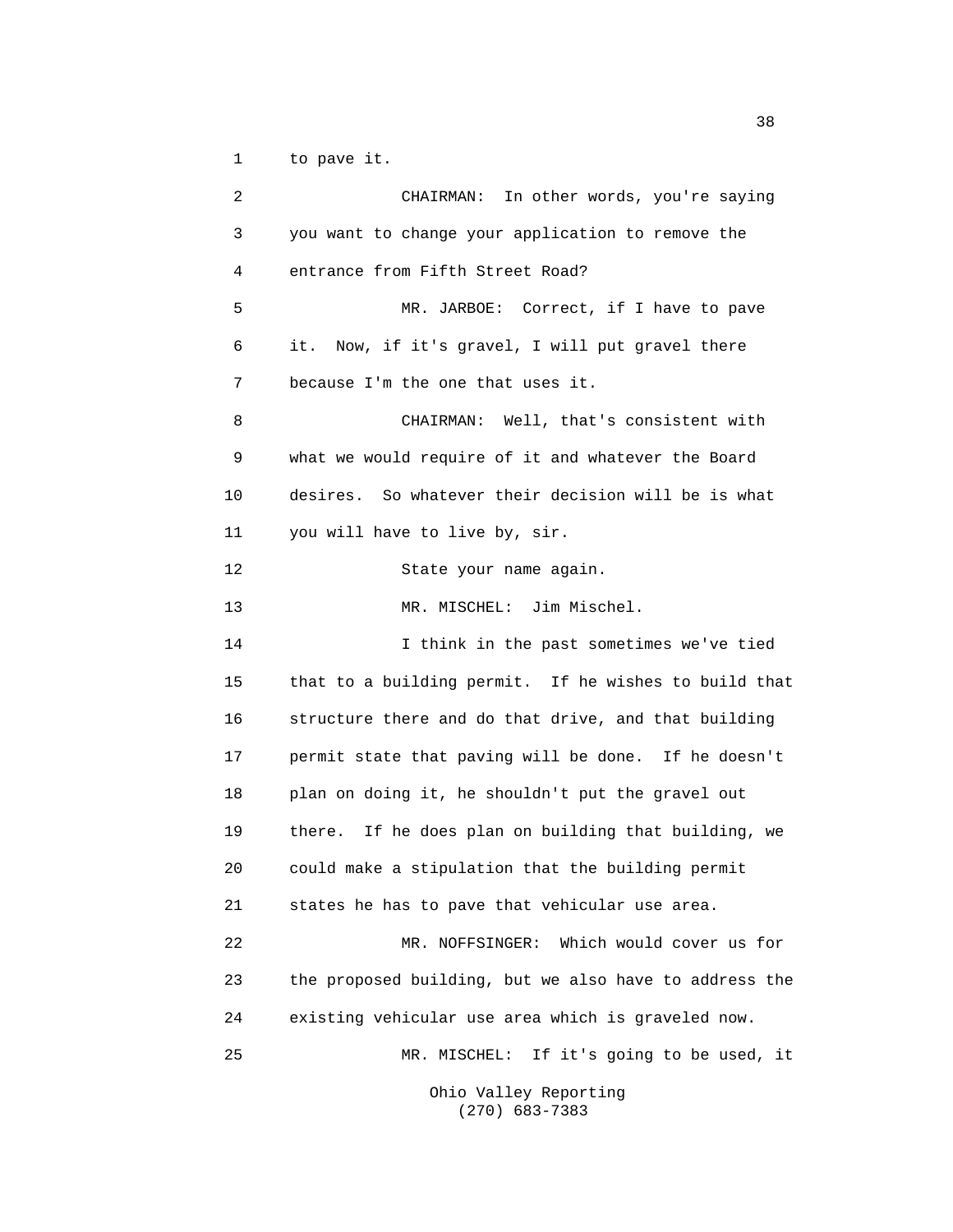1 should be paved. If it's not going to be used, then 2 it should be left in grass and not used. 3 MR. NOFFSINGER: In other words, what 4 you're saying is all vehicular use areas should be 5 paved whether existing or proposed. If you're not 6 going to gravel it, if you're not going to use them, 7 then you wouldn't have to pave them, but don't gravel 8 it. 9 MR. MISCHEL: If he can use the existing 10 paved area he has, that should take care of your 11 operation right now. 12 CHAIRMAN: Do you have any question 13 address it to the Chair, please, sir. 14 Board have any questions of the applicant 15 or the staff? 16 (NO RESPONSE) 17 CHAIRMAN: Chair will entertain a motion 18 to dispose of the item. 19 MR. PEDLEY: Mr. Chairman, I make a motion 20 to approve with condition that all vehicular use areas 21 be paved and that he will remove existing mobile home 22 and maintain the property to meet the property 23 maintenance ordinance and to limit access to Fifth 24 Street Road only. 25 CHAIRMAN: State that last part. Only Ohio Valley Reporting (270) 683-7383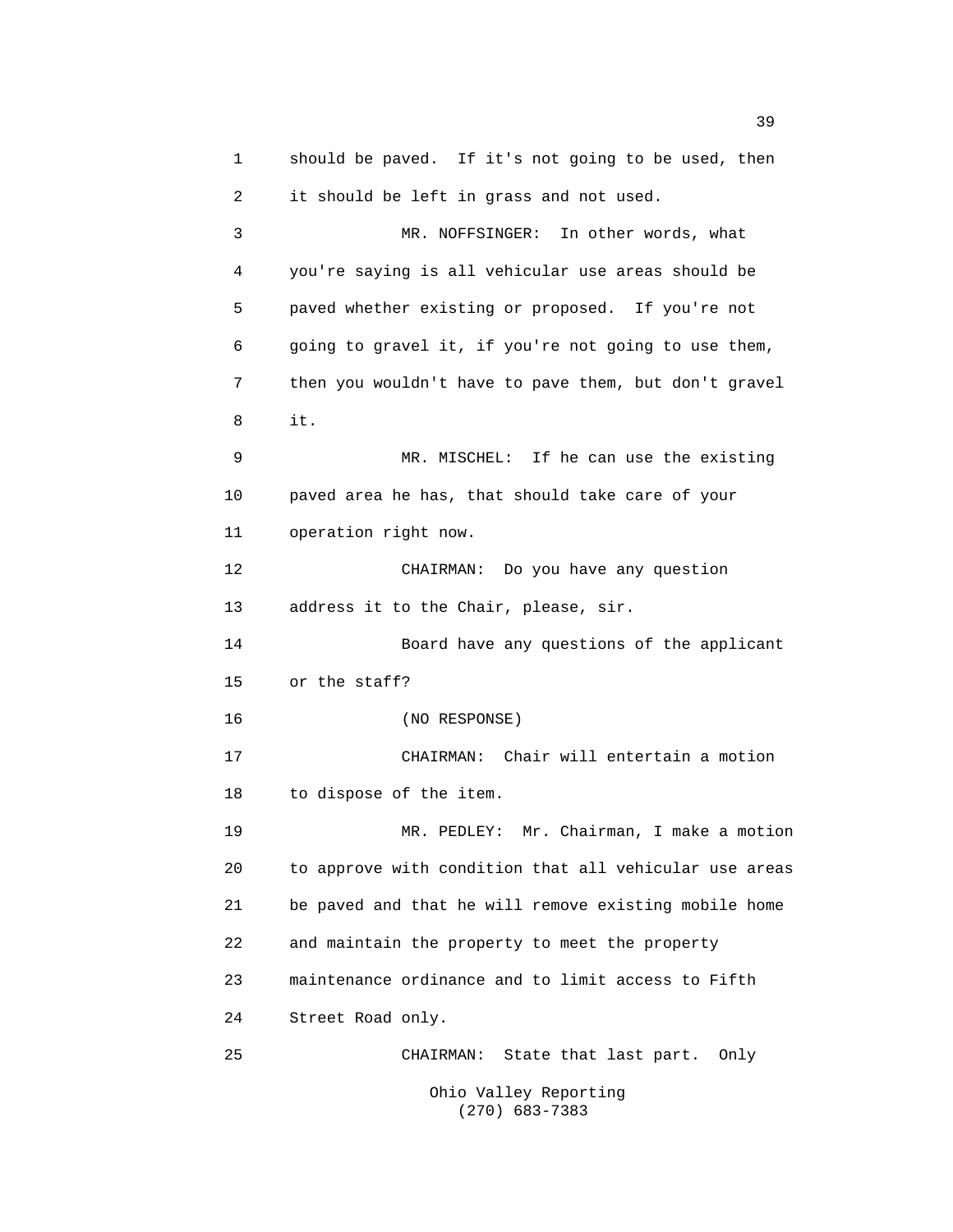1 from Fifth Street Road?

2 MR. NOFFSINGER: A single driveway. 3 MR. PEDLEY: A single driveway to - - 4 MR. NOFFSINGER: To West Fifth Street. 5 MR. PEDLEY: - - West Fifth Street Road 6 only. 7 CHAIRMAN: Is there a second to the 8 motion? 9 MS. MASON: I'll second it. 10 CHAIRMAN: Any other discussion or any 11 questions? 12 MR. JARBOE: When you say entrance to 13 Fifth Street, the part where my blacktop comes in from 14 Fifth Street, the actual entrance to my property I 15 don't own that, but there's a point to where it picks 16 up on my driveway and then I do own that part. I have 17 no access at all from Fifth Street Road to my property 18 currently. When you say access to Fifth Street Road, 19 are you talking about the existing one that's there 20 now? 21 MR. NOFFSINGER: We're speaking of the 22 proposed driveway that you have on this drawing. 23 MR. JARBOE: When he says that I have to 24 use that, does that mean I can't use the other? 25 MR. NOFFSINGER: I got myself in trouble Ohio Valley Reporting

(270) 683-7383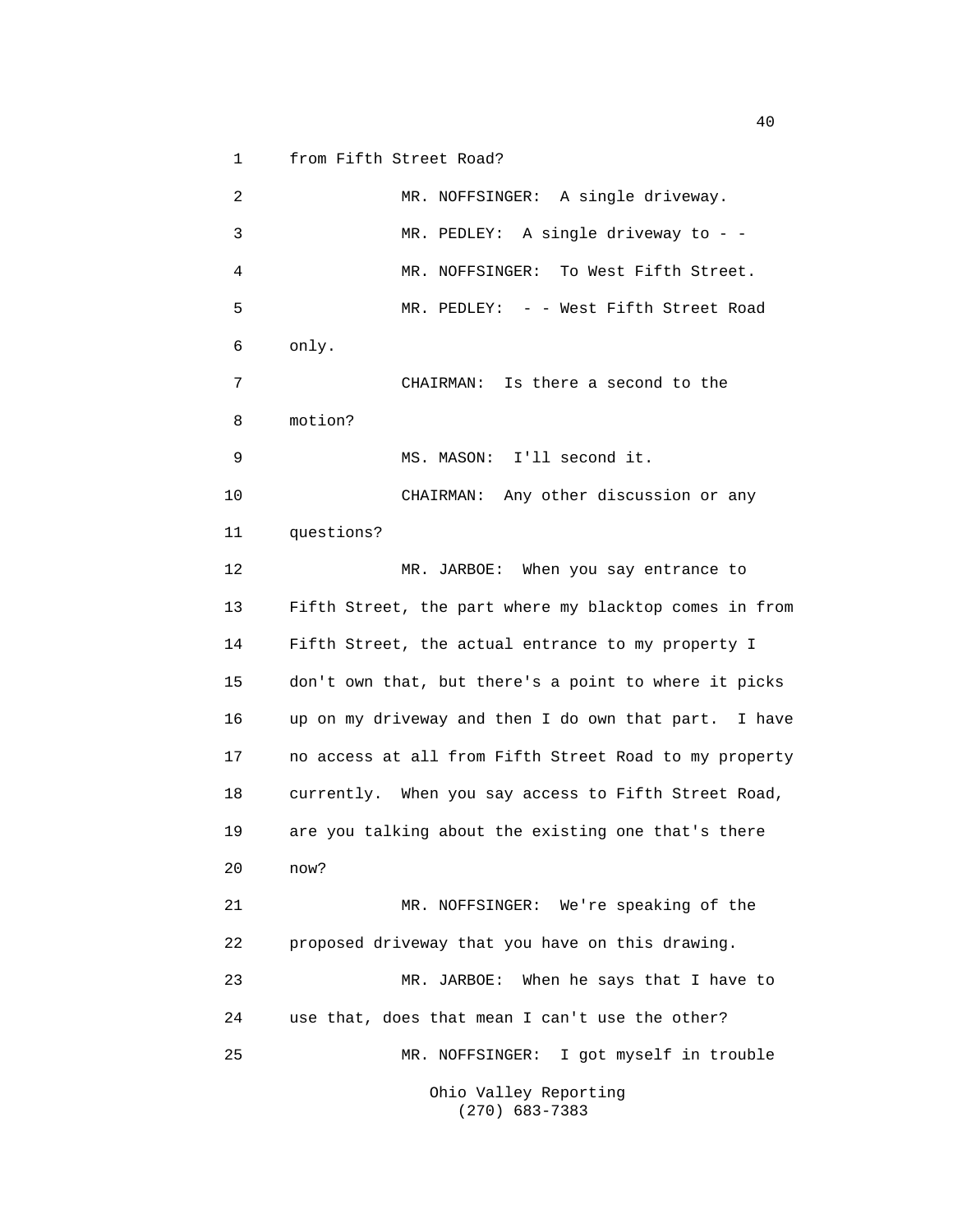1 trying to speak for Mr. Pedley earlier. Mr. Pedley. 2 MR. PEDLEY: According to your plat that 3 blacktop driveway it's showing an entrance onto Fifth 4 Street Road. 5 MR. JARBOE: But I do not own that 6 entrance. 7 MR. PEDLEY: Then how do you propose to 8 get on your property? 9 MR. JARBOE: I've been using that entrance 10 for the ten years I've owned it. That's what it has 11 been there for. I've been using it all along. It 12 belongs to the gas company. I'm pretty sure it 13 belongs to the gas company. OMU has the right-of-way 14 use of it too. 15 MR. PEDLEY: Is it paved? 16 MR. JARBOE: It's paved, yes, sir. 17 MR. PEDLEY: What other access do you have 18 other than that? 19 MR. JARBOE: That is it. See, on my 20 proposal I've got another section that I propose that 21 I want to put in there eventually. It's not there 22 now, but when I put that proposal in there I didn't 23 put it on there to do it right now. Eventually I 24 would like to have my own entrance off of Fifth Street 25 Road.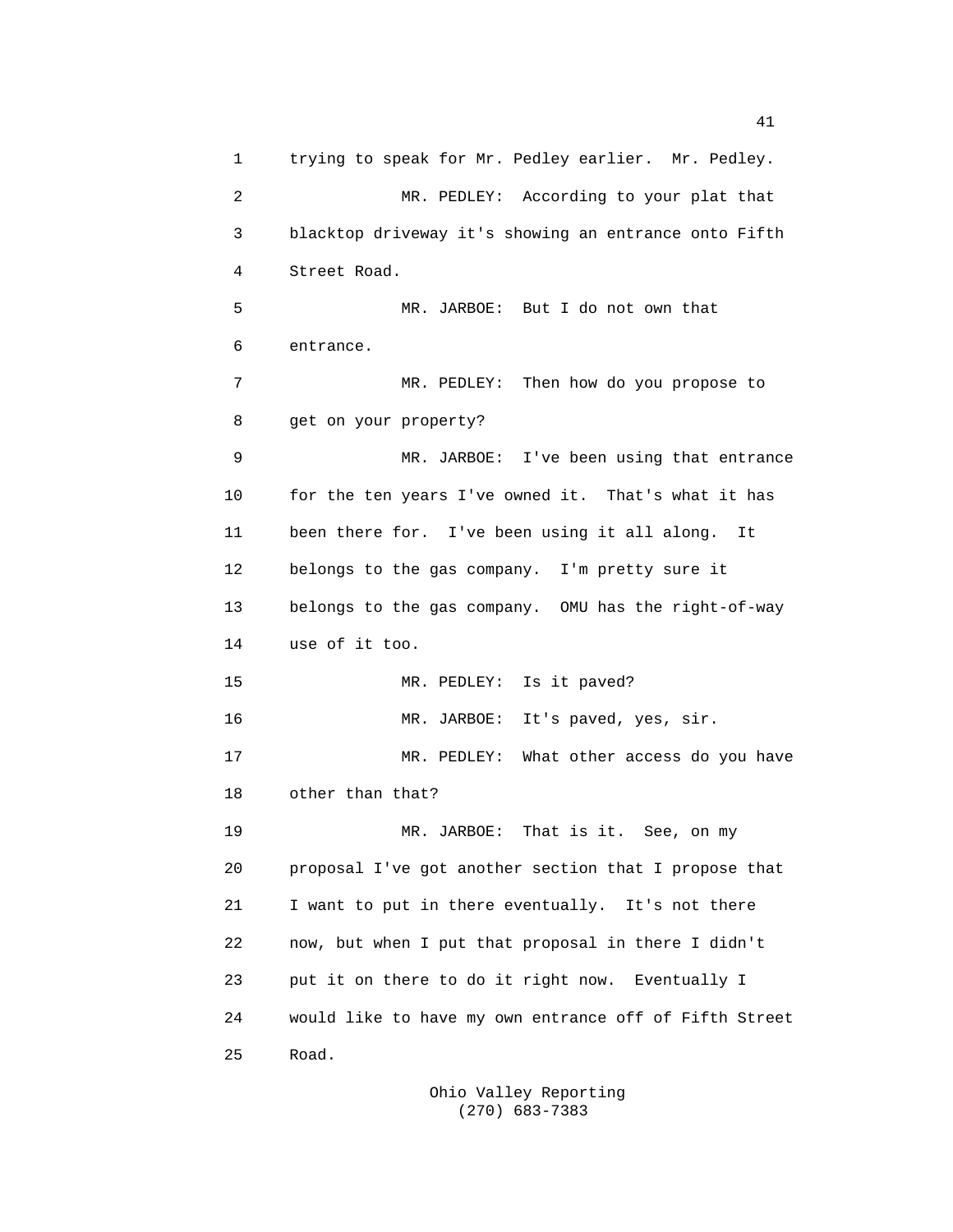1 CHAIRMAN: That's in your plan that you 2 submitted and that's what we got to consider, what you 3 have here. Not what you plan maybe. 4 MR. JARBOE: So what I guess I need to do 5 is remove that off of it and just forget what I'm 6 proposing on there and just continue using the access 7 that I have or the one that's there. 8 MR. NOFFSINGER: Excuse me. Let me 9 explain it the way I understand the situation and what 10 I'm trying to convey. 11 On his site plan he has a blacktop drive 12 that looks like goes out to West Fifth Street Road, 13 but he does not own that blacktop drive is what you're 14 saying? 15 MR. JARBOE: Right. The entrance part. 16 MR. NOFFSINGER: That access point could 17 continue and you could use that and whatever rights of 18 access you enjoy there, that's fine. What I'm 19 speaking of is that there should be no more than one 20 direct access point or driveway access to West Fifth 21 Street Road from your property. That would be the 22 proposed gravel driveway you have shown here. 23 MR. JARBOE: Okay. 24 MR. NOFFSINGER: Would be limited to one 25 driveway only. If you choose not to do that, then Ohio Valley Reporting

(270) 683-7383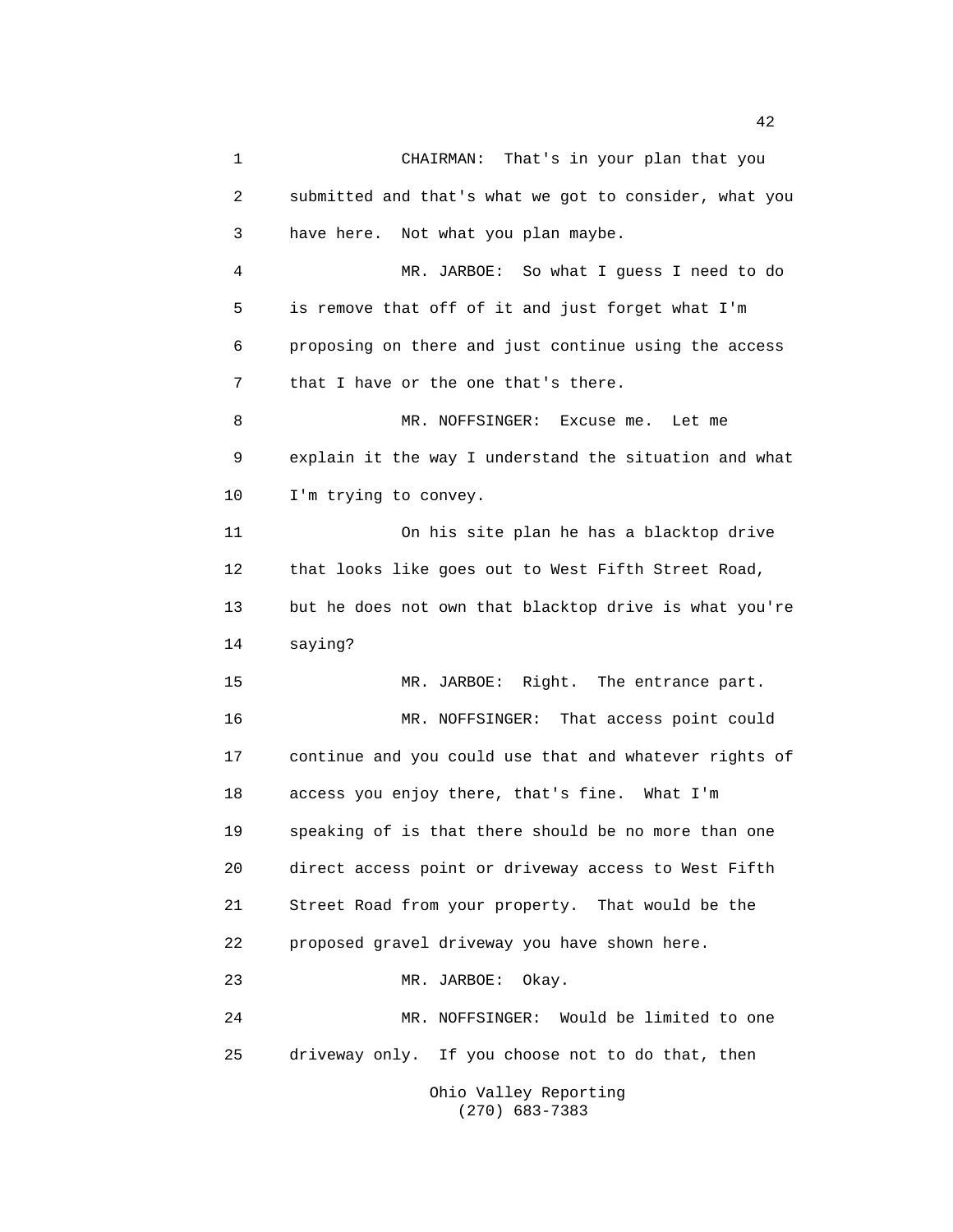1 that's fine. Just continue access. That's the way I 2 understand it. 3 MR. PEDLEY: That's the way I stated my 4 motion, to have one access, whichever he chooses. 5 MR. NOFFSINGER: So we're on the same 6 page. 7 MR. PEDLEY: Yes. 8 CHAIRMAN: Do we have a second? 9 MS. MASON: Yes. 10 CHAIRMAN: Any other discussion or 11 questions? 12 (NO RESPONSE) 13 CHAIRMAN: All in favor of the motion 14 raise your right hand. 15 (ALL BOARD MEMBERS PRESENT RESPONDED AYE.) 16 CHAIRMAN: Motion carries. 17 You understand and the Staff will work 18 with you? 19 MR. JARBOE: Yes. 20 CHAIRMAN: Be sure that you comply, sir. 21 Next item. 22 ITEM 10 23 2017 West Tenth Street, in an R-4DT zone Consider request for a Conditional Use Permit to 24 operate a church. Reference: Zoning Ordinance, Article 8, 25 Section 8.2B(4)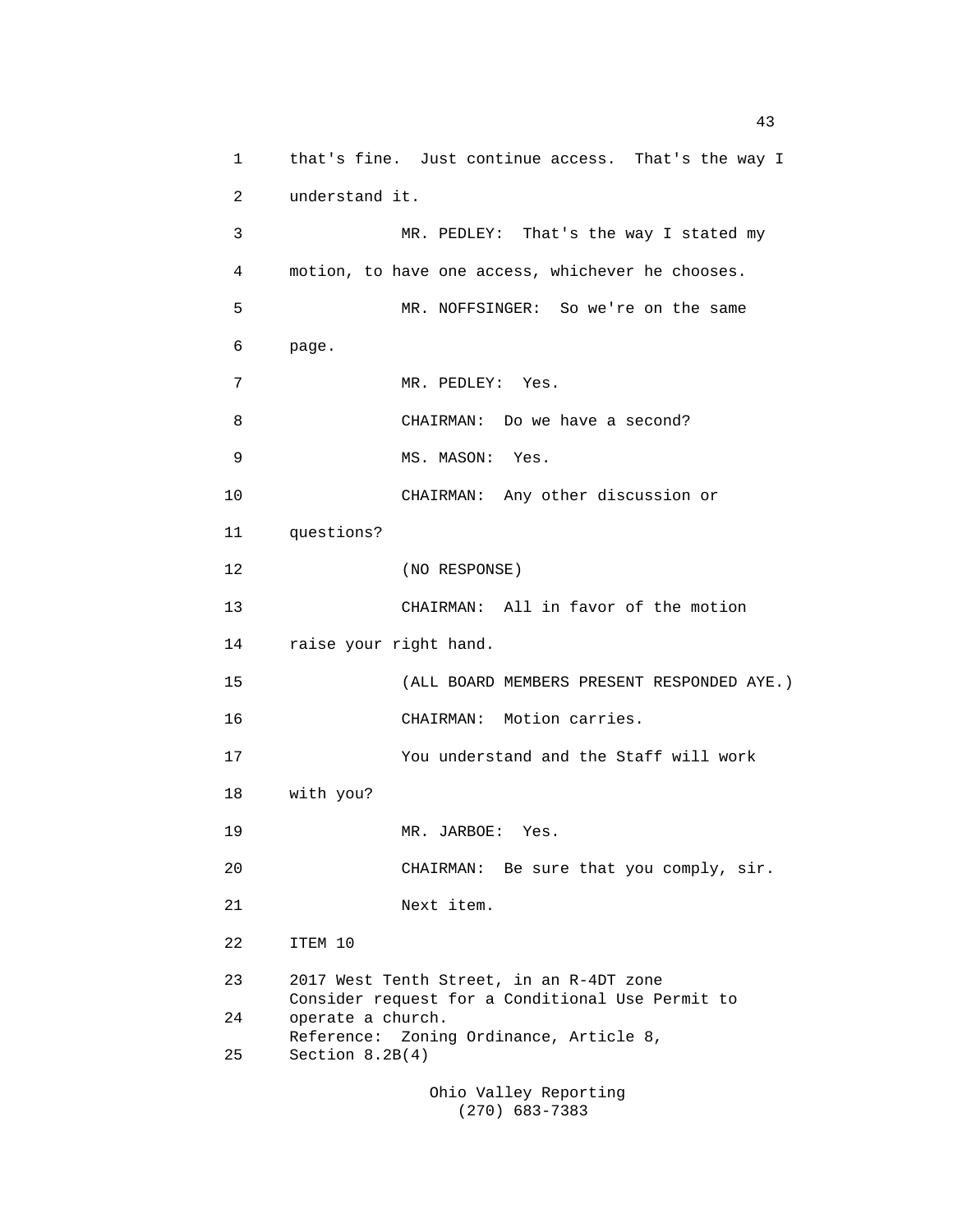1 Applicant: Rev. Malcolm E. Walker, Mary L. Walker 2 MR. NOFFSINGER: Mr. Chairman, this 3 application has been reviewed by the Planning Staff. 4 It's found to be in order. It has been advertised for 5 public hearing at this time. All adjoining property 6 owners have been notified. 7 Mr. Chairman, if this item is approved by 8 the Board of Adjustment, it should be approved subject 9 to the consolidation of the two properties that are a 10 part of this application. That would be necessary in 11 order that the existing building not be located across 12 a property line and if there's adequate parking on the 13 church site to meet requirements. 14 CHAIRMAN: Has there been any objections 15 or comments in the office? 16 MR. NOFFSINGER: No, sir. 17 CHAIRMAN: Is the applicant here this 18 evening? 19 REV. WALKER: Yes. 20 CHAIRMAN: Come forward and be sworn in, 21 sir. State your name for the record, please. 22 REV. WALKER: I'm Reverant Malcolm Walker. 23 (REV. WALKER SWORN BY ATTORNEY.) 24 REV. WALKER: Sir, if you don't mind, I 25 would like to say that I agree to tell the truth.

Ohio Valley Reporting (270) 683-7383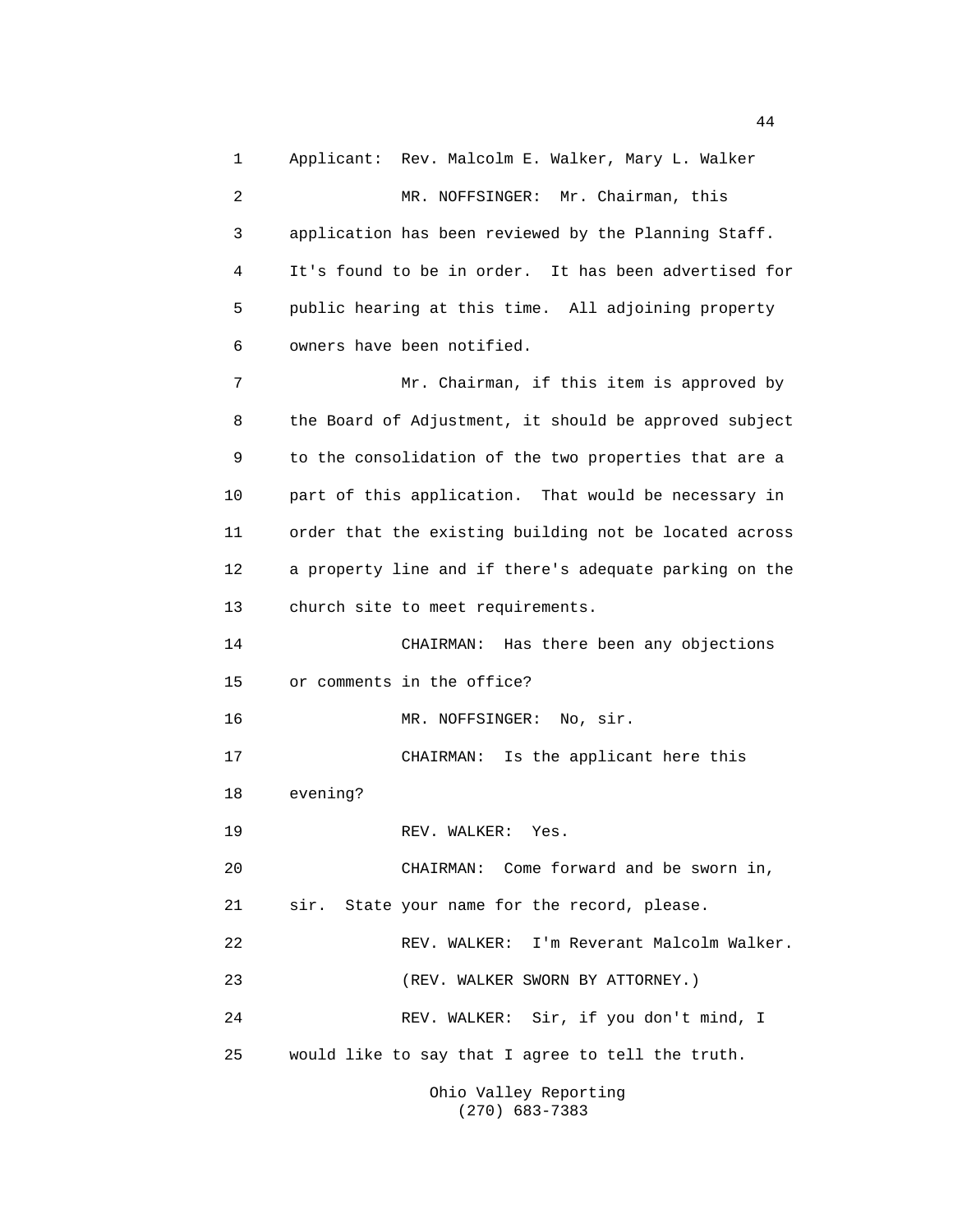1 Swearing is not in my vocabulary.

```
2 CHAIRMAN: We'll recognize that, sir. Do
3 you have any comments you want to make?
4 REV. WALKER: Not that I know of.
5 CHAIRMAN: You understand the conditions
6 that the Staff put on it?
7 REV. WALKER: I don't believe I heard it
8 correctly.
9 CHAIRMAN: Would you restate it?
10 MR. NOFFSINGER: Yes, sir.
11 There will be a stipulation. Right now
12 you have two separate lots of record. That they be
13 combined into a single lot by a survey.
14 REV. WALKER: Yes, I understand that.
15 MR. NOFFSINGER: Thank you.
16 CHAIRMAN: Is there anyone in the audience
17 wishing to object or comment on this?
18 (NO RESPONSE)
19 CHAIRMAN: Does the board have any
20 comments or questions of the applicant?
21 (NO RESPONSE)
22 CHAIRMAN: Staff have anything else to
23 add?
24 MR. NOFFSINGER: No, sir.
25 CHAIRMAN: Thank you, sir.
                Ohio Valley Reporting
                  (270) 683-7383
```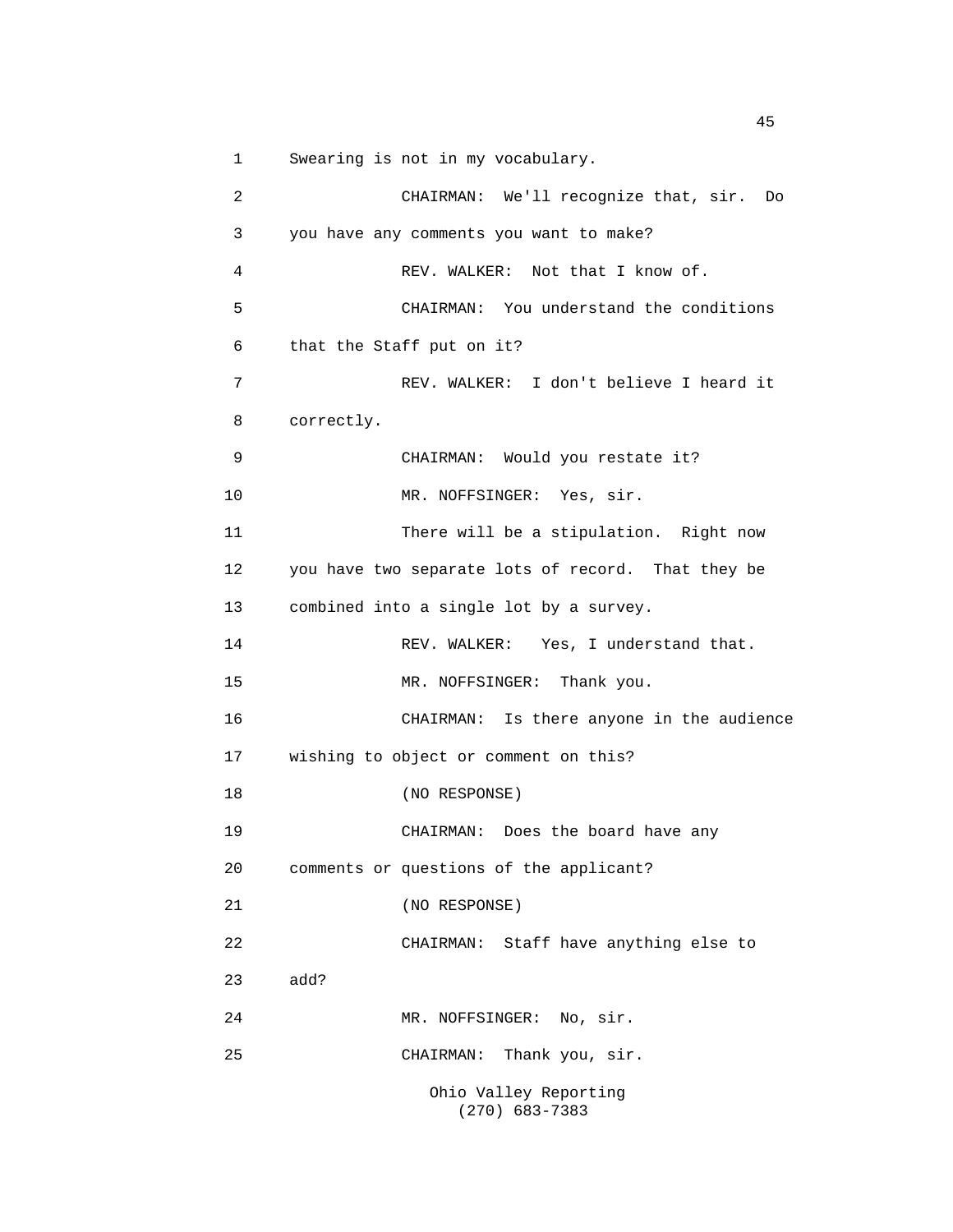1 Chair will entertain a motion to dispose 2 of the item. 3 Do you have any comment? State your name. 4 MR. MISCHEL: Jim Mischel. 5 I might just add that Mr. Walker has 6 worked with us and they have agreed to do the 7 necessary paving and landscaping for this church. The 8 site plan they turned in was good. I think it will 9 work out good for them. 10 CHAIRMAN: Thank you. 11 Chair will entertain a motion to dispose 12 of the item. 13 MS. MASON: I make a motion for approval. 14 CHAIRMAN: Is there a second? 15 MR. PEDLEY: Second. 16 CHAIRMAN: Any other discussion? 17 (NO RESPONSE) 18 CHAIRMAN: Hearing none all in favor raise 19 your right hand. 20 (ALL BOARD MEMBERS PRESENT RESPONDED AYE.) 21 CHAIRMAN: Motion carries unanimously. 22 Next item, sir. 23 ----------------------------------------- 24 VARIANCE 25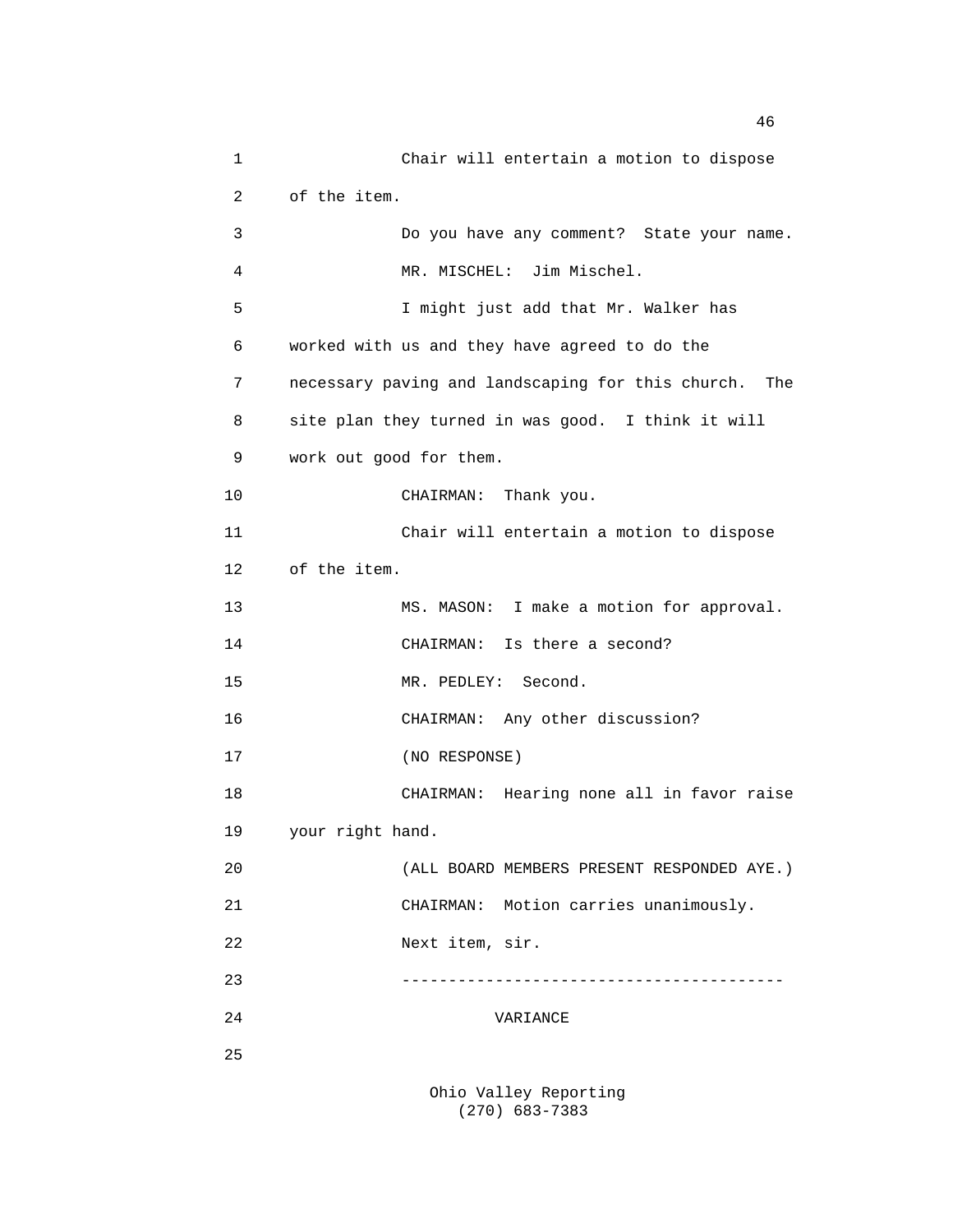1 ITEM 11

2 2684 Landing Terrace, in an R-1C zone Consider request for a Variance to reduce the front 3 building setback line from 25 feet to 24 feet. Reference: Zoning Ordinance, Article 8, 4 Section 8.5.7(c) Applicant: Jagoe Homes, Inc. 5 6 MR. NOFFSINGER: Mr. Chairman, this 7 application has been advertised for public hearing at 8 this time. All adjoining property owners have been 9 notified. The application is in order. 10 The home has been constructed. It has 11 been given final occupancy by the Building Department; 12 however, during I believe a mortgage inspection it was 13 noted that the corner of the home encroaches upon the 14 setback by about just a little under a foot. 15 This property is located in a planned 16 residential development; however, in this particular 17 area, there was a 25 foot setback given to the lots. 18 On some lots of this development they had a lesser 19 setback. 20 There are probably two options here. The 21 developer probably could have amended the development 22 plan to show a reduced setback on this particular lot, 23 but it was felt that the best way to approach this 24 would be to seek a variance for the particular lot in 25 question and not get into adjusting the setbacks on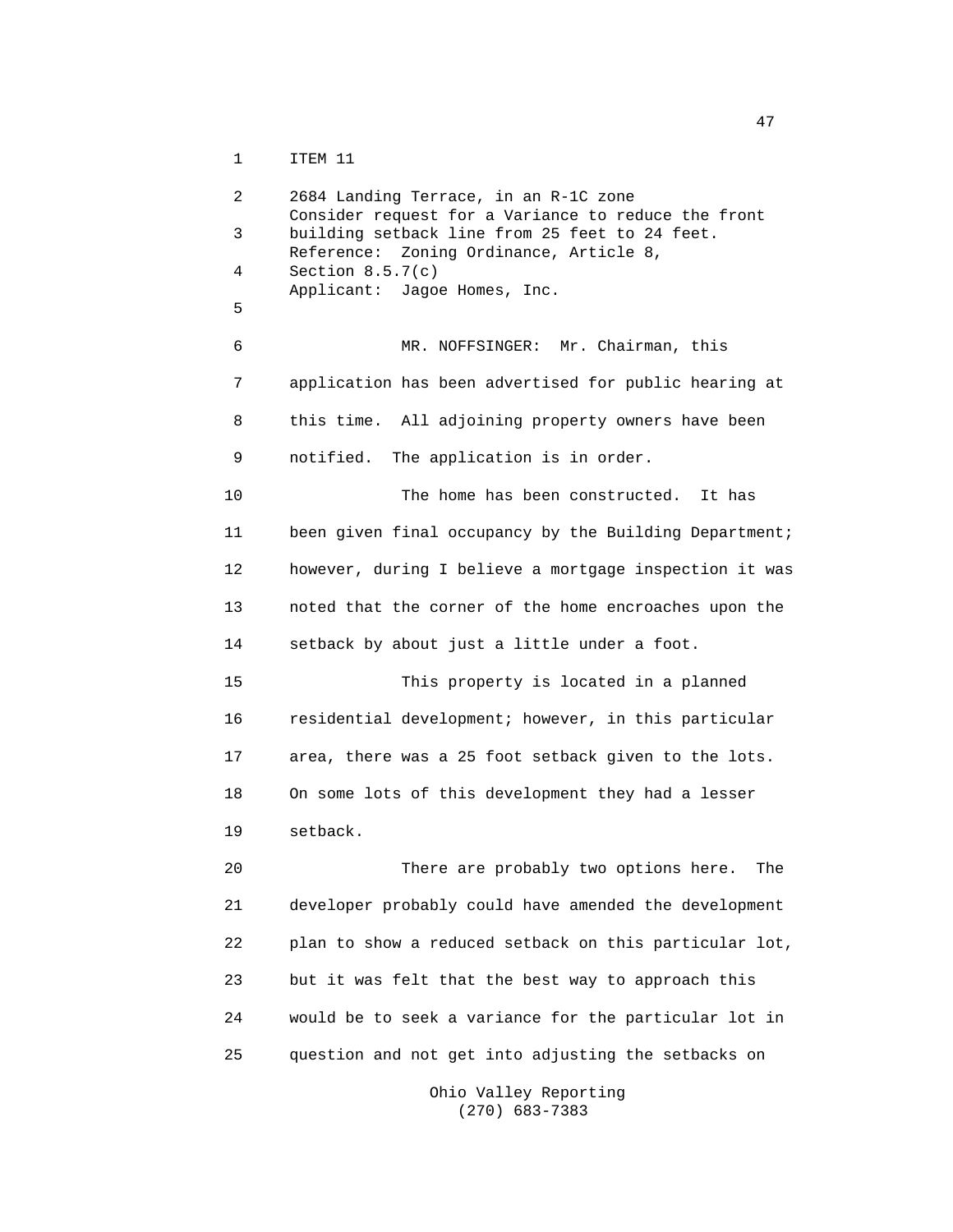1 particular lots on the development plan.

2 So with that the item is in order. The 3 property is located on a cul-de-sac. It's unfortunate 4 that we cut it that close. It did happen, but Staff 5 is looking at a favorable recommendation on this 6 particular item in that it will not adversely affect 7 the public health, safety or welfare; will not alter 8 the essential character of the general vicinity; will 9 not cause a hazard or a nuisance to the public; will 10 not allow an unreasonable circumvention of the 11 requirements of the zoning regulations. 12 The Staff makes that recommendation hoping 13 that the developer is not back before us at least any 14 time in the near future with a similar problem and we 15 hope to work closer with the developer to make sure 16 that these setbacks are met. 17 CHAIRMAN: The applicant have anything to 18 add? Come forward and state your name, please. 19 MR. JAGOE: William R. Jagoe, IV. 20 (MR. JAGOE SWORN BY ATTORNEY.) 21 MR. JAGOE: May I approach the bench with 22 some additional information here? 23 CHAIRMAN: Yes, sir, please do. You want 24 that entered in the record? 25 MR. JAGOE: That's fine. Ohio Valley Reporting

(270) 683-7383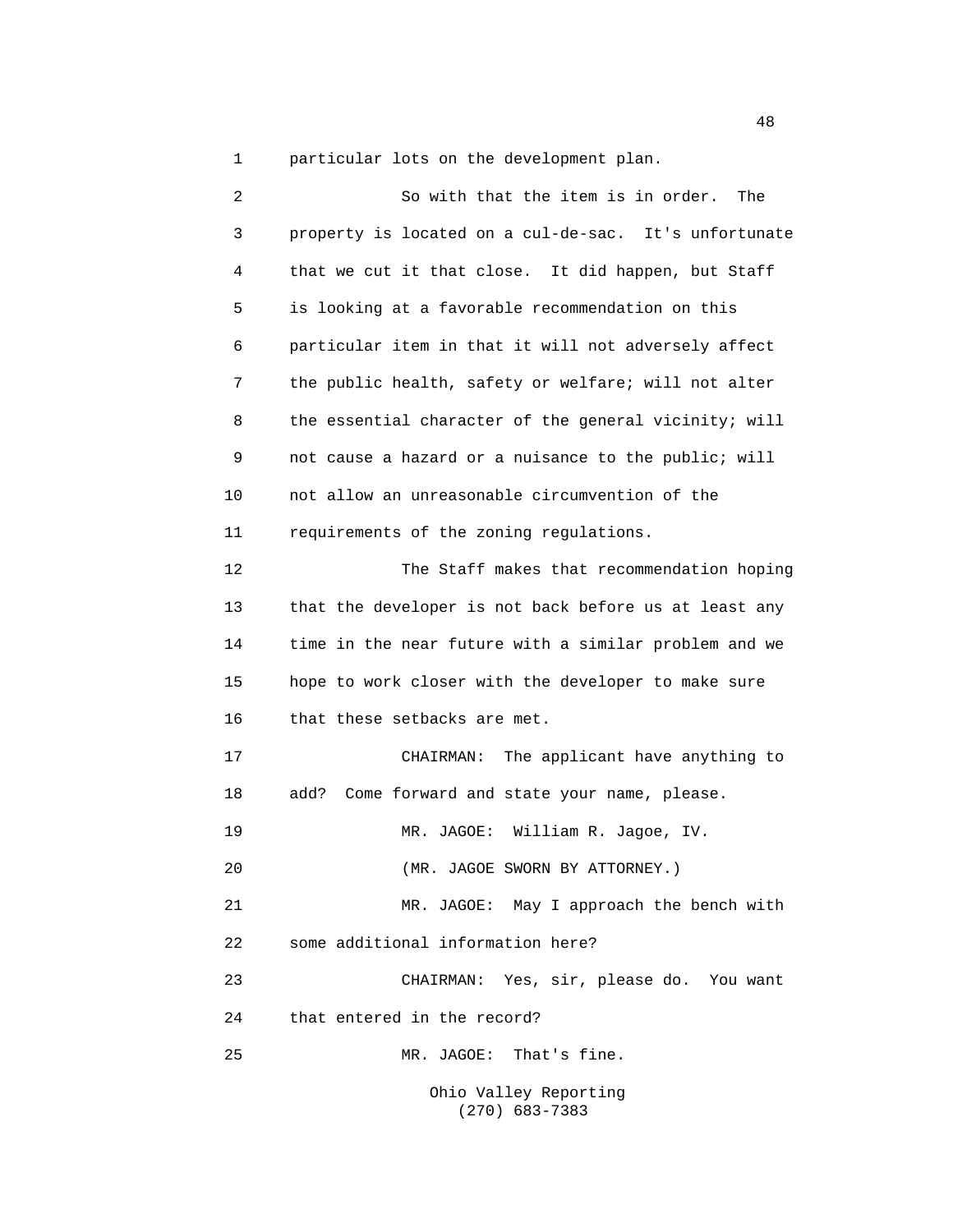1 1 I guess first of all I want to, you know, 2 this is quite embarrassing for our company to present 3 this tonight. It just came through human error. 4 Coming to this board, just in case this ever happened 5 again I want to show you what Jagoe Homes has looked 6 at here to try to keep this from happening.

7 The number of homes we've built I don't 8 think this has been a normal circumstance. You see 9 here on the second page the survey that was done by 10 HRG that shows the corner that's out. My office came 11 back in - - that's out in the front setback. What we 12 did at my office is we gave you the street scape as it 13 exist there to show you that actually the second house 14 from the right as you can see that's sitting over to 15 the setback, the one in question here. The first 16 house of the right exist. The second house passed it 17 does not exist, but that's where that home will sit. 18 The house on the flag lot on the end is under 19 construction right now.

20 What I wanted to show you here is that we 21 haven't presented any safety problems, site view or 22 anything as far as maintaining the distance. The dash 23 lines are five foot setback lines as far as meeting 24 building codes for fire hazards.

25 Then if we flip this over we took some

Ohio Valley Reporting (270) 683-7383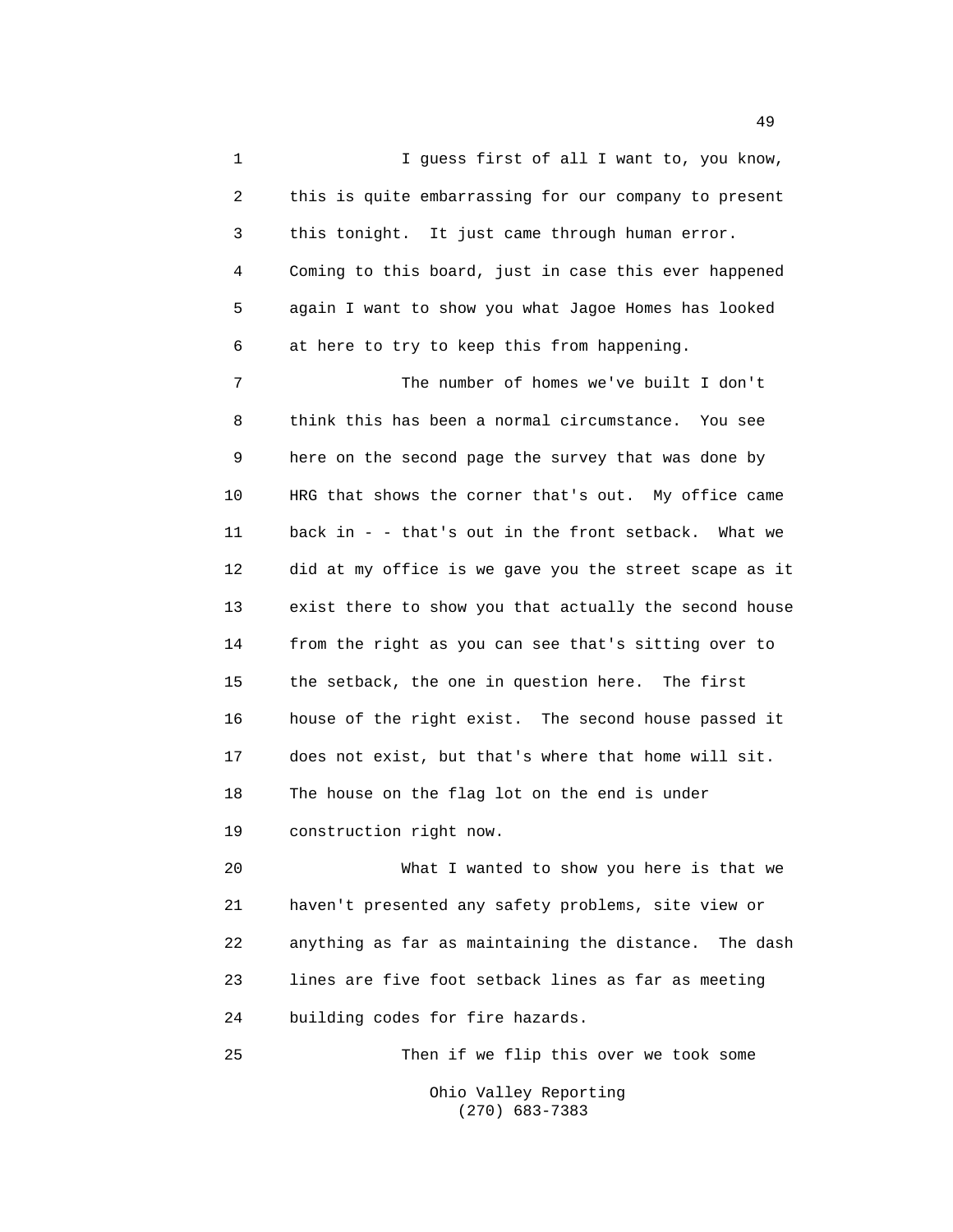1 pictures out there just to show you how the home does 2 setback. On the second one, would be as you are 3 driving down the street. You can barely see that 4 window behind that garage door. That's the actual 5 corner that's over. We come back to the next picture. 6 Come on up closer to the street. Then from the other 7 end of the cul-de-sac it shows how this home sets back 8 in behind the house to the right of it. The subject 9 property is the home with the blue car in front of it 10 there. Then standing back on that flag site actually 11 it shows what has happened here.

12 The other thing, you know, since we don't 13 really like to ask for these type of variances, but we 14 did want to tell the board is that once we became 15 aware of this, that Jagoe Homes put the procedure in. 16 Hopefully won't happen in the future. We kind of 17 detailed that on the end there as well.

18 It gets down to basically management 19 decided. If the lot is critical, how that's critical 20 defined and whether or not we'll have the civil 21 engineer out to check these sites as they're being 22 constructed once the blocks is laid. The city does 23 check it. We check it. Our superintendents check 24 it. Even out there on the site right now we don't 25 come up with the same measurement by checking it with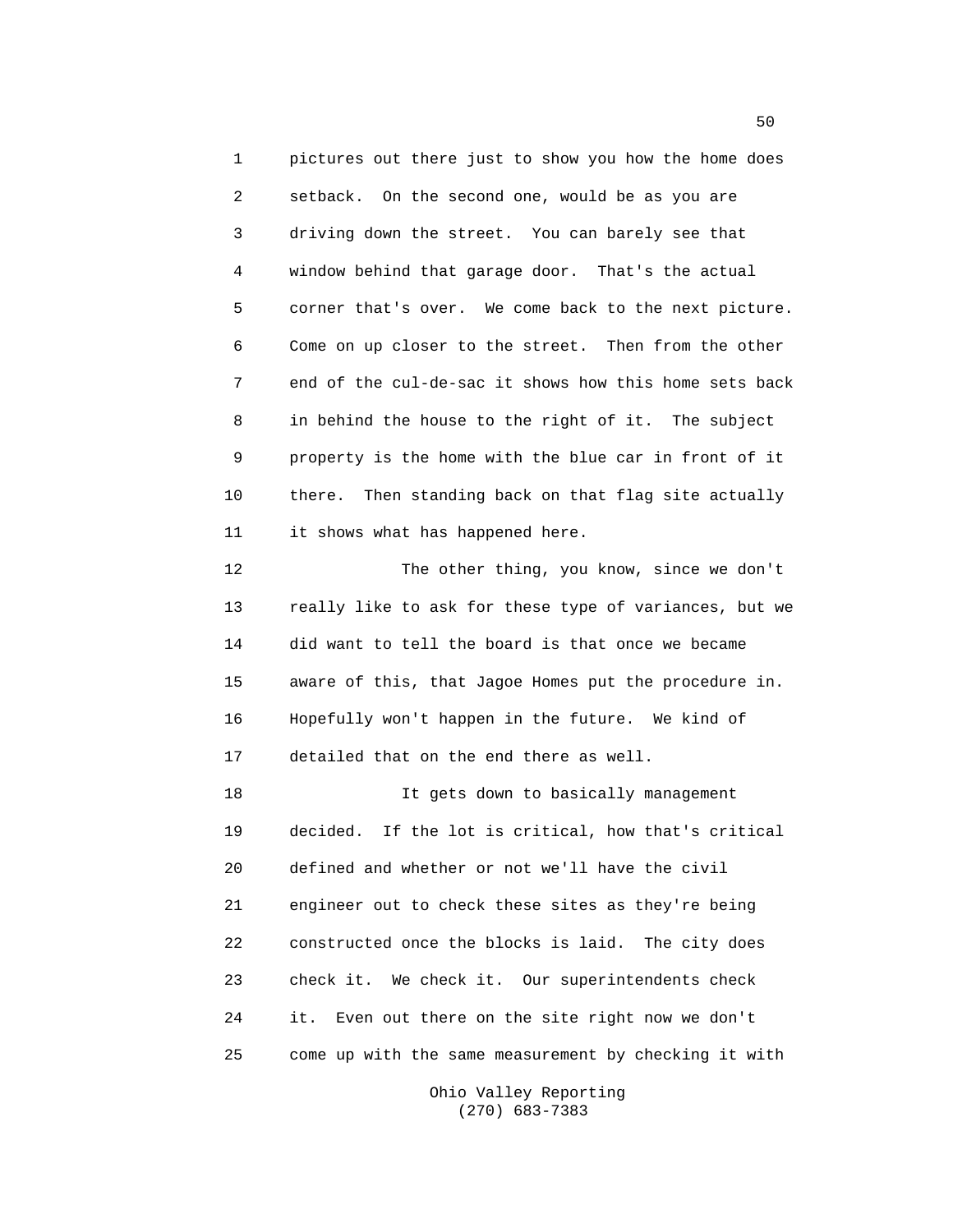1 what Mr. Riney has, but we know he's using the 2 instruments.

3 The other thing that Mr. Riney has done to 4 with Jagoe Homes is to identify that center point in 5 all of our cul-de-sacs as well as the inspectors can 6 get that radius as well. If you look at the original 7 plat here, the measurement didn't even show 25 feet 8 because of how you measure off the pens and how those 9 radius. 10 That's all, unless you have any other 11 questions. 12 CHAIRMAN: Any board members of the staff 13 have any questions of Mr. Jagoe? 14 (NO RESPONSE) 15 CHAIRMAN: Anyone in the audience have any 16 comments or questions? 17 (NO RESPONSE) 18 CHAIRMAN: Hearing none the Chair will 19 entertain a motion to dispose of the item. 20 MS. DIXON: Move to approve the variance. 21 CHAIRMAN: Is there a second? 22 MR. PEDLEY: Second. 23 CHAIRMAN: Motion been made and a second. 24 Any other discussion or comments? 25 (NO RESPONSE) Ohio Valley Reporting

(270) 683-7383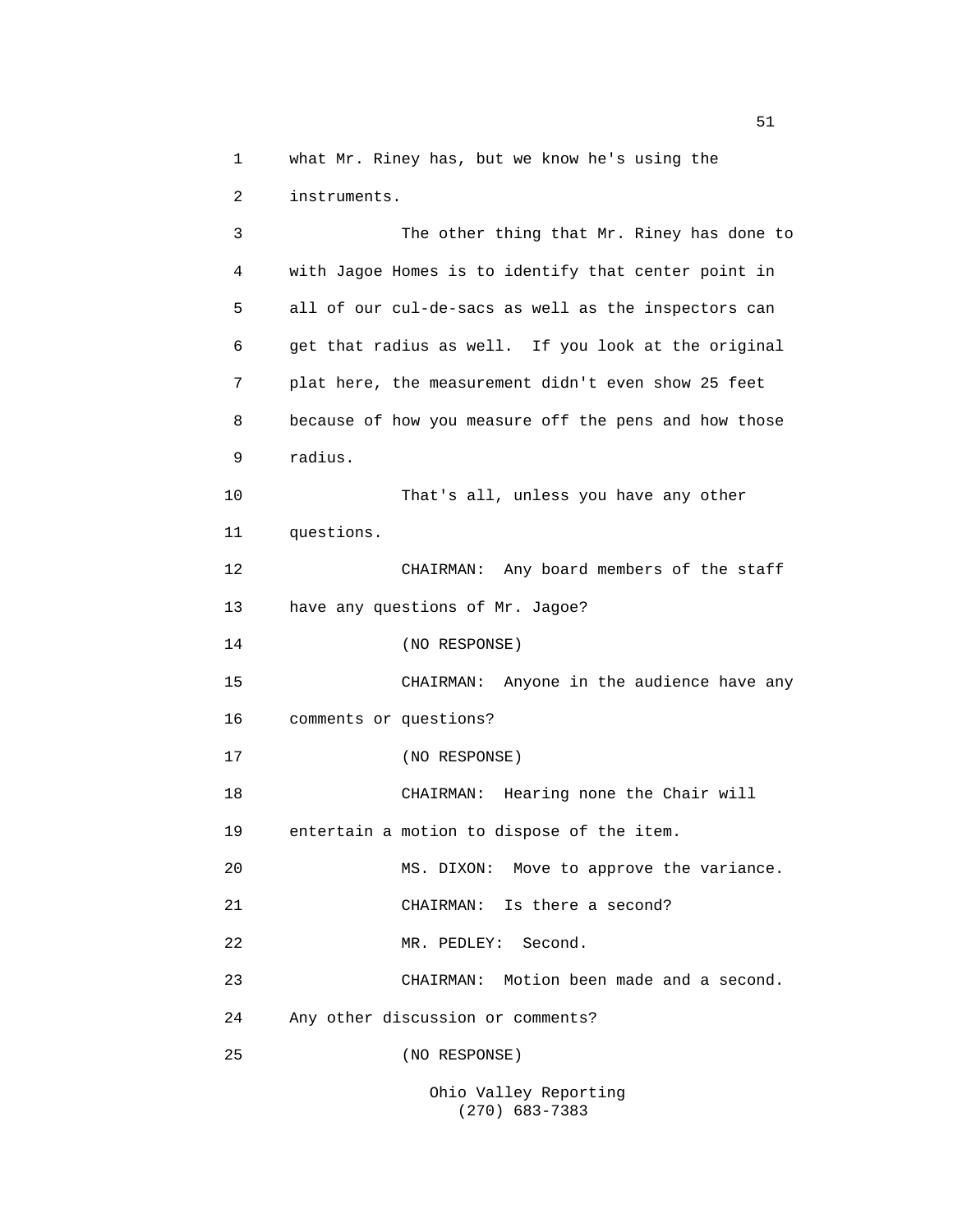1 CHAIRMAN: Hearing none all in favor raise 2 your right hand. 3 (ALL BOARD MEMBERS PRESENT RESPONDED AYE.) 4 CHAIRMAN: Motion carries unanimously. 5 Next item, please. 6 ----------------------------------------- 7 ADMINISTRATIVE APPEALS 8 ITEM 12 9 8100 Block Curdsville-Delaware Road, in an A-R zone Consider request for an Administrative Appeal to 10 appeal the zoning administrator's interpretation that a multi-family structure is not a permitted use in an 11 A-R zone. Reference: Zoning Ordinance, Article 8, Section 8.2A3 12 Appellant: Jerry W. O'Bryan 13 MR. NOFFSINGER: Mr. Chairman, this is an 14 Administrative Appeal. It is your duty to consider 15 whether or not the zoning administrator made the 16 proper interpretation of the zoning ordinance. The 17 applicant is here tonight to present his case as well 18 as Mr. Jim Mischel is here tonight to defend his 19 position as the zoning administrator with the City of 20 Owensboro and Daviess County. 21 MR. WARREN: Mr. Chairman, I need to 22 remove myself from this proceeding. 23 CHAIRMAN: So noted in the record. 24 Mr. Mischel, you want to come forward and 25 state your name. You are sworn in. Ohio Valley Reporting

(270) 683-7383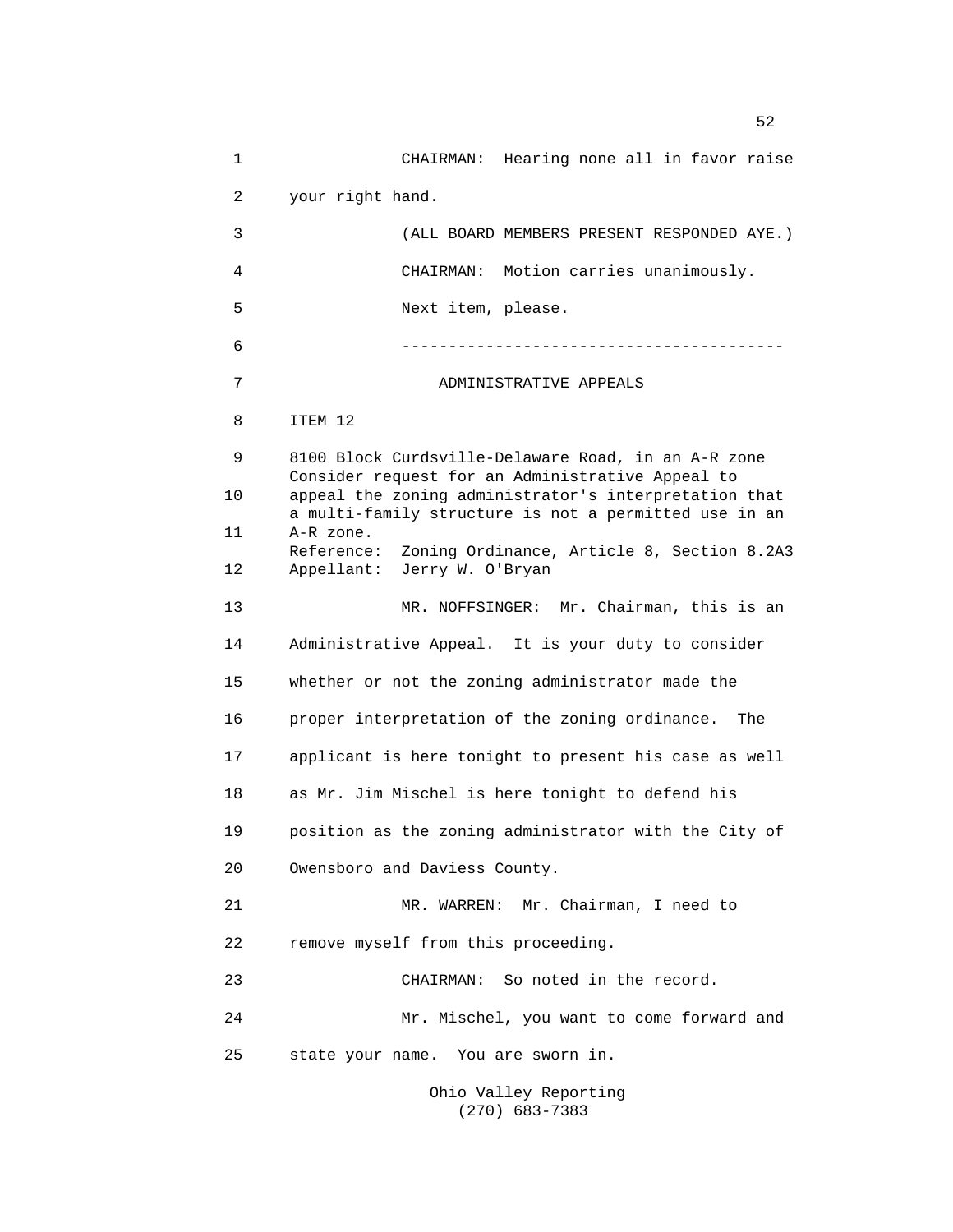1 MR. MISCHEL: My name is Jim Mischel. 2 I would like to hand out a little handout 3 I have here concerning this. I think it will help the 4 situation. I would like to put one into the record 5 here. 6 Essentially what I could do is just read 7 what the ordinance has as far as Administrative 8 Appeal. 9 Under Section 7.34 Administrative 10 Review. "The Board of Adjustment shall have the 11 power to hear and decide cases where it is alleged by 12 an applicant that there is an error in any order, 13 requirement, decision, grant, or refusal made by the 14 Zoning Administrator in the enforcement of this Zoning 15 Ordinance. Appeals under this Section must be taken 16 within sixty (60) days of the date of official action 17 by the Zoning Administrator." 18 The reason I wanted to read that is

19 essentially this is saying that that really this board 20 doesn't have the authority to change the ordinance. 21 It's just to interpret this ordinance and I just 22 wanted to put that into the record.

23 If we go to Page 2, this is the Zone And 24 Use Tables and have the different uses that we have. 25 Essentially Mr. O'Bryan would like to Ohio Valley Reporting

(270) 683-7383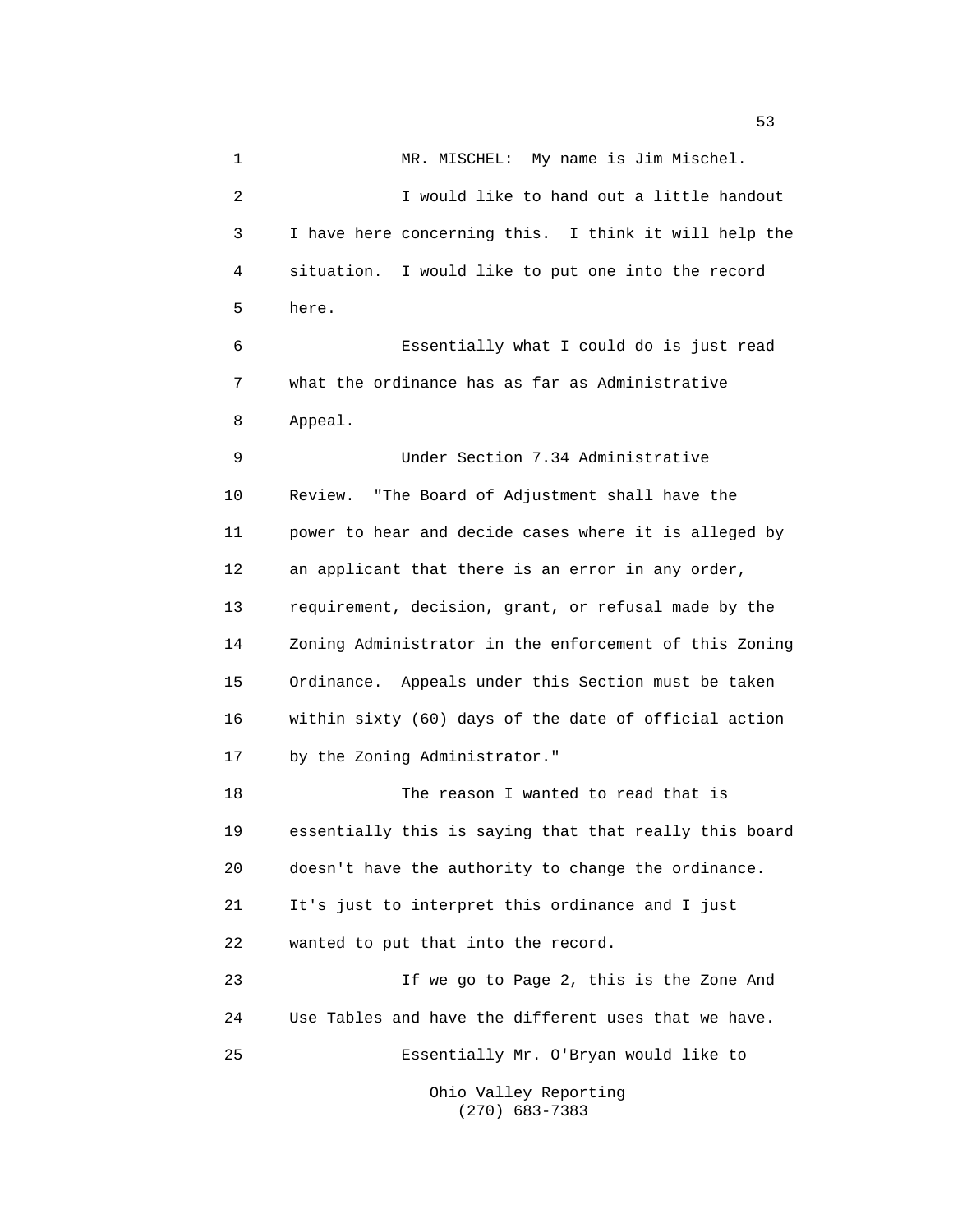1 build a multi-family four-plex. If you look under 2 Residential, and I have it marked under 3) Dwelling; 3 Multi-Family. You go across the chart there you'll 4 see under A-R, which the property is zoned, and it's 5 not permitted. P at the top, which I have marked, 6 "Principally Permitted Uses: Uses listed and other 7 uses (not otherwise listed in table) substantially 8 similar to those listed are deemed permitted." 9 You'll see that box is empty. It's not 10 permitted in this zone. So I feel like it's a correct 11 interpretation that multi-family is not allowed in an 12 agricultural ruled zone at this time. I don't believe 13 there's anything else in the ordinance that would 14 permit that. 15 If you have any questions, I'll try to 16 answer them for you. 17 CHAIRMAN: Any member of the board have 18 any questions? 19 (NO RESPONSE) 20 CHAIRMAN: Thank you, Jim. 21 The applicant come forward and be sworn in 22 and state your reasoning and reference. 23 MR. ELLIOTT: State your name, please. 24 MR. O'BRYAN: Jerry O'Bryan. 25 (MR. JERRY O'BRYAN SWORN BY ATTORNEY.) Ohio Valley Reporting (270) 683-7383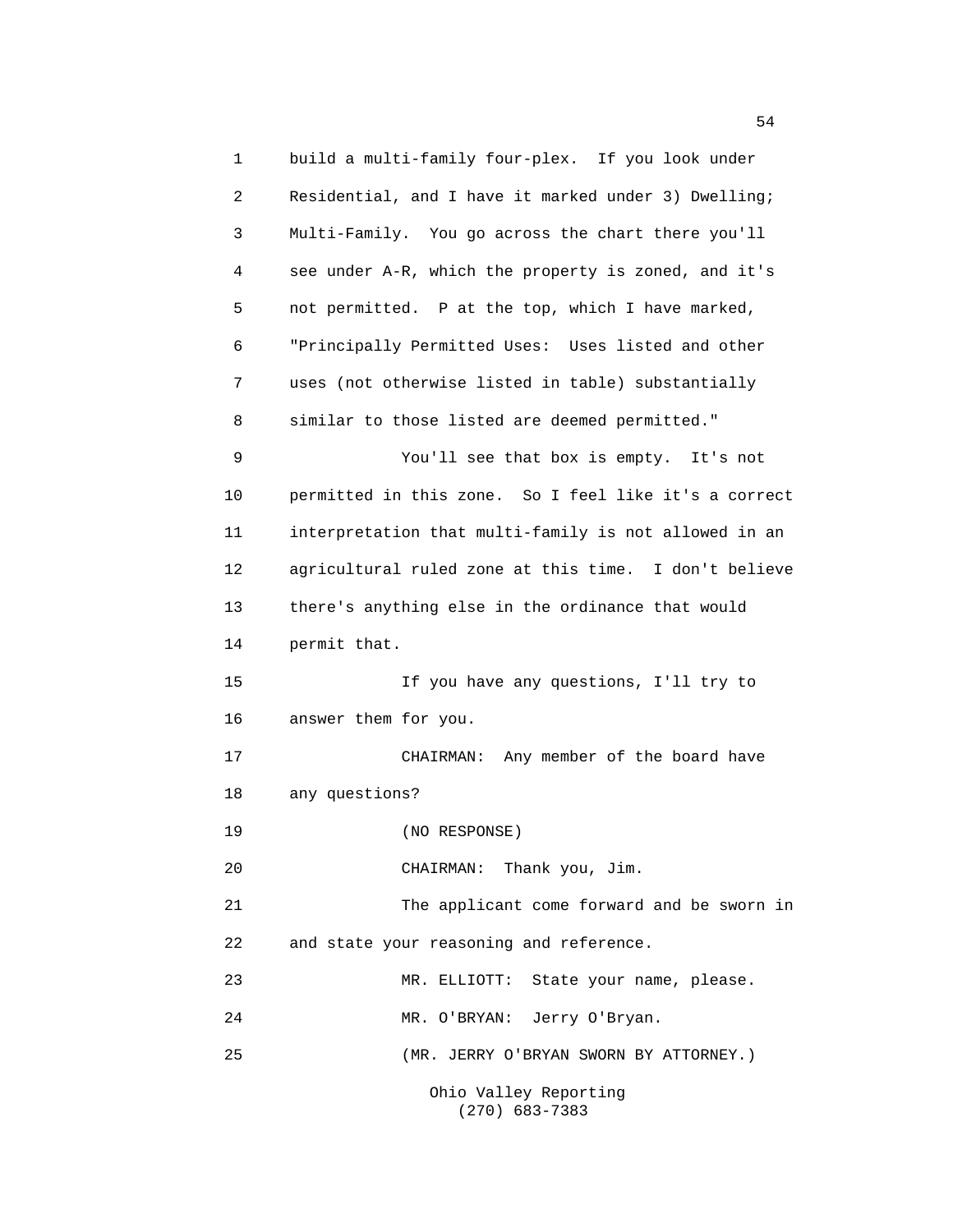1 MR. O'BRYAN: This started a few years 2 ago. I thought about doing this. 3 I should probably introduce myself. I'm a 4 farmer. I run a grain and livestock operation in the 5 west end of the county close to Curdsville. I have a 6 fairly good size hog operation. We keep 14, 16 7 full-time employees all the time. 8 Anyway, over time and even when I grew up 9 it's always been beneficial to keep your farm 10 employees on the farm and it's been common practice to 11 provide housing. We have several houses scattered on 12 the farms that we have now. We have a few mobile 13 homes, but we need to add a few more. We'd like to 14 add about four more units. So we thought a lot of 15 things. Just everything came back to just 16 multi-family dwelling. 17 If you look at the reasons for wanting to 18 construct something like that, it's just the economics 19 of the construction, the economics of the utilities 20 for the employees, people living there, and that's a 21 big one. It's better land use than what - - you know, 22 we're allowed to do about anything here that you can 23 think of. We can build individual houses. We can put 24 in mobile homes. You can build a dormitory. I guess 25 if we could fall back on one of those options, but

> Ohio Valley Reporting (270) 683-7383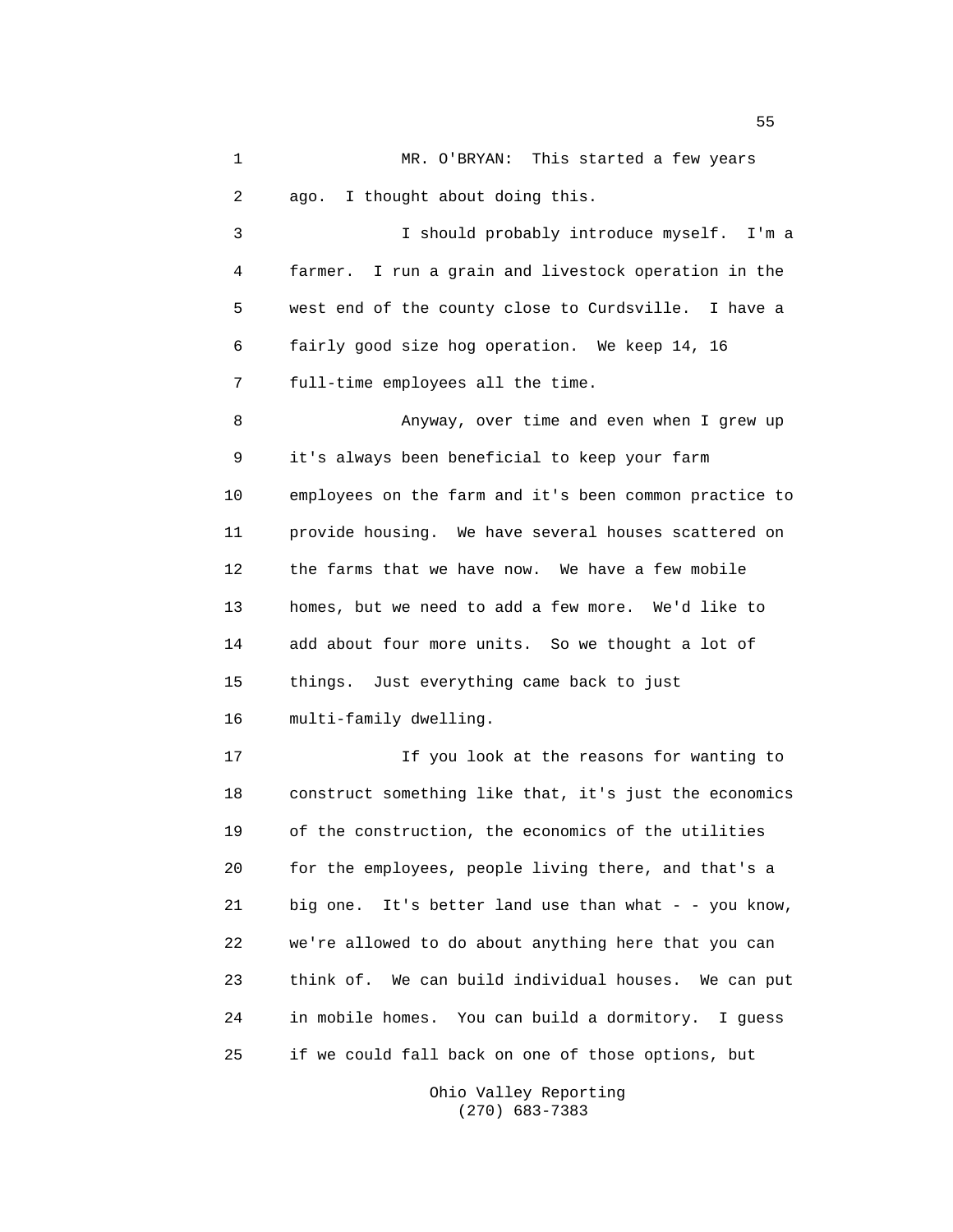1 multi-family dwelling seemed like the most practical 2 thing to do because of the two main we've already 3 mentioned, the economics and construction, economics 4 of operation.

5 It's better land use. We've got a spot, I 6 don't know if you can tell much from my plat there or 7 not. We've got a spot right on the front of the 8 center of our farm there that's kind of isolated by a 9 tree line and rolls. We've already got a couple of 10 other dwellings right there close. The land is not 11 going to be taken out of production. So we don't have 12 to use quite as much land. We don't have to get 13 outside of this area to construct this housing. The 14 location is good. We don't have any neighbors. 15 Neighbors are over half a mile on either side. To the 16 back of us, we own back a mile so there's nothing back 17 there. In front of it sits an abandon county road. 18 So I'm a little bit isolated. You can if you drive 19 down Curdsville-Delaware Road see the property. 20 I think that we can build something a lot 21 more esthetically pleasing than what we could. I 22 think about this, if you guys say we can't do this, 23 and I hate to ask for you all to change rules. I know 24 it's hard for you all. When the next guy comes along

25 he's going to have a good reason too.

Ohio Valley Reporting (270) 683-7383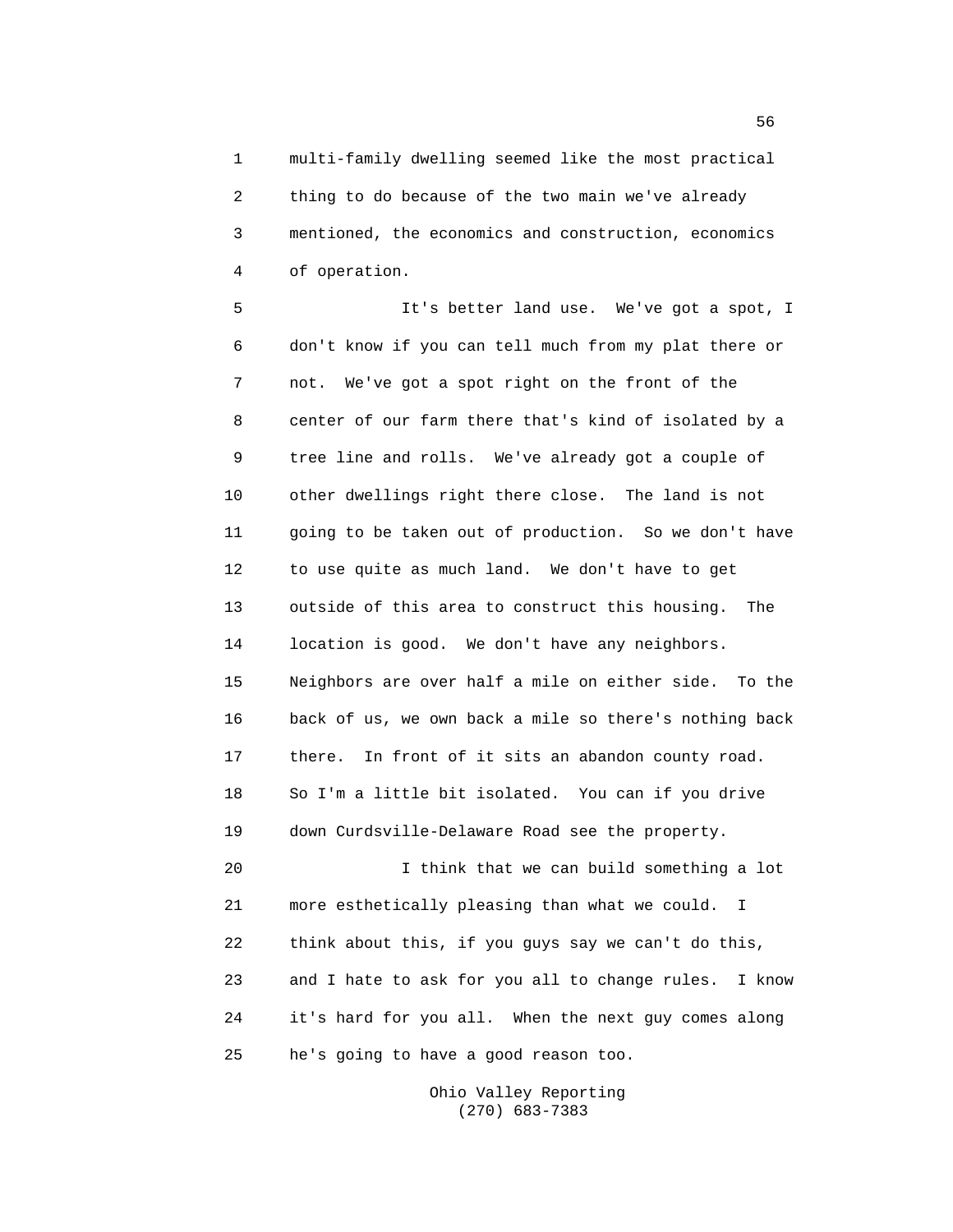1 I am myself concerned about esthetics. 2 Our next alternative is probably put in modular homes. 3 I guess, according to the size of the property we can 4 put in 20 of them. We wouldn't do that. We would 5 probably put in four. I've got two. They're not, 6 it's just hard to keep them looking nice. It's hard 7 to maintain them. They're just not durable 8 structures. Whereas this thing we can face the front, 9 the blacktop. We can give people backyards and 10 privacy fences and keep everything with more eye 11 appeal to the public and ourselves too. You might not 12 think that a hog farmer would care too much about the 13 way things look, but I do. 14 Right now that's all I can think of. If 15 you all have got some problems with this, ask me and 16 maybe I can give some answers other than it's just 17 against the rules. 18 CHAIRMAN: That's where we're caught at. 19 We can't change the ordinance or the regulations where 20 it's not permitted. That's kind of where we're caught 21 at. 22 The Staff or the attorney have anything to 23 add? 24 MR. ELLIOTT: It's not permitted and 25 that's the ordinance. We're bound by that. Ohio Valley Reporting

(270) 683-7383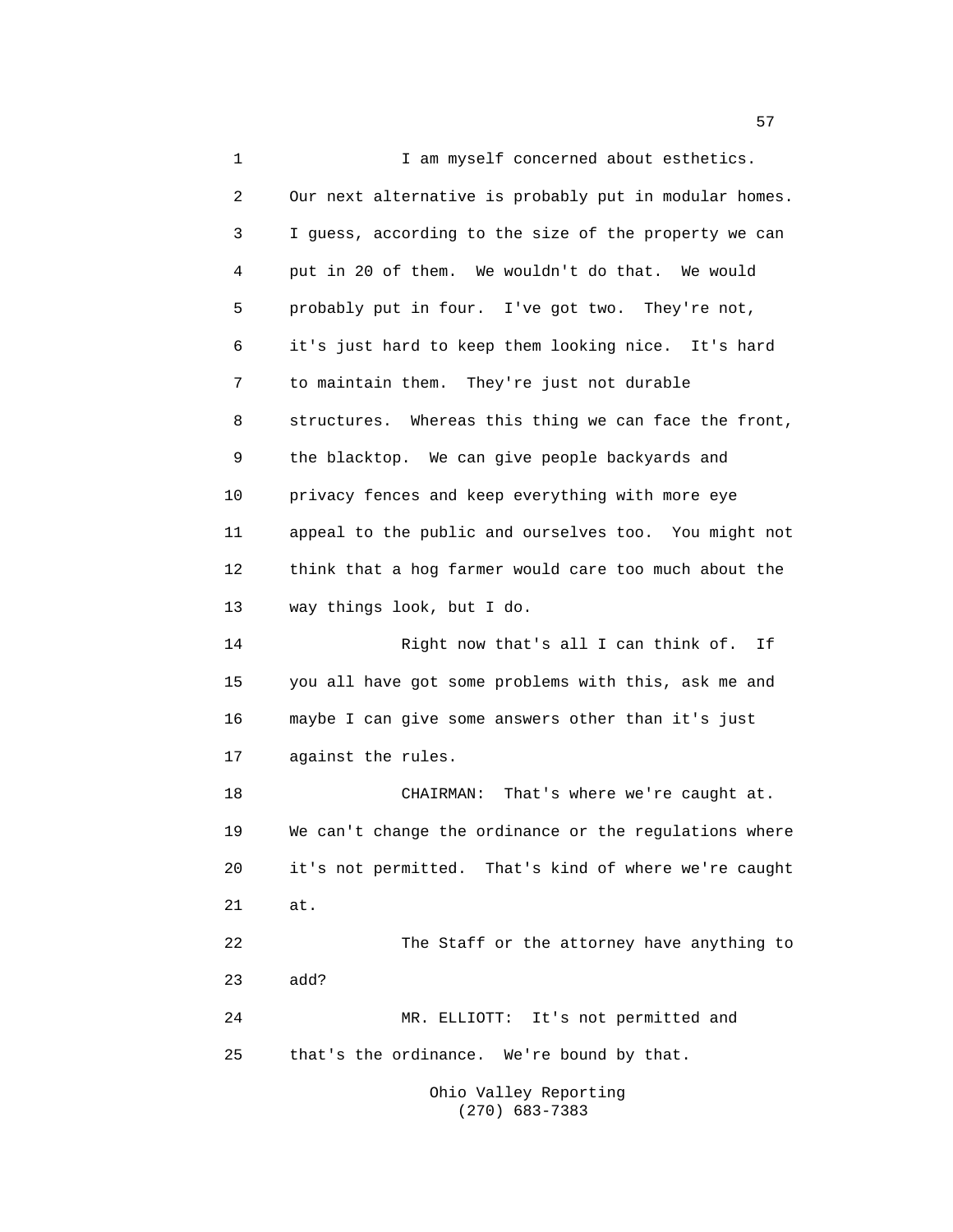1 MR. O'BRYAN: I guess I didn't understand 2 that. Jim told me it was against the rule. I thought 3 that's what the Board of Adjustment was to make the 4 variance or whatever you call it. If you can't, you 5 know, I'm not going to walk away even mad. I won't be 6 able to do what I want to do. I really don't, you 7 know, it doesn't really make - - yes, it makes more 8 sense really. Common sense it's a good idea. 9 CHAIRMAN: We can change dimensional 10 variances. We can change Conditional Use Permits in 11 some permitted areas, but when you read the way the 12 ordinance and building codes are written up by the 13 approval by the court and the city, we're caught 14 between a rock and a hard place here. No 15 interpretations that we can give a variance from it. 16 **Is that correct, Mr. Attorney?** 17 MR. ELLIOTT: Yes. 18 CHAIRMAN: Unless you can come up with a 19 loophole that we don't know about. 20 MR. O'BRYAN: I don't know anything about 21 the law. 22 CHAIRMAN: Staff have any other comments? 23 MR. NOFFSINGER: No, sir, not any comments 24 other than, Mr. O'Bryan, have you talked to the health 25 department in terms of what their requirements might

Ohio Valley Reporting (270) 683-7383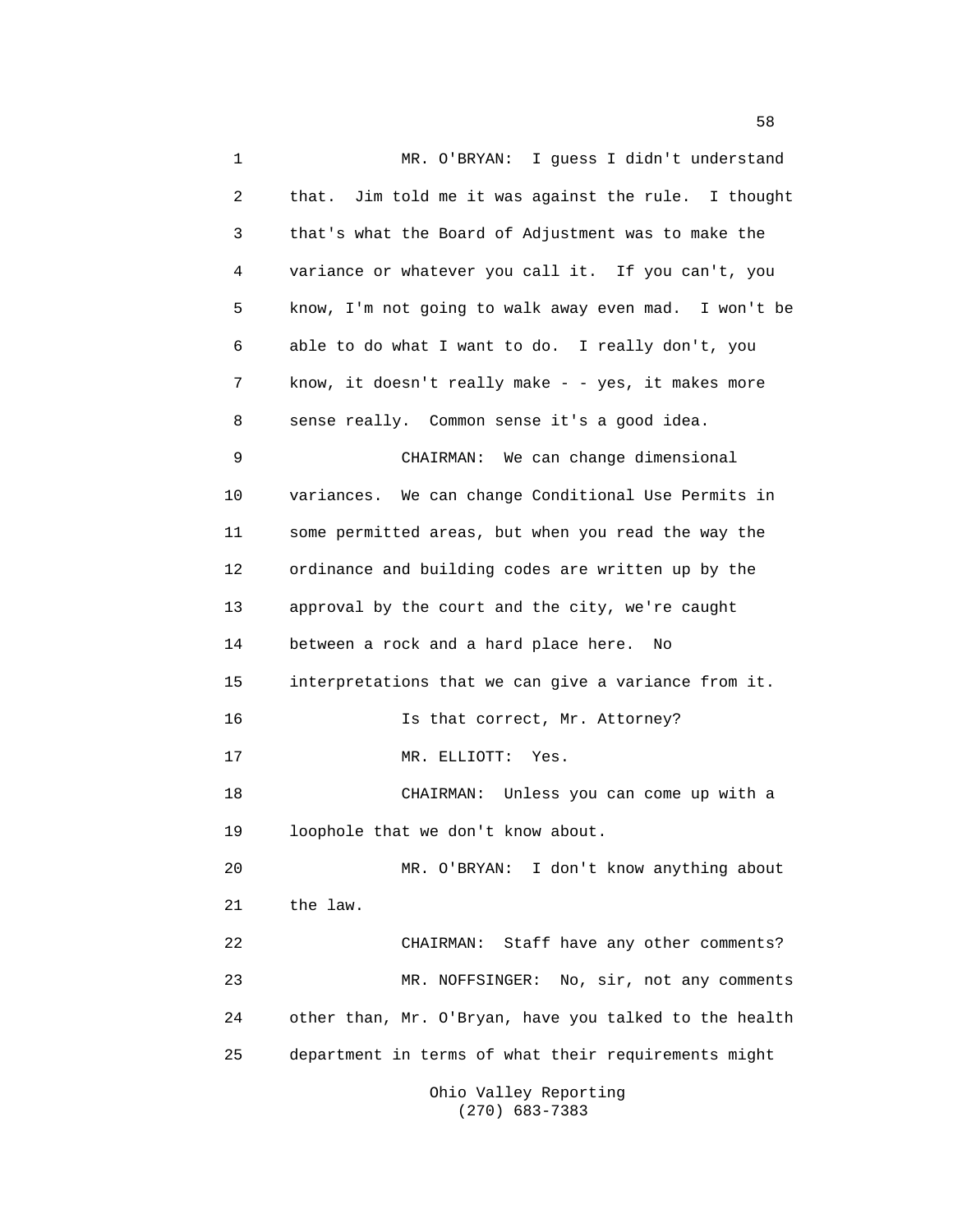1 be?

2 MR. O'BRYAN: Well, I talked to Ed Cecil 3 yesterday and actually I meant to get him to get out 4 and do a preliminary. I didn't want to do a whole lot 5 of work. Just like that sketch on how we were going 6 to build it. It's just a sketch. We didn't spend 7 much money to get something real elaborate until we 8 knew we were going to be able to do it. In talking to 9 him, he told me that if allowed on the state level 10 they had not ever done anything like that here 11 locally. He kind of grunted a little bit when he 12 talked. I could tell he might not like it. I put up 13 four mobile homes. It's going to be the same thing. 14 We'll put them in the same location. We've got enough 15 land mass there for the septic system, for the sewers. 16 He said, we would like to have those things on a 17 sewer system, public sewer system, which I'd like to 18 have it on public sewer system. I don't like septic 19 tanks either. That's going to be under option. It 20 would save me a lot of money. I could probably put 21 four mobile homes up there 50, 60,000. This thing 22 might cost 160,000. We were going to try to make it 23 attractive. 24 MR. NOFFSINGER: If you look at the zones

25 where multi-family is allowed, it's in R-2MF, R-3MF

Ohio Valley Reporting (270) 683-7383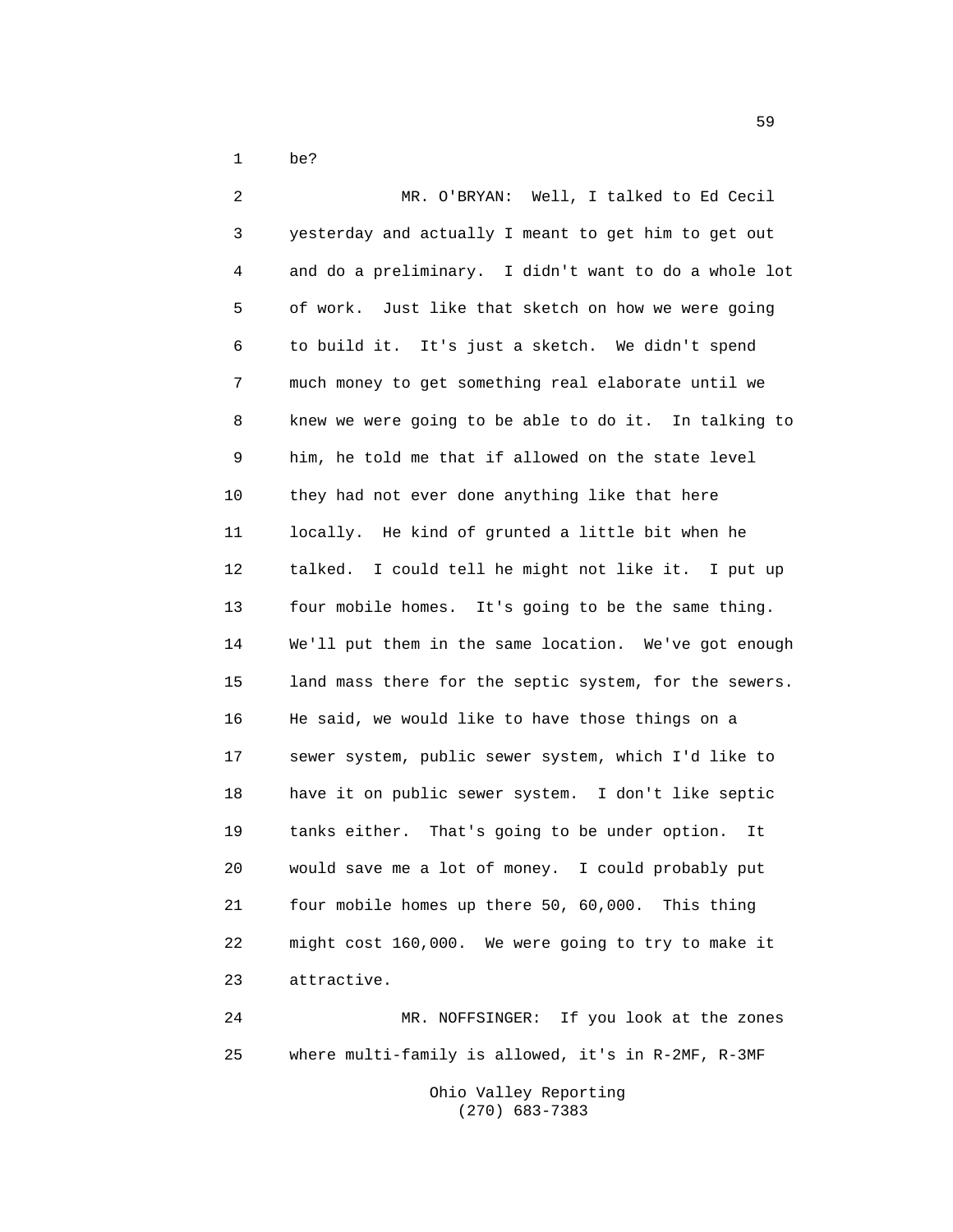1 and then R-4DT. These are urban type zoning 2 classifications. Where you find that zoning you have 3 sanitary sewers and multi-family, it's necessary for 4 multi-family to be connected to the sanitary sewer 5 system. The state has gotten away from approving 6 these package plans that they used to promote and 7 approve. They moved away from that. The reason 8 there's nothing this board can do. Just to give you 9 an idea in terms of the thinking behind it, is that 10 with multi-family it would have to be tied or located 11 in an area where sewers are available. What you want 12 to do may not be a problem on a large farm with sewage 13 disposal, but if you allow this type of activity to 14 occur in A-R zones, which you're zoned A-R Rural 15 Agricultural, someone might want to do that on one 16 acre and they might want to build a multi-family unit. 17 Then we have problems with the septic tanks. So it's 18 very, very hard to control through zoning, you know, 19 when you allow it and when you don't. That's not 20 helping your case, but I hope maybe that will at least 21 help you understand some of the thinking behind it and 22 why it is. It's tied to urban locations where 23 sanitary sewers are available.

24 CHAIRMAN: You have anything you want to 25 add?

> Ohio Valley Reporting (270) 683-7383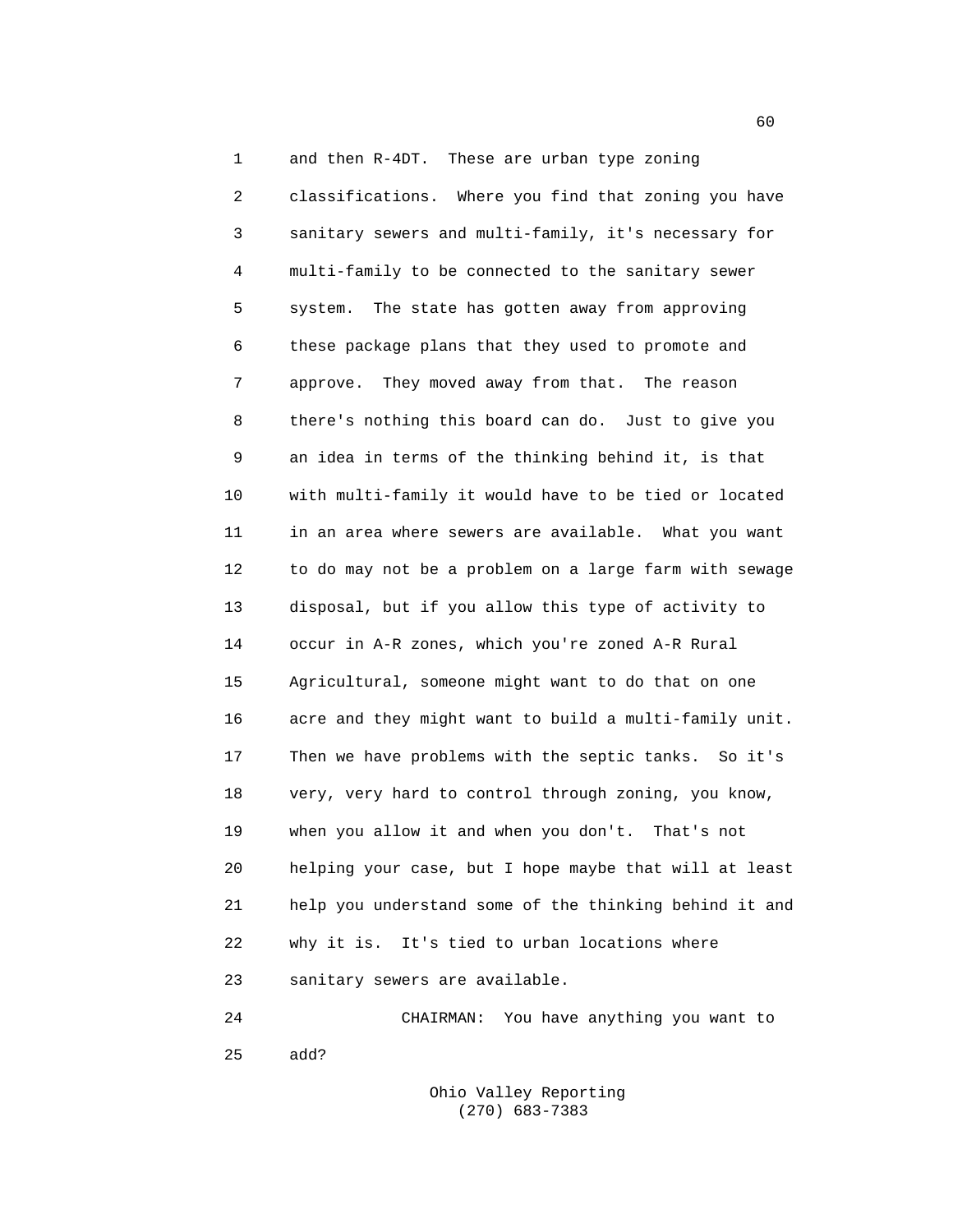1 MR. MISCHEL: Jim Mischel.

2 Basically I talked to Ed Cecil a couple of 3 days ago too. He's with the health department. I 4 think that's his main concern. He had stated that he 5 would not approve it. He called it a cluster 6 development, multi-family. He would not approve that 7 in this county. His theory is that if we approve that 8 what are we going to do the next time when another 9 person comes in and wants to do that. You're going to 10 have these cluster developments around here with 11 multi-family and agricultural zone. Essentially he 12 said he would not approve it for this county. They 13 would have to go to the state to try to do something. 14 CHAIRMAN: Everything in the rural area 15 can only be single-family dwelling, correct, by the 16 way the zoning is. 17 MR. MISCHEL: That's right. When you get 18 into the urban is where you have the multi-family 19 because sanitary sewer is available. 20 CHAIRMAN: Does the applicant have 21 anything else you want to say, sir? 22 MR. O'BRYAN: No. I'm done. Thank you. 23 CHAIRMAN: We need to have a motion to 24 support the administrative decision. 25 MR. MILLER: Mr. Chairman, since the Ohio Valley Reporting

(270) 683-7383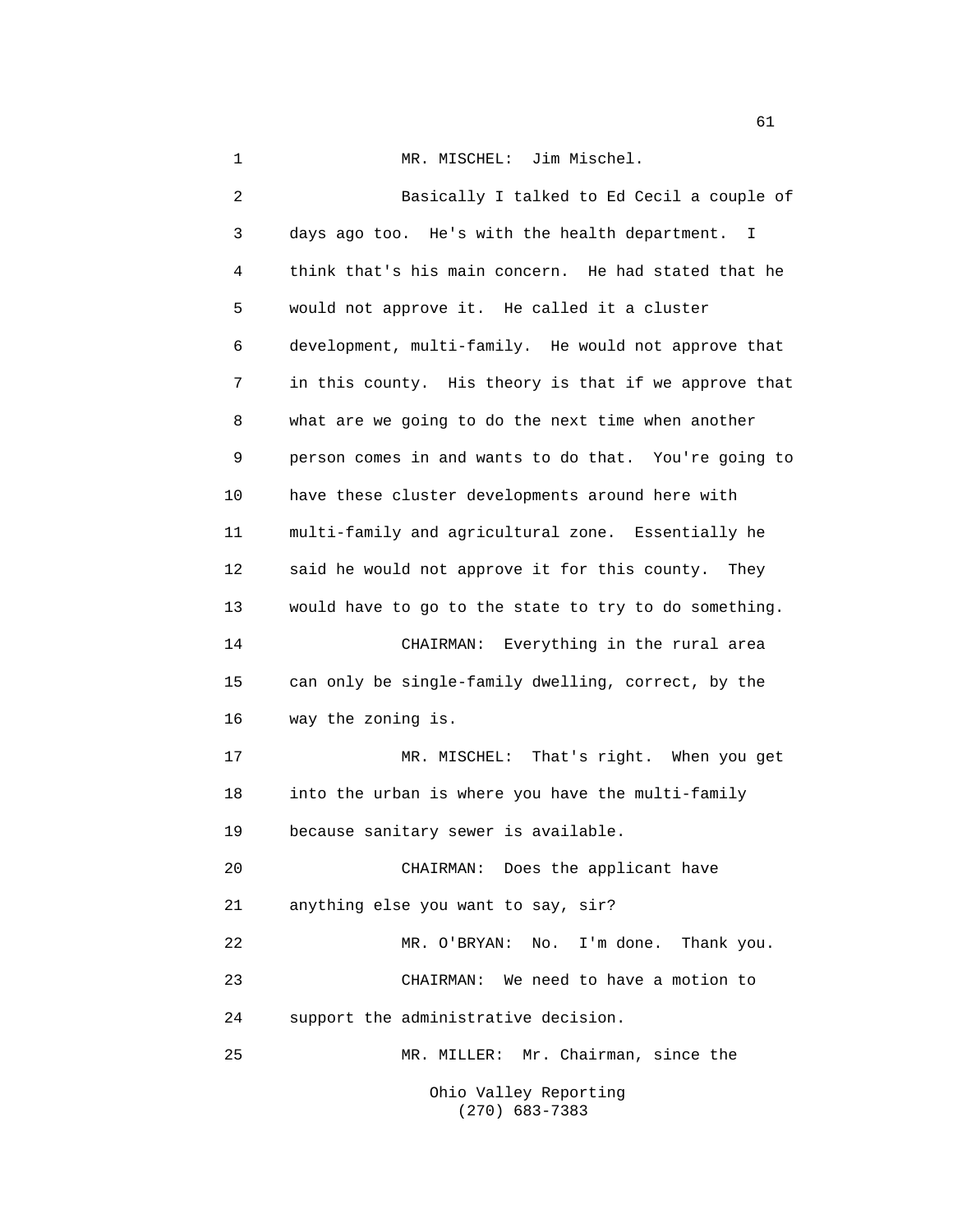1 multi-family structure is simply not permitted, the 2 zoning ordinance, I make a motion that we uphold the 3 zoning Administrator's interpretation and deny the 4 Administrative Appeal. 5 CHAIRMAN: Is there a second? 6 MS. DIXON: Second. 7 CHAIRMAN: Any other discussion or 8 comments? 9 (NO RESPONSE) 10 CHAIRMAN: All in favor raise your right 11 hand. 12 (ALL BOARD MEMBERS PRESENT RESPONDED AYE 13 WITH THE DISQUALIFICATION OF MR. WARREN.) 14 CHAIRMAN: Motion carries unanimously. 15 Next item. 16 ITEM 13 17 3808 Fogle Drive, in an R-1C zone Consider request for an Administrtative Appeal to 18 appeal the zoning administrator's interpretation that the driveway access point on Tamarack Road must be 19 closed and the access point to the property be located on Fogle Drive and that a fence cannot be constructed 20 on the public right-of-way. Reference: Zoning Ordinance, Article 13, Section 21 13.21 and Article 3, Section 3-6(d) Appellant: Dale Carraway, Rose Carraway 22 23 MR. NOFFSINGER: Mr. Chairman, this is an 24 Administrative Appeal in which the Board of Adjustment 25 is charged with finding that the zoning administrator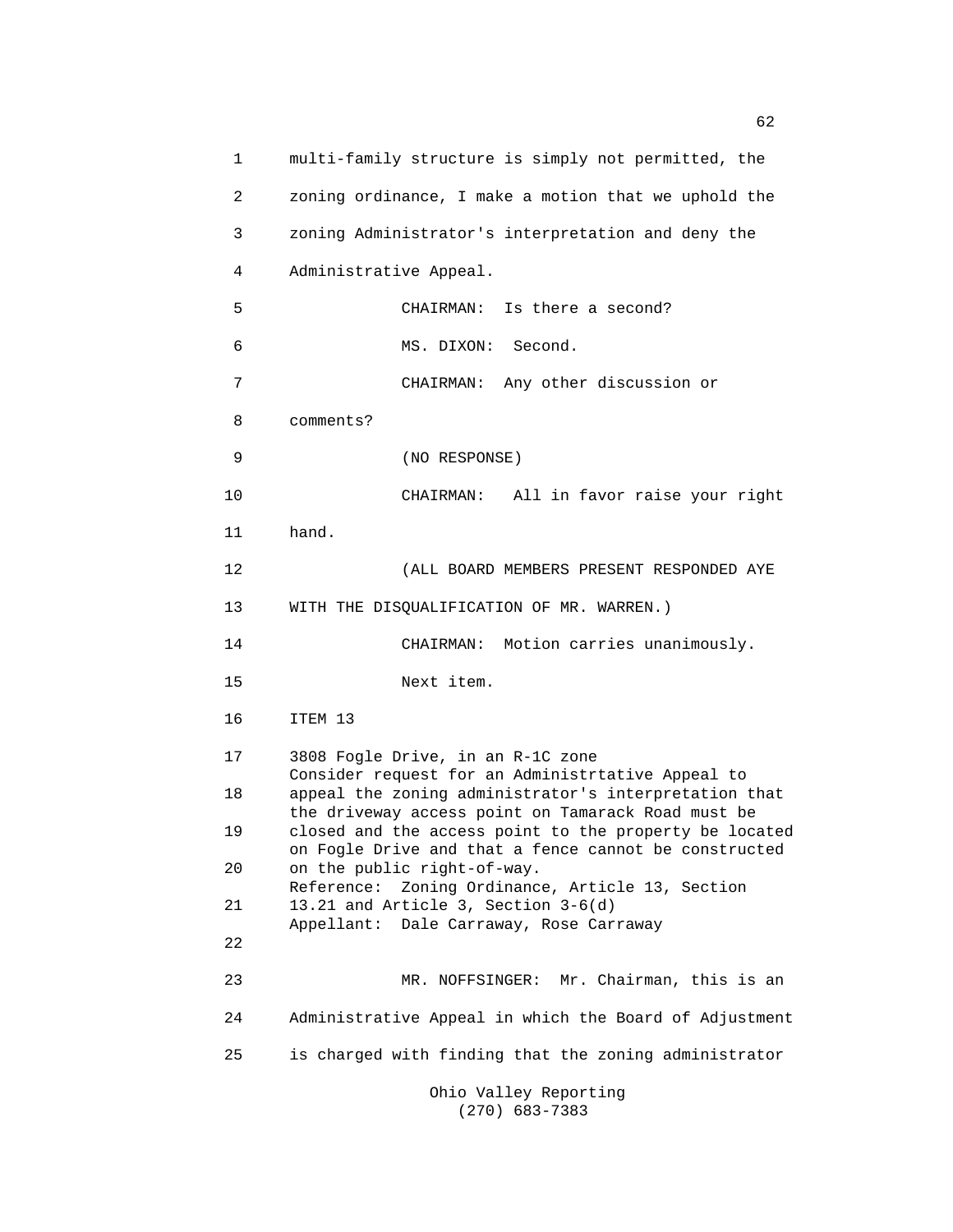1 did correctly interpret the zoning ordinance or he did 2 not correctly interpret the zoning ordinance. 3 The applicant is represented by counsel 4 and Mr. Jim Mischel and Becky Watson will be 5 representing the building department and the Planning 6 Staff. 7 CHAIRMAN: Staff present. 8 MR. MISCHEL: My name is Jim Mischel. I'd 9 like to pass out a handout. I would like to put one 10 in the record too. 11 Essentially what I would like to go over 12 first is the fence issue. If you will see on the 13 first page there, it comprises of a survey. This 14 property at 3808 is on a corner. Essentially it's on 15 the southwest corner. That section I have marked in 16 orange is a fence. I believe I'm stating this 17 correctly. That fence was there prior to the tornado. 18 It was destroyed. In some recent time that fence has 19 been reinstalled. As you can see, I have it marked. 20 It goes past the property line. It's established on 21 public right-of-way. 22 I'm not sure this is the correct place for 23 this issue. If you look at the second page, there's a 24 letter from the city engineer's office. Essentially 25 they take care of public right-of-ways. I might read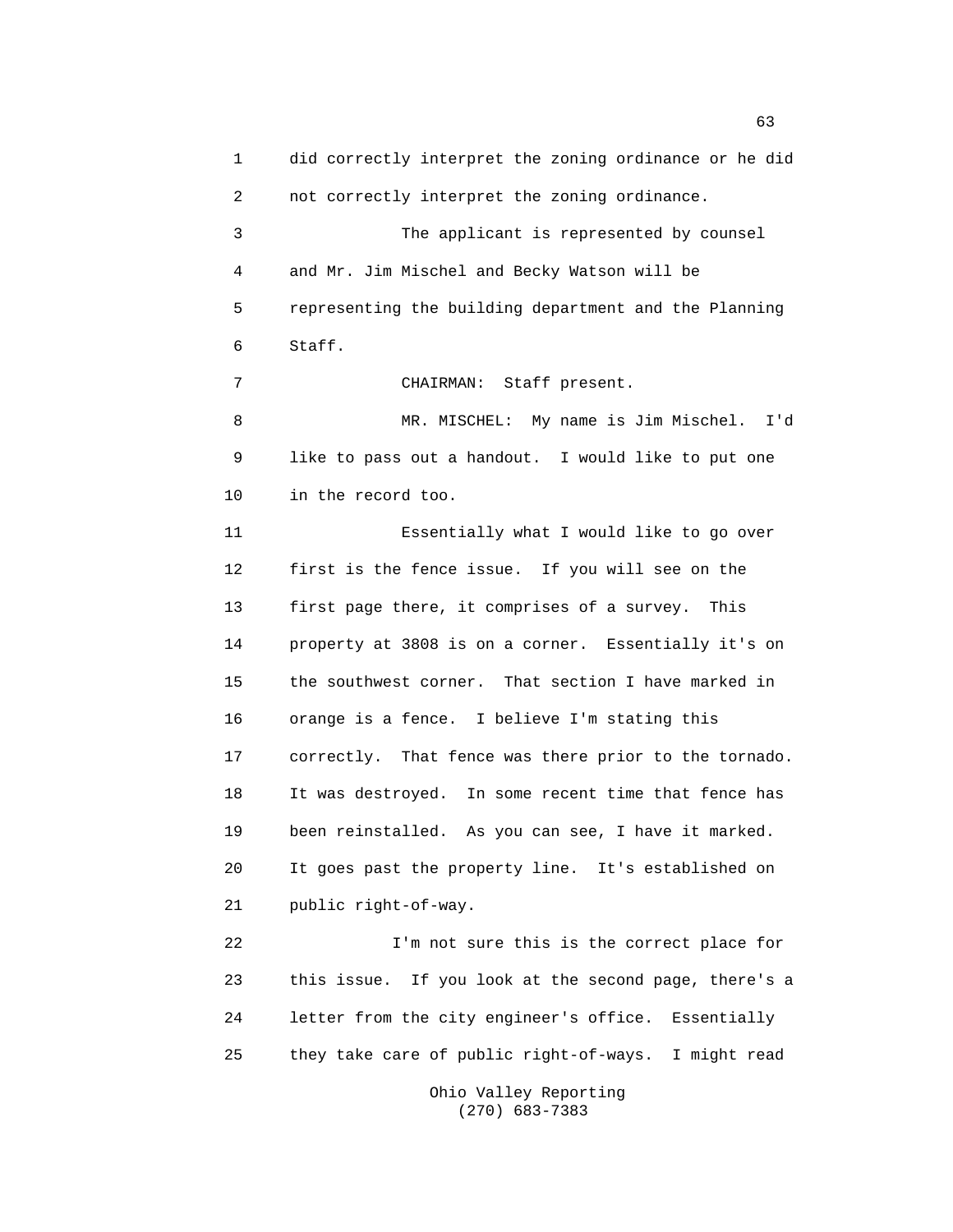1 that in the record.

2 "To: Jim Mischel, Associate Director, 3 Building/Electrical. From: Marwan Rayan, City 4 Engineer. Date: March 6, 2002. RE: Property at 5 3808 Fogle Drive. It was brought to our attention 6 that the owner of the referenced property has 7 installed a fence that encroaches upon the 8 right-of-way for Tamarack Road. Such encroachment is 9 in violation of Owensboro Municipal Code; Zoning 10 Ordinance; Article III, Section 3-6(d). Therefore the 11 said fence must be removed and relocated on private 12 property. Please call me if you have any question." 13 13 I believe this section of this fence 14 should really pertain to the city engineer's office 15 since it is encroaching on public right-of-way and not 16 private property. I don't know if they would like to 17 have a comment about that before we go on with the 18 access point or not. 19 MR. ELLIOTT: Stated your name for the 20 record, please. 21 MR. SULLIVAN: Mike Sullivan. 22 (MR. MIKE SULLIVAN SWORN BY ATTORNEY.) 23 MR. SULLIVAN: Good evening. I represent 24 Rose and Dale Carraway. The city engineer - - 25 CHAIRMAN: Just a second. Let me get a Ohio Valley Reporting (270) 683-7383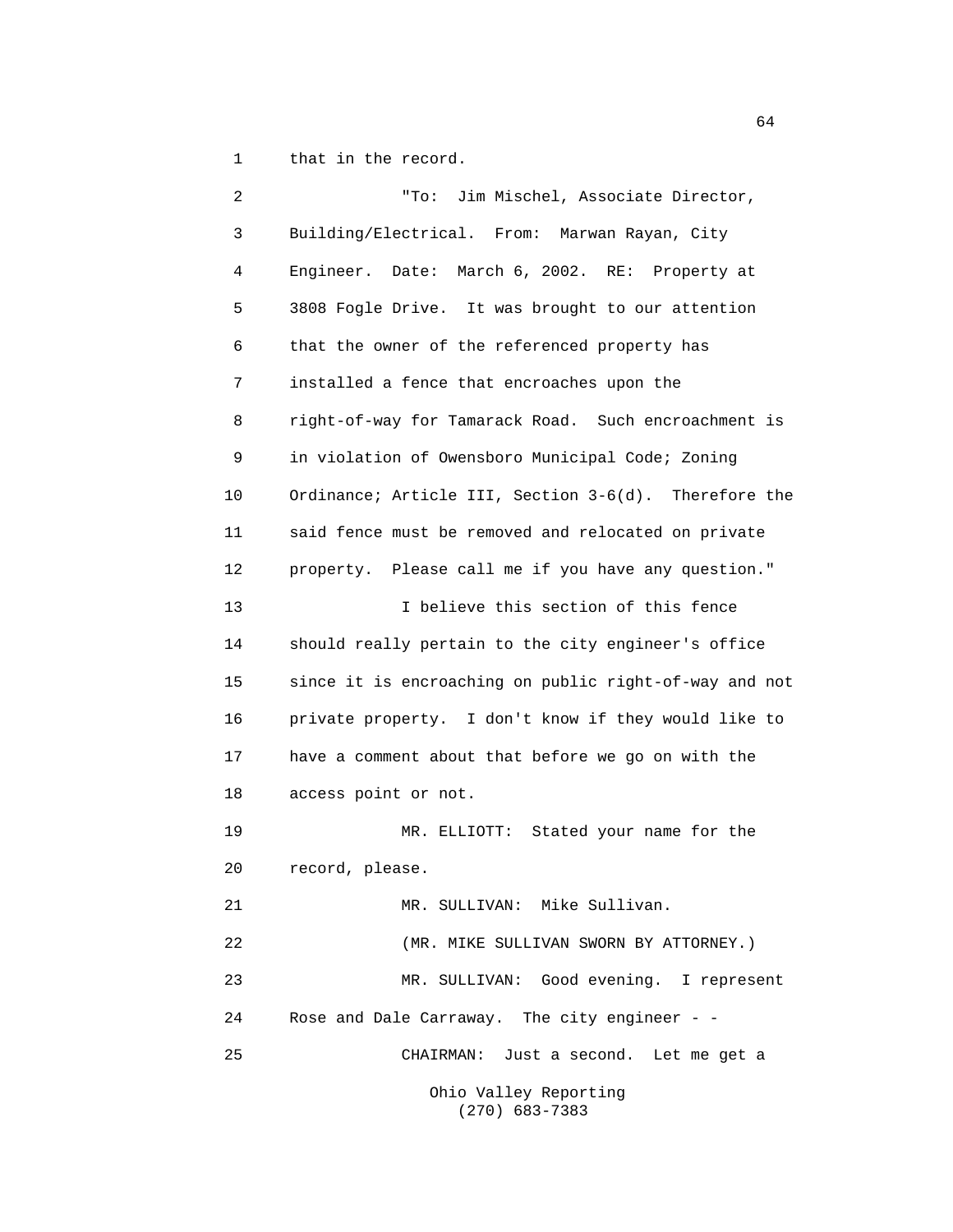1 clarification from the attorney whether we are 2 qualified to listen to this being it's on public 3 property.

4 MR. ELLIOTT: Well, it's on public 5 property. It's been our position that we cannot grant 6 permission to build anything on public property. I 7 think this would be a matter for the city to take up. 8 They have written a letter and said you're in 9 violation, for you to remove it. We've had this 10 problem before on like granting variances where people 11 have wanted a variance where it allow them to 12 construct on public property and we have not allowed 13 it and we just can't do it. 14 CHAIRMAN: We've not even been able to 15 hear it. 16 MR. ELLIOTT: Right. 17 MR. SULLIVAN: Mr. Chairman, where I was 18 getting is I think Jim Mischel cited us for - - here 19 my problem is. You all cited us for this fence issue 20 or it's come up somehow. If we're dropping anything 21 that has to do with the fence tonight and then 22 somebody from the city is going to contact us about 23 that and we deal through it that way, then fine. I 24 just want to clarify that. From here forward we're 25 not dealing with the fence.

> Ohio Valley Reporting (270) 683-7383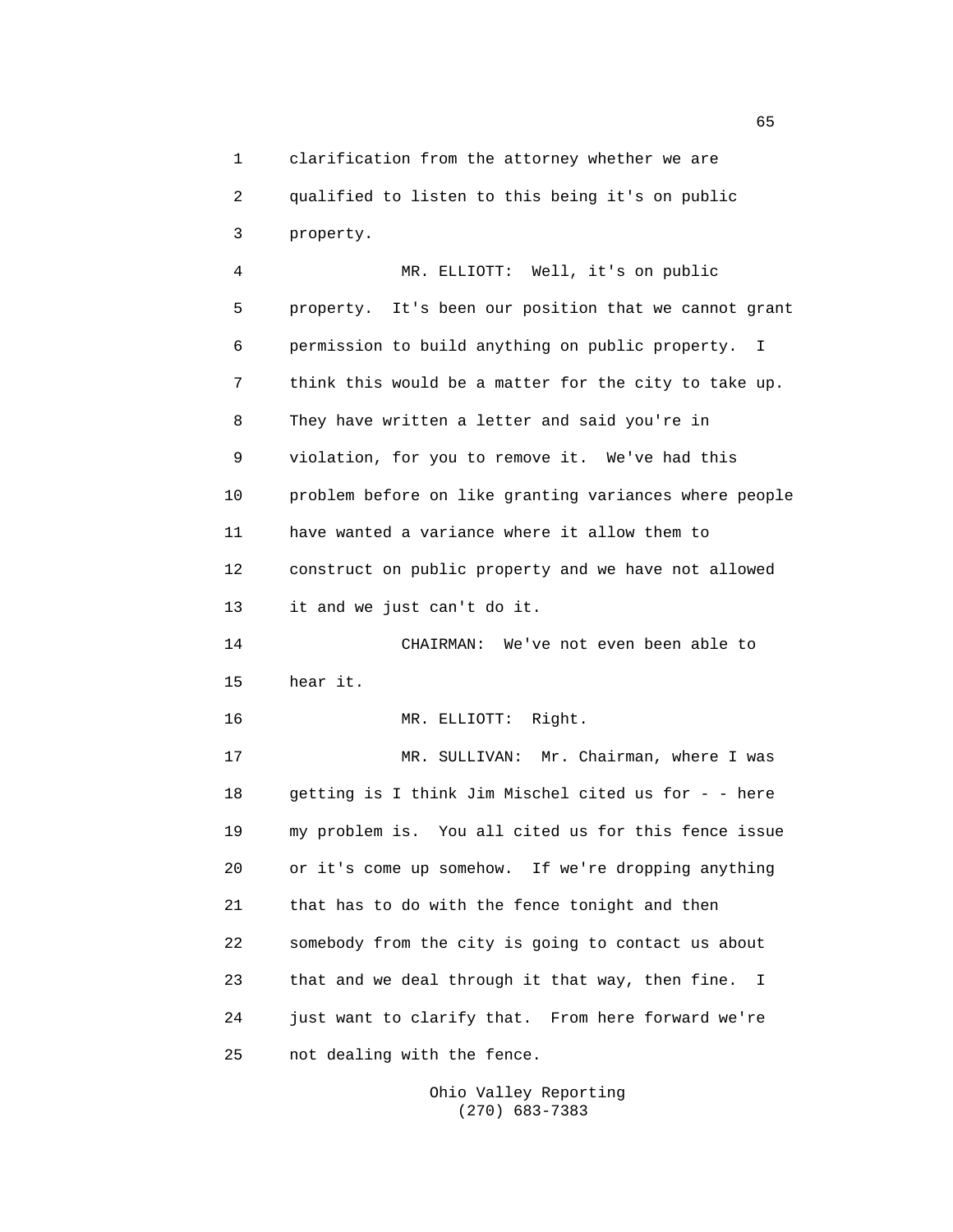1 CHAIRMAN: I want to get clarification for 2 the board to be sure where we were at. That's the 3 reason I interrupted you, sir. 4 MR. SULLIVAN: No problem. 5 CHAIRMAN: Being our counsel has ruled and 6 we should not listen to this, this particular item is 7 being disposed of. 8 Jim, you don't have anything to add on 9 this, do you? 10 MR. NOFFSINGER: Not on the fence. On the 11 driveway. 12 CHAIRMAN: Then the driveway we'll go from 13 there. 14 MR. MISCHEL: I'm just going to try to 15 give you a little history on this access point of the 16 driveway that's proposed on Tamarack Road. I've got a 17 handout here. I'd like to put one in the record. 18 Just to give you a little history, I 19 believe it was February 21, 2001, we issued a building 20 permit for a detached garage at this residence which 21 is 3808 Fogle Drive. I believe at the time the owner 22 was Jerry Butler, builder here in town. I think he 23 had sold it to the Carraways here. Essentially when 24 Mr. Butler came in I discussed the access issue. We 25 talked about the access issue of Tamarack Road. I

> Ohio Valley Reporting (270) 683-7383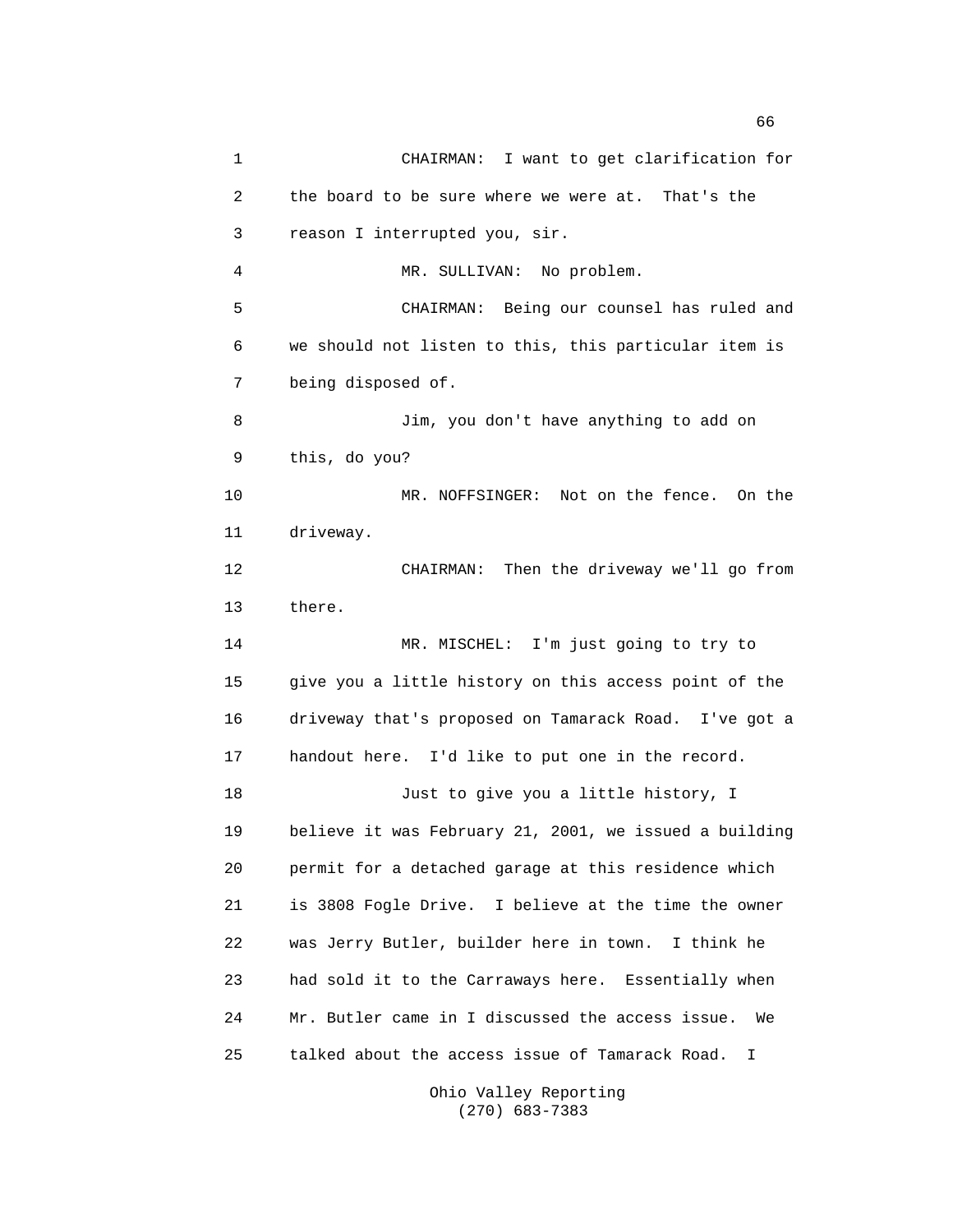1 told him at that time when we issued that permit that 2 Tamarack is what we call minor arterial street and 3 there is access controls on that street and it would 4 have to come off Fogle Drive.

5 I believe at the time we said, well, 6 that's not in my contract. I'm just building a 7 garage. I said, well, we need to pass that on and 8 take care of the situation.

9 So at the time we issued a building 10 permit. Did the inspections and so forth. It came 11 recently that there was a drive opposed, was in the 12 process of being constructed out on Tamarack Road. We 13 contacted the Carraways and told them they needed to 14 stop until we clarified this, and that's why we're 15 here tonight.

16 If you look at the first page I gave you, 17 on Page 13-3 you'll see where it has 13.21 Access 18 Management for Major Streets. Its says, I'll read 19 for the record, "Access to building developments 20 located along arterial or major collector streets in 21 the Owensboro Urban Service Area shall be subject to 22 the driveway spacing standards and the policies for 23 applying those standards, as specified in the adopted 24 'Access Management Manual for the Owensboro-Daviess 25 County Urban Area.'"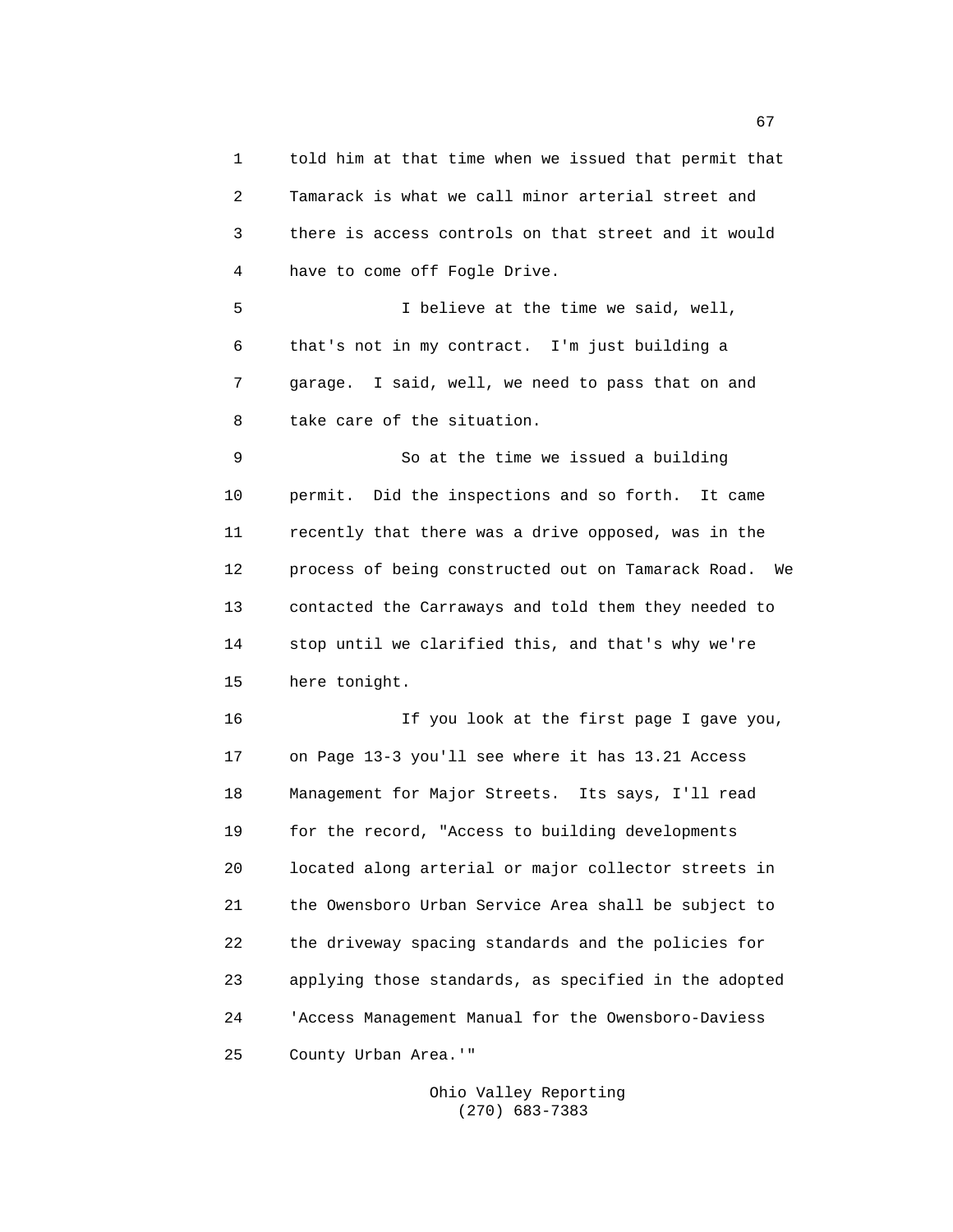1 As I've stated, this portion of Tamarack 2 Road is what we call minor arterial. The spacing 3 standard on these streets are 250 feet. This lot 4 along Tamarack Road, if my mistaken is correct, I 5 think 110 feet which would not meet the 250 foot 6 spacing.

7 If you go to that second page, we have a 8 heading called Sufficient Frontage NOT Available. 9 This comes under it. If you go down to Number 4 it 10 says, "For corner lots, access will be limited to 11 intersecting side street with the lower functional 12 classification", which would be Fogle Drive in this 13 case.

14 This has come up over and over again in a 15 lot of things we develop. I know we run into this on 16 Tamarack Road, Southtowne Boulevard, Ford Avenue. A 17 lot of different streets. We have denied those access 18 points to these people. We try to be consistent with 19 this and that's why I don't feel like we can allow 20 this one just to be consistent, our office to be 21 consistent.

22 Mr. Carraway did get, on that third page 23 you'll see that he got a permit from the City of 24 Owensboro, Department of Engineers for access point. 25 Now, at the time I think Mr. Carraway had talked to

> Ohio Valley Reporting (270) 683-7383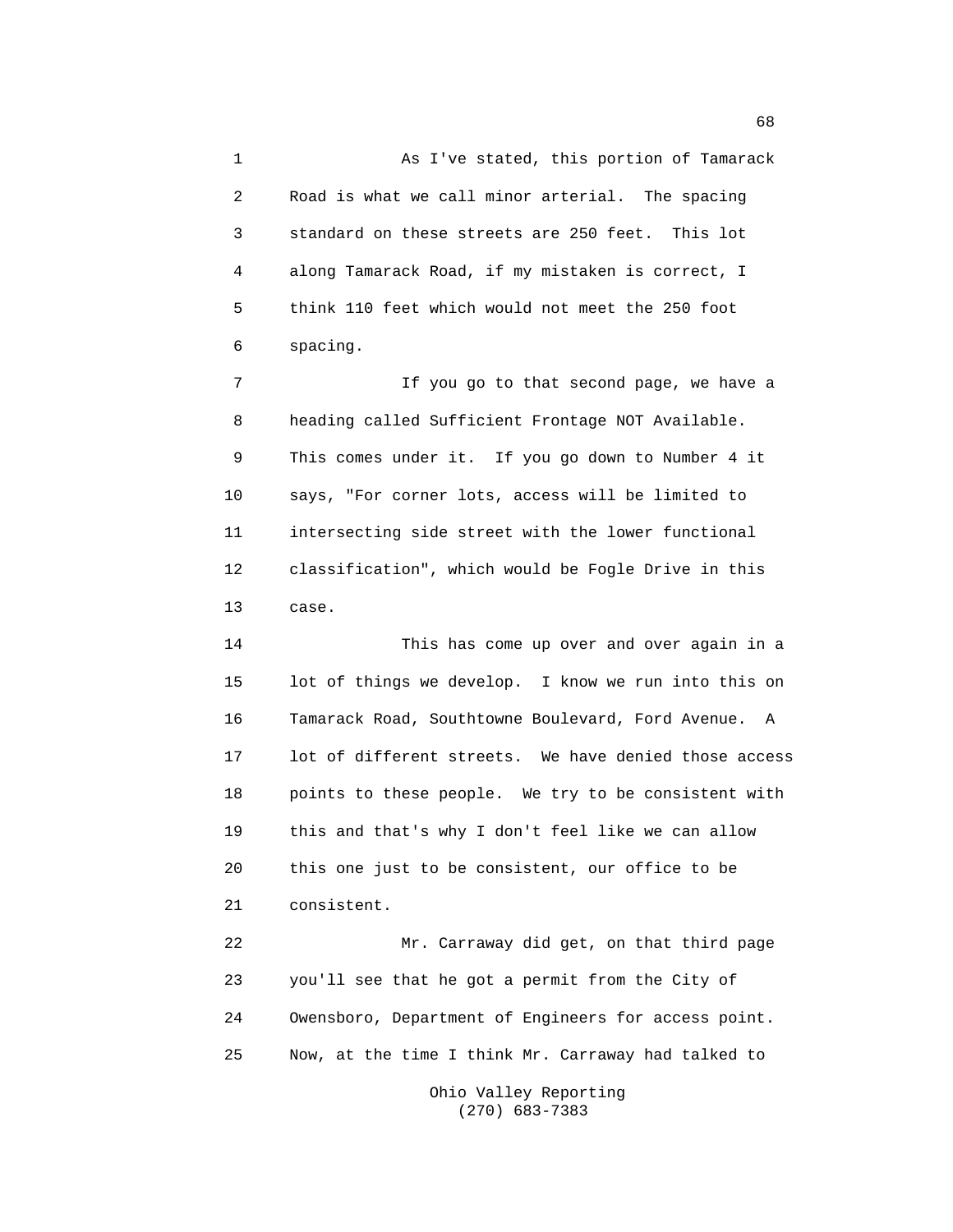1 Debbie Price about this project. She doesn't remember 2 anything about Tamarack Road. She went on vacation 3 and Mr. Carraway came in to get that access point. He 4 had talked with other folks in engineering, and at the 5 time I think Jeff King was there and Kathy Schrecker 6 was there. At no time did they discuss about this 7 access being on Tamarack Road. In fact, if you'll 8 read that permit, I've highlighted in blue it says, In 9 front of premises at 3808 Fogle Drive. He said to me, 10 that if it had been Tamarack he would have put that 11 down on there Tamarack Road, but he said right there, 12 clear the permit is for this new access in front of 13 3808 Fogle Drive. So I think that's being consistent 14 throughout on this. 15 If there are any questions at this time. 16 (NO RESPONSE) 17 CHAIRMAN: Any board member have any 18 questions of Staff at this time? 19 MR. MISCHEL: I think there was some 20 question about maybe one of the inspectors from the 21 engineering department, maybe Jeff, being out there 22 not saying anything about it. You've got to 23 understand not only the engineering inspectors, but 24 you might have building inspectors. Plus if they go 25 on a job site, they don't always understand - -

> Ohio Valley Reporting (270) 683-7383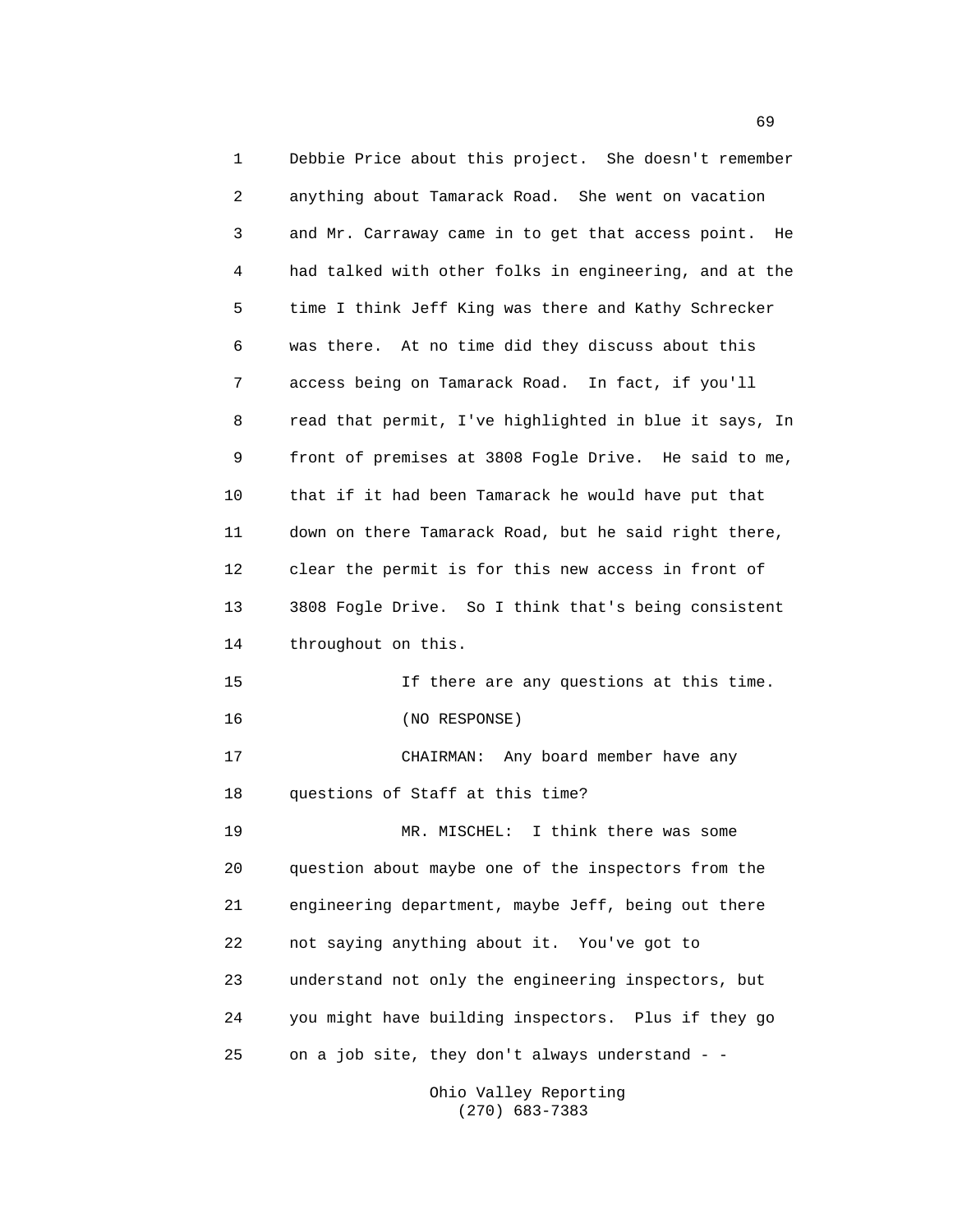1 they're going out there to just look at the site.

2 They don't know if it's right or wrong. They assume 3 that you're doing it right. That you got it approved. 4 That's not his decision to make. He's out there to 5 make sure the concrete is a certain thickness, make 6 sure that it's not going past a certain size or 7 whatever. He's not out there to decide you can do it 8 on this street or you can do it on that street or 9 whatever. Same way for setback. Sometimes they don't 10 know should it be five feet or ten feet. They're just 11 going by what the sheet says. 12 CHAIRMAN: Board member have any questions 13 of Mr. Mischel? 14 (NO RESPONSE) 15 CHAIRMAN: Mr. Sullivan, you want to 16 present your side now, please, sir? 17 MR. SULLIVAN: Yes, sir. 18 Either this morning or yesterday I brought 19 over to the office the Affidavit of Mark Wedding who 20 is the contractor for this, who actually did the work 21 on this driveway, and all we're talking about is this 22 driveway now. 23 I don't know if you got a copy of that or 24 not, but it's the only sworn testimony of anybody who 25 was personally involved in this incident that's in the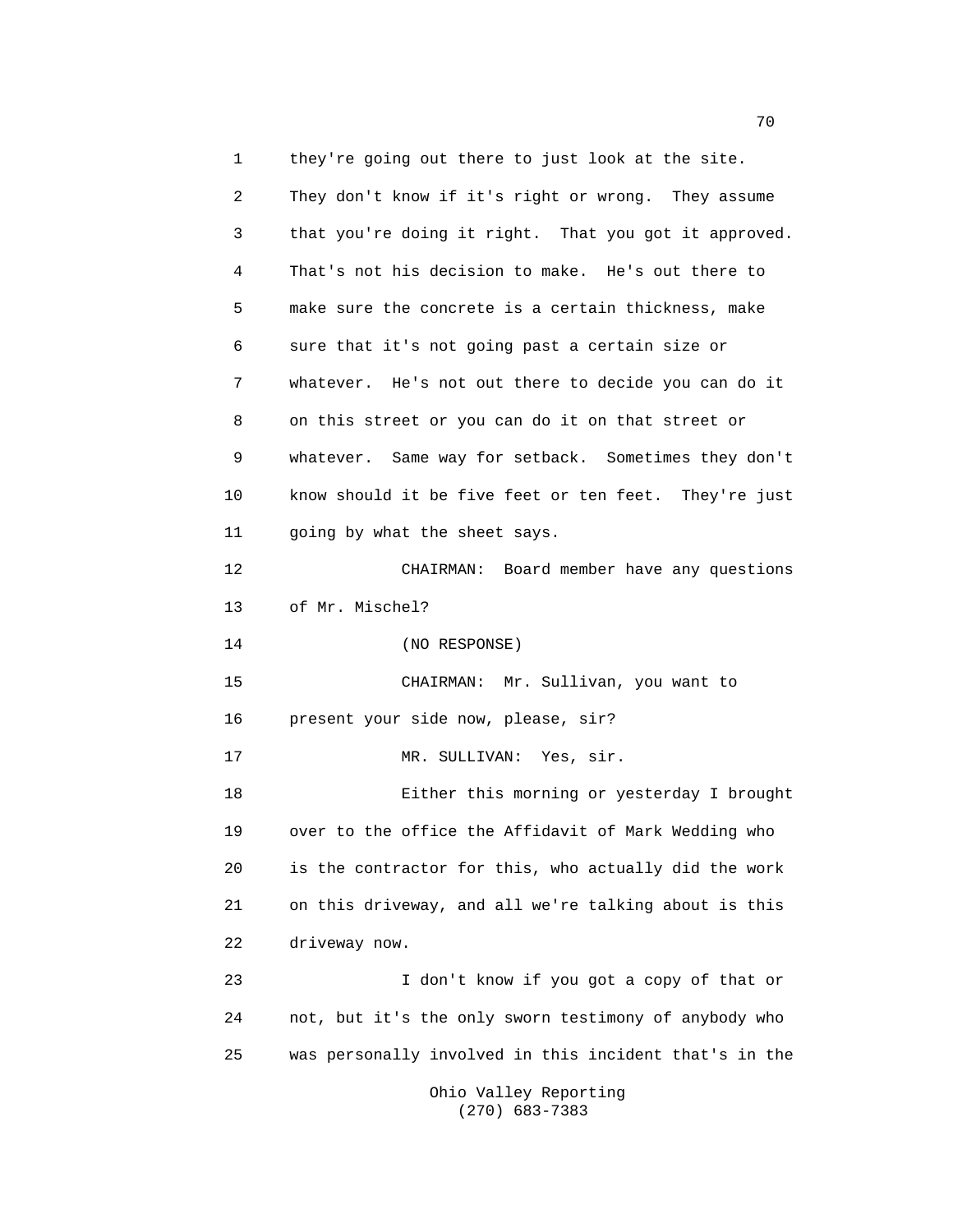1 record before Mr. Mischel red-tagged the property. 2 My clients did not own the property when 3 Jerry Butler did this garage work. They were not 4 party. If Mr. Mischel, and I don't doubt him, had a 5 conversation with Mr. Butler about don't you be 6 putting in a driveway off of Tamarack Road, it was not 7 conveyed to my client. They moved in. They saved up 8 the money to put in a driveway. They hired Mr. 9 Wedding. He submitted the invoice which was attached 10 to this Affidavit. Basically \$4,300 for the driveway. 11 \$2,100 for the fence. 12 After a couple of days Mr. and Mrs. 13 Carraway told Mr. Wedding to proceed. Mr. Wedding 14 then went to the City Engineering Department, as 15 stated in his Affidavit, and talked with Ms. Price and 16 told her about the location of this driveway. Then 17 went out and - - the city inspector came out. 18 Apparently he showed him the fence line at the site. 19 Showed him where the driveway was going. No one said 20 anything. Other than the inspector did tell him about 21 certain requirements for reconstruction of the

22 driveway near the sidewalk area. He goes ahead and 23 begins the work. He digs up the necessary grounds. 24 Puts the forms. Pours the concrete to the sidewalk 25 because apparently you've got to call them back out

> Ohio Valley Reporting (270) 683-7383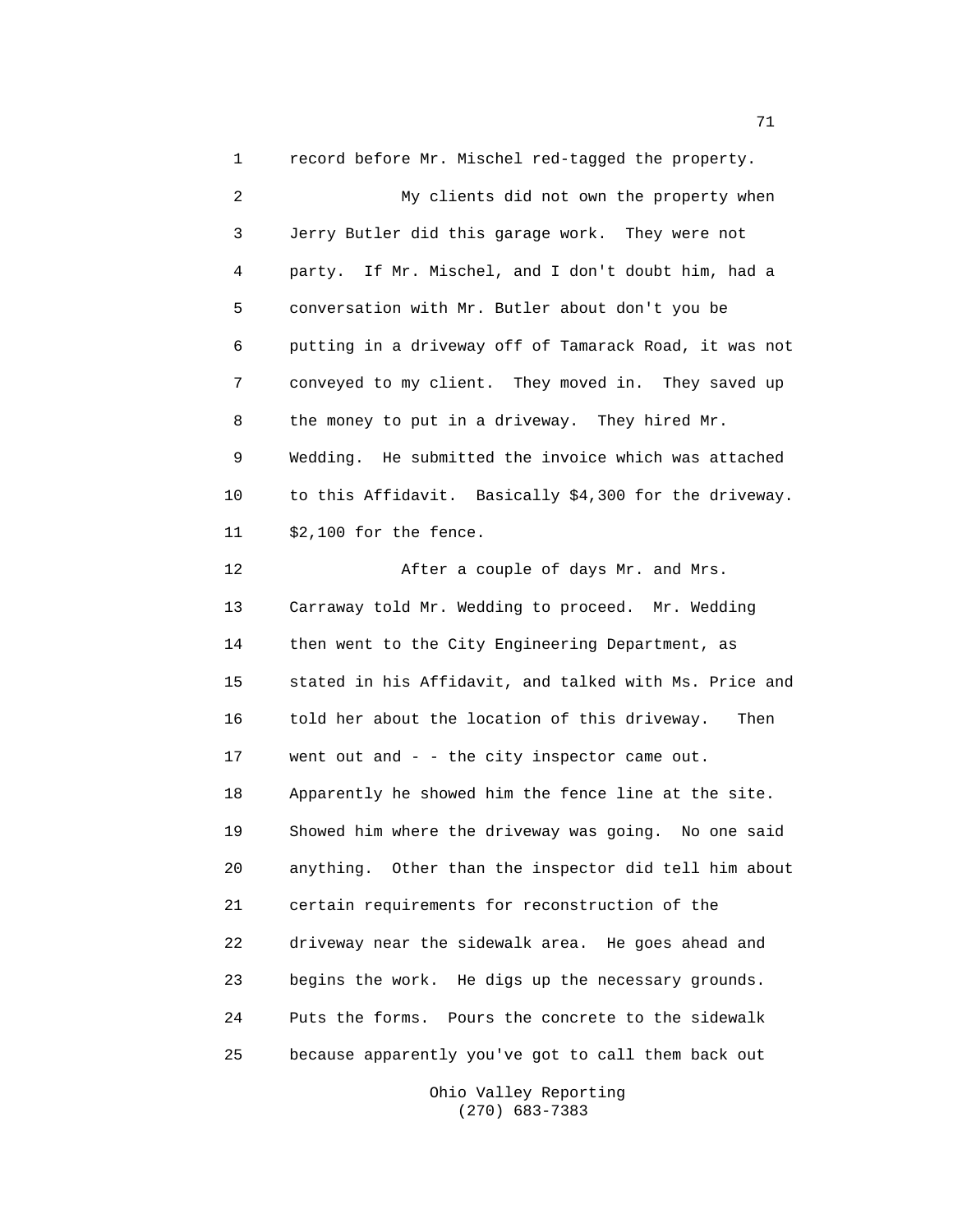1 there to get a permit when you're going to tear up a 2 sidewalk or do work near the sidewalk.

3 The driveway, and to this day the driveway is 4 done all the way up to the sidewalk along Tamarack 5 Road. They then go and get it bonded. Mr. Carraway 6 goes to city hall and obtains a bond and gets the 7 permit you've seen.

8 I would say that part of that language 9 that says, "In front of premises No." is a form, and 10 whoever filled out this, the inspector did was just 11 simply write in the address for the property. I think 12 it's a stretch to get "In front of premises No. 3808 13 Fogle Drive" to what Mr. Mischel has stated. 14 Depending on where you're headed. If you're on 15 Tamarack Road, it's right front of you off there. 16 In any event, the permit was issued. 17 Inspectors came out again. Did not say anything. He 18 then dug up the sidewalk and got it ready and placed 19 forms. The inspectors came out again. Did the same 20 thing. He called the concrete truck to come in on 21 November 16 to pour the concrete, but before the 22 concrete truck got there I think Mr. Mischel may have 23 come by in the morning or in the afternoon on November 24 16 and put the stop work order on it.

25 So those are the facts. We've got my Ohio Valley Reporting

(270) 683-7383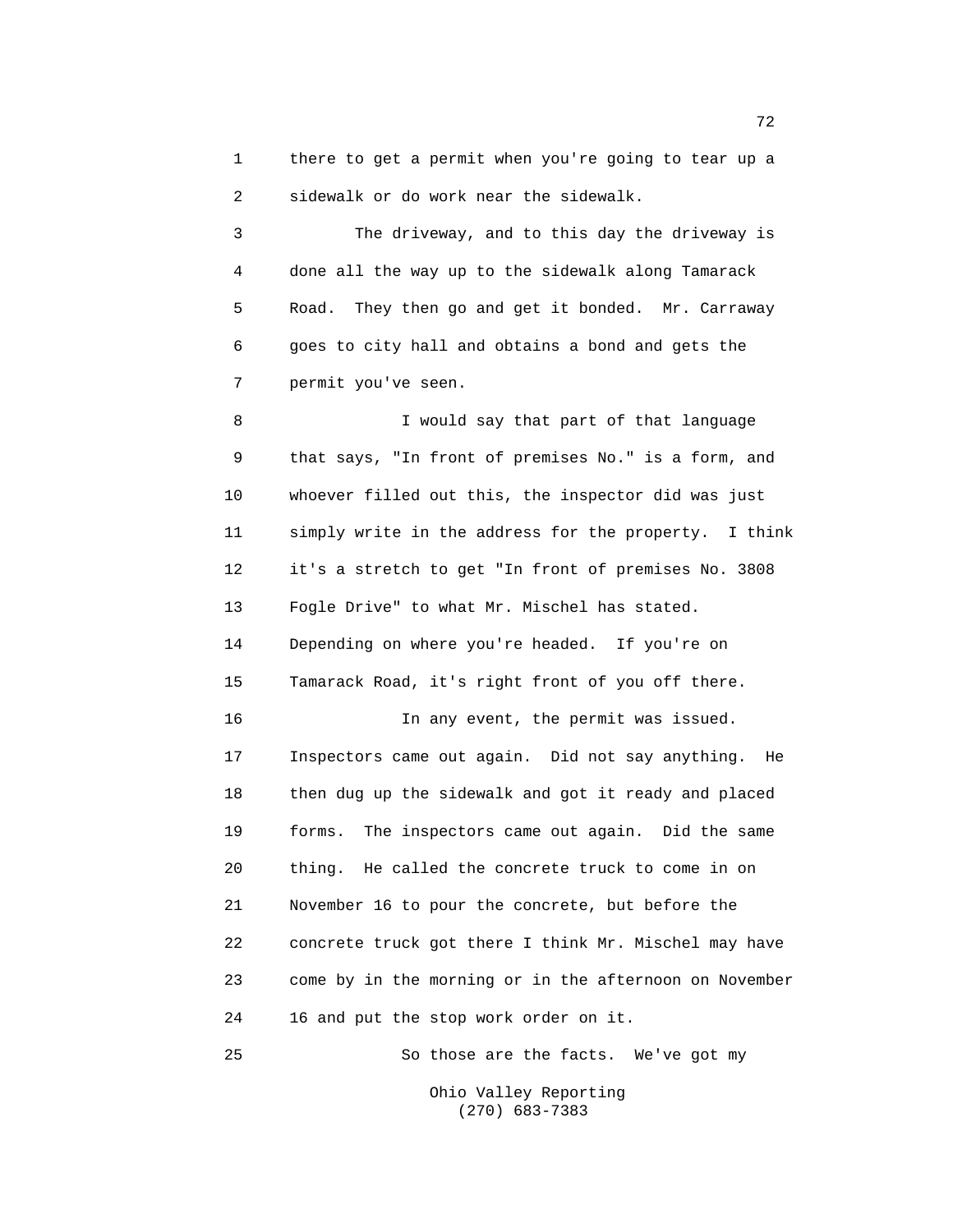1 clients who have done nothing intentionally wrong; yet 2 have paid their contractor over \$6,000 of their hard 3 earned money to do this work. There have been 4 inspectors come out there on three separate occasions 5 before Mr. Mischel came out there and didn't say a 6 thing to them and here they are with this driveway 7 built and this money out. Basically as a result of 8 the negligence of the city, are left here before you 9 pleading for your help. This is a type of situation 10 where we need you folks to come in and help these 11 people if they're allowed to complete the construction 12 of this driveway. I understand that under the access 13 guides you're not suppose to let this be done, but I 14 think this is a very exceptional circumstance. If the 15 error had been caught earlier enough, we wouldn't be 16 here, but because of the errors of the city we are and 17 we would ask you to in this very exceptional 18 circumstance to permit this driveway to be 19 completed. Thank you very much. Anybody have any 20 questions? 21 CHAIRMAN: Does the Staff have any 22 questions or comments? 23 MR. NOFFSINGER: Yes, sir. 24 Mr. Sullivan, you stated that this garage 25 building was constructed prior to the current owner,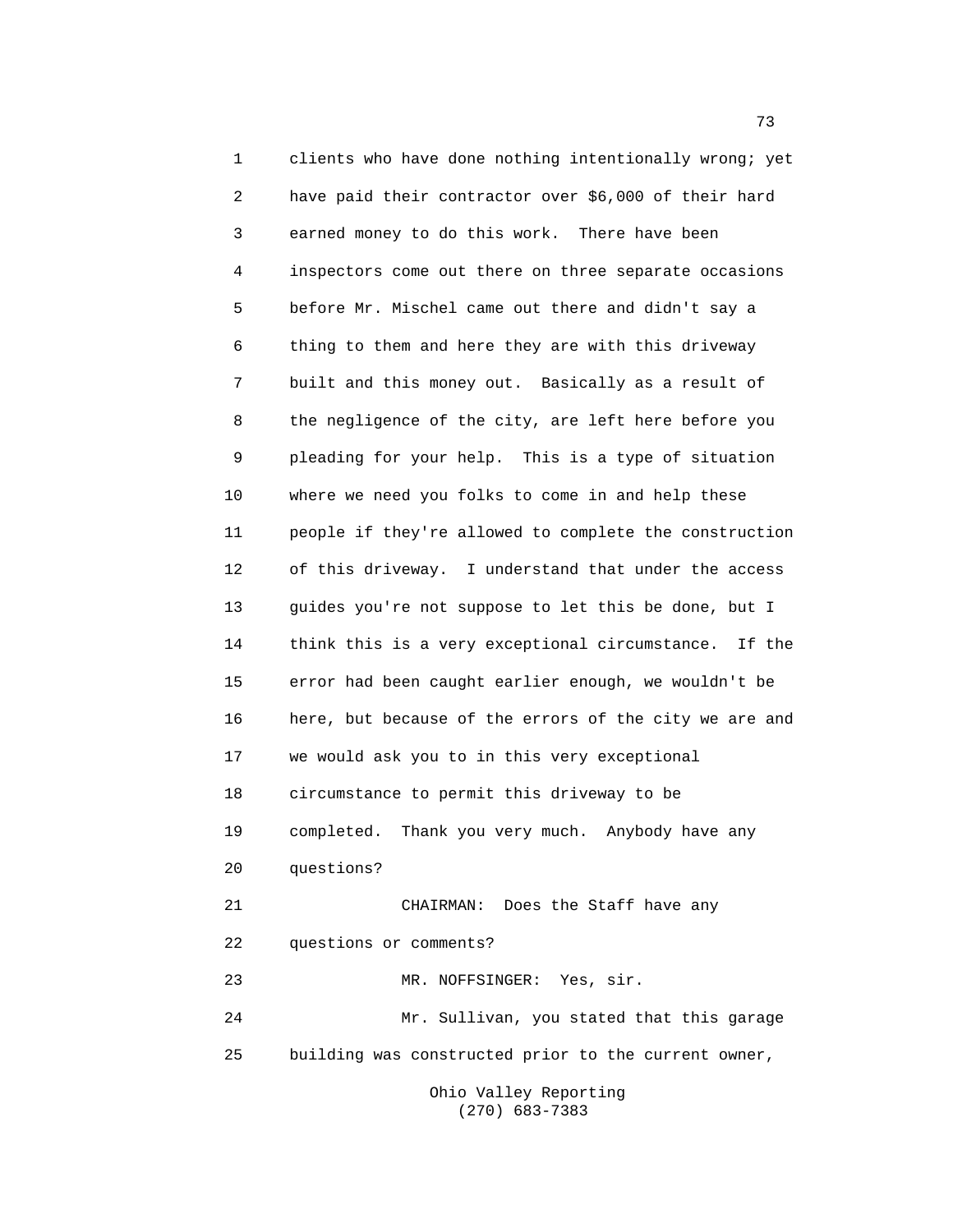1 the appellant, purchased the property?

2 MR. SULLIVAN: Yes. 3 MR. NOFFSINGER: So they purchased this 4 property. Seen there's a garage there without 5 driveway access to it at that time? 6 MR. SULLIVAN: It was part of the 7 negotiation that Mr. Butler agreed to put that in. I 8 think it was their plans to, it was their plan to 9 finish. There's an attached garage and I think 10 they're going to turn that into a room and use it. 11 They told Mr. Butler that they would only buy the 12 property if it had an attached garage. 13 MR. NOFFSINGER: Was a site plan submitted 14 with the permit application? 15 MR. SULLIVAN: For the driveway? I have 16 no idea what was submitted, if anything, with the 17 application. I would suspect that anything that was 18 submitted would be in the city records somewhere. 19 MR. NOFFSINGER: And there was no site 20 plan submitted with the permit. The permit was issued 21 off the Fogle Drive. You indicated the only portion 22 of the driveway that was constructed was between the 23 curb and the sidewalk; is that correct? 24 MR. SULLIVAN: No. The only portion not 25 constructed. Basically from that driveway - -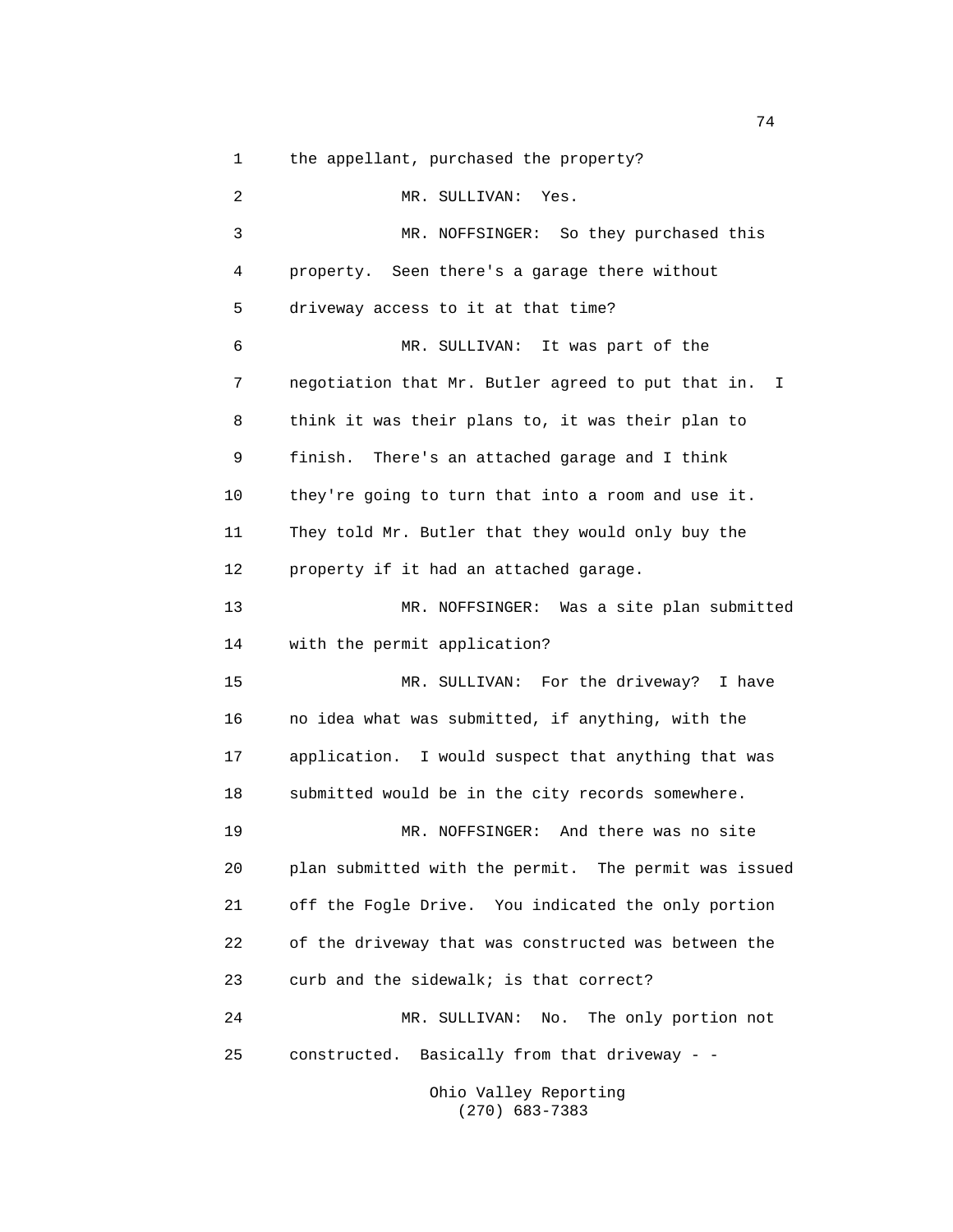1 basically, I don't know, most of it has been 2 constructed. From that garage that was built all the 3 way to the Tamarack Road sidewalk. 4 Really we've just got some innocent folks 5 over here who are in a very bad situation and we're 6 asking for your help. I'll be happy to answer any 7 question and also Mr. Carraway is here to answer any 8 questions. 9 CHAIRMAN: Any board member have any 10 questions at this time? 11 (NO RESPONSE) 12 CHAIRMAN: Mr. Mischel. 13 MR. MISCHEL: I would like to make a 14 couple of comments. 15 I don't think the city, as far as talking 16 about the engineering inspector, really neglect. When 17 they go out they're not looking at all of this. 18 They're looking at the performance standard, how the 19 work is being done. So they're not really out there 20 saying that this street is minor arterial. When they 21 go out there they assume everybody is doing what they 22 agree to do when they get a permit. I don't think 23 that's neglecting their duties. 24 Essentially, again, I would say like I did 25 last time, this is really not a variance procedure.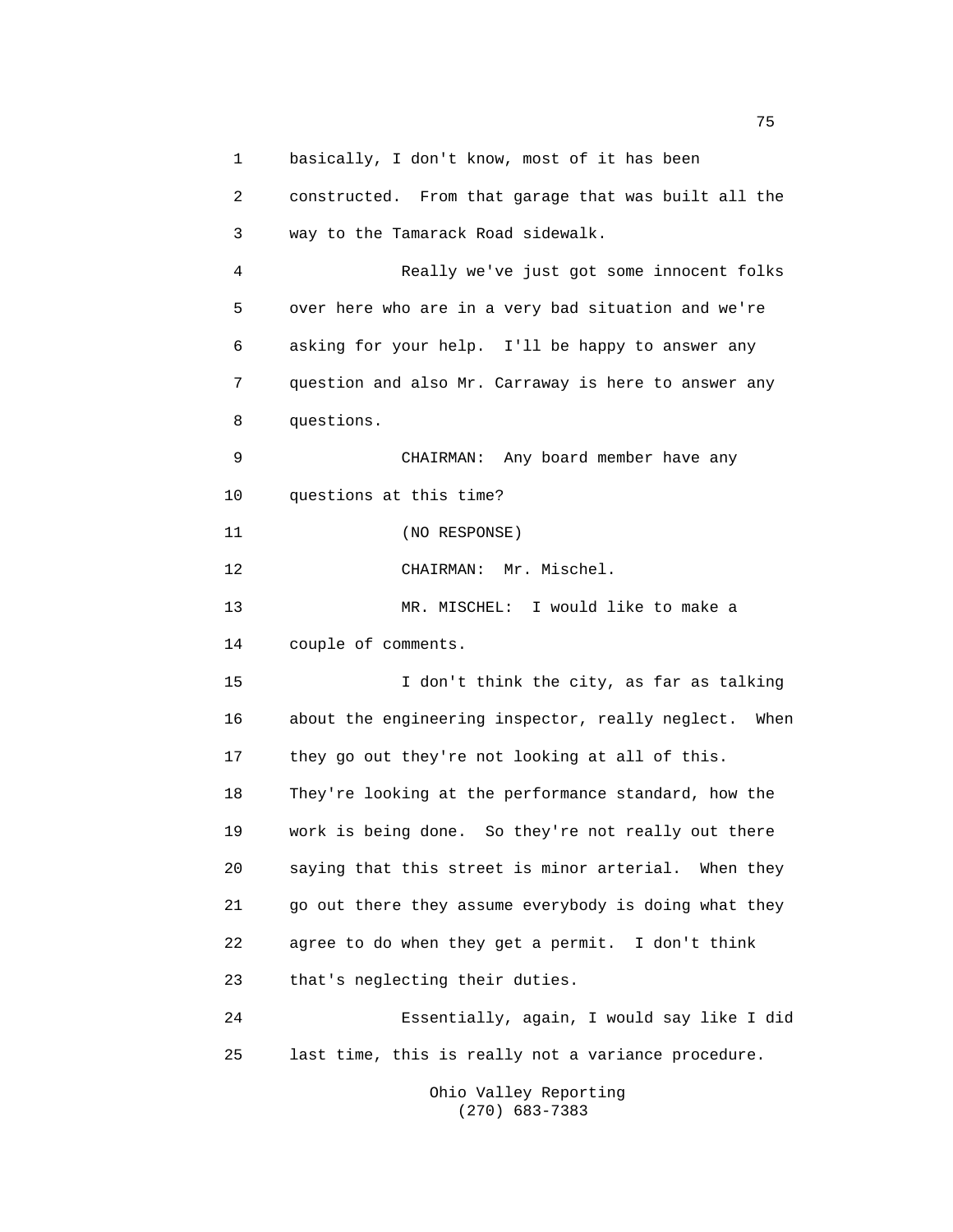1 This is an Administrative Appeal to see if the

2 interpretation is right or wrong as far as the street 3 classification, access point. I think the engineering 4 department takes it pretty seriously. When they write 5 this permit they write them directly as stated. There 6 was not a drawing showing an access going to Tamarack. 7 They wrote the permit in front of premises of 3808 8 Fogle Drive.

9 MR. SULLIVAN: I'll admit that I have not 10 read word for word the rule in the ordinance for why 11 we're here, but there has got to be a mechanism for 12 someone to challenge an action such as this. If this 13 isn't it, there has to be some other way.

14 I called the office and was told this is 15 the only way that I can challenge Mr. Mischel's 16 decision to stop work on this driveway. I asked if 17 the variance was the appropriate procedure and was 18 told, no, by Mr. Mischel. Like I said these guys 19 don't have any money. I wasn't going to go to the 20 library and spend three hours, four hours on it. I 21 was told the variance is not the way for me to get 22 before you right now. The only thing I can do is file 23 whatever form, the Form 190, and plead your mercy 24 based on the circumstances of this case.

25 If there is another mechanism, there's got

Ohio Valley Reporting (270) 683-7383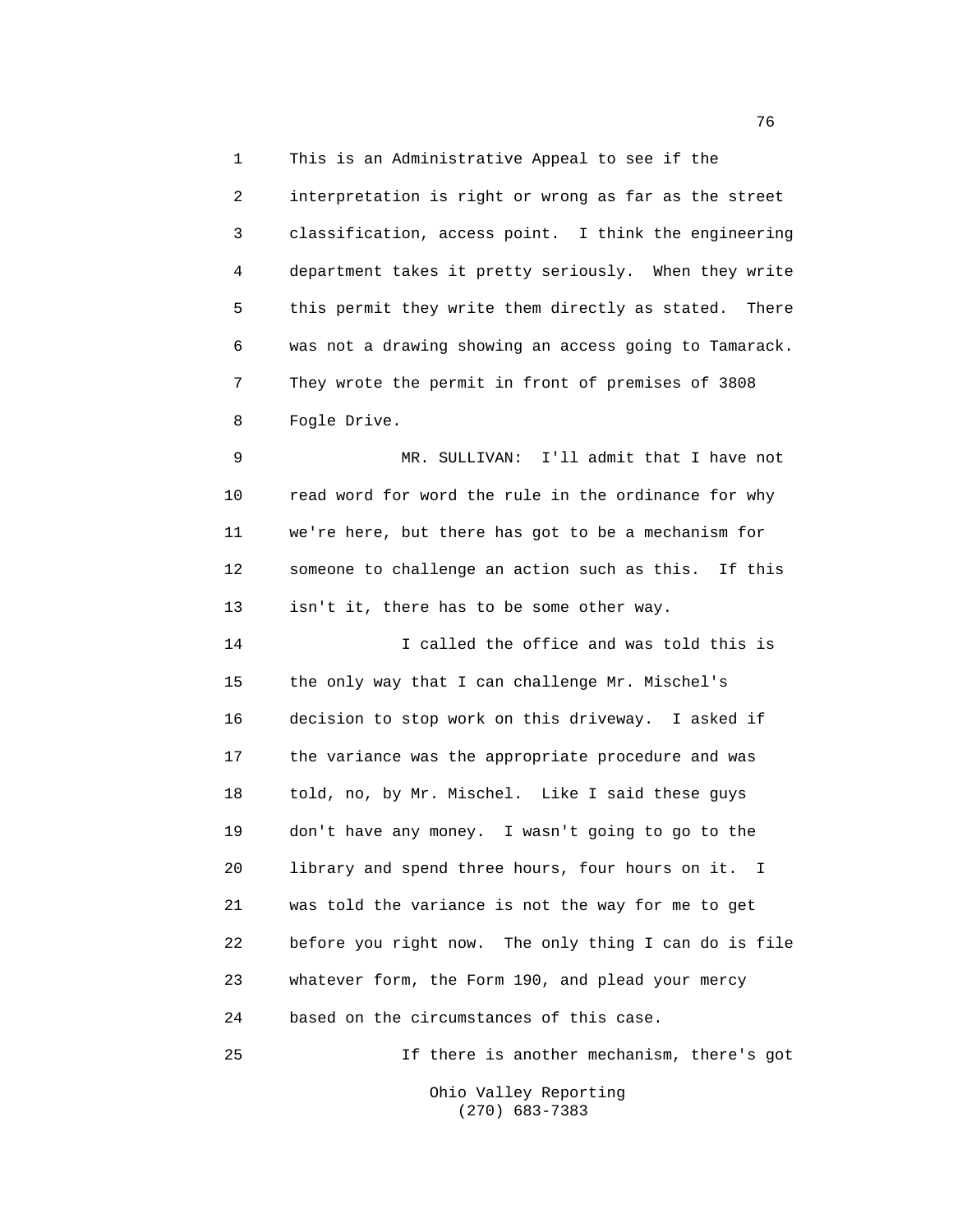1 to be a mechanism where these folks can seek justice. 2 If this isn't it, I would be happy to pursue the other 3 avenue, but I would hate for this to go away simply 4 unprocedural matter. 5 All I know is on the bottom of the 6 application that I completed, - - 7 CHAIRMAN: Mr. Sullivan, while you're 8 looking at that, and I sympathize and understand that 9 different ones get caught in the cracks every once in 10 awhile, but I want to get an interpretation of what we 11 can do from our counsel legally at this time, please. 12 MR. ELLIOTT: I think our hands are pretty 13 well tied. I know it's a hardship on these folks. 14 Again, we have an ordinance and we're not in the 15 position to grant in this particular situation. It 16 would be like a variance to grant them permission to 17 vary from the ordinance. I don't think we have that 18 authority. We're talking about an access point and if 19 you uphold, if you overrule the zoning administrative 20 decision, then in effect you are granting an access 21 point off Tamarack Road. 22 Isn't that right, Gary? 23 MR. NOFFSINGER: I'm just throwing this 24 out for discussion. I think they are in the proper 25 arena in terms of did Mr. Mischel take the appropriate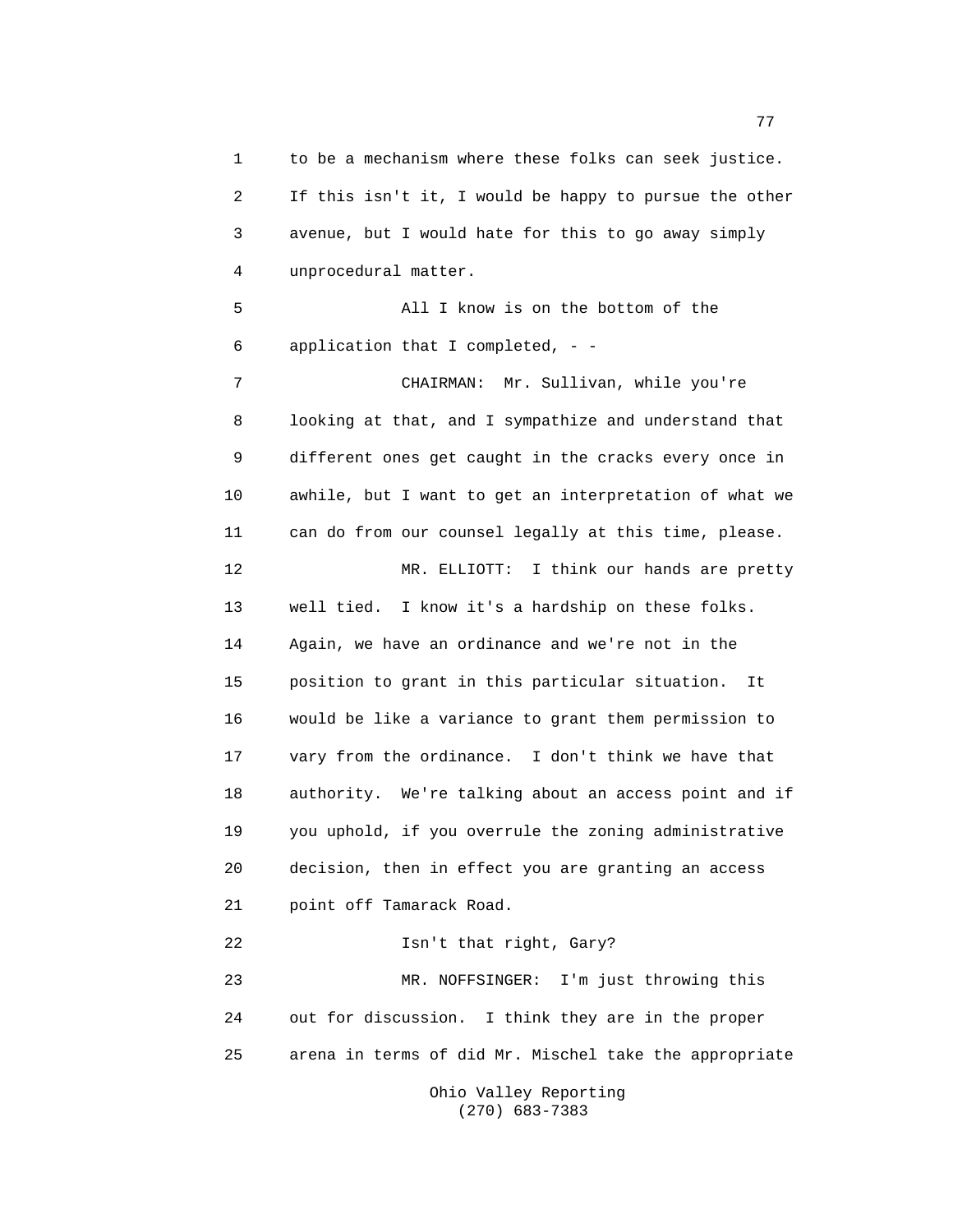1 action and enforce the zoning ordinance as he was 2 suppose to do as it reads. I think that's what we're 3 here to do and that's what we're doing. You may find 4 that he didn't. This is somewhat complicated in that 5 the city engineer's office and their inspector was 6 involved.

7 Tonight there's been said one person 8 stated this and then someone else is giving you the 9 opinion that maybe it was said a certain way. Of 10 course, those folks aren't here tonight, engineering 11 department and their represented. The city 12 engineering department is charged with issuing curb 13 permits. That does not mean that that driveway access 14 point is being approved. There are other agencies 15 that you have to go through to seek that approval. 16 Did the city follow proper procedure? I 17 don't know. Maybe they didn't. That might be 18 something that, Mike, you want to consider, pursue, 19 but I think you are here to determine whether or not 20 Jim Mischel took the appropriate steps in enforcing 21 the ordinance and whether or not this driveway should 22 have been approved by him or not been approved by him. 23 You can certainly I think address that. 24 MR. ELLIOTT: If you were to find that he 25 was not correct, and his decision was not correct,

> Ohio Valley Reporting (270) 683-7383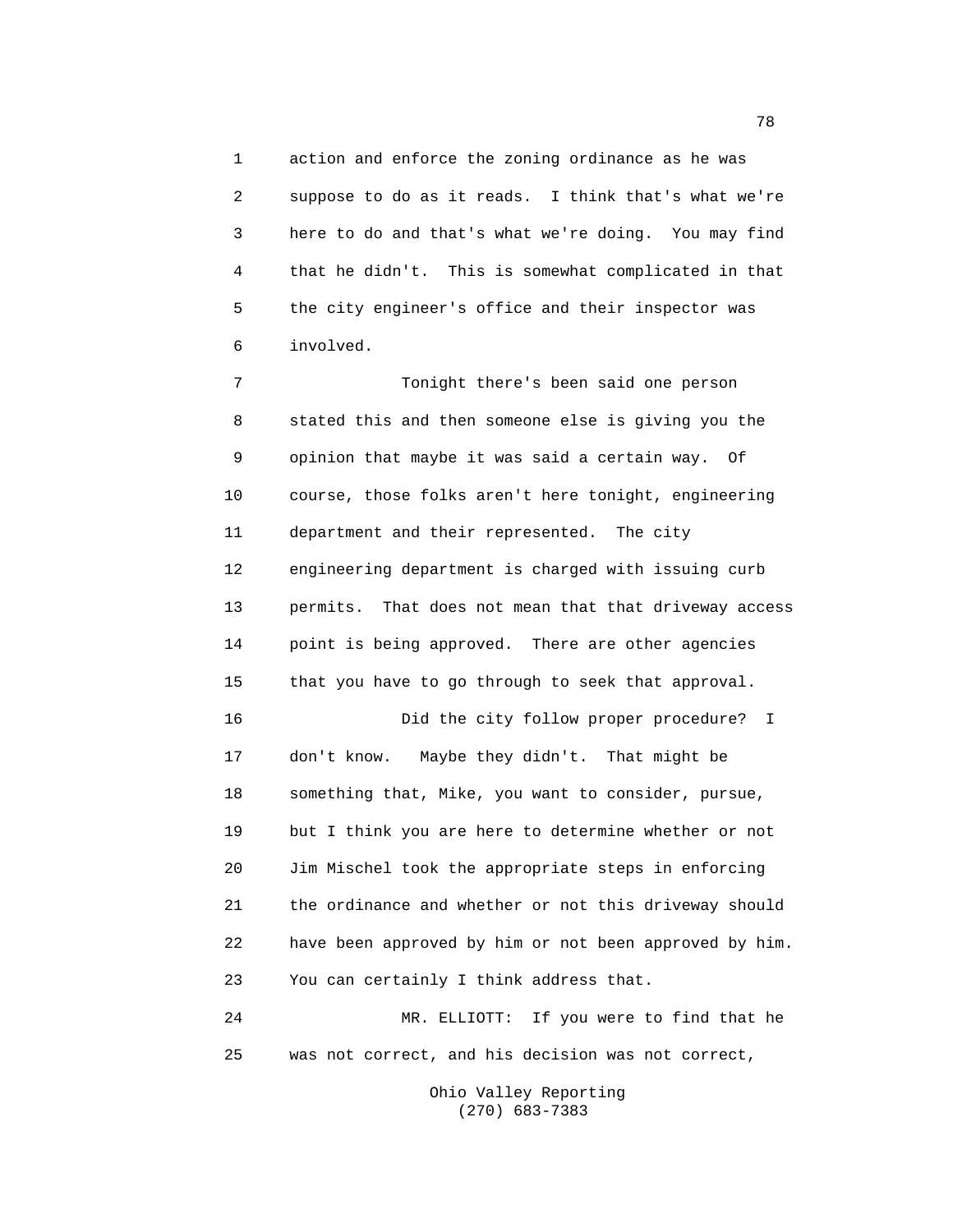1 aren't you in effect allowing the access point off 2 Tamarack Road? 3 MR. NOFFSINGER: Yes. 4 MR. ELLIOTT: Now do we have the authority 5 to do that? That would be my question. 6 MR. SULLIVAN: Mr. Sullivan would say, 7 yes. 8 MR. NOFFSINGER: I would say you do 9 because you are interpreting the zoning ordinance and 10 the access management manual here in that it is 11 included in the zoning ordinance by reference and by, 12 well, by actual access standards are incorporated. I 13 would say in effect this board could hear this case 14 and determine whether Mr. Mischel applied the 15 appropriate measures in enforcing the zoning 16 ordinance. I hear what Mr. Sullivan is saying. If 17 we're not suppose to be here, then why are we here and 18 where should we be. 19 CHAIRMAN: One other question. If we rule 20 that he was correct, they still have to go through the 21 other, through the city to get it corrected. 22 MR. ELLIOTT: I don't think so. 23 MR. NOFFSINGER: The city cannot grant the 24 access point. There might be other issues with the 25 city. I think Mr. Sullivan understands that.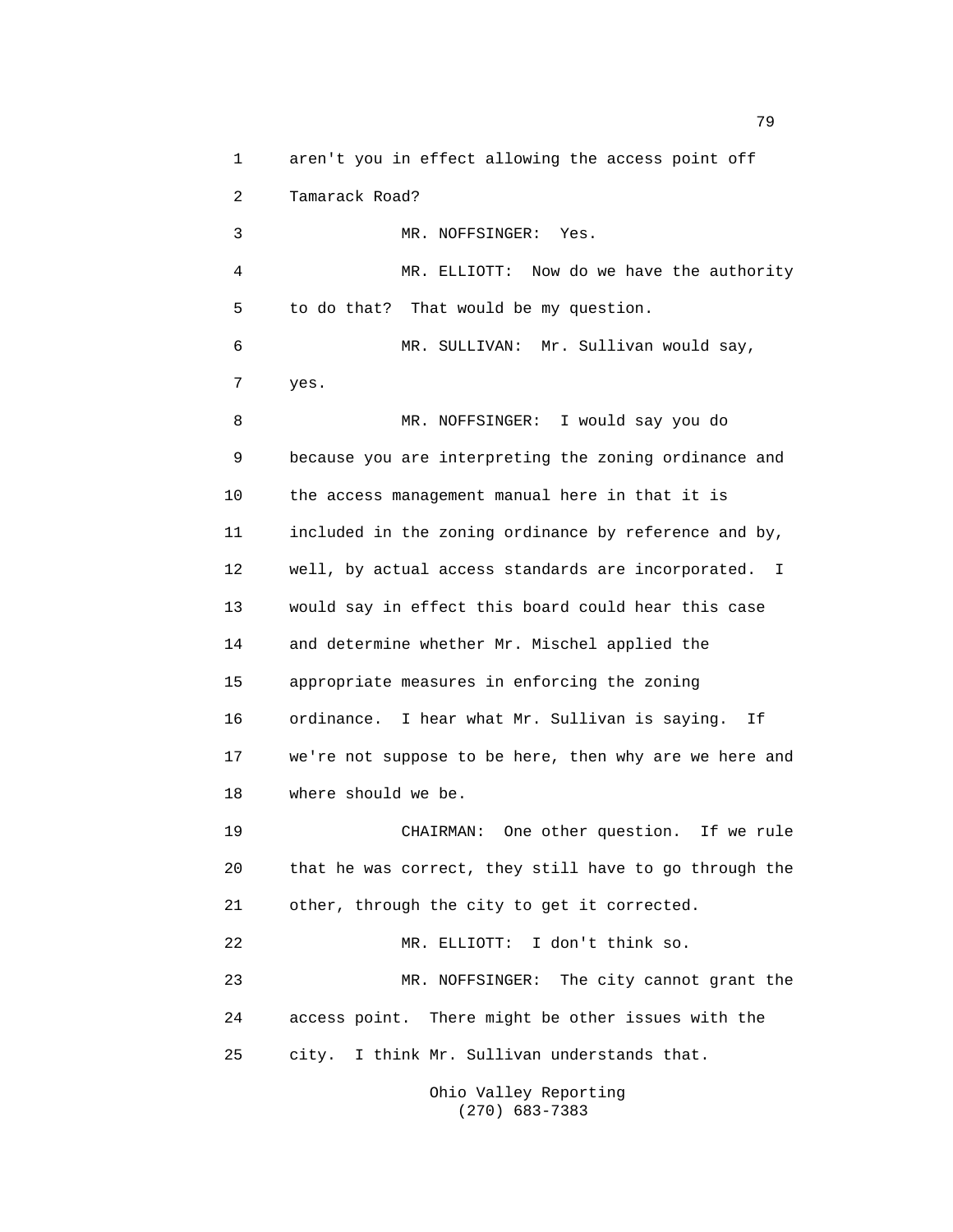1 CHAIRMAN: Proceed, Mr. Sullivan. 2 MR. SULLIVAN: I really hope I don't have 3 to go down to circuit court and have to deal with 4 this. My clients cannot afford for me to do much more 5 than what I'm doing right here tonight. I would say 6 that it's your job to make interpretations on the 7 ordinances, on the access guidelines. That's why 8 we've got you folks here. You have the Staff to make 9 that strict instruction that you need to have them do, 10 like Mr. Mischel does, so you have an orderly society, 11 but exceptions come up every now and then. 12 I hope that this board is here to see that 13 sometimes the rules don't take into account every 14 situation and that hopefully you have some flexibility 15 and can interpret them in this case to help these 16 people. I don't think the public will be seriously 17 harmed if these folks are allowed to have that 18 driveway access. Thank you. 19 CHAIRMAN: For my clarification I want to 20 be sure where we're at before we proceeded too far. 21 Staff have anything else to add? 22 MR. PEDLEY: I have a couple of questions. 23 All up and down Tamarack, isn't there a lot of 24 driveways that are much - - 25 MR. SULLIVAN: I can answer that question. Ohio Valley Reporting

(270) 683-7383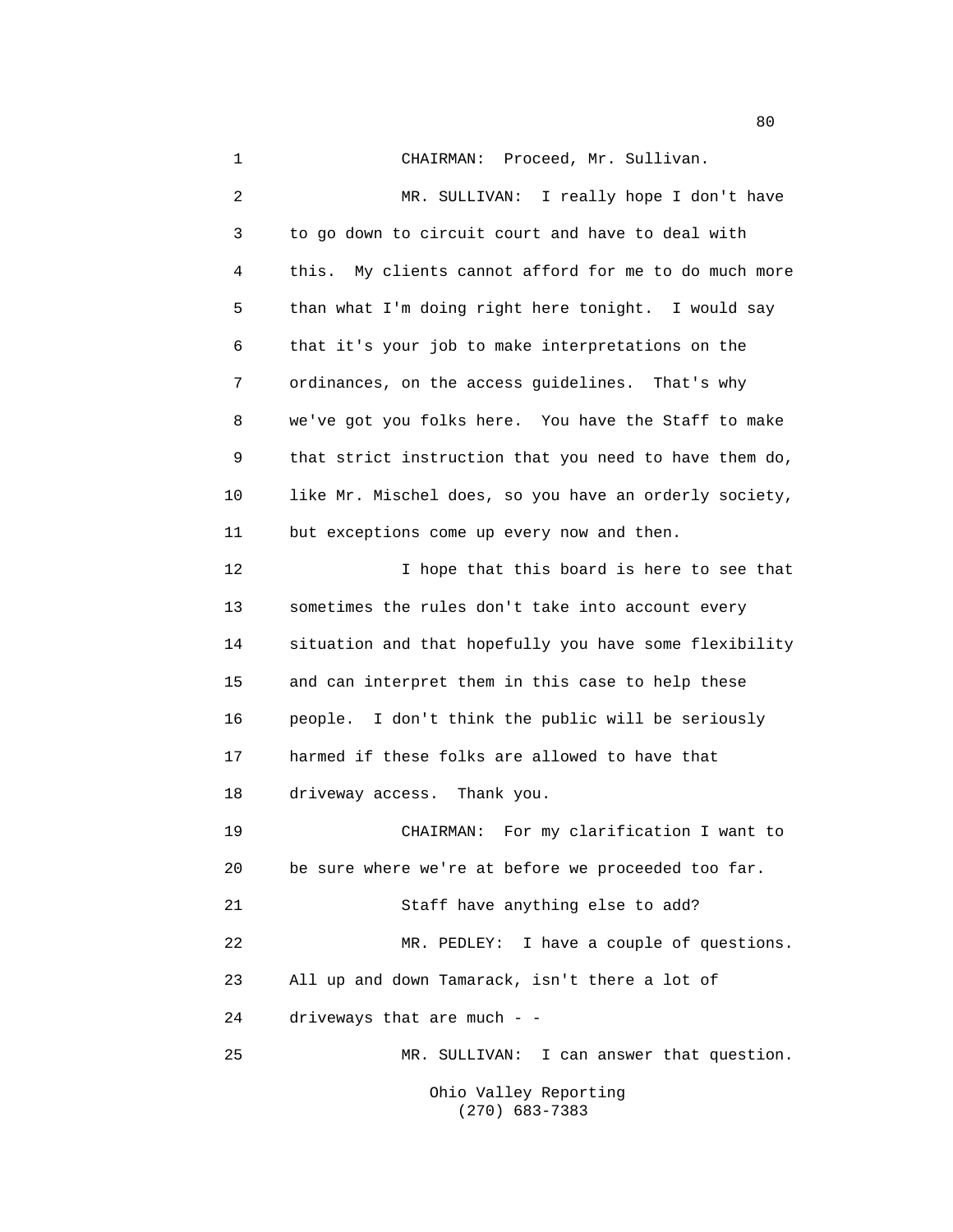1 There are 123 driveways off of Tamarack Road between 2 Carter and Frederica.

3 MR. NOFFSINGER: Mr. Sullivan, would you 4 address how many access points there are to new 5 developments and new driveways that have been 6 permitted?

7 MR. SULLIVAN: I suspect there are very 8 little, if any.

9 MR. NOFFSINGER: Including Heritage Park. 10 We've been there.

11 MR. SULLIVAN: I've been there. I've seen 12 Lake Forest out on 54 and all those other places. We 13 did make a count. I asked them to count how many 14 access points there are off Tamarack Road, from 15 Frederica to Carter and there's 123.

16 MR. MISCHEL: I did have a gentleman talk 17 about this. I did have a gentleman come in the other 18 day wanting to build a garage in Heritage Park and 19 he's on the corner lot and he's not allowed to have 20 that access either. Like I said, we're just trying to 21 stay consistent. He wasn't allowed to have it. He's 22 trying to go back and redesign his garage so it can 23 fit within these guidelines. This is pretty close to 24 this. That's why I brought that up.

25 CHAIRMAN: Do any board members have any Ohio Valley Reporting

(270) 683-7383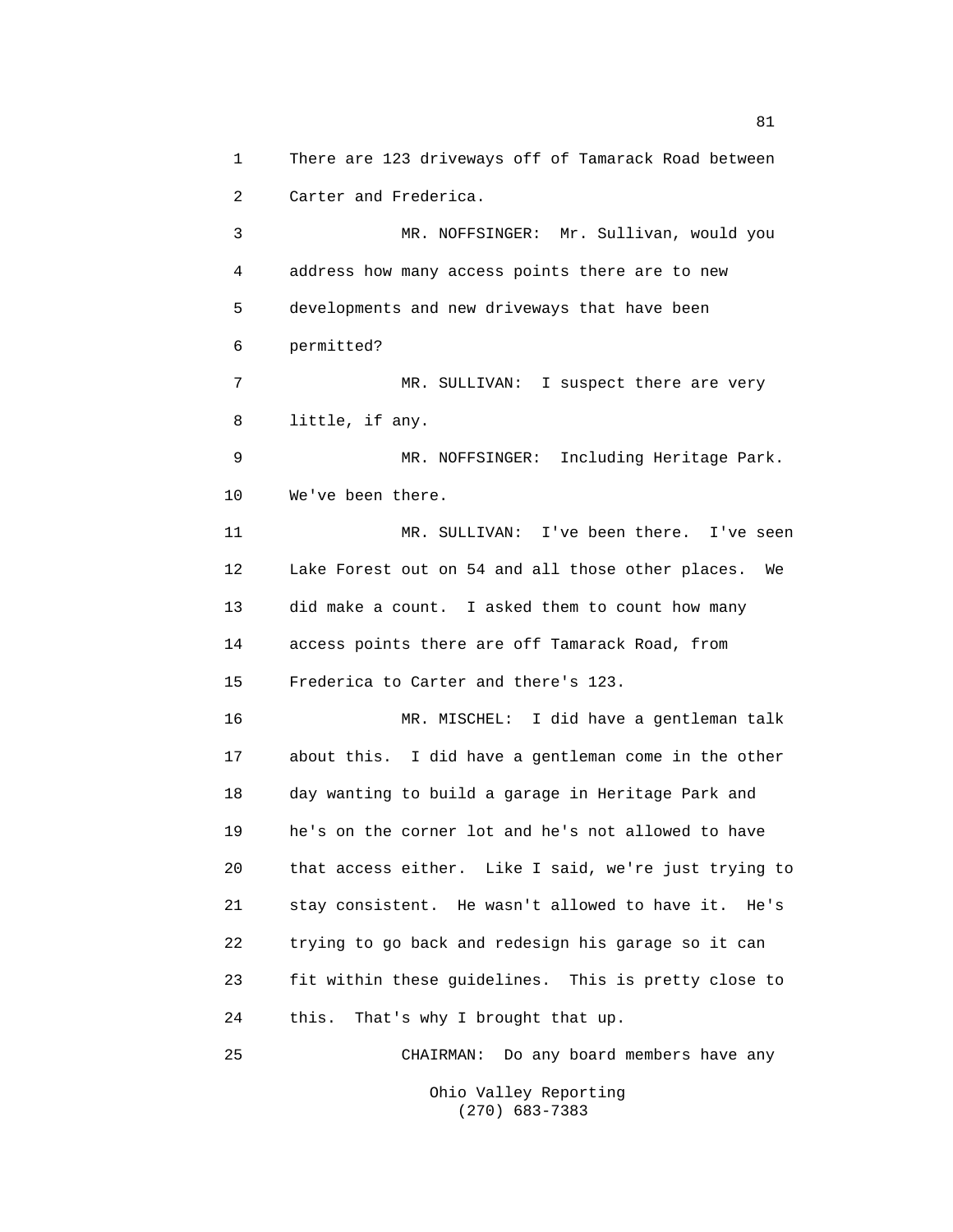1 other comments or questions? 2 MR. PEDLEY: I'm not sure exactly what 3 power we have here. 4 MR. NOFFSINGER: Me neither. 5 MR. PEDLEY: Seems like the key person is 6 not here tonight, Mr. Jerry Butler. He seems to have 7 got these people in this situation. You read some 8 statements, I believe, that Jerry said. He's the 9 person that had contact with city hall and 10 engineering. Was there any attempt get him here 11 tonight? 12 MR. MISCHEL: I don't think Jerry Butler 13 had any contact with the city engineer's office. I 14 think Mr. Carraway is the one that went into city 15 engineer to get the permits or whatever. I don't 16 think - - 17 MR. PEDLEY: For the curb cut? 18 MR. MISCHEL: Yes. He didn't have anything to do 19 with that. He built the garage and then they did the 20 access point to the drive. 21 MR. PEDLEY: Who contracted to have the 22 driveway put in? 23 MR. MISCHEL: Mr. Carraway contracted with 24 Mark Wedding to do that. 25 MR. PEDLEY: Did Mark Wedding get the Ohio Valley Reporting (270) 683-7383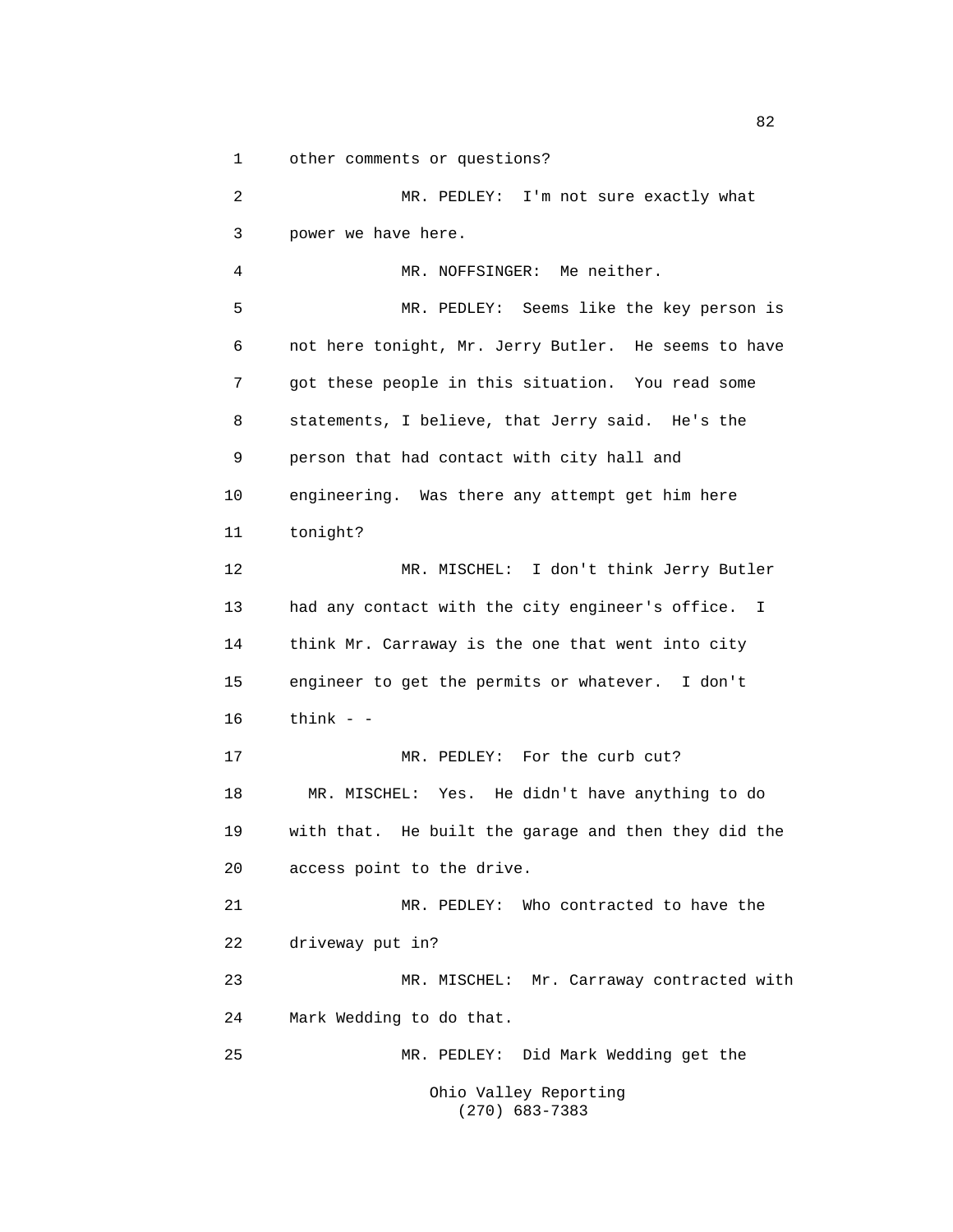1 permit?

2 MR. MISCHEL: No. Mr. Carraway did from 3 from the city engineering office. 4 MR. PEDLEY: Mr. Sullivan, would you step 5 back up. 6 MR. SULLIVAN: Mark Wedding is the name of 7 the contractor. Mark Wedding's Affidavit states that 8 he works for the union and they've got him working 9 night shift at Paradise Power Plant. That's why he 10 was not here today and that's why I had to get him to 11 sign the Affidavit and get it filed of record, because 12 he couldn't get off work tonight because he's working 13 at the power plant. 14 Mark Wedding is the one involved with the 15 driveway work, except Mr. Carraway went up there and 16 posted a bond on November 14th, got the permit. Had 17 absolutely - - well, he can tell you. He says he had 18 absolutely no conversations with anybody other than, 19 I've got to pay a bond and get a permit. He can 20 answer that. When the permit was filled out he says 21 he didn't tell anybody anything. He just went up 22 there and got it. 23 MR. NOFFSINGER: That's the point that 24 we're trying to make. That the property owner came 25 into the city engineer's office to get the permit.

> Ohio Valley Reporting (270) 683-7383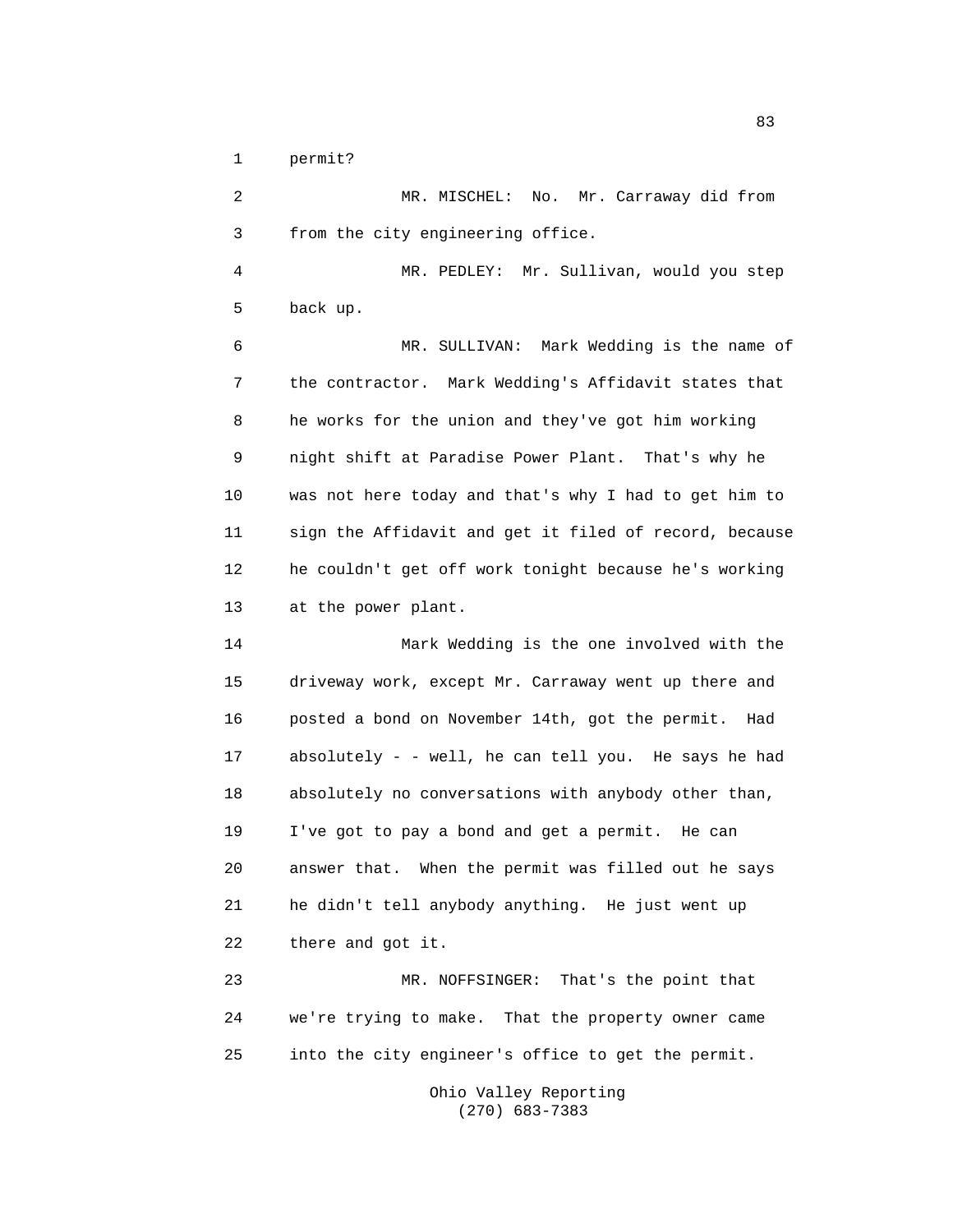1 Spoke with I believe Ms. Debbie Price and stated would 2 like a driveway permit for 3808 Fogle Drive. Okay. 3 We'll take a look at it.

4 Then she issues, she goes on vacation, I 5 believe, and then the next day or shortly thereafter 6 the applicant comes in to pick up the permit and 7 there's a different individual there. This 8 individual, Mr. Doug Fulkerson, issues the permit for 9 3808 Fogle Drive. I contend that the engineering 10 department didn't know that driveway was going to be 11 on Tamarack Road. That they believed that it was 12 going to be on Fogle.

13 Then when their inspector goes out, that 14 inspector doesn't know. That inspector is going out 15 to look at a driveway that is being constructed. That 16 inspector goes out and takes a look at it for 17 construction. Not location, but for construction to 18 make sure it has proper base and depth.

19 That's where we come in. We notice what's 20 going on and we get in touch with the property owners 21 to try to correct it before it went any further. I 22 think that's what happened. There wasn't a permit 23 issued to Tamarack Road. It was intended for Fogle. 24 Unfortunately that's why we're here tonight. 25 MR. SULLIVAN: Mr. Wedding, the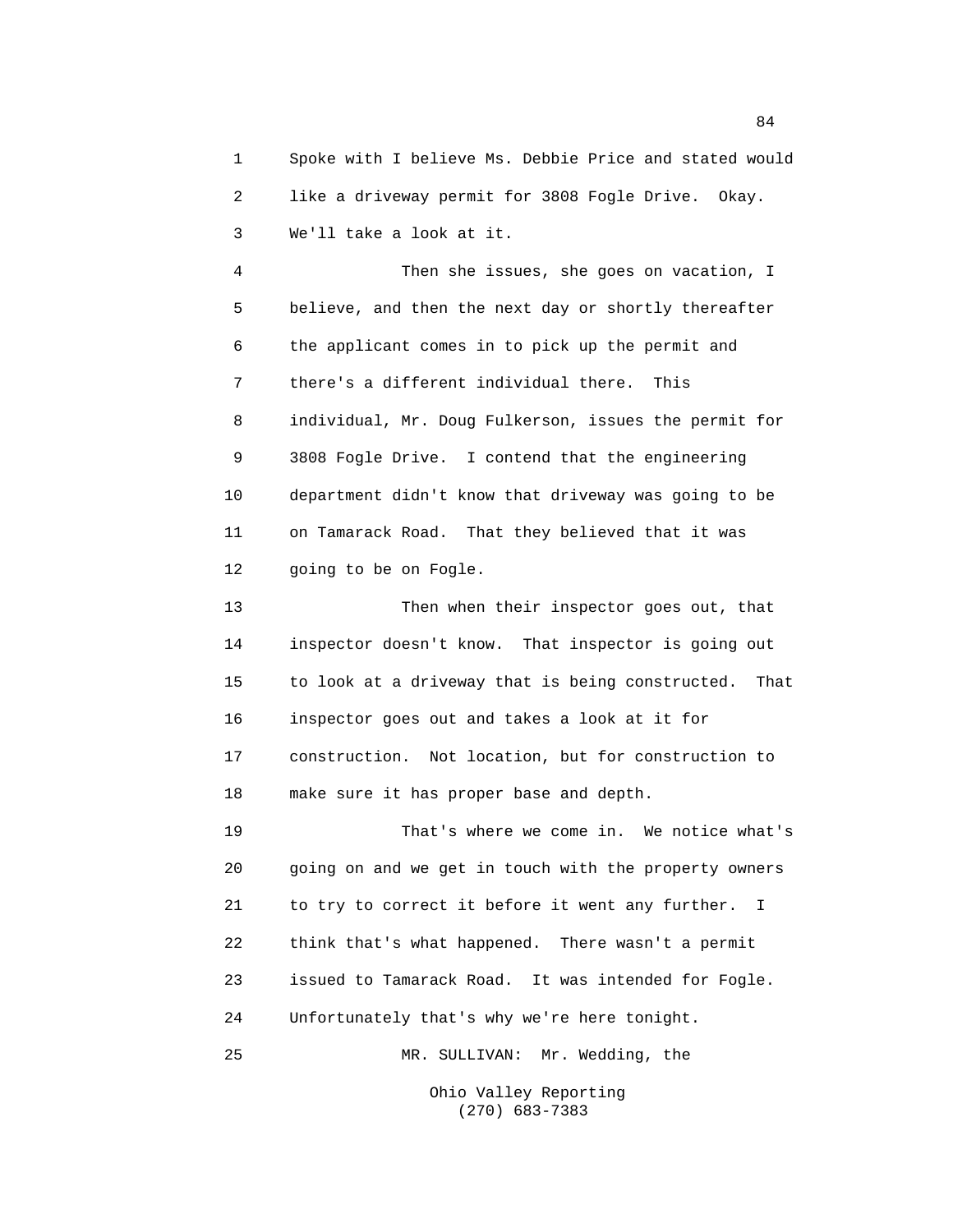1 contractor, went in before Mr. Carraway went in to get 2 the permit. He had to go in or call Ms. Price before 3 then and the inspector came out before construction 4 was even started. Mr. Wedding in his Affidavit says 5 he discussed the project with Ms. Price at that time. 6 There was no discussion when Mr. Carraway went back on 7 November 14th and actually Ms. Price was not there on 8 November 14th.

9 MR. PEDLEY: I understand most of the time 10 there is no discussion with engineering. If I need to 11 permit a curb cut, I can merely call and do exactly 12 what Gary says. I give the address. That's all I 13 have to do. I don't have to go down there and do 14 anything. They will mail me my permit. I feel 15 reasonably sure the engineering did not know that this 16 curb cut was on Tamarack Road. Assume it was on that 17 address. That's what they ask you when you call or go 18 down for a permit. They ask you for the address. 19 MR. SULLIVAN: Well, the people in the

20 office didn't know, but the three inspectors that came 21 out to the site saw it and that's what we're, that's 22 our problem. People from city engineers were on site 23 and saw where the driveway was going to go and didn't 24 say anything until we had already done 85 percent of 25 the work.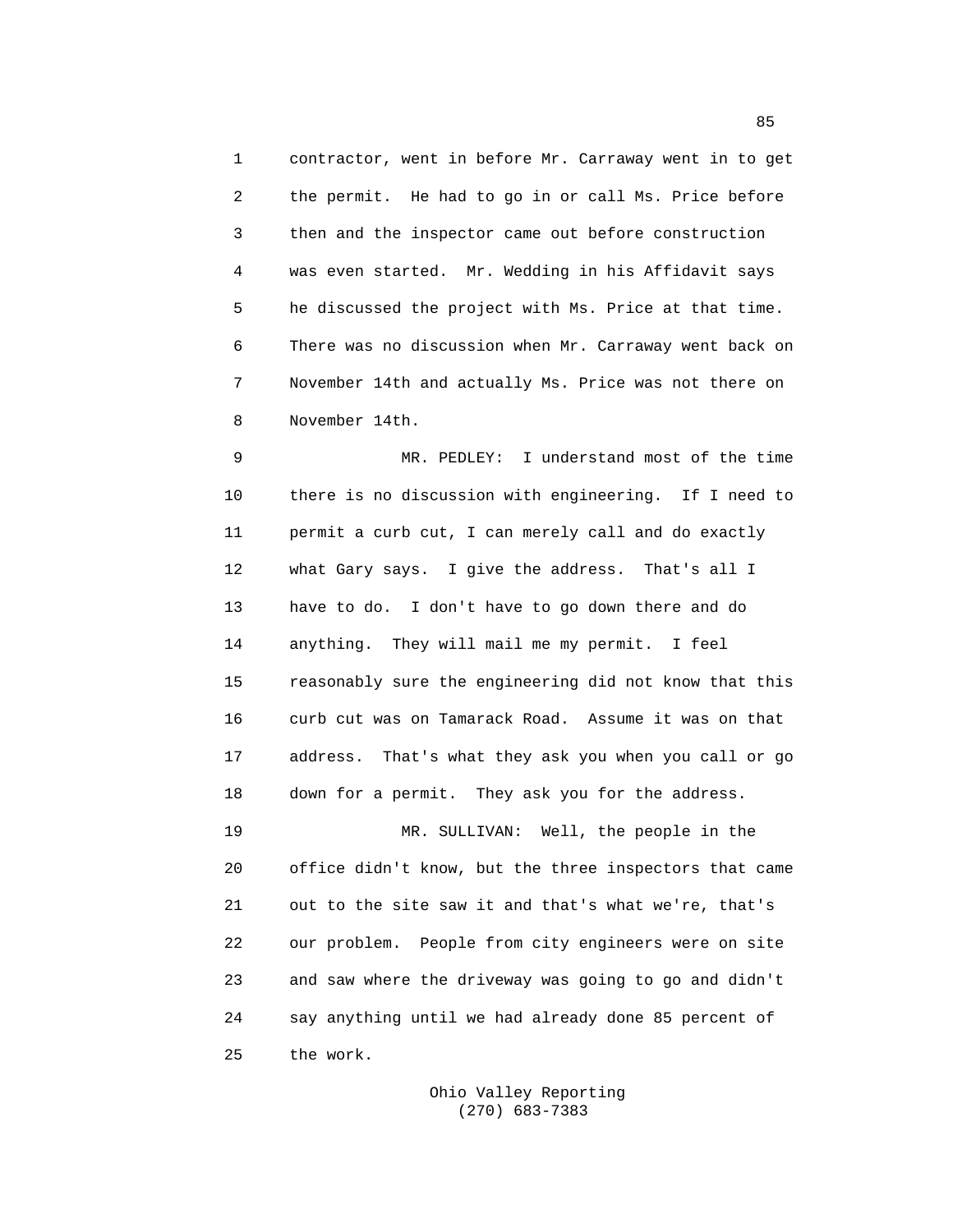1 MR. NOFFSINGER: That had already been 2 done at the time they went out or did they go out 3 before any work?

4 MR. WEDDING: No. Mark Wedding's 5 Affidavit states that he first, when called Debbie 6 Price the first time he had done no work and a city 7 inspector came out. He showed him the fence line and 8 he showed him where the driveway was going to be. The 9 inspector actually told him about certain requirements 10 for the sidewalk at that time. That when you tear the 11 sidewalk up and put it back you're going to have to do 12 certain things. He had not done any work yet. Then 13 after that inspector came out, he started work. 14 CHAIRMAN: Mr. Sullivan, you have that 15 Affidavit with you? 16 MR. SULLIVAN: I gave it to Mr. 17 Noffsinger. 18 CHAIRMAN: We need to be sure to get one 19 of those in the record. 20 MR. PEDLEY: My question on Mr. Butler. 21 When he got a permit to build the garage, did he have 22 a plan showing the driveway and access to that drive? 23 Is there a permit like that? 24 MR. SULLIVAN: We have no knowledge of 25 anything Mr. Butler did and he never said anything to Ohio Valley Reporting

(270) 683-7383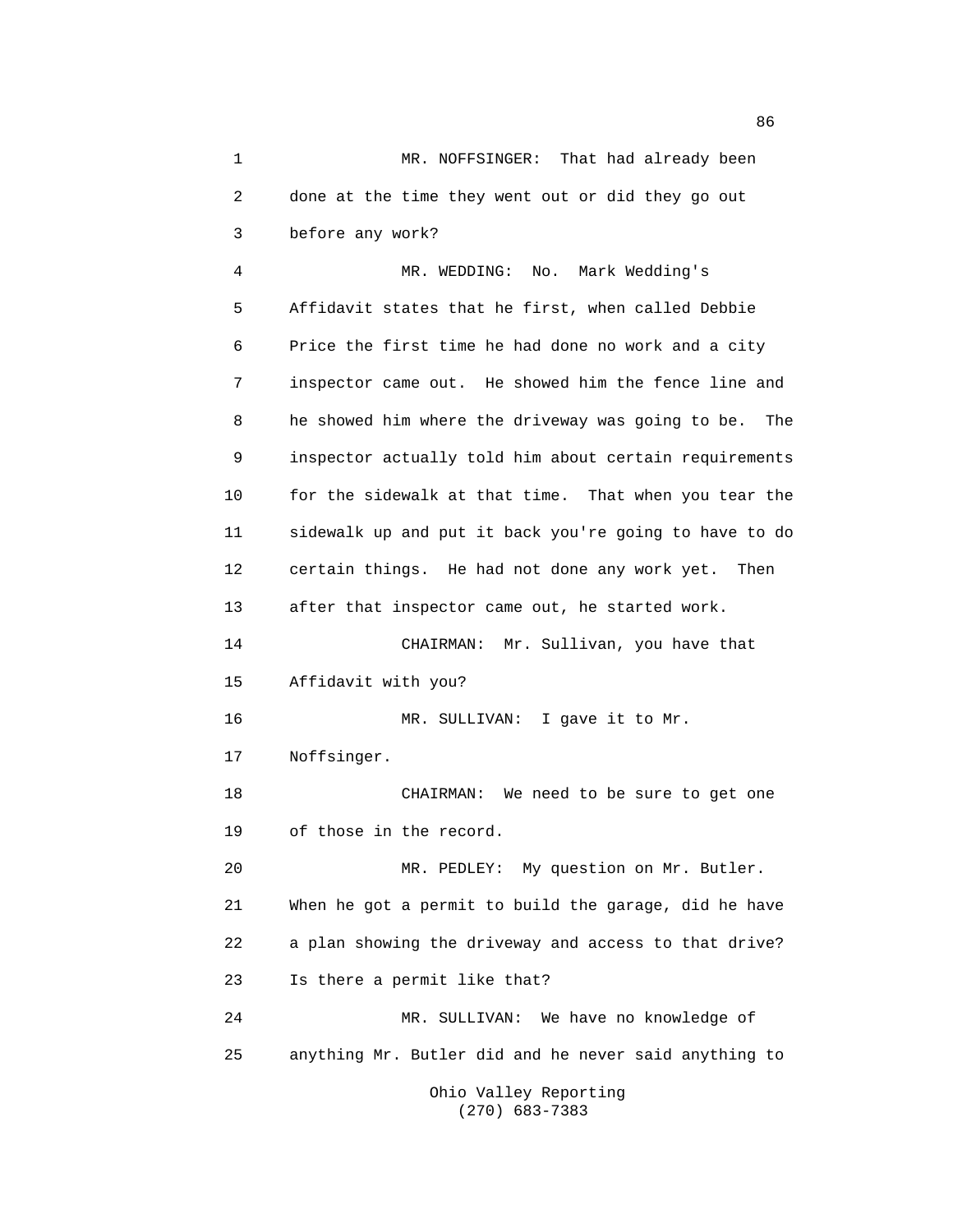1 my clients one way or the other about permit. Of 2 course, they had no idea what's going on down here. 3 They don't know anything about Mr. Butler having a 4 conversation with Mr. Mischel. I don't doubt that 5 happened, but they don't know anything about it. They 6 don't know anything about how Mr. Butler went about 7 the legal process he's suppose to go through. All 8 they know is they said, we need a garage, and he built 9 the garage, and then they closed on the house after 10 that.

11 MR. WARREN: I have a question about the 12 inspection, and it's because I don't understand the 13 process maybe. You're telling me that an inspector, I 14 call and get a permit and an inspector has to come out 15 and look at my property. He doesn't know what he is 16 actually looking at other than whether it's a driveway 17 or not? He doesn't know, that inspector doesn't know 18 where that driveway is suppose to be?

19 MR. MISCHEL: I think basically the 20 inspector, they're going out - - I don't want to speak 21 for engineering.

22 I believe they go out and they're more 23 concerned about the base support. If it's going to be 24 a driveway it's got to be so thick. A sidewalk has to 25 be so thick, if you have a radius on it. They're

> Ohio Valley Reporting (270) 683-7383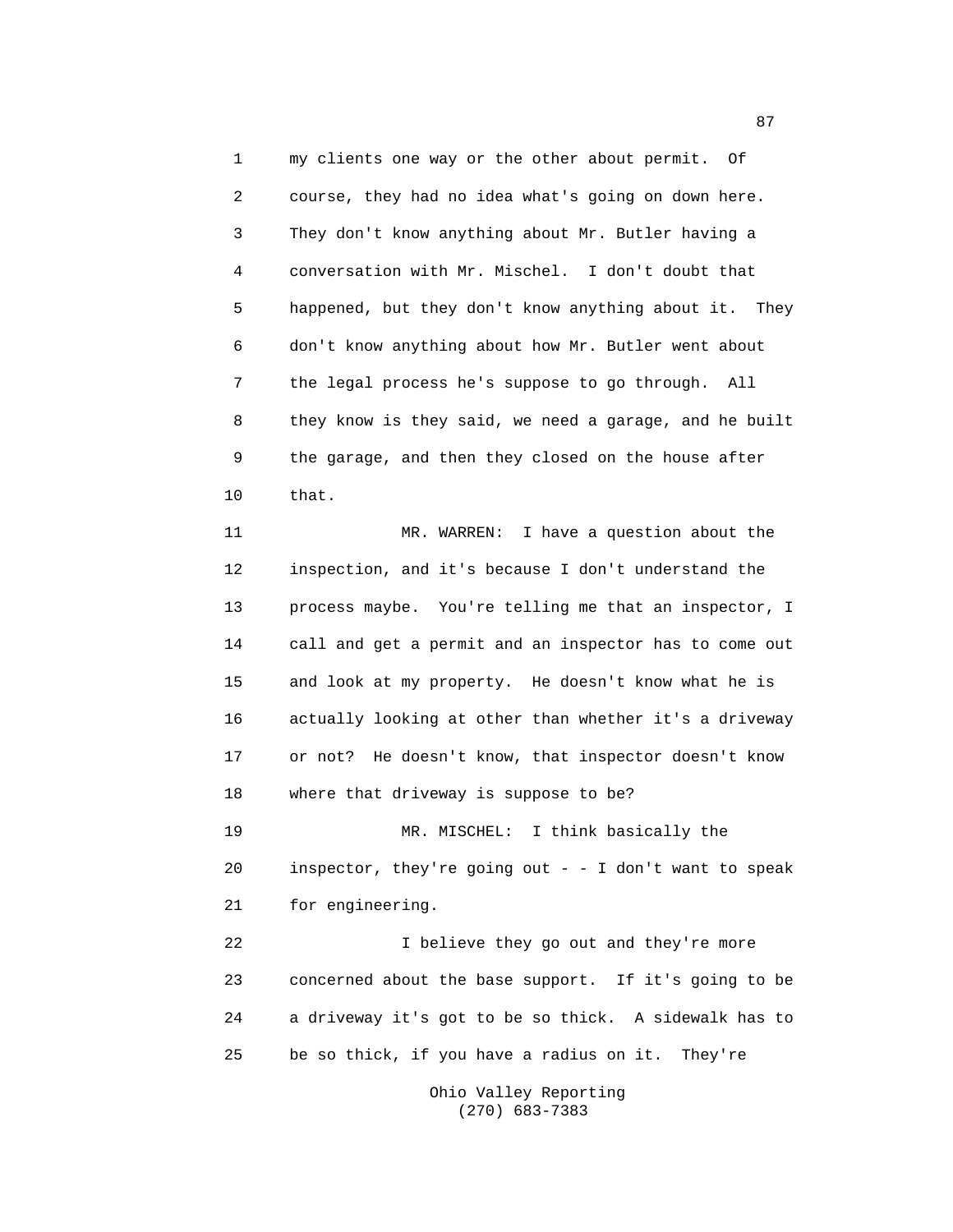1 concerned with construction and concrete, things of 2 that nature. They're not - - the layout permitting 3 that's done in the office. They're out in the field. 4 They're just out there to make sure that everything 5 goes in and inspects as far as fits. 6 MR. WARREN: My opinion would be that 7 there needs to be some communication between the two 8 then. I can't believe that an inspector would go out 9 and worry about the thickness of the concrete and how 10 wide and deep and density and all of that and not have 11 any idea where it needs to go. That should be the 12 very first contact person's job regardless of who it

13 is.

14 MR. MISCHEL: That's the point that we 15 could bring up to engineering. At the same time I 16 would think the owner should come to our office and 17 ask about access point too. I mean there's a lot of 18 gaps here, a lot of things that fell through the 19 crack.

20 MS. MASON: At what point did your office 21 come into this picture?

22 MR. MISCHEL: When we saw this drive 23 coming out there. I think one of our drivers were out 24 there and knew about access.

25 MS. MASON: So nothing was ever filed in

Ohio Valley Reporting (270) 683-7383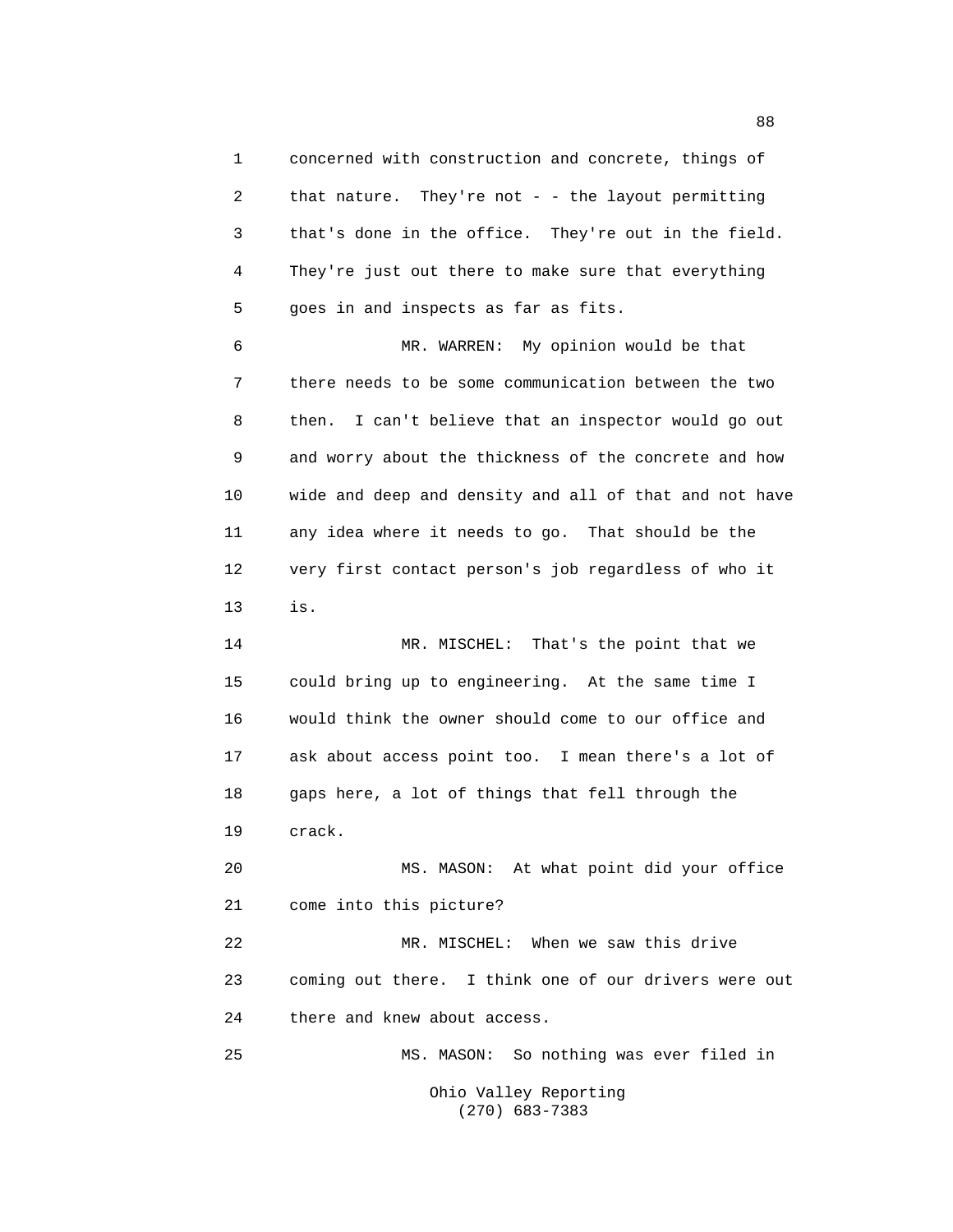1 your office for this?

2 MR. MISCHEL: Not for the drive. 3 MS. MASON: Well, did it have to be filed? 4 Did something have to be filed? A permit did not have 5 to be filed for the driveway. It's only building the 6 garage itself? 7 MR. MISCHEL: We don't permit driveways. 8 We permit construction. 9 MS. MASON: Okay. 10 MR. NOFFSINGER: Excuse me. The garage 11 was constructed and permitted by our office without a 12 driveway because Mr. Butler I believe was informed by 13 Mr. Mischel they couldn't get a driveway off Tamarack 14 Road. Mr. Butler went ahead and constructed the 15 garage and it's sitting there without a driveway. 16 These folks buy it and then they put the driveway in. 17 MR. MISCHEL: Also this is not unusual. 18 We issue a lot of permits. People come in and in 19 their case he said, that's not part of his contract. 20 A lot of people build these so-called garages and 21 really they're workshops. They don't have drives. 22 You can find a lot of these in the city and the county 23 to where a garage is constructed and you won't see a 24 drive period. It might have a garage door and 25 everything, but it's meant to be a workshop.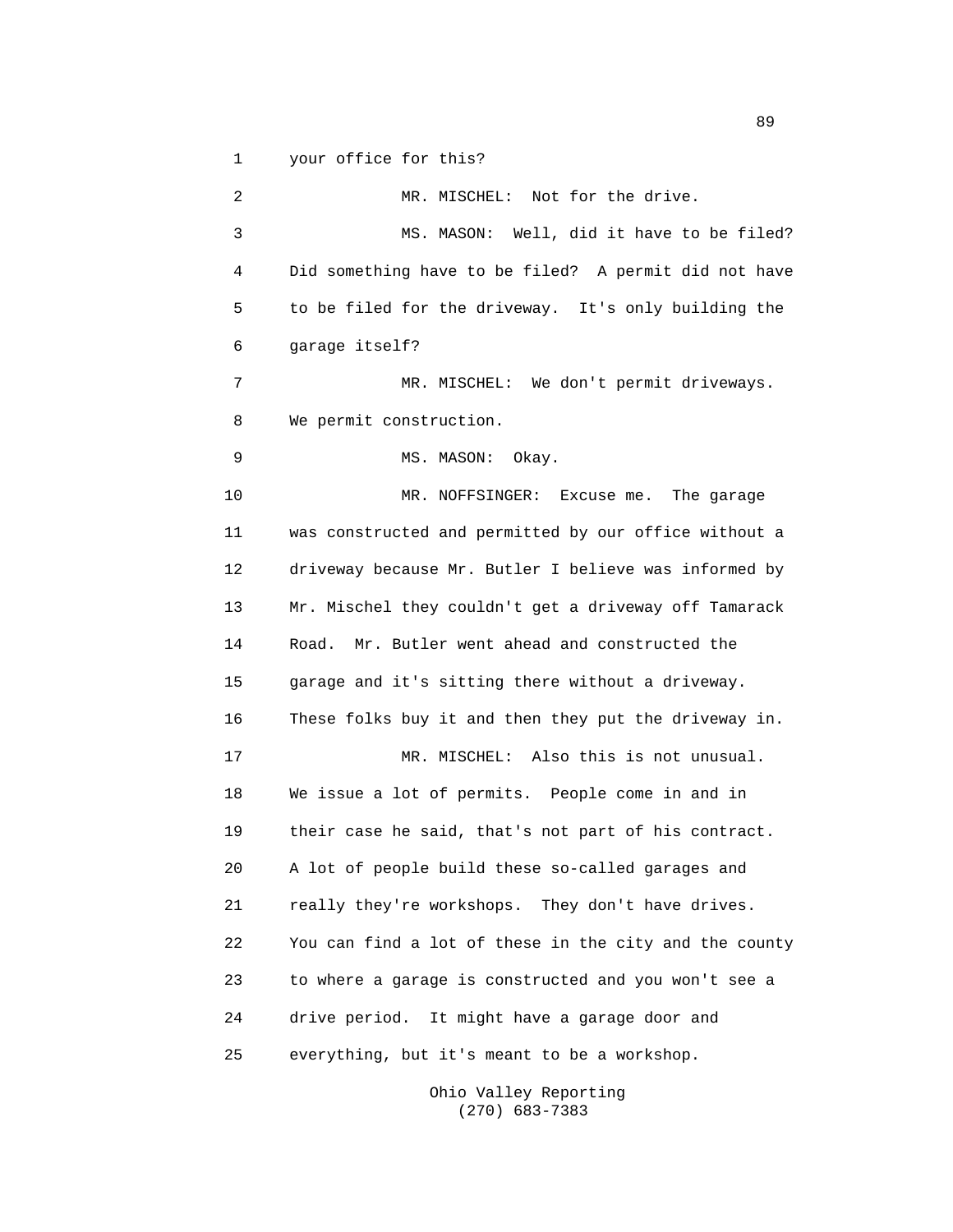1 CHAIRMAN: Or storage building or 2 something. 3 MR. MISCHEL: Yes. It happens more than 4 you think. 5 MR. SULLIVAN: For purposes of the record 6 I would like Mr. Carraway to be sworn and tell you 7 what he did on November 14 when he came down to get 8 the permit at the city engineer's office. 9 CHAIRMAN: State your name for the record, 10 please, sir. 11 MR. CARRAWAY: Dale Carraway. 12 (MR. DALE CARRAWAY SWORN BY ATTORNEY.) 13 MR. CARRAWAY: On the particular day that 14 I came down here to get the bond, it was a situation 15 where when I came down I found out that the individual 16 that I was looking for was on vacation. In all 17 honesty I didn't know what my contractor had, who he 18 had communicated with other than he asked me to come 19 down and speak to I think Ms. Price, and she wasn't 20 here. So I'm going about downstairs trying to find, 21 you know, is there somebody that can give me a bond 22 here. Want to go ahead and get this thing done. 23 There's kind of a state of confusion going on because 24 nobody knows what's going on. When we were talking 25 about it, I remember specifically mentioning the fact

Ohio Valley Reporting (270) 683-7383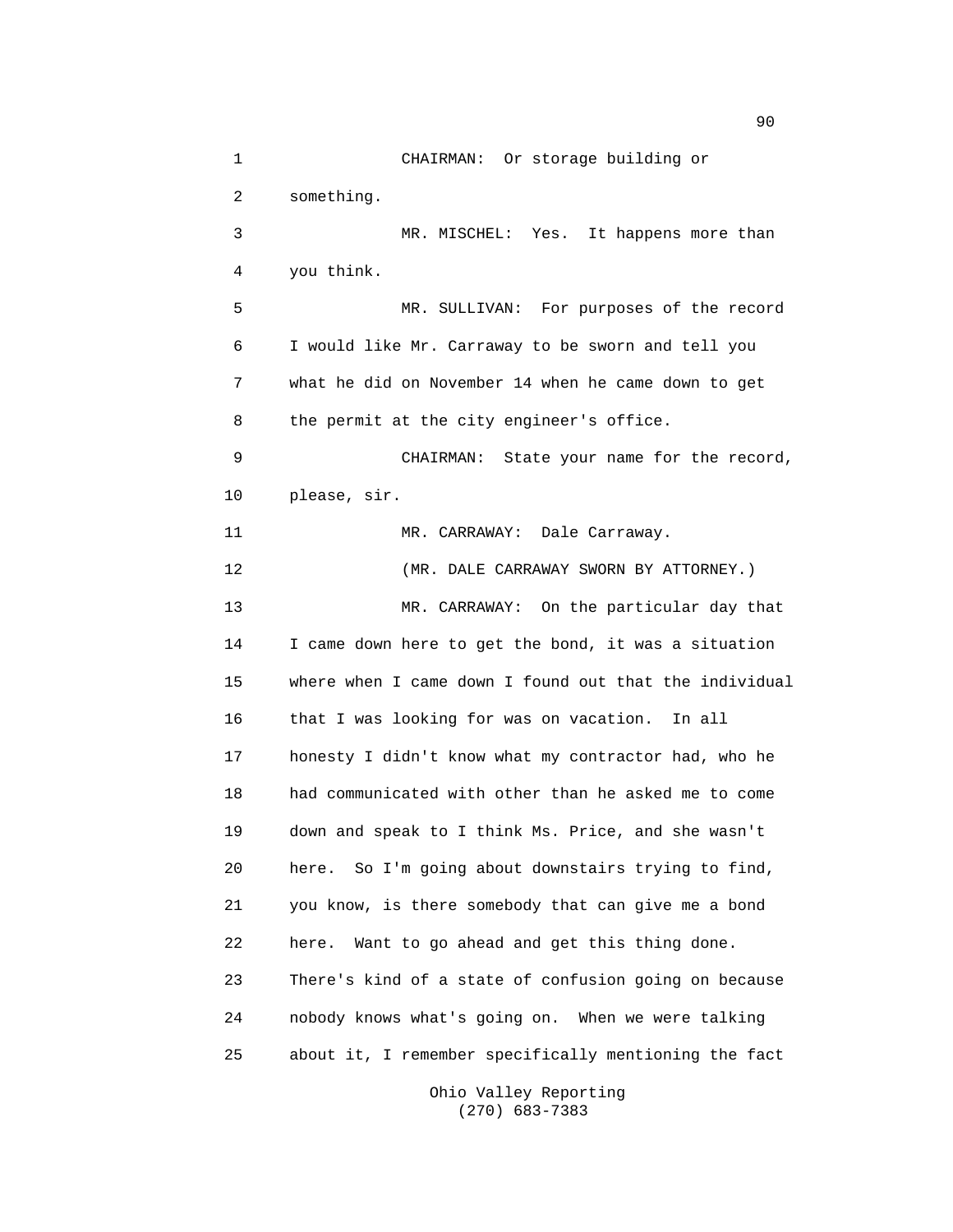1 that we were going to go out on Tamarack, but that's 2 either here nor there I suppose. The situation was I 3 did get the bond and I contacted my contractor and we 4 went from there. 5 CHAIRMAN: Any board member have any 6 questions of Mr. Carraway? 7 (NO RESPONSE) 8 CHAIRMAN: Do you have anything else you 9 want to add? 10 MR. CARRAWAY: We would like to go home 11 sometime tonight. When we went and looked at the 12 house we liked the layout of the house. My wife liked 13 it a lot. Since my wife liked it a lot, I liked it a 14 lot. One of the conditions that we had was that there 15 is an attached garage and our intention was when we 16 talked to the contractor that actually owned the house 17 he repaired it from the tornado damage. 18 When I talked to him I said one of the 19 conditions that I need here is I need a garage. 20 Pretty much we built the same size garage built 21 outside the house as we have attached on the house. 22 Purpose of that was because I wanted to additionally 23 add to our house. My wife's mother, planning for the 24 future and everything. Nobody wishes ill-health or 25 anything, but the intention was to go ahead and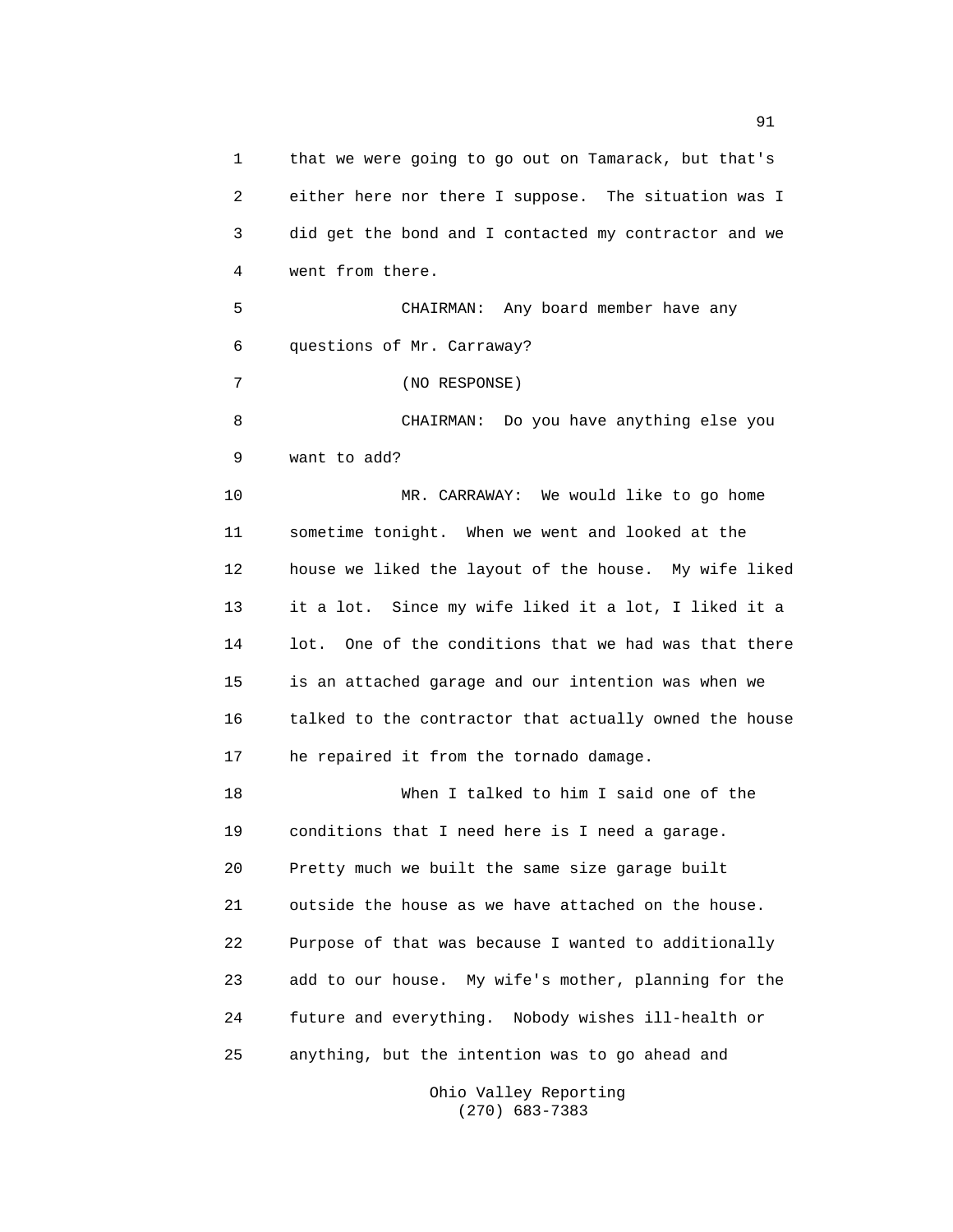1 convert the attached garage without having detach 2 garage.

3 In all honesty I've got to say as much as 4 I like the layout of the house, had I known we'd never 5 be able to have this driveway we wouldn't have bought 6 the house. There is a lot of cracks in this story 7 here where little things fell through, but 8 unfortunately we spent a lot of money here, 9 unfortunately right up to the very end before we found 10 out that we weren't suppose to do it. I don't know. 11 Certainly would appreciate your assistance in this. 12 CHAIRMAN: Thank you. 13 Any board member have any other questions 14 or comments? 15 (NO RESPONSE) 16 CHAIRMAN: Staff? 17 MR. NOFFSINGER: No. 18 MR. PEDLEY: Still have the same question. 19 Do we have the power to do it? 20 MR. NOFFSINGER: Yes, sir. 21 MR. SULLIVAN: May I address that? 22 I think Mr. Elliott and I know that the 23 person who tells you whether or not you have the power 24 to do it is Judge Griffin or Judge Castlen and that's 25 if something goes over there. If somebody disagrees Ohio Valley Reporting (270) 683-7383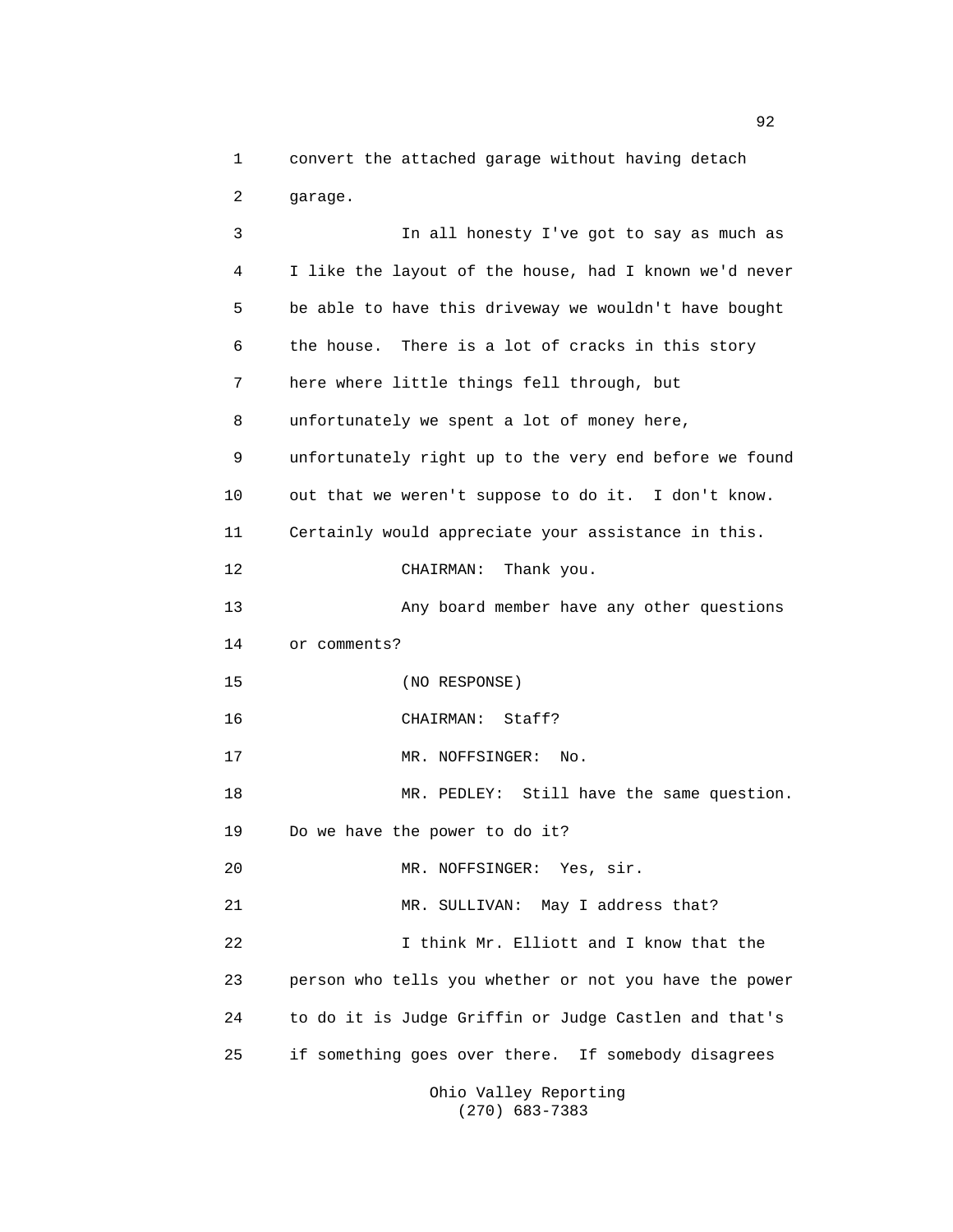1 with Judge Griffin or Judge Castlen, they go up to 2 John Miller, and two other guys on the court of 3 appeals, and then it goes from there. You can act how 4 you wish here and it could be that we go over there 5 and it could be that we don't. I think it's up to you 6 all to make that decision.

7 MR. NOFFSINGER: I was speaking to 8 subpoena power when I said, yes, we do, in terms of 9 subpoena power. If you want to subpoena Mr. Butler or 10 someone from the engineering department, yes, we do 11 have that ability.

12 MR. MISCHEL: If I read the law correctly, 13 Stewart, can answer this, I believe the board has the 14 authority that someone, either the applicant or 15 someone, needs to make a case of why that's a wrong 16 decision, why. They need to state something I think 17 in the zoning ordinance that allows that to happen, 18 that access point. Everybody is talking do we have 19 the authority. I think you do, but I think at the 20 same time somebody needs to states why or whatever. 21 MR. ELLIOTT: That is correct. Once you 22 make the decision, then the function of this board is 23 more a fact finding. This is a place where a person 24 that's agreed by that decision gets to put on evidence 25 for you to consider, to see whether or not the zoning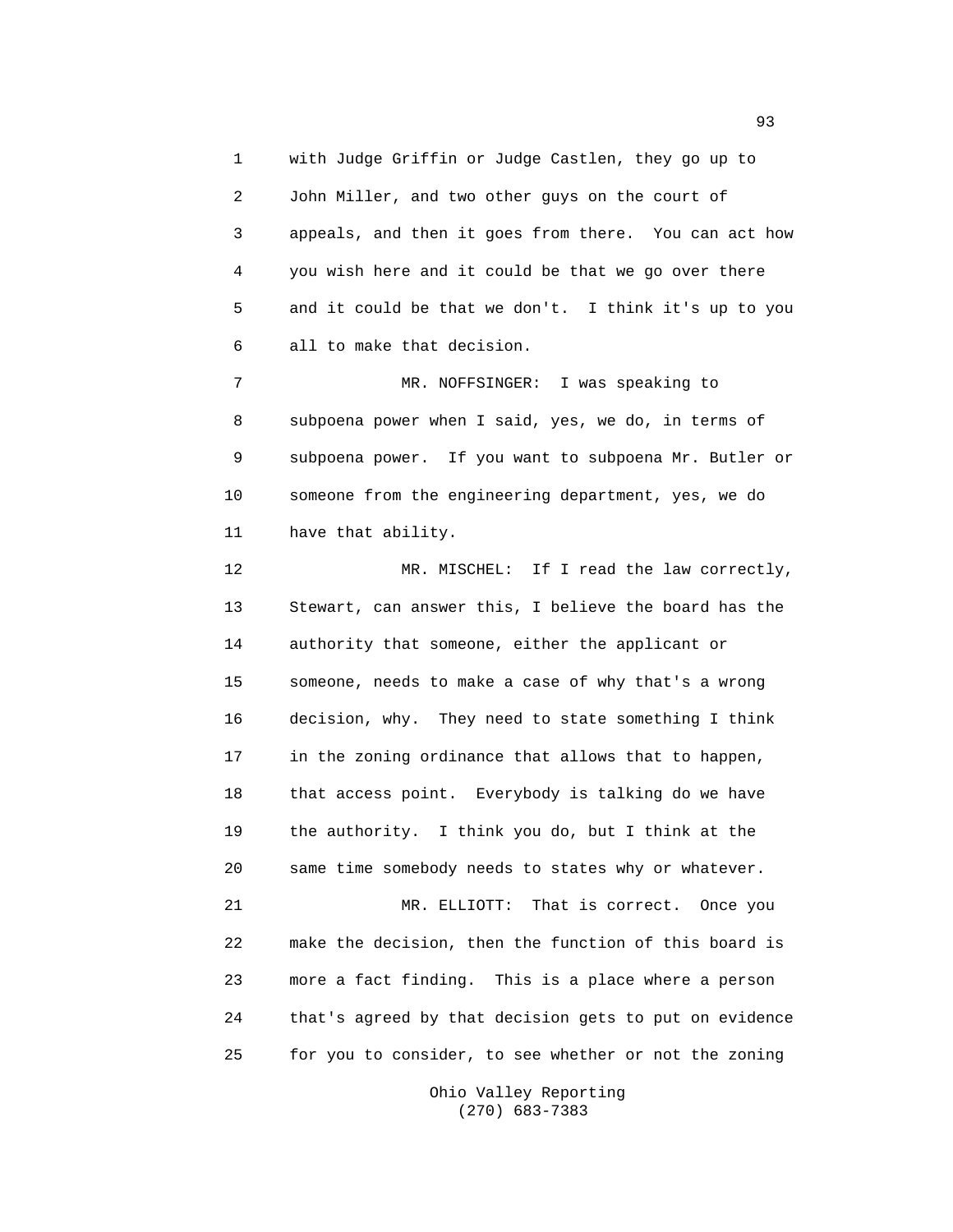1 administrator's decision was correct, a correct 2 interpretation of the ordinance. Because when it goes 3 to the circuit court, there's no further evidence 4 heard. So they put their case on here. This board 5 can do really what it chooses to do as far as this 6 proceeding is concerned. 7 CHAIRMAN: We only have two things to do. 8 One, either uphold the Administrative Appeal or oppose 9 it saying it's wrong, correct? 10 MR. ELLIOTT: Yes. Based upon what you've 11 heard here. 12 CHAIRMAN: From there they can go, proceed 13 higher if they disagree with the decision made by the 14 board. 15 MR. ELLIOTT: Right. 16 MS. MASON: Do we have to do it based on 17 the zoning ordinance or based upon what we're hearing 18 that happened? 19 MR. ELLIOTT: Based upon - - Mr. Mischel 20 was right. There has to be some precipitation by the 21 personal appeal that this decision was wrong, his 22 decision and interpretation of the ordinance was 23 wrong. If you read the ordinance in the strictest 24 form - - well, I'm getting my personal opinion, but 25 they haven't met that standard to overturn his

Ohio Valley Reporting (270) 683-7383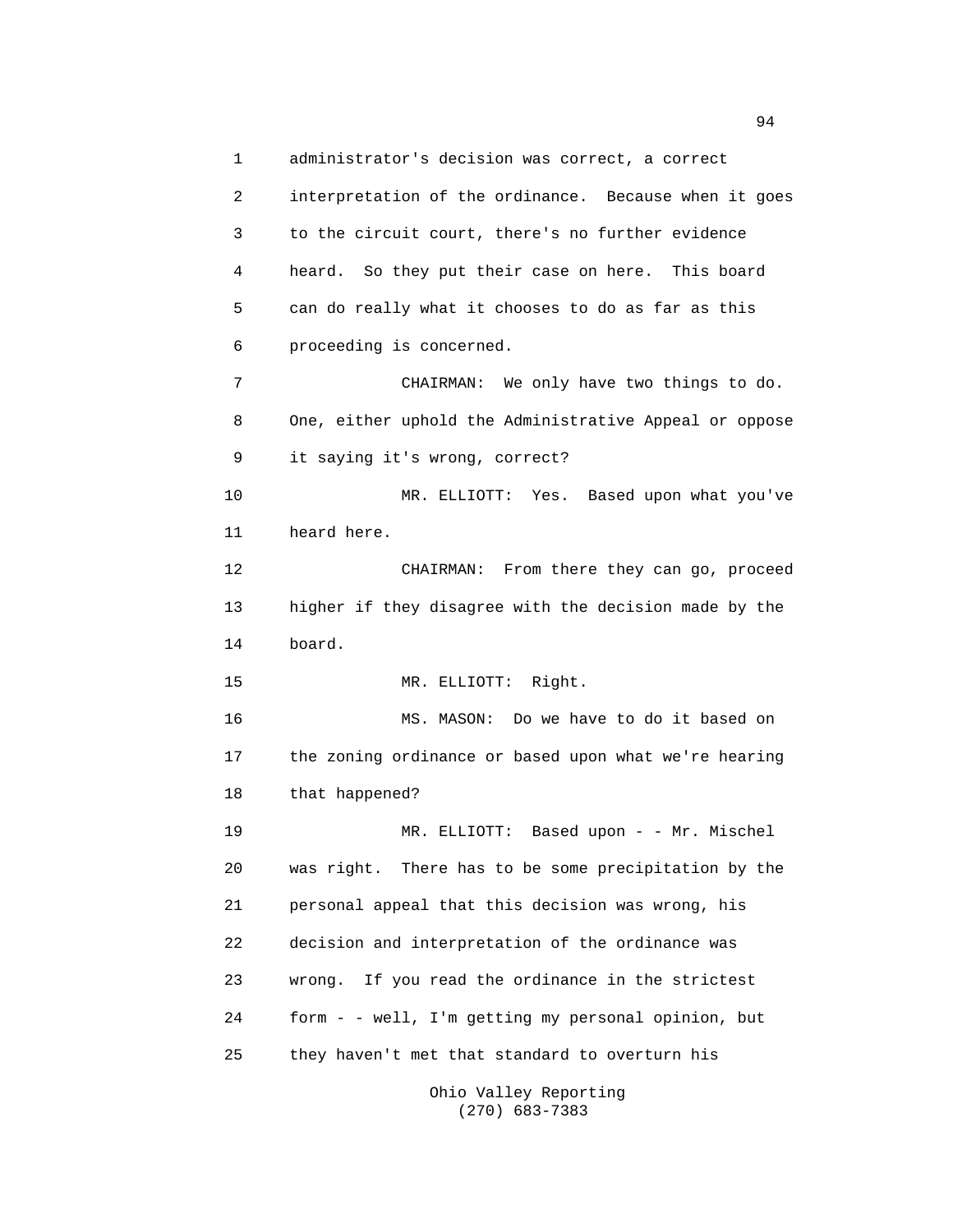1 decision.

2 CHAIRMAN: But the decision that we make 3 can still be appealed to the next court? 4 MR. ELLIOTT: Yes. Yes. Very tough 5 decision to make. These are tough cases because most 6 people that it effect comes before you have hardship 7 situations and they have something out of the 8 ordinary. For instance, this case. May not even be 9 their fault, but yet was the zoning administrator 10 correct in saying this under the ordinance can not be 11 allowed. 12 MR. SULLIVAN: Well, that's a tough 13 question. My question is: How do I get an access 14 point? If you rule against my clients, how do I get - 15 - there's got to be a way for someone to get an 16 exception when an exceptional circumstance occur. I 17 know that somebody has violated it, and I'm not an 18 expert on these ordinances. I come up here and talk 19 every now and then, but I'm not an expert on it. I'll 20 admit that. But Jagoe comes in and get a variance 21 from a building setback line requirement, but my guy 22 can't come in here and get an exception or variance 23 from the access point. 24 MR. ELLIOTT: The statute, KRS 100 allows 25 variances for setback. You have to meet certain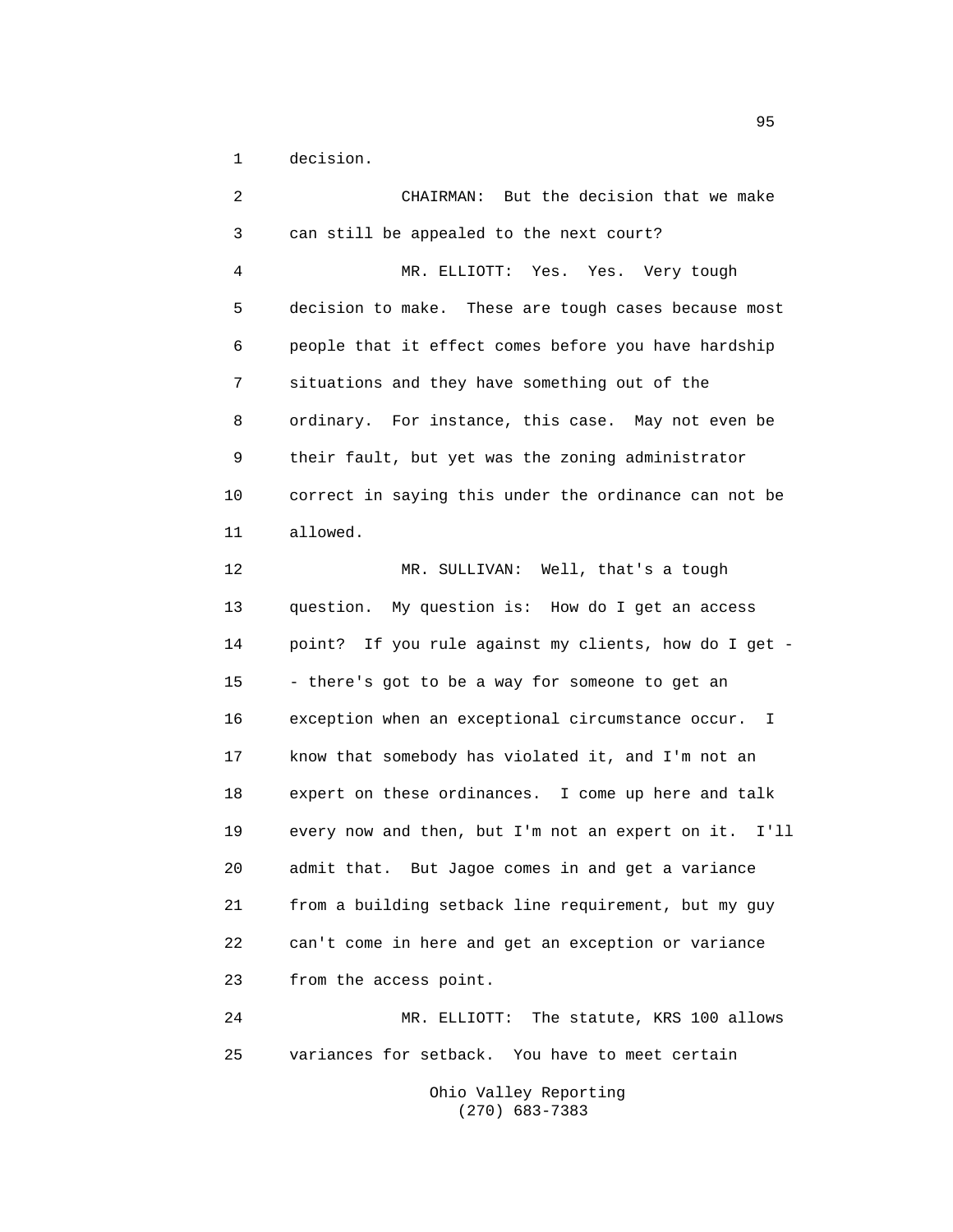1 standards. There's four part criteria that you have 2 to meet in order to get that. I don't see any such 3 standard to grant variances to access points. 4 MR. SULLIVAN: So the statute is specific 5 enough that it says setbacks but not situation such as 6 this. It actually excludes these? 7 MR. ELLIOTT: Well, it says for this 8 sufficient frontage not available for corner lots 9 access will be limited to intersecting site street 10 with lower functional classification. This already 11 has that access point on Fogle Drive. This is on 12 Tamarack. To say that the interpretation was wrong in 13 effect grants an access point and I don't know of any 14 procedure where this board can grant an access point. 15 MR. SULLIVAN: My problem is what do you 16 do, what's one to do when they want a variance from 17 the zoning ordinance? 18 MR. ELLIOTT: You get a variance from the 19 zoning ordinance in those particular cases where the 20 ordinance allows you to do that. 21 MR. SULLIVAN: You're saying the zoning 22 ordinance does not allow a variance for access point? 23 MR. ELLIOTT: Right. 24 MR. NOFFSINGER: The statutes for the 25 zoning ordinance allow for the variance on access.

Ohio Valley Reporting (270) 683-7383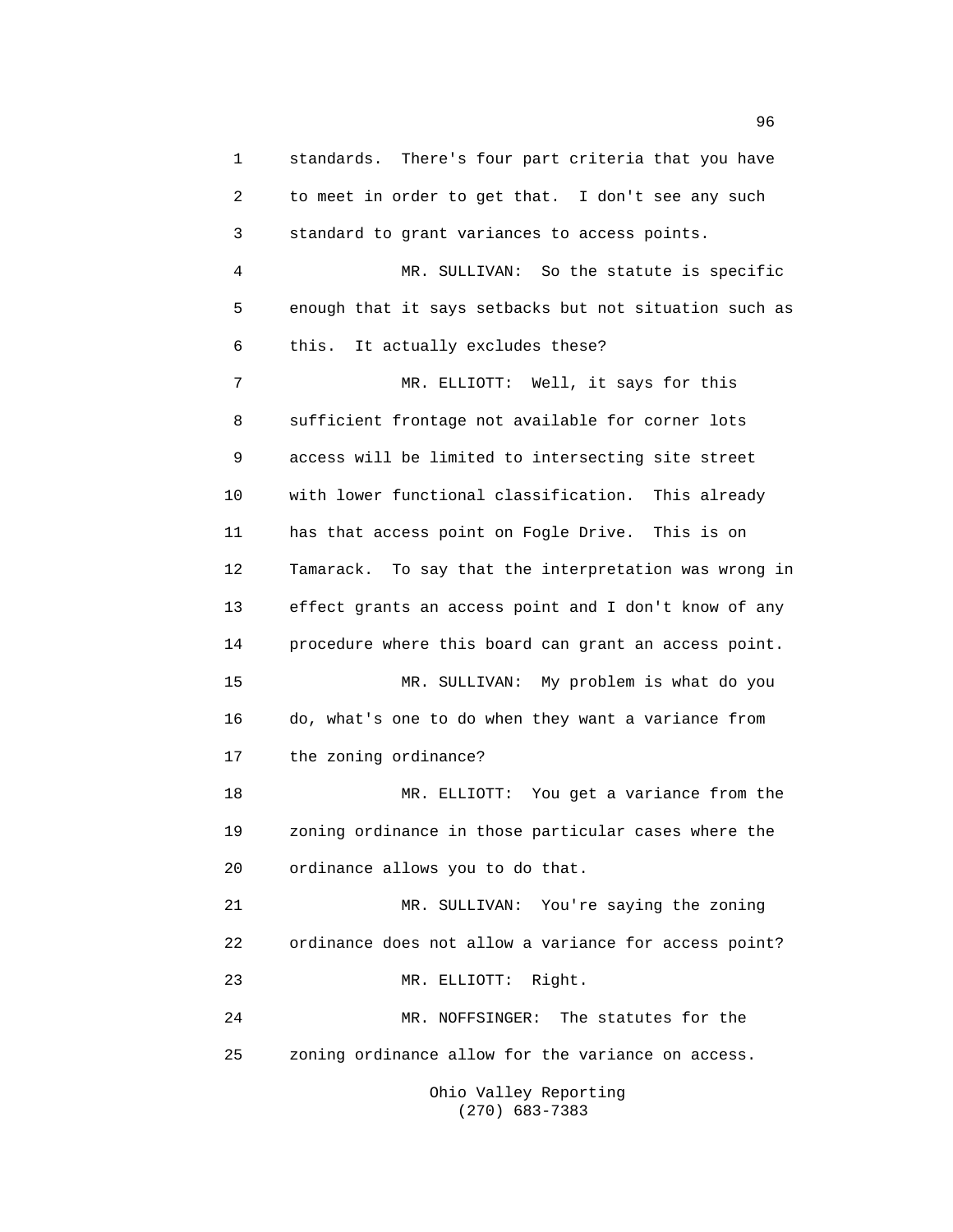97

1 MR. ELLIOTT: You heard the one right 2 before you where it was a permitted use. It was not a 3 permitted use. There wasn't a provision for 4 conditional use. We were without power to do anything 5 about that. 6 MR. SULLIVAN: Right. Like I said he had 7 not spent a considerable amount of money and had been 8 subject to mistake after mistake which were not his 9 fault that led him to this situation. 10 MR. ELLIOTT: Suppose he had of already 11 constructed it. We couldn't allow it. 12 MR. SULLIVAN: Like I said, I mentioned 13 other things. He had already constructed. I 14 mentioned several mistakes that leads us to where we 15 are here. I think you have the freedom to interpret 16 this. You know, we can let the chips fall where they 17 may. It makes it a lot harder for my folks if they're 18 on the appeal side than on the non-appeal side if we 19 go from here. I appreciate you all staying late and 20 giving us your time and attention. 21 MR. NOFFSINGER: If I might for the record 22 in terms of expense, Mr. Sullivan. Around \$6,500. 23 \$2,100 of that was for construction of the fence. 24 Take that out and then the portion of the driveway 25 that has not been constructed it may be less than 4.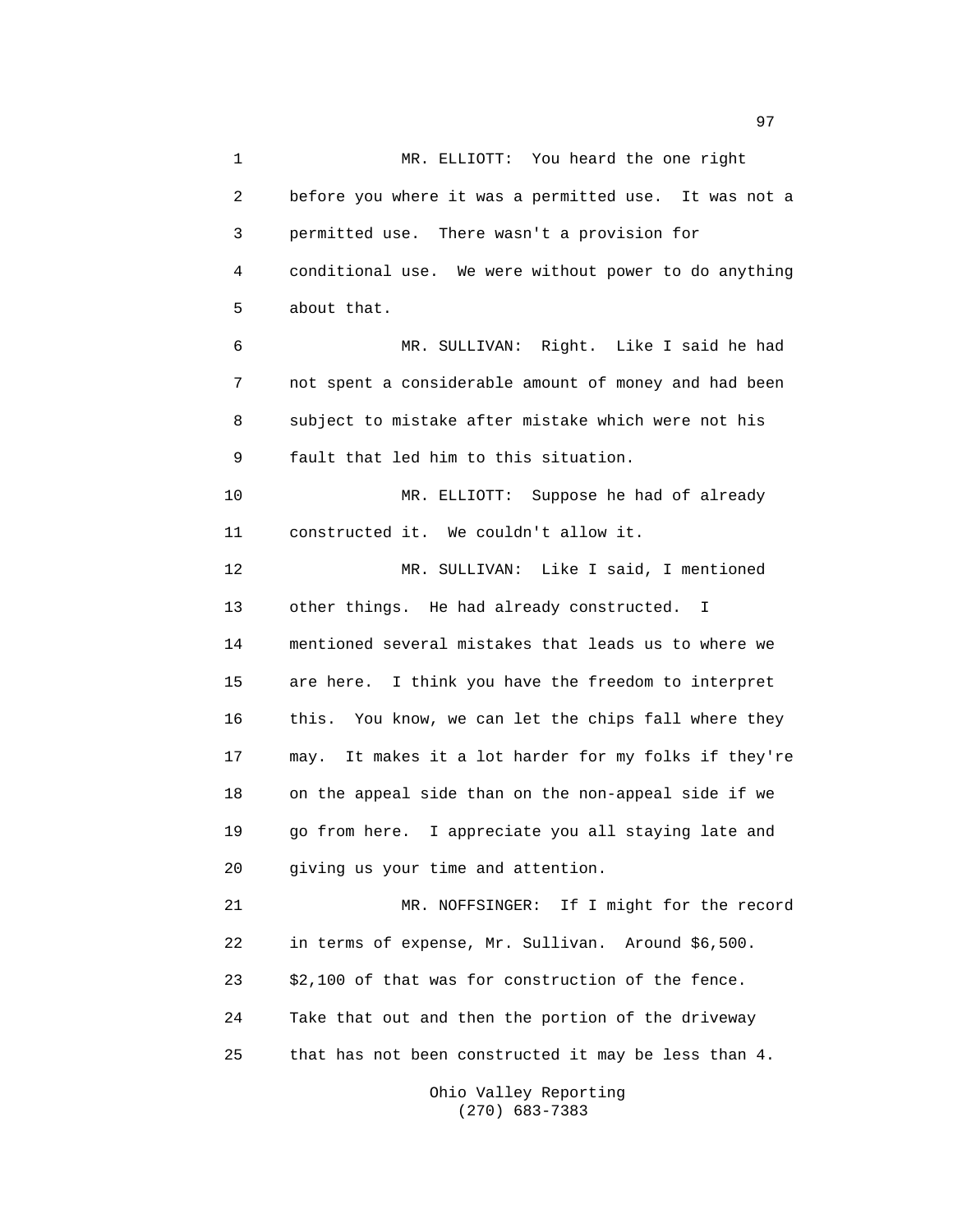1 MR. SULLIVAN: The contractor has money. 2 It's gone. I'll stand by 4,200, 4,300 instead of 3 6,000, what I said. It's a lot of money to speak of. 4 MR. PEDLEY: Gary, would you explain to us 5 how this ordinance relates to a subdivision 6 regulations and access manual? 7 MR. NOFFSINGER: In terms of subdivision 8 regulations, I don't think it relates to the 9 subdivision regulations because we're not proposing to 10 subdivide the property here. We're not proposing to 11 create properties or lots. We're not proposing to 12 consolidate the property. So I don't think it's 13 addressing the subdivision regulations. 14 I think where it is addressed is the 15 access management. The access management manual 16 directs spacing standards for new development and 17 existing development upon major roadways. Tamarack 18 Road I believe, and I'll clarify this for the record 19 because I think we have a misstatement. Tamarack Road 20 is classified as minor arterial. Now, minor arterial 21 the spacing for new development is 500 feet. 22 Now, there's not sufficient frontage here 23 to meet that 500 foot spacing standard, nor would 24 there be sufficient frontage here to meet a 250 foot 25 standard if you consider this to be existing

> Ohio Valley Reporting (270) 683-7383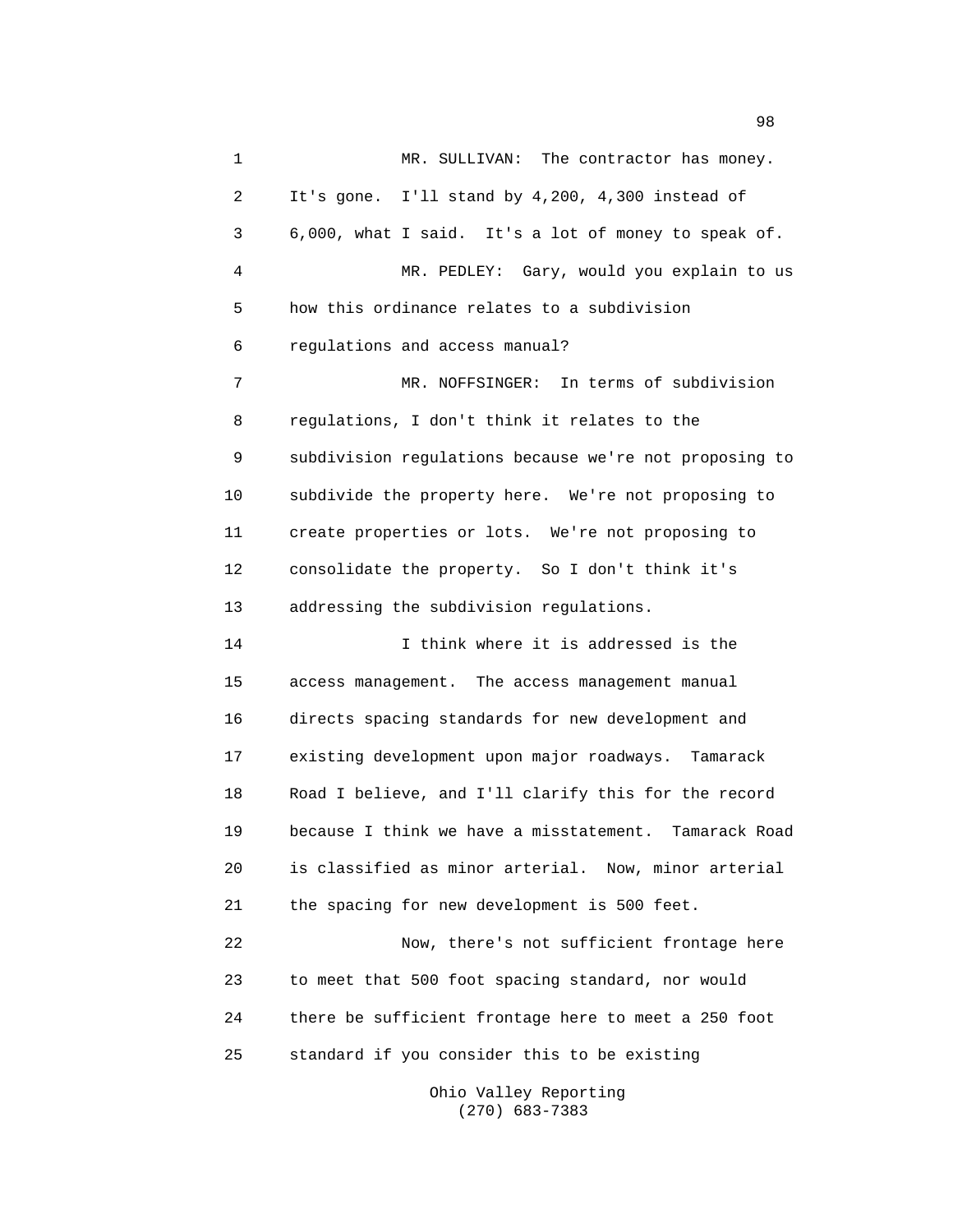1 development. So what the access management manual 2 does is it states in those situations, access on 3 corner lots is limited to the side street that has a 4 lower classification, meaning Fogle Drive. I know 5 money has been spent to construct a driveway on this 6 property, but the driveway could be continued on Fogle 7 Drive and intersect Fogle Drive instead of Tamarack. 8 I understand that's greater expense. I throw that out 9 as an option, but it just means more expense for the 10 applicant. So there are other avenues in which to get 11 access to this property.

12 We're not dealing with the subdivision 13 regulations here. We're dealing with the zoning 14 ordinance and the access management manual. Since we 15 do not have a plat to direct the access, then we go by 16 the zoning ordinance and access management manual. 17 Mr. Mischel has to make an interpretation. Mr. 18 Mischel has done that. These folks have challenged 19 him. I think this board is in a position of either 20 upholding Mr. Mischel's interpretation of the 21 ordinance as it's written and as the access management 22 manual as it's written and to consider the testimony 23 that's been given here tonight in terms of what has 24 taken place.

25 They could also - - you know, you either Ohio Valley Reporting (270) 683-7383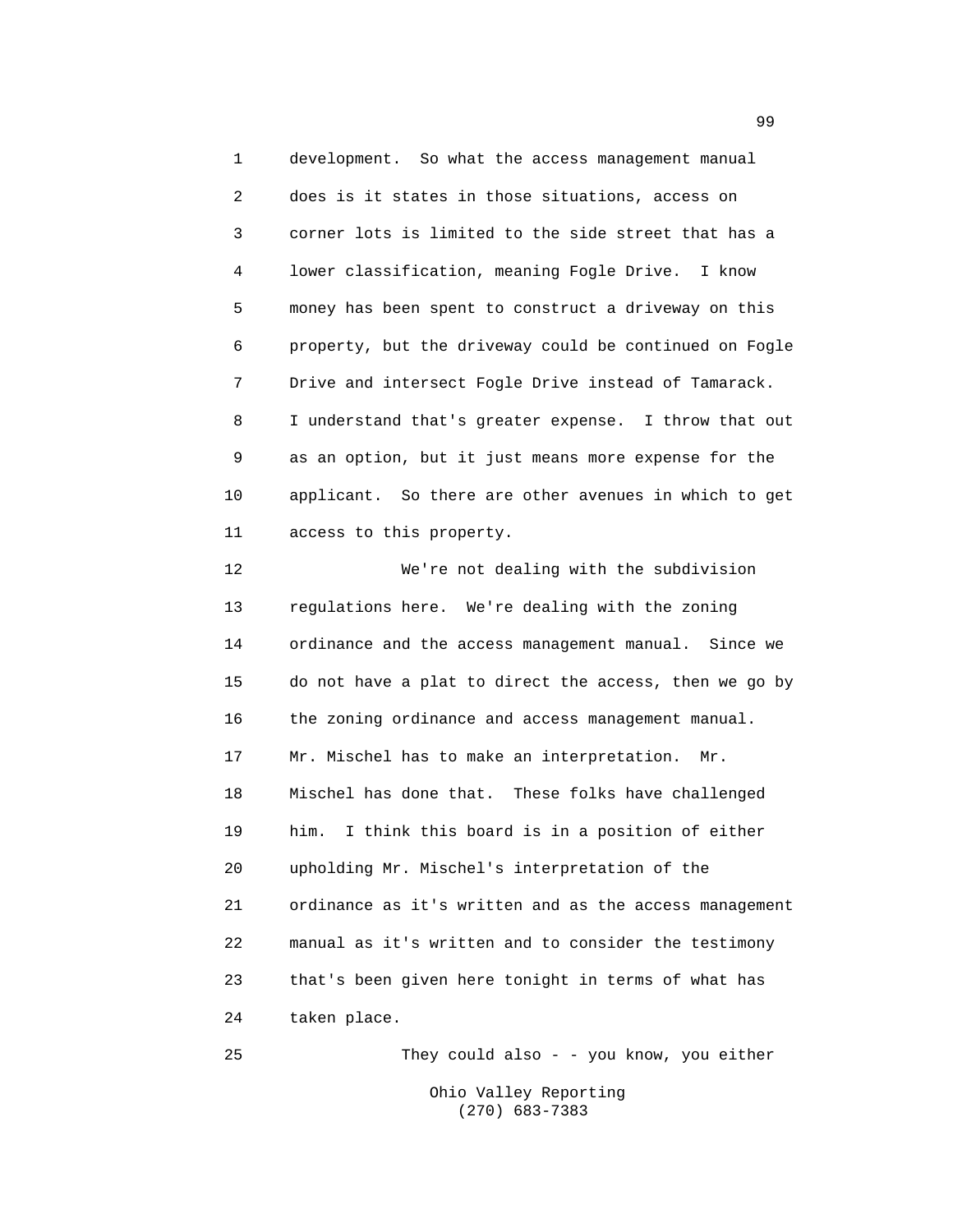1 uphold it based upon what's been presented tonight in 2 the ordinance and the access management manual or you 3 agree with the applicants, that Mr. Mischel in his 4 enforcement of the zoning ordinance and access 5 management manual did this. Based upon the testimony 6 presented here tonight, we choose to side with the 7 applicant and agree that what has taken place should 8 be upheld.

9 I say that without giving you particulars 10 really either way. Like Stewart I have my 11 professional opinion of it. Stewart has his personal 12 opinion on it, but you as the board members are in a 13 position of what you've heard here tonight of making a 14 decision. I think you can make a decision either way. 15 I'm not saying that if you sided with the applicant it 16 would be the best decision to make because I'm 17 somewhat bias, but I think given the testimony you've 18 heard here tonight, I think you can form a finding 19 either way and I think that would hold up in circuit 20 court or whoever.

21 MR. SULLIVAN: Is there a copy of the 22 ordinance that I should have read before I came here 23 that's the basis of my appeal that I can look at? 24 MR. NOFFSINGER: Yes.

25 MR. SULLIVAN: In summary, we are here I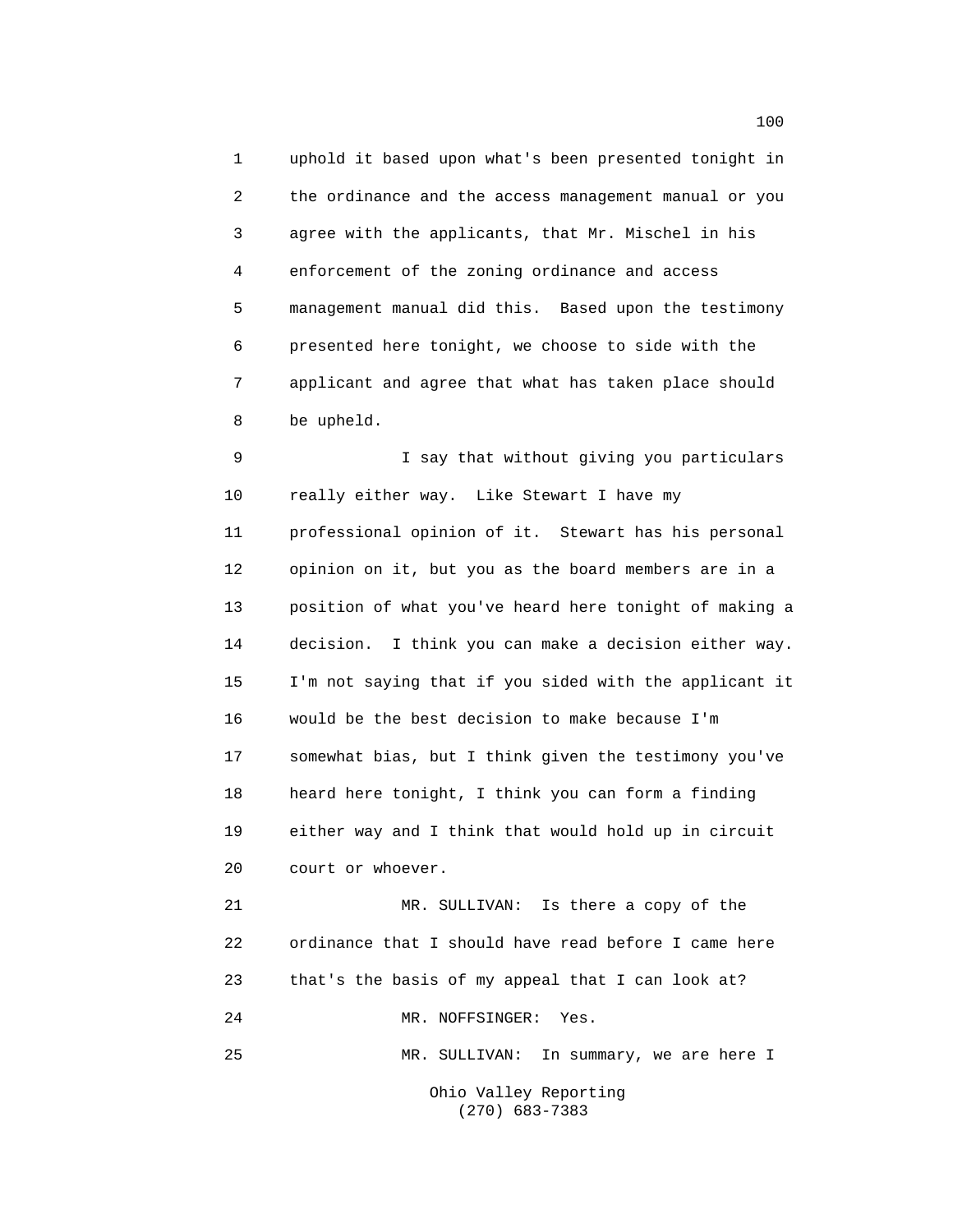1 would say based on 7.34 asking for administrative 2 review on the grounds that there was an error in the 3 decision of the zoning administration and given the 4 special circumstances of this case an exception should 5 have been made, but we are also here I would say under 6 7.4 Grievances because we have been aggrieved by an 7 official action. There is some time limitations in 8 there that I don't know if you could waive or not. 9 We've got a big time grievance and we're just hoping 10 that you all can address it. 11 CHAIRMAN: Thank you. 12 Does any other board member have any 13 questions? I think we've discussed it and rehashed 14 it. We all sympathize with the applicants I'm sure. 15 Chair will entertain a motion to dispose 16 of it one way or the other. 17 MR. WARREN: I have a comment or two that 18 I would like to make and then will make a motion. 19 First off I am extremely dishardening that 20 it gets to this point before anything can be done. 21 That our system is set up to not protect our public 22 any better than it is, but that's not for this board 23 to decide. That's just my personal thing that I get 24 to put in the record I guess because I'm making a 25 motion.

> Ohio Valley Reporting (270) 683-7383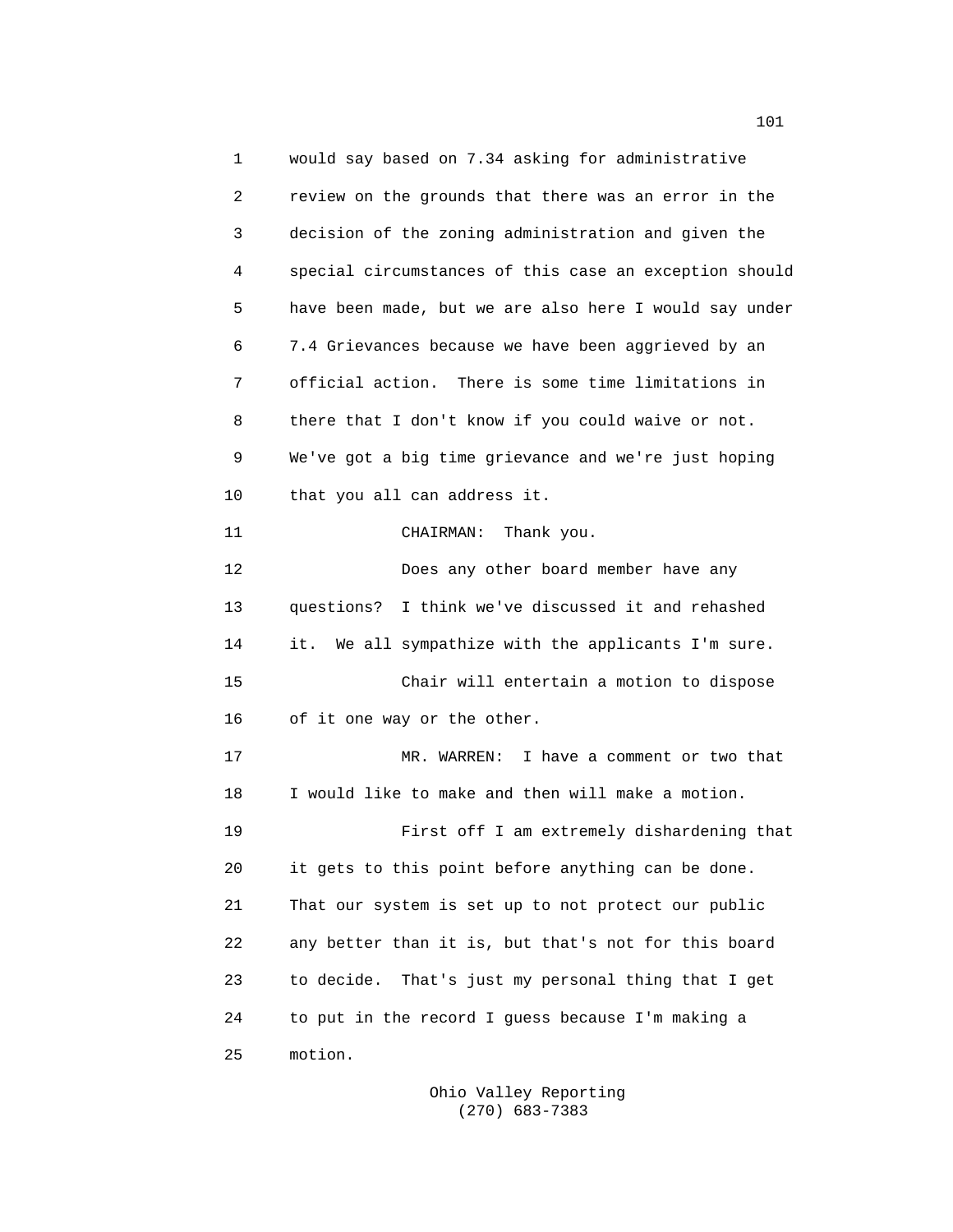1 CHAIRMAN: I think you stated the opinion 2 of most everybody on the board. 3 MR. WARREN: It's ridiculous, but other 4 than that I feel that Staff made an appropriate 5 interpretation of the statutes and standards that are 6 in place and therefore I make a motion to deny this 7 Administrative Appeal. 8 CHAIRMAN: Support the Administrative 9 Appeal. 10 MR. WARREN: Support. 11 CHAIRMAN: Is there a second to the 12 motion? 13 MS. DIXON: Second. 14 CHAIRMAN: Any other discussion or 15 comments? 16 (NO RESPONSE) 17 CHAIRMAN: Hearing none all in favor raise 18 your right hand. 19 (MR. WARREN AND MS. DIXON RESPONDED AYE.) 20 CHAIRMAN: Two. Oppose like sign. 21 (MS. MASON, MR. MILLER AND MR. PEDLEY 22 RESPONDED NAY.) 23 CHAIRMAN: Three to two. The 24 Administrative Appeal has been overruled. 25 Next item on the agenda - - Ohio Valley Reporting (270) 683-7383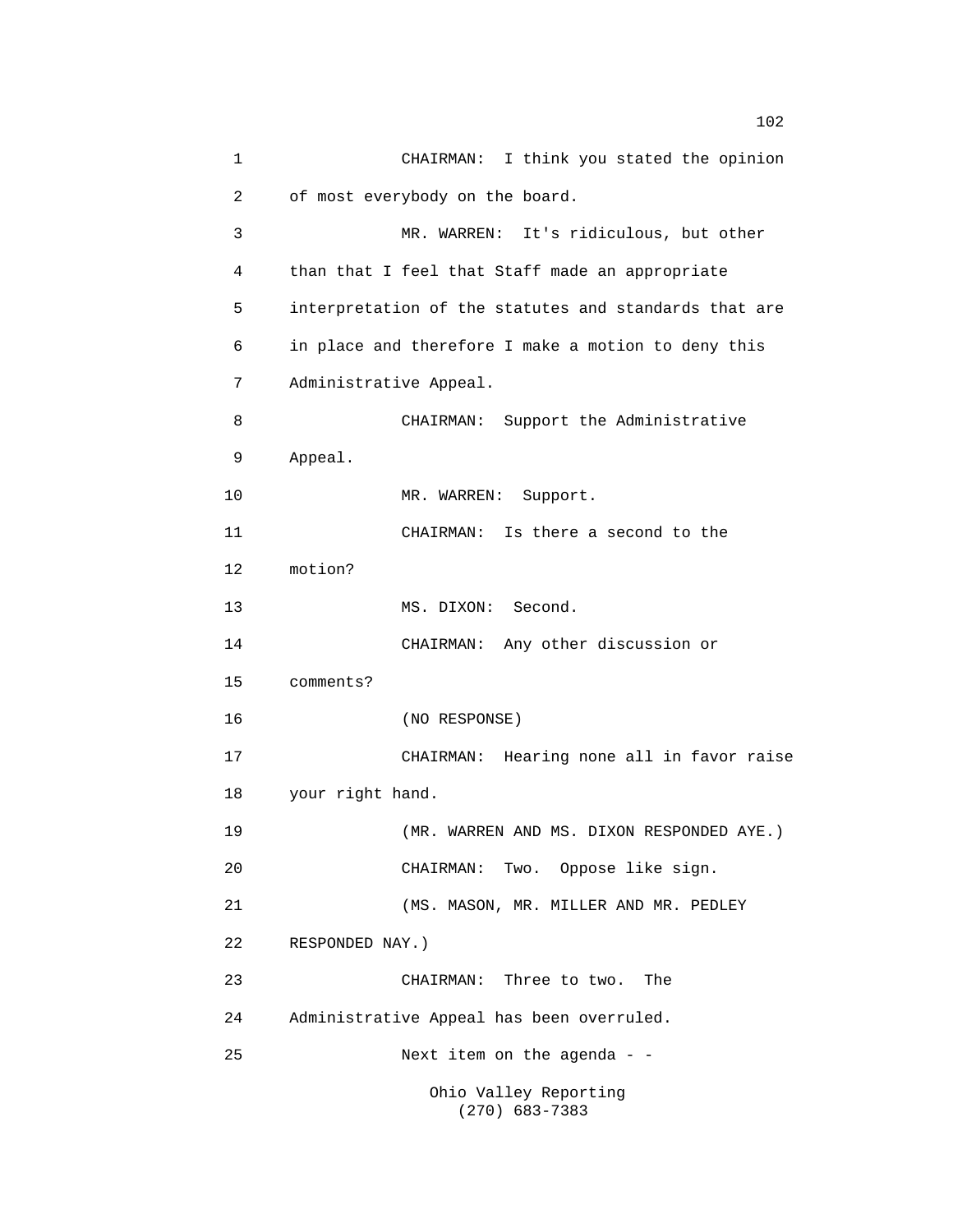1 MR. ELLIOTT: We need to go the other 2 direction and have a motion. 3 MR. SULLIVAN: The motion was overruled. 4 CHAIRMAN: The motion was overruled. 5 MR. ELLIOTT: Is that a denial or a 6 finding that the zoning administrator made the wrong 7 decision? 8 CHAIRMAN: That's saying the zoning 9 administrator didn't make the right decision according 10 to the motion. 11 MR. SULLIVAN: What was your motion, Mr. 12 Warren? 13 MR. WARREN: My motion is that the Staff 14 did make the right decision and did uphold the 15 statutes, the standards. 16 CHAIRMAN: The vote was three to two 17 against his motion. The board is saying that the 18 Staff didn't make the right decision. 19 MR. SULLIVAN: Did you say did or did not. 20 CHAIRMAN: Did not. 21 One other item. The next meeting of April 22 11th will be 5 p.m. and noted that the date is changed 23 from the first to the second Thursday due to KEA 24 vacation or something. We'll start the meeting at 5 25 p.m. because we'll be meeting before the zoning board.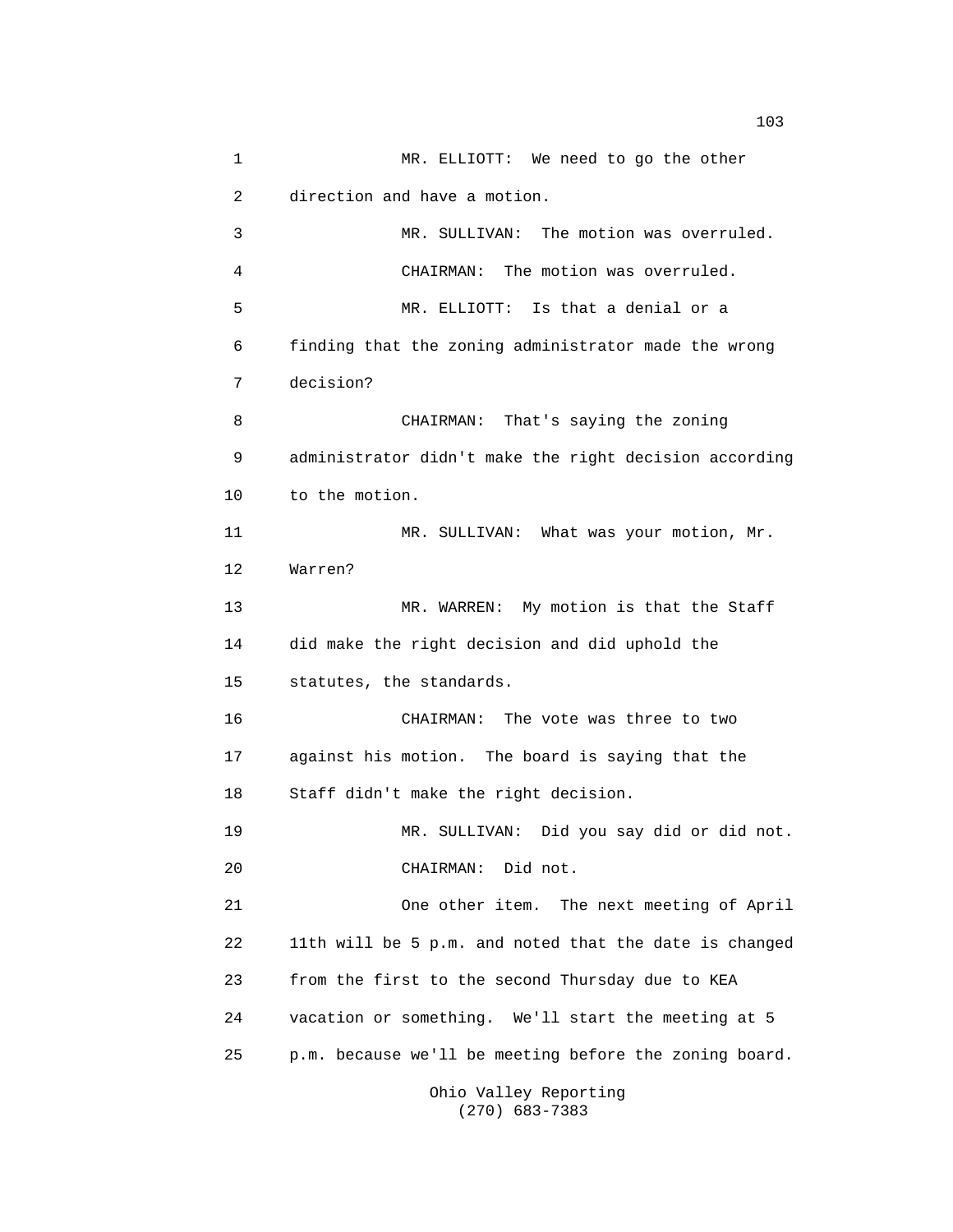1 Am I correct? 2 MR. NOFFSINGER: You got it. 3 CHAIRMAN: Mr. Stewart, you have a 4 comment? 5 MR. ELLIOTT: No. I'm still struggling 6 with that last one. 7 CHAIRMAN: I stated it the way the motion 8 was made. 9 Any other item come before the meeting? 10 MS. DIXON: Move to adjourn. 11 MR. MILLER: Second. 12 CHAIRMAN: Meeting is adjourned. 13 ----------------------------------------- 14 15 16 17 18 19 20 21 22 23 24 25